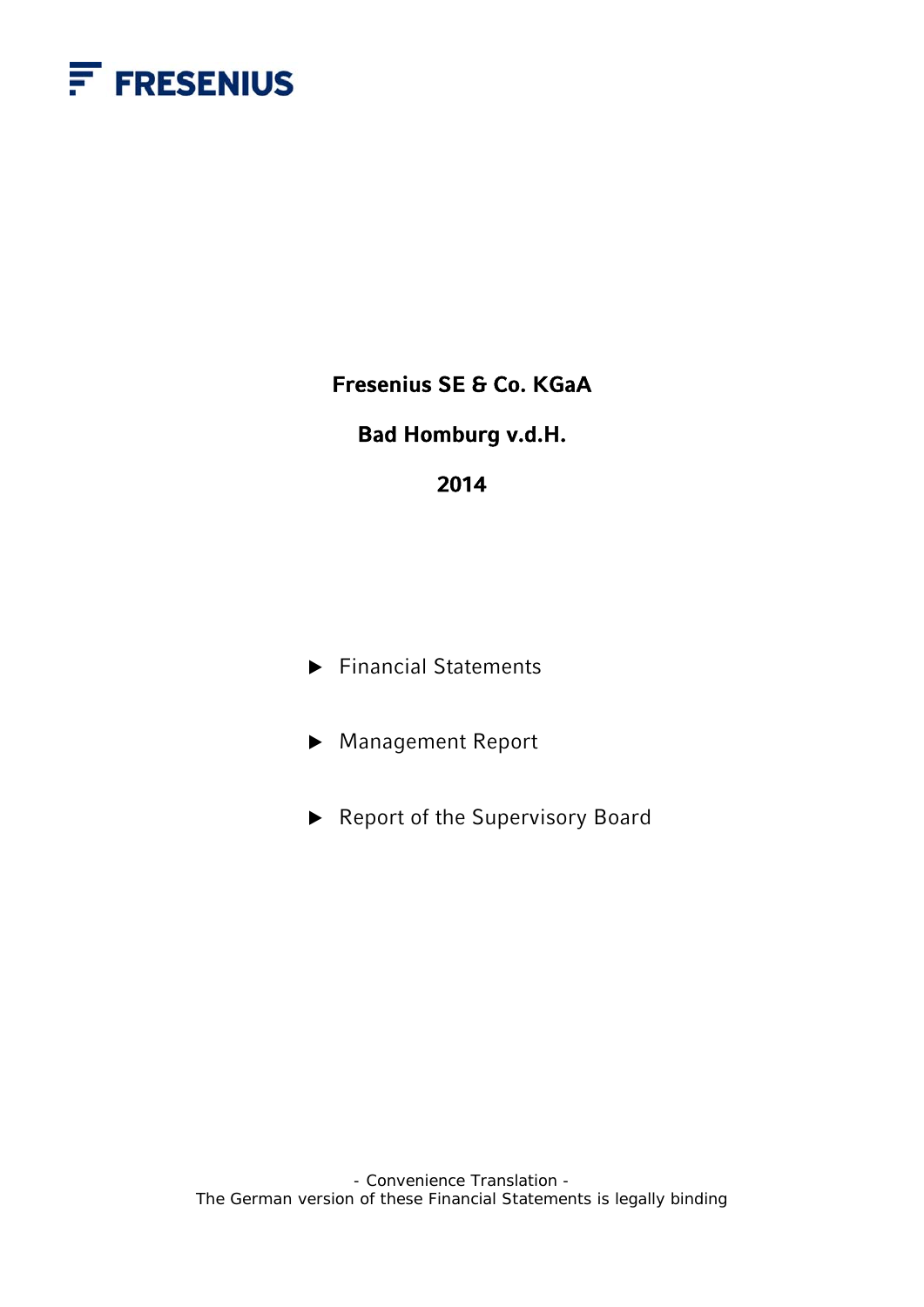# Fresenius SE & Co. KGaA, Bad Homburg v. d. Höhe

# Balance Sheet as of December 31, 2014

## **Assets**

|                                             | <b>Note</b> |             | Dec 31, 2014 |             | Dec 31, 2013     |
|---------------------------------------------|-------------|-------------|--------------|-------------|------------------|
|                                             |             | <b>kEUR</b> | <b>kEUR</b>  | <b>kEUR</b> | <b>kEUR</b>      |
| A. Fixed Assets                             | (3)         |             |              |             |                  |
| Intangible assets<br>ı.                     |             |             | 1,221        |             | 924              |
| II. Tangible assets                         |             |             | 57,071       |             | 59,339           |
| III. Financial assets                       |             |             | 8,372,800    |             | 5,387,728        |
|                                             |             |             | 8,431,092    |             | 5,447,991        |
| <b>B. Current assets</b>                    |             |             |              |             |                  |
| Accounts receivable and                     |             |             |              |             |                  |
| other assets                                | (4)         |             |              |             |                  |
| 1. Trade accounts receivable                |             | $\mathbf 0$ |              | 6           | $\mathbf 0$      |
| 2. Accounts receivable from related parties |             | 2,502,337   |              | 4,398,762   |                  |
| 3. Other assets                             |             | 62,669      | 2,565,006    |             | 44,230 4,442,998 |
| II. Cash and cash equivalents               | (5)         |             | 281,361      |             | 59,511           |
|                                             |             |             | 2,846,367    |             | 4,502,509        |
| C. Deferred expense                         | (6)         |             | 41,441       |             | 1,442            |

| 318,900 | 942<br>. 95 |
|---------|-------------|
|         |             |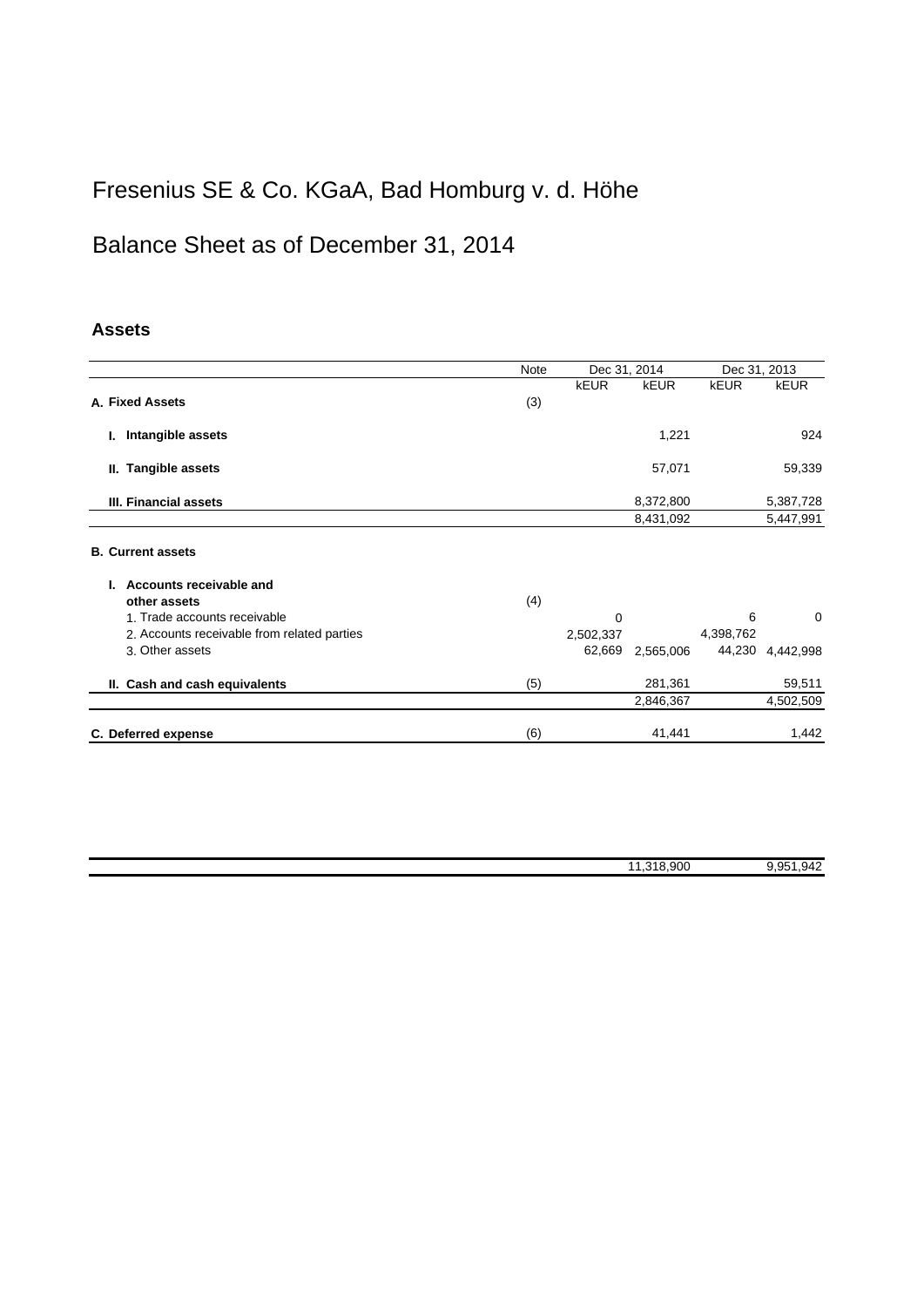|                                          | <b>Note</b>     | Dec 31, 2014 |             | Dec 31, 2013 |             |
|------------------------------------------|-----------------|--------------|-------------|--------------|-------------|
|                                          |                 | <b>kEUR</b>  | <b>kEUR</b> | <b>kEUR</b>  | <b>kEUR</b> |
| A. Shareholders' equity                  |                 |              |             |              |             |
| I. Subscribed capital                    | (7,8,9, 10, 11) |              |             |              |             |
| Ordinary shares                          |                 |              | 541,533     |              | 179,695     |
| II. Capital reserves                     | (12)            |              | 2,694,955   |              | 3,012,026   |
| III. Other reserves                      | (13)            |              | 2,002,395   |              | 1,763,395   |
| IV. Retained earnings                    | (14)            |              | 239,216     |              | 224,650     |
|                                          |                 |              | 5,478,099   |              | 5,179,766   |
|                                          |                 |              |             |              |             |
| <b>B.</b> Special reserve for investment |                 |              |             |              |             |
| government grants                        | (15)            |              | 9           |              | 11          |
| C. Accruals                              | (16)            |              |             |              |             |
| 1. Pensions and similar obligations      |                 |              | 44,827      |              | 40,228      |
| 2. Accruals for income taxes             |                 |              | 68,753      |              | 48,445      |
| 3. Other accruals                        |                 |              | 25,110      |              | 25,860      |
|                                          |                 |              | 138,690     |              | 114,533     |
| <b>D.</b> Liabilities                    | (17)            |              |             |              |             |
| 1. Convertible bonds                     |                 |              | 500,044     |              | 115         |
| 2. Bank loans                            |                 |              | 1,070,476   |              | 2,707,306   |
| 3. Trade accounts payable                |                 |              | 2,258       |              | 6,218       |
| 4. Accounts payable to related parties   |                 |              | 4,067,504   |              | 1,930,018   |
| 5. Other liabilities                     |                 |              | 61,820      |              | 13,975      |
|                                          |                 |              | 5,702,102   |              | 4,657,632   |
|                                          |                 |              | 11,318,900  |              | 9,951,942   |

## **Liabilities and shareholders' equity**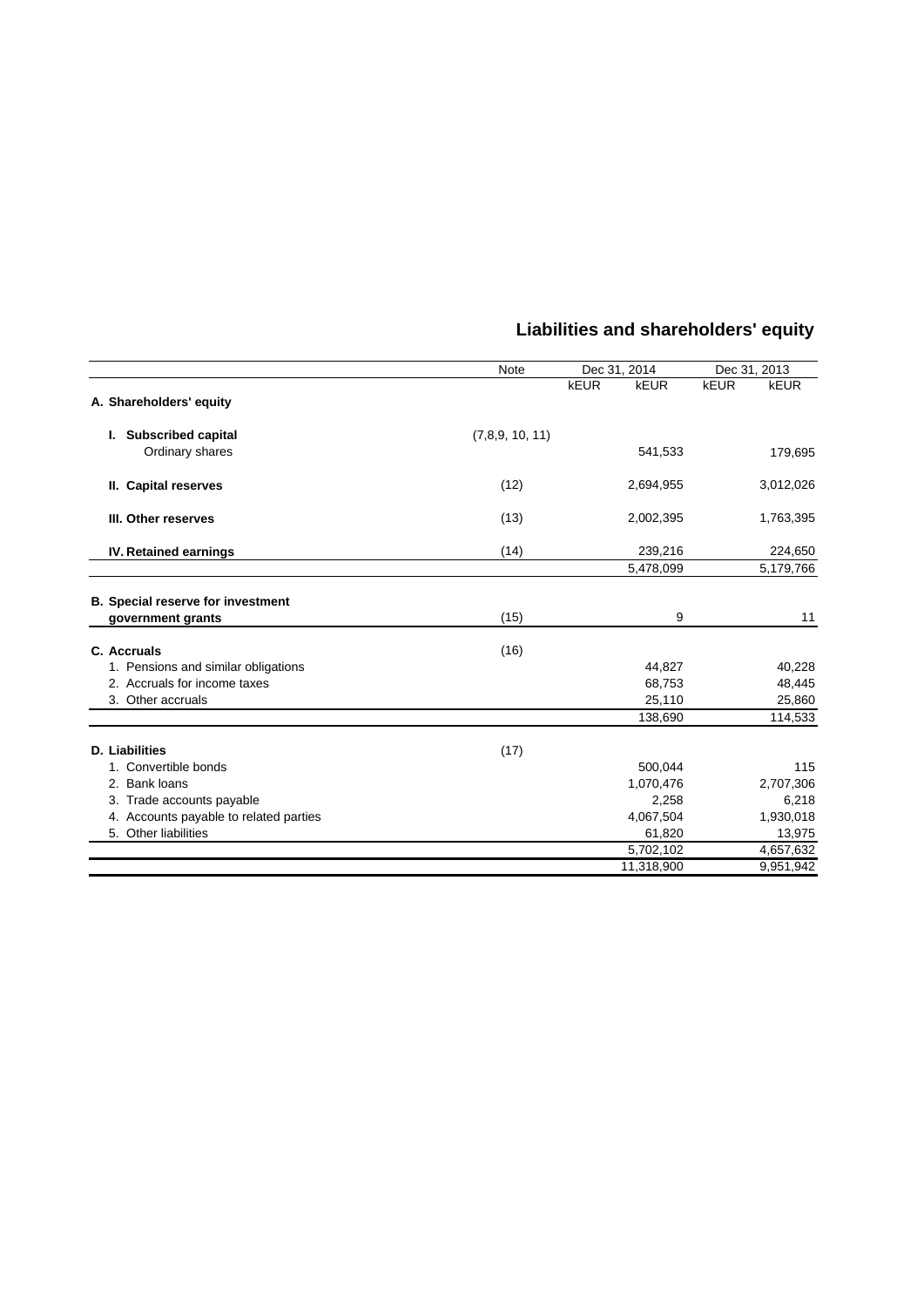# Fresenius SE & Co. KGaA, Bad Homburg v. d. Höhe

# Profit and Loss Statement January 1 to December 31, 2014

|                                                          | <b>Note</b> | 2014        | 2013        |
|----------------------------------------------------------|-------------|-------------|-------------|
|                                                          |             | <b>kEUR</b> | <b>kEUR</b> |
|                                                          |             |             |             |
| Income from participations                               | (20)        | 631,295     | 577,169     |
| Other operating income<br>2.                             | (21)        | 213,044     | 180,073     |
| 3. Personnel expenses                                    | (22)        | $-31,584$   | $-28,197$   |
| Depreciation and amortization on intangible assets<br>4. |             |             |             |
| and on property, plant and equipment                     | (23)        | -4,407      | -4,288      |
| Other operating expenses<br>5.                           | (24)        | -204,177    | -171,379    |
| Net interest<br>6.                                       | (26)        | $-62,620$   | $-21,219$   |
| Write-offs of financial assets and<br>7.                 |             |             |             |
| marketable securities                                    | (27)        | -742        | $-71,632$   |
| 8. Profit from ordinary activities                       |             | 540,809     | 460,527     |
| Income taxes<br>9.                                       | (28)        | -62,142     | $-27,835$   |
| 10. Other taxes                                          |             | -482        | -171        |
| 11. Net income                                           |             | 478,185     | 432,521     |
| 12. Retained earnings brought forward                    |             | 31          | 29          |
| 13. Increase of other reserves                           |             | $-239,000$  | $-207,900$  |
| 14. Retained earnings                                    |             | 239,216     | 224.650     |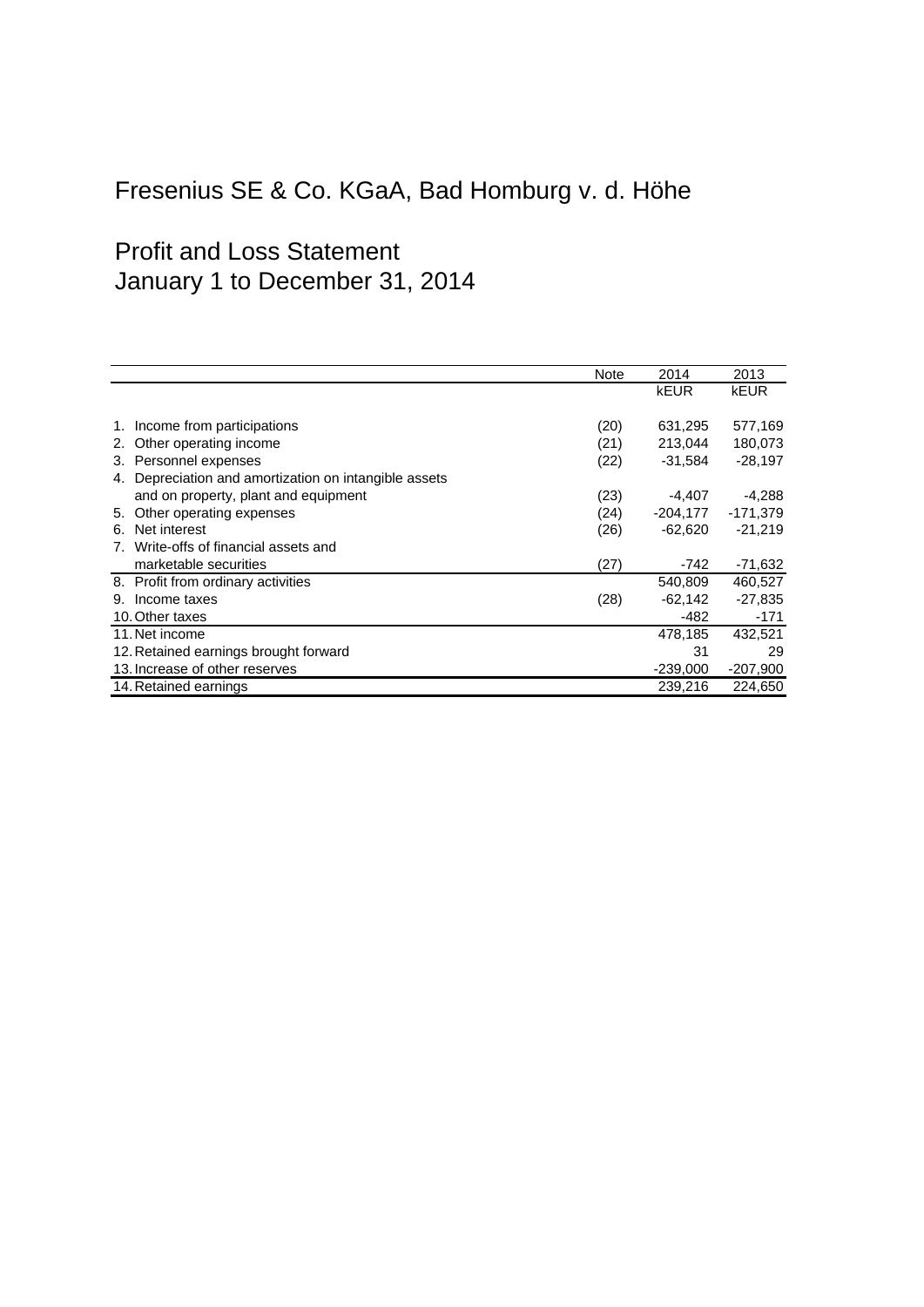## **Notes Fresenius SE & Co. KGaA**

### **(1) Structure**

The Fresenius Group is as of December 31, 2014, divided into four legally independent business segments:

- Fresenius Medical Care
- Fresenius Kabi
- Fresenius Helios
- Fresenius Vamed

Fresenius SE & Co. KGaA owns the stakes in the management companies and functions as an operating holding.

The reporting currency of Fresenius SE & Co. KGaA is the euro. In order to make the presentation clearer, amounts are shown in € thousand. Amounts under €1,000.00 after rounding are marked with  $\sqrt{2}$ -".

The list of investments of Fresenius SE & Co. KGaA, registered in Bad Homburg v.d.H., will be shown in the enclosure to the Notes.

## **(2) Accounting principles and standards of valuation**

Acquired **intangible assets** are valued at purchase cost less regular amortization. The useful life is normally between 2 and 5 years, for personal computer auxiliary programs the useful life is 2 years, and for know-how up to 5 years.

The value of **investments in property, plant and equipment** is stated at the cost of the assets less regular linear depreciation.

The following useful lives were used for calculating depreciation:

| Office and factory buildings                     | 10 - 40 years |
|--------------------------------------------------|---------------|
| Technical equipment and machinery                | 5 - 10 years  |
| Other fixtures and fittings, tools and equipment | 3 - 10 years. |

Assets with purchase cost of up to €150.00 are fully written off in the year of addition.

Depreciable movable non-current assets with a value of more than €150.00 and less than €1,000.00 are grouped into a collective item which is dissolved through profit and loss by one fifth in the year of capitalization and the following four years each.

Extraordinary depreciation is carried out, provided that the carrying book value is other than temporarily impaired.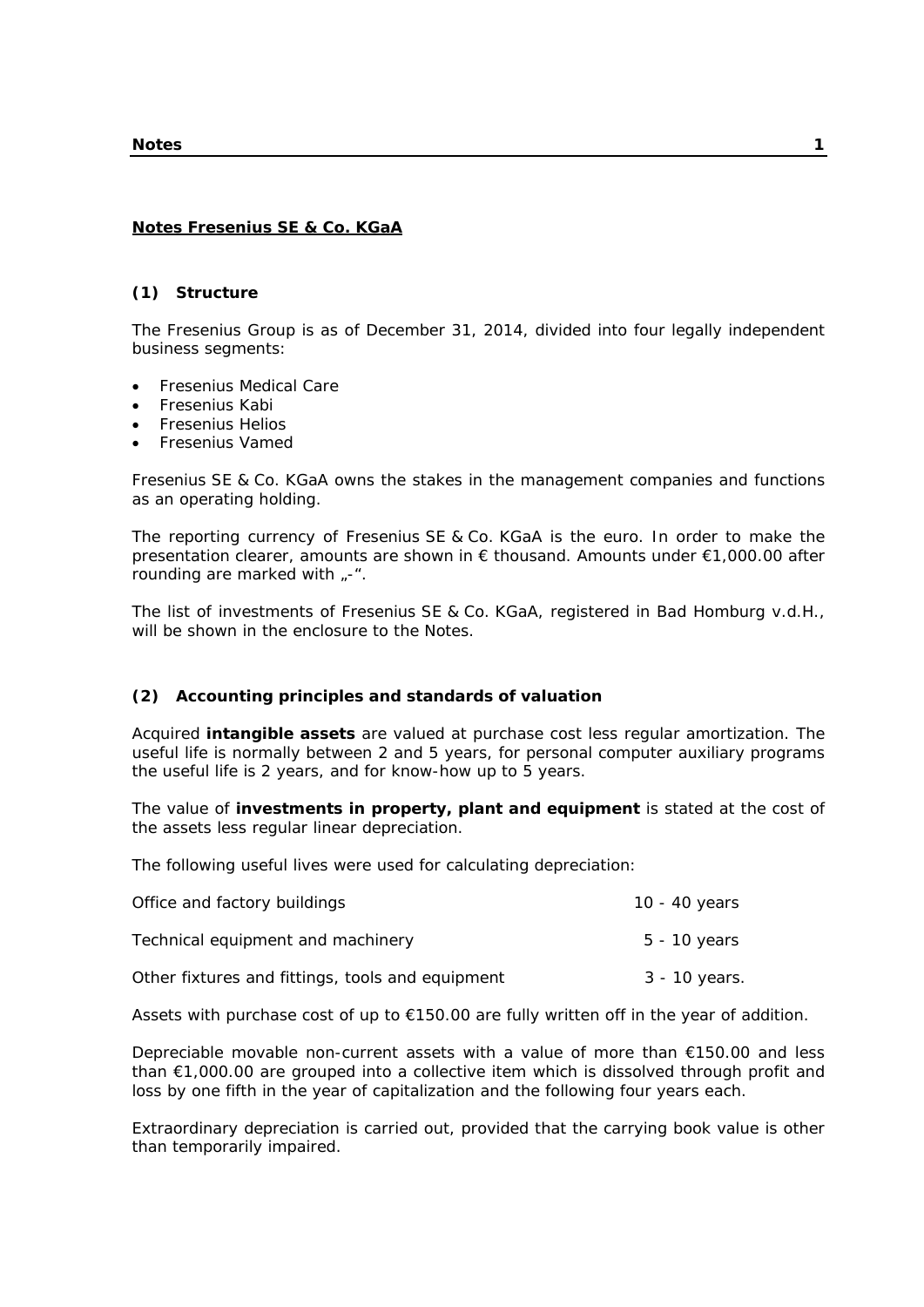**Financial assets** are valued at purchase price or, if the asset is other than temporarily impaired the lower market value.

The lower value of non-current assets resulting from write-downs to fair value has to be reversed if the reasons for the extraordinary write-down no longer apply (Section 253 (5) HGB).

**Accounts receivable and other assets** are stated at nominal value reduced by individual allowance if necessary.

No **deferred tax** is to be recognized for temporary differences in valuations in the tax and financial reporting balance sheets as long as the net difference would result in an asset.

The **subscribed capital** is carried at its nominal amount.

The **special reserve with equity portion** that was built according to Section 247 (3) HGB in previous years can be retained according to the option in Art. 67 (3) sentence 1 EGHGB.

The **pension obligation** is determined according to actuarial principles on the basis of biometric probabilities as in the reference tables by Dr. Klaus Heubeck 2005 (RT 2005 G) using the Projected Unit Credit-Method. Future expected remuneration and pension increases are taken into account in calculating the obligation. Remuneration is currently adjusted depending on age by between 3% and 4% and pensions by 1.75%. The company specific fluctuation rate that is also taken into consideration for the calculation has been between 0% and 18%. The actuarial interest rate applicable to the pension obligation was 4.53%. This interest rate is based on the last-seven-yearaverage discount rate for an estimated remaining life of 15 years as determined and published by the German Federal Bank (Deutsche Bundesbank).

Pursuant to Section 253 (1) sentence 3 HGB (security-based pension obligations), the value of the provisions for the employee financed life work time account (Demografiefonds) is based on the performance of the asset value of the corresponding plan reinsurance.

The asset values used to offset the provisions are calculated at their fair values.

**Tax accruals and other accruals** are accounted for recognizable risks and uncertain liabilities at the amounts to be paid and calculated on the basis of a reasonable commercial assessment. Long term accruals are accounted for taking into account future price and cost increases and are discounted with the last-seven-year-average discount rate that corresponds to the remaining life of the accrual.

**Liabilities** are valued at their settlement amounts.

**Foreign currency items** are translated with the foreign exchange rate at the time of origin or the hedging rate for hedging transactions.

Assets and liabilities with a remaining life of up to a year and carried at foreign currencies are translated at the average closing spot rate according to section 256a HGB.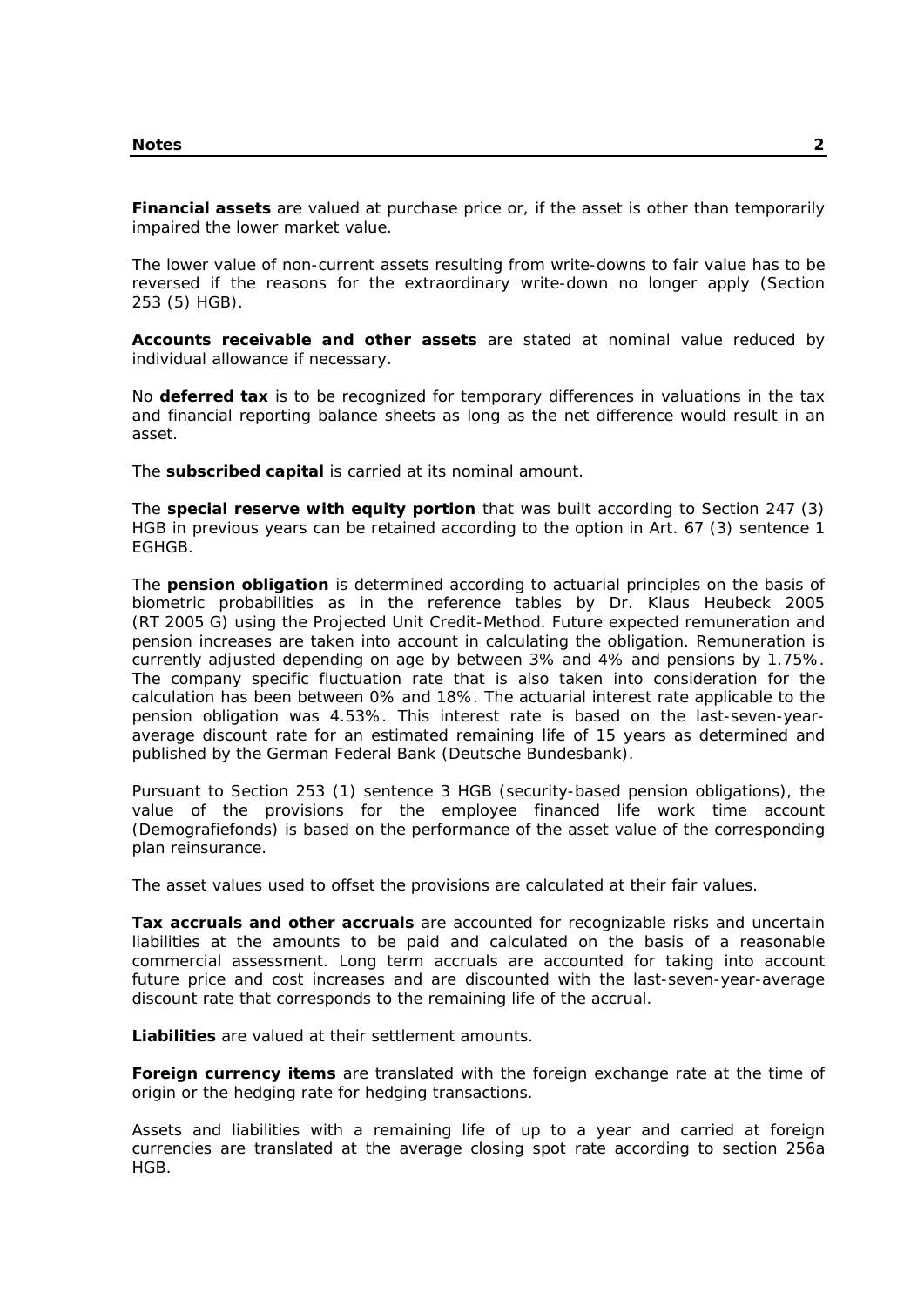Assets and liabilities with a remaining expected life of over one year and carried at foreign currencies are translated at inception at the foreign currency exchange rate, while at the balance sheet date the lowest closing spot rate is used for translating assets and the highest closing spot rate is used for translating liabilities. If the conditions to apply hedge accounting are met, the hedging financial instruments and the underlying transactions are combined in a hedge and valued either using the 'Durchbuchungsmethode' or the 'Einfrierungsmethode'. In the first case changes in value are recognized in the income statement. In the second case the transaction is recognized at inception only and changes in value resulting from the hedged risk are not subsequently recorded in the balance sheet or statement of income.

Gains and losses from translation to euro of items carried at foreign currencies are recognized in the statement of income under "Other operating income" or "Other operating expenses".

**Derivative financial instruments** are contracted for hedging purposes only. Both interest rate and foreign currency derivatives are contracted for hedging.

Besides hedging instruments for Cashpool balances and loans in foreign currencies that Group Companies have borrowed from Fresenius SE & Co. KGaA or that Fresenius SE & Co. KGaA has borrowed from Group Companies or banks, Fresenius SE & Co. KGaA acquires hedging instruments from banks, that are mirrored by agreements between Fresenius SE & Co. KGaA and its affiliated companies at nearly the same conditions. The affiliated companies use these agreements to hedge their operating businesses against foreign currency risks.

Derivative financial instruments are measured at fair value at balance sheet date. According to German Commercial Law accounting principles and standards of valuation any remeasurement losses are recognized in earnings while remeasurement gains are not taken into account. When the conditions for hedge accounting are met, the underlying asset and the hedging instrument are considered together so that effects of the hedge are only recognized in earnings when the underlying transaction takes place ('Einfrierungsmethode').

Income and expense from profit transfer agreements is recorded in the same reporting period in which it arises given that earnings from affiliated companies are precise enough at the time of preparing the financial statements and is assured according to reasonable commercial assessment.

Income from affiliates is recorded at the date when the distribution of earnings is decided.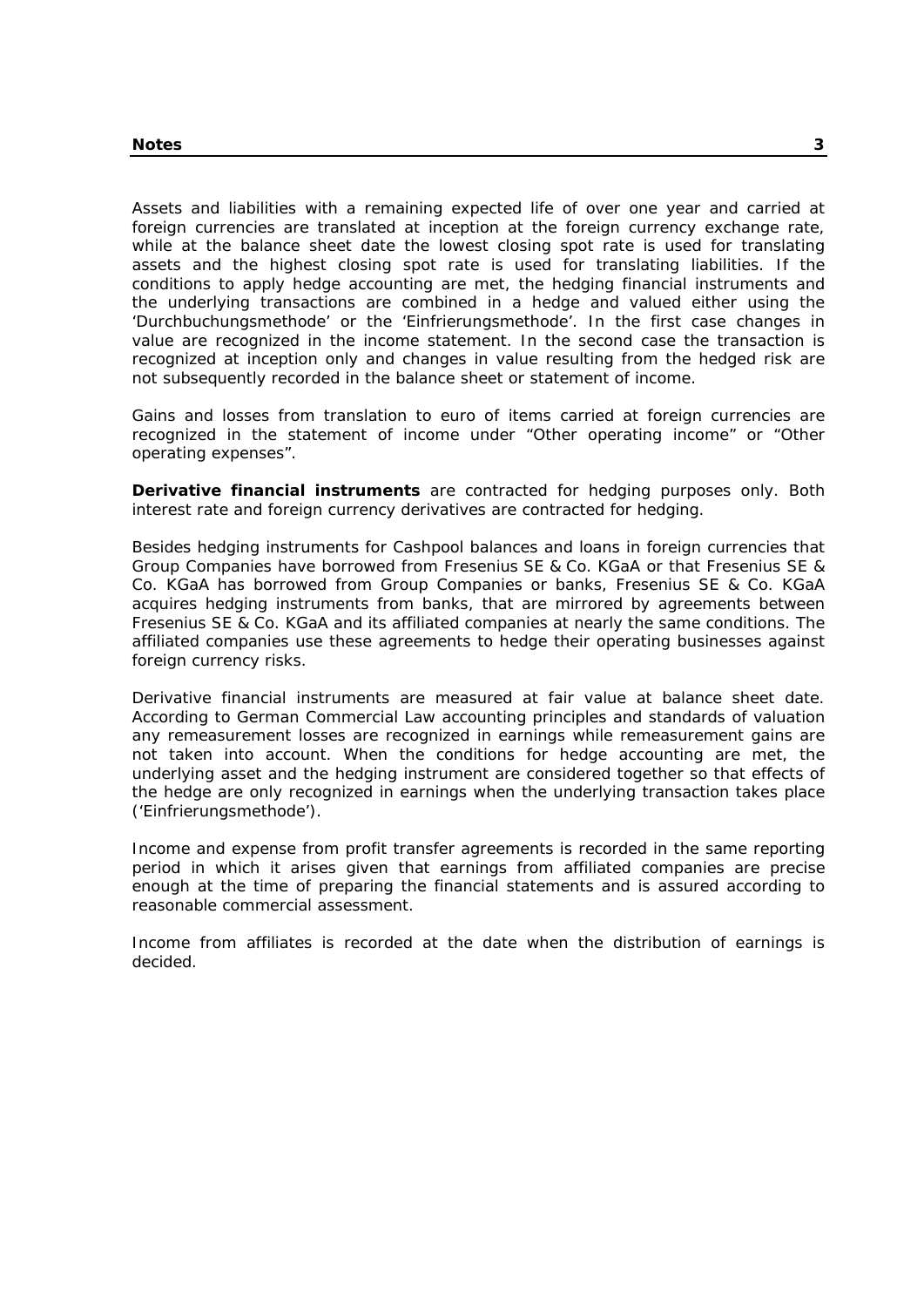## **Notes on balance sheet**

## **(3) Fixed assets**

The following is a breakdown of fixed assets and their development:

|                                                                                                               | Acquisition and manufacturing costs |           |                          |                        |  |
|---------------------------------------------------------------------------------------------------------------|-------------------------------------|-----------|--------------------------|------------------------|--|
|                                                                                                               | As of<br>Jan. 01, 2014              | Additions | Disposals                | As of<br>Dec. 31, 2014 |  |
| $\epsilon$ in thousands                                                                                       |                                     |           |                          |                        |  |
| <b>Intangible Assets</b>                                                                                      |                                     |           |                          |                        |  |
| Concessions, industrial and<br>similar rights and assets as<br>well as licenses acquired for<br>consideration | 1,733                               | 575       | 0                        | 2,308                  |  |
|                                                                                                               | 1,733                               | 575       | $\underline{\mathsf{O}}$ | 2,308                  |  |
| <b>Tangible Assets</b>                                                                                        |                                     |           |                          |                        |  |
| Land, leasehold and buildings<br>including buildings on third party<br>property                               | 112,932                             | 618       | 411                      | 113,139                |  |
| Plant and machinery                                                                                           | 620                                 | $\circ$   | 0                        | 620                    |  |
| Other fixtures and fittings, tools<br>and equipment                                                           | 12,708                              | 1,292     | 437                      | 13,563                 |  |
| Payments on account and<br>tangible assets in course of<br>construction                                       | 331                                 | 32        | 2                        | 361                    |  |
|                                                                                                               | 126,591                             | 1,942     | 850                      | 127,683                |  |
| <b>Financial assets</b>                                                                                       |                                     |           |                          |                        |  |
| Shares in related parties                                                                                     | 4,412,214                           | 3,017,430 | 25,550                   | 7,404,094              |  |
| Loans to related parties                                                                                      | 949,913                             | 2,918     | $\mathbf 0$              | 952,831                |  |
| Security investments                                                                                          | 49,526                              | 0         | 49,526                   | 0                      |  |
|                                                                                                               | 5,411,653                           | 3,020,348 | 75,076                   | 8,356,925              |  |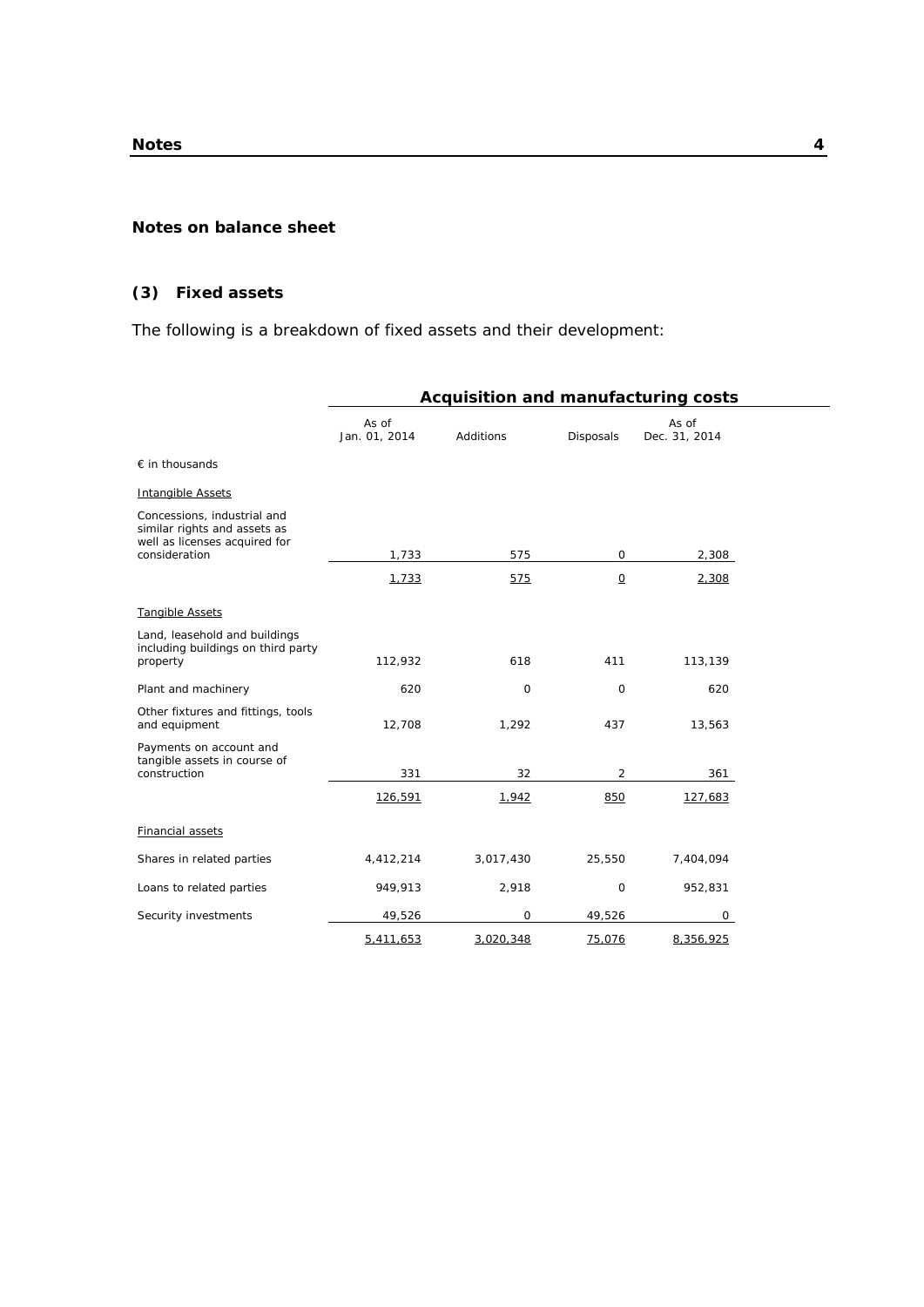|                                                                                                               |                                                     |                             | Write-ups/               |                             |                                                         |           |                             |
|---------------------------------------------------------------------------------------------------------------|-----------------------------------------------------|-----------------------------|--------------------------|-----------------------------|---------------------------------------------------------|-----------|-----------------------------|
|                                                                                                               |                                                     |                             | Depreciation             |                             |                                                         |           | Carrying amount             |
| $\epsilon$ in thousands                                                                                       | Cumulated<br>depreciation<br>as of<br>Jan. 01, 2014 | Additions<br>(depreciation) | Write-<br>ups            | Disposals<br>(depreciation) | Cumulated<br>depreciatio<br>n as of<br>Dec. 31,<br>2014 |           | Dec. 31, 2014 Dec. 31, 2013 |
|                                                                                                               |                                                     |                             |                          |                             |                                                         |           |                             |
| Intangible Assets                                                                                             |                                                     |                             |                          |                             |                                                         |           |                             |
| Concessions, industrial and<br>similar rights and assets as<br>well as licenses acquired for<br>consideration | 809                                                 | 278                         | $\circ$                  | $\mathsf{O}$                | 1,087                                                   | 1,221     | 924                         |
|                                                                                                               | 809                                                 | 278                         | $\underline{\mathsf{O}}$ | $\underline{\mathsf{O}}$    | 1,087                                                   | 1,221     | 924                         |
| <b>Tangible Assets</b>                                                                                        |                                                     |                             |                          |                             |                                                         |           |                             |
| Land, leasehold and<br>buildings including buildings<br>on third party property                               | 57.832                                              | 2.779                       | $\circ$                  | 331                         | 60.280                                                  | 52.859    | 55.100                      |
| Plant and machinery                                                                                           | 411                                                 | 41                          | O                        | $\Omega$                    | 451                                                     | 169       | 209                         |
| Other fixtures and fittings,<br>tools and equipment                                                           | 9,009                                               | 1,309                       | 0                        | 437                         | 9,881                                                   | 3,682     | 3,699                       |
| Payments on account and<br>tangible assets in course of<br>construction                                       | 0                                                   | O                           | O                        | 0                           | $\Omega$                                                | 361       | 331                         |
|                                                                                                               | 67,252                                              | 4,129                       | $\mathsf O$              | 768                         | 70.612                                                  | 57,071    | 59,339                      |
| Financial assets                                                                                              |                                                     |                             |                          |                             |                                                         |           |                             |
| Shares in related parties                                                                                     | 15,908                                              | 742                         | $\Omega$                 | 16,463                      | 187                                                     | 7,403,907 | 4,396,306                   |
| Loans to related parties                                                                                      | 8,017                                               | O                           | $-24,079$                | 0                           | $-16,062$                                               | 968,893   | 941,896                     |
| Security investments                                                                                          | $\Omega$                                            | $\Omega$                    | $\circ$                  | $\mathsf{O}$                | $\mathsf{O}$                                            | $\Omega$  | 49,526                      |
|                                                                                                               | 23,925                                              | 742                         | $-24,079$                | 16,463                      | $-15,875$                                               | 8,372,800 | 5,387,728                   |
| <b>Fixed assets Assets</b>                                                                                    | 91,986                                              | 5,149                       | $-24,079$                | 17,231                      | 55,824                                                  | 8,431,092 | 5,447,991                   |
|                                                                                                               |                                                     |                             |                          |                             |                                                         |           |                             |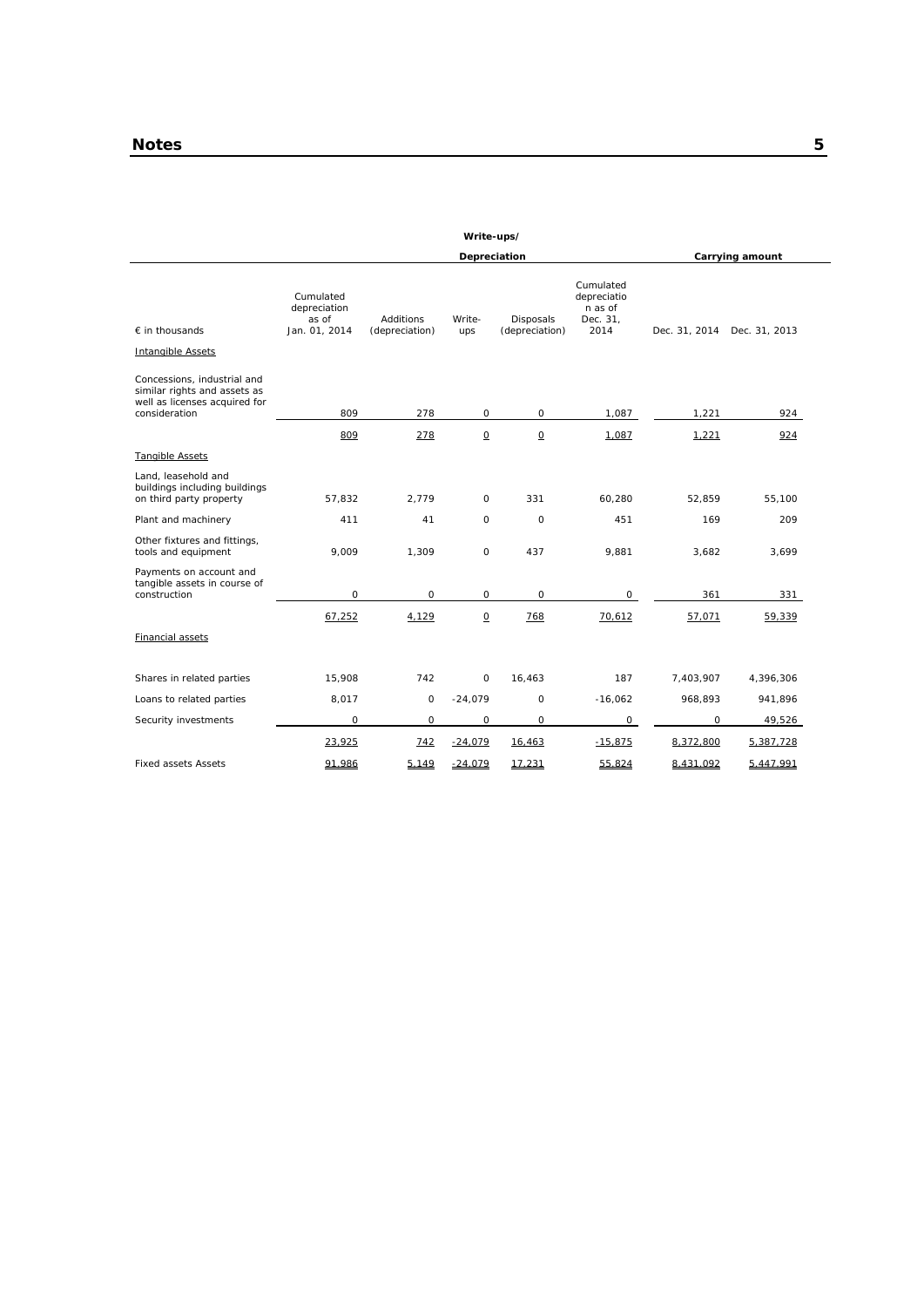#### **Notes 6**

## **Financial assets**

As of December 31, 2014, Fresenius SE & Co. KGaA owns stakes in the following domestic management companies for business segments:

- Fresenius Medical Care AG & Co. KGaA, Hof an der Saale
- Fresenius Kabi AG, Bad Homburg v.d.H.
- Fresenius ProServe GmbH, Bad Homburg v.d.H.

The percentage of Fresenius Medical Care AG & Co. KGaA´s ("FMC-AG & Co. KGaA") subscribed capital held by Fresenius SE & Co. KGaA at the end of fiscal year 2014 was 31.09% (previous year 31.31%). Fresenius SE & Co. KGaA continued to hold 100% of the management companies of the business segments Fresenius Kabi (Fresenius Kabi AG) as well as Fresenius Helios and Fresenius Vamed (both held through Fresenius ProServe GmbH) on December 31, 2014. Through Fresenius ProServe GmbH, Fresenius SE & Co. KGaA holds 100% in HELIOS Kliniken GmbH and a 77% stake in VAMED AG.

Fresenius SE & Co. KGaA holds all of the stakes of the following domestic property management and service companies as well as foreign finance companies:

- Fresenius Biotech Beteiligungs GmbH
- Fresenius Immobilien-Verwaltungs-GmbH
- Fresenius Immobilien-Verwaltungs-GmbH & Co. Objekt Schweinfurt KG
- Fresenius Immobilien-Verwaltungs-GmbH & Co. Objekt St. Wendel KG
- Fresenius Immobilien-Verwaltungs-GmbH & Co. Objekt Friedberg KG
- Hygieneplan GmbH
- Fresenius Versicherungsvermittlungs GmbH
- Fresenius Medical Care Management AG
- Fresenius Finance B.V.
- Fresenius Finance II B.V.
- Fresenius US Finance I, Inc.
- Fresenius US Finance II, Inc.
- Fresenius Konzernfinanzierung Erste GmbH
- Fresenius Konzernfinanzierung Zweite GmbH

All of the subscribed capital of Fresenius Netcare GmbH is indirectly held via Fresenius Versicherungsvermittlungs GmbH.

In June 2014, Fresenius SE & Co. KGaA sold its stake of GIF (Luxembourg) Société d'Investissement à Capital Variable-SIF.

In Mai 2014 Fresenius SE &Co. KGaA acquired a 100% participation in Fresenius Konzernfinanzierung Erste GmbH and in Fresenius Konzernfinanzierung Zweite GmbH.

In Mai 2014 Fresenius SE & Co. KGaA sold shares of Rhön- Klinikum AG with a book value of €49.5 million to Fresenius ProServe GmbH. The shares of Rhön- Klinikum AG are carried as fixed asset securities in the balance sheet.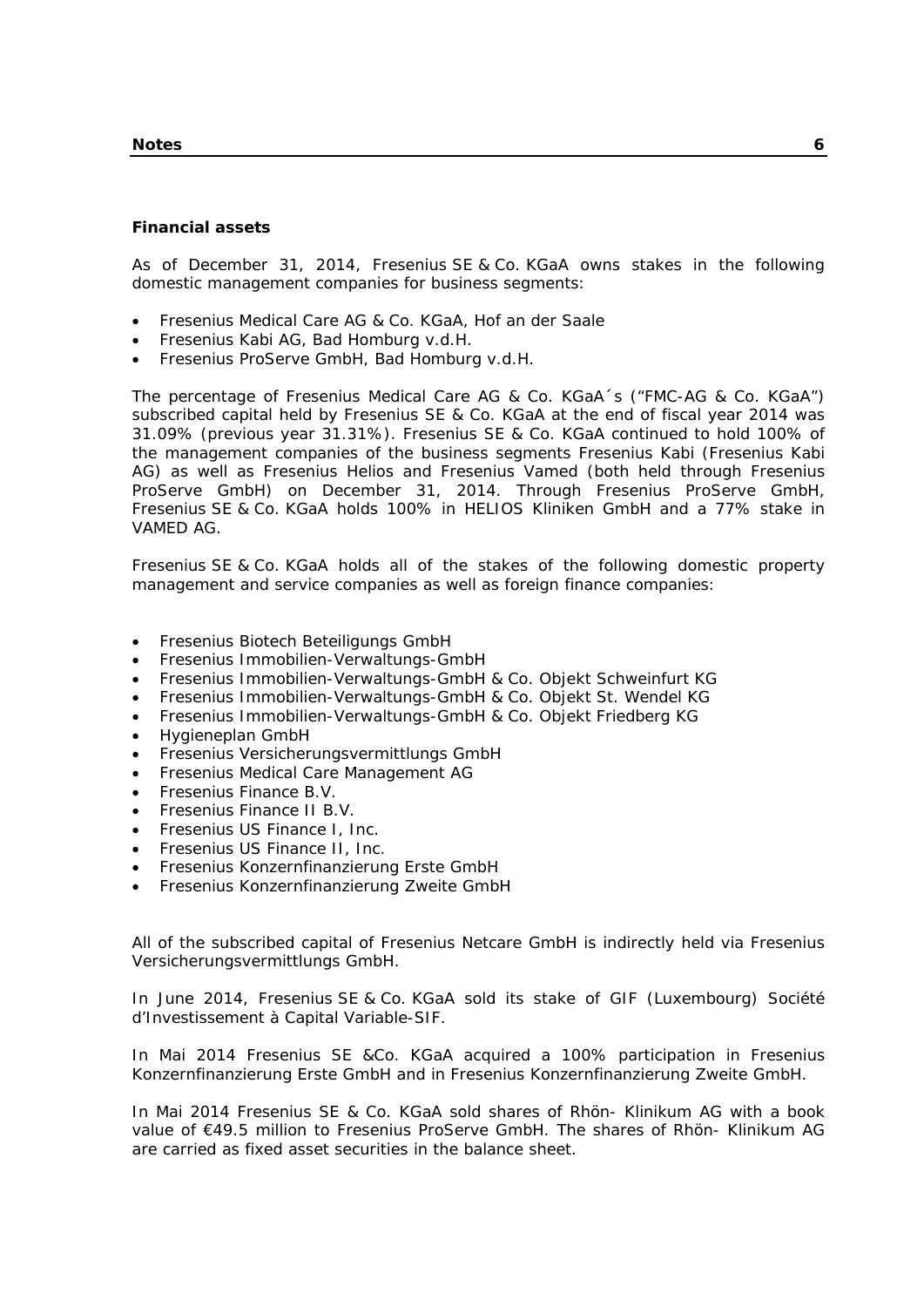In December 2014 the inactive company Fresenius Finance I S.A. was liquidated.

Fresenius SE & Co. KGaA increased the capital reserve of Fresenius ProServe GmbH by contributing intercompany loans of €3,010 million in connection with the acquisition of hospitals of Rhön- Klinikum AG. Futhermore, it paid €5,4 million and €1,8 million in the capital reserves of Fresenius US Finance II Inc. and Fresenius US Finance II BV, respectively.

Loans to related parties include mainly US-Dollar loans to American affiliated companies. Some of these loans are hedged against exchange rate fluctuations and bound in a hedging relationship. According to the "Durchbuchungsmethode" €24.1 million foreign exchange gains have been recognized as of December 31, 2014. This effect is shown as a write-up in the statement of changes in fixed assets". In the profit and loss statement, losses from the hedging instruments in the same amount offset the foreign exchange gains.

#### **(4) Accounts receivable and other assets**

|                                                      | Dec. 31, 2014 | Dec. 31, 2013 |
|------------------------------------------------------|---------------|---------------|
| $\epsilon$ in thousands                              |               |               |
| Trade accounts receivable                            | O             | 6             |
| (amount with a remaining term of more than one year) | (0)           | (-)           |
| Accounts receivable from related parties             | 2,502,337     | 4,398,762     |
| (amount with a remaining term of more than one year) | (22, 144)     | (24, 786)     |
| Other assets                                         | 62.669        | 44,230        |
| (amount with a remaining term of more than one year) | $(-)$         | ( – )         |
|                                                      | 2,565,006     | 4,442,998     |

Accounts receivables from related parties consist of loans and finance-related accounts of €2,502,001 thousand (previous year €4,398,460 thousand) as well as trade accounts receivables of €336 thousand (previous year €302 thousand). The decrease of accounts receivable from related parties is mainly a result of Fresenius SE & Co. KGaA having issued loans to several companies in the Fresenius Group in 2013. These loans were used to finance advances of €2,178 million made under a fiduciary arrangement for the acquisition of hospitals and outpatient facilities of Rhön-Klinikum AG. In the fiscal year 2014 these and other loans of €3,010 million that had also been granted in connection with the acquisition of hospitals of Rhön- Klinikum AG were transferred to the capital reserve of Fresenius ProServe GmbH.

Other assets mainly contain claims for tax credits, which relate to the tax calculation for the years 2006 to 2013 (€14,535 thousand), as well as social security related receivables of €4 thousand (previous year €1 thousand).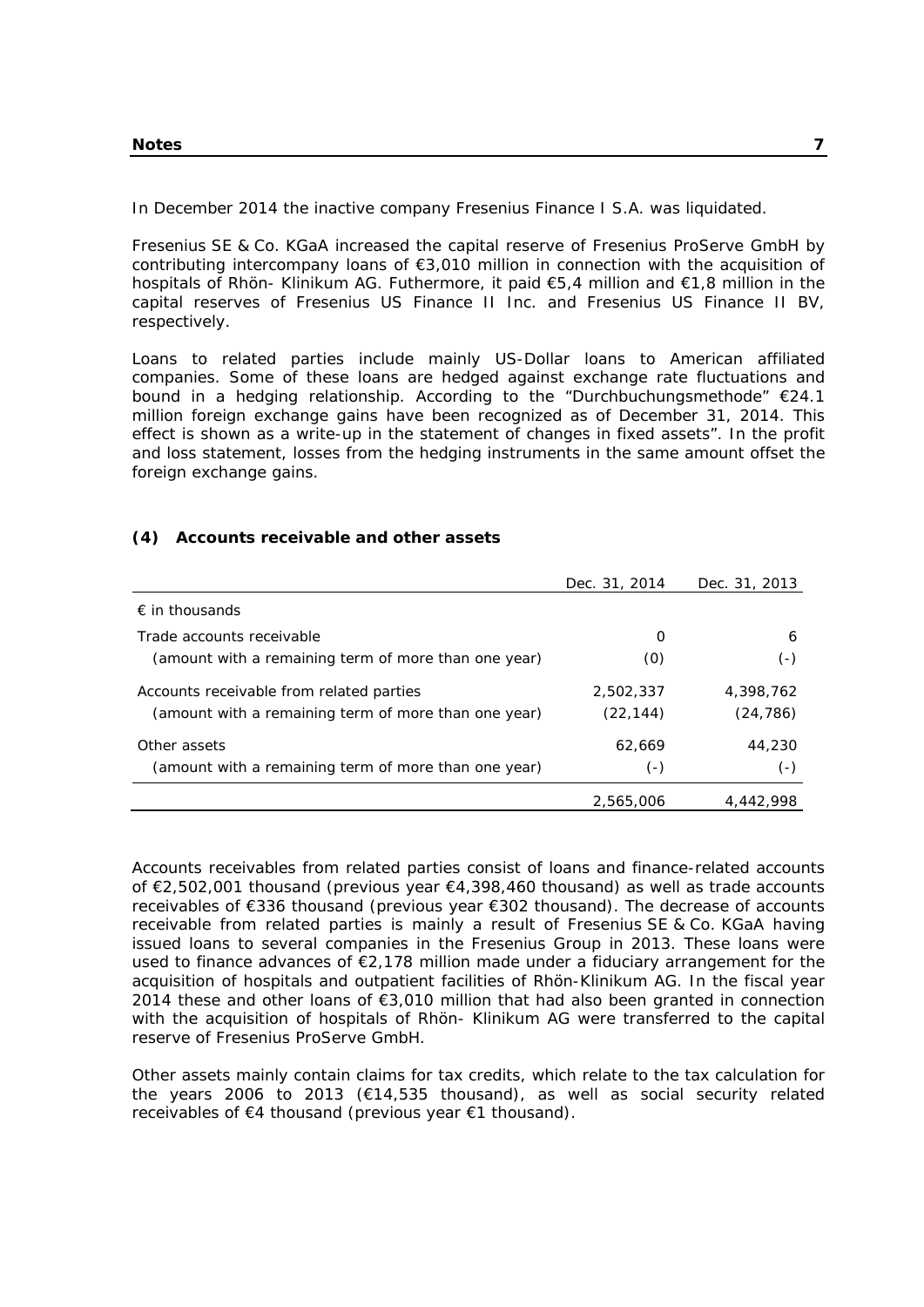## **(5) Cash and cash equivalents**

Cash and cash equivalents include cash on hand and cash at banks of €281,361 thousand (previous year €59,511 thousand).

## **(6) Deferred expense**

The deferred expenses of €41,441 thousand (previous year €1,442 thousand) mainly consist of a discount with a net book value of €39,727 thousand arising from the placement of a convertible bond in March 2014. This placement resulted in a discount of €46 million that is shown in deferred expenses and is depreciated linearly over the lifetime of the convertible bond.

Furthermore it includes the prepayment of the Directors&Officers-Insurance (D&O-Insurance).

## **(7) Subscribed capital**

On May 16, 2014, the Annual General Meeting of Fresenius SE & Co. KGaA has resolved a capital increase from company's funds with issuance of new shares. For each existing non-par value share, Fresenius SE & Co. KGaA issued two new non-par value shares without additional payment to the shareholders. Accordingly, upon execution of the capital increase, both the subscribed capital of Fresenius SE & Co. KGaA and the number of shares issued tripled (stock split 1:3).

After registration of the capital increase with the commercial register on August 1, 2014, the subscribed capital increased to  $€540,511,632$  (including newly created shares due to options exercised until this date). The new shares have full dividend entitlement for the fiscal year 2014. The proportionate amount of the subscribed capital will continue to be €1.00 per share.

During the fiscal year 2014, 2,448,113 stock options after the stock split were exercised. Consequently, as of December 31, 2014, the subscribed capital of Fresenius SE & Co. KGaA consisted of 541,532,600 bearer ordinary shares. The shares are issued as non-par value shares. The proportionate amount of the subscribed capital is €1.00 per share.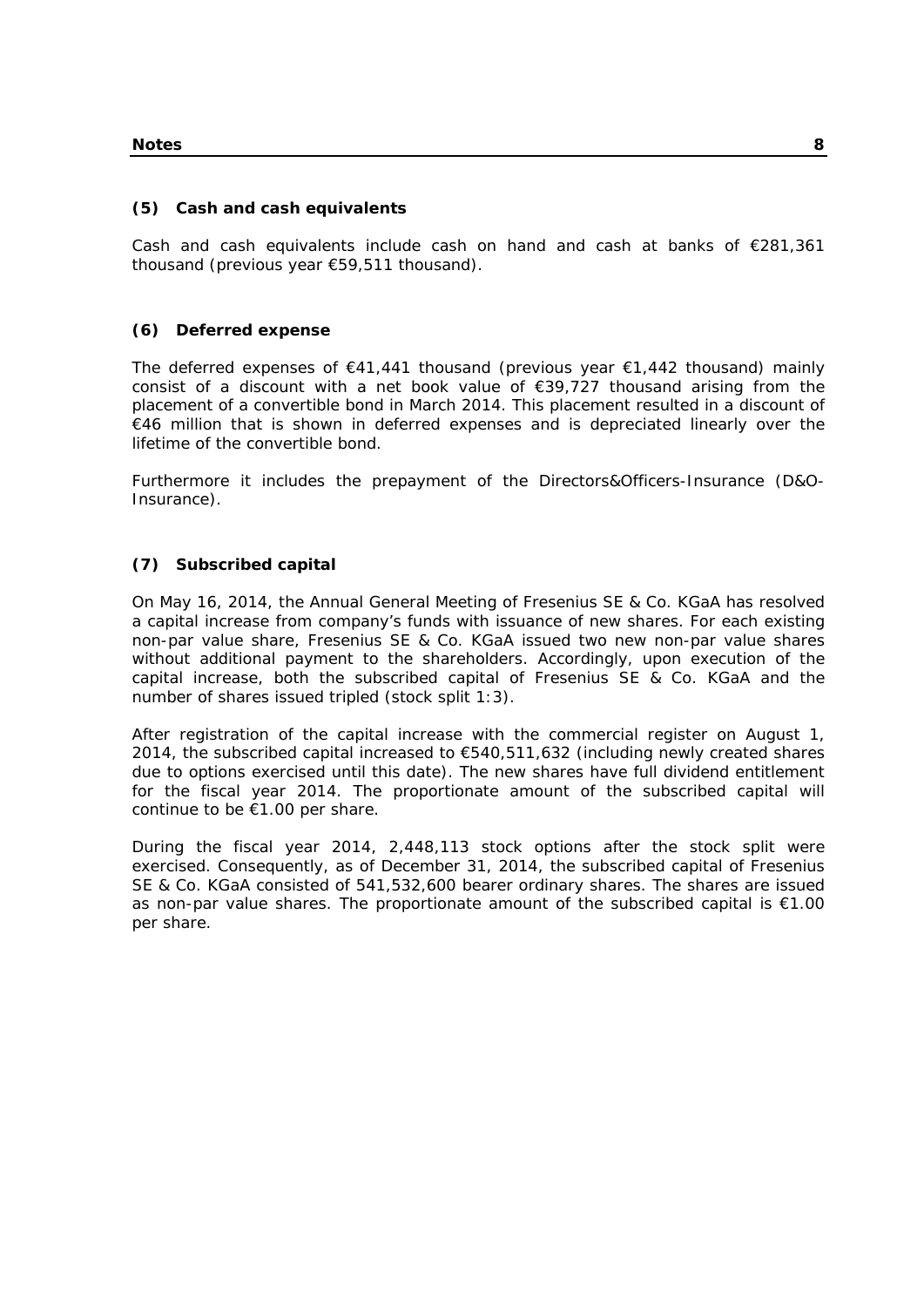The subscribed capital developed as follows:

|                                                                                     | 2014    | 2013    |
|-------------------------------------------------------------------------------------|---------|---------|
| $\epsilon$ in thousands                                                             |         |         |
| As of January 1                                                                     | 179,695 | 178,188 |
| Increase due to exercise of stock<br>options before the stock split                 | 476     | 1,507   |
| Capital increase from company<br>funds with issuance of new shares<br>(Stock split) | 360,341 | 0       |
| Increase due to exercise of stock<br>options after the stock split                  | 1,021   | 0       |
| As of December 31                                                                   | 541,533 | 179,695 |

#### **(8) Own shares**

Fresenius SE & Co. KGaA purchased own ordinary shares during the year for distribution to employees entitled to the profit-sharing program.

The basis for distributing the shares is an agreement negotiated between the Works Council and the Management Board in February 2012. The agreement awards €2,134.25 of profit-sharing to each full-time employee for 2013 as well as the employer contribution for social security payments. Half of the profit-sharing payment was settled in shares and half in cash which covers the tax and social contributions. The price determination to determine the numbers allocated shares in the profit-sharing program was made on June 6, 2014.

To be eligible for the program, employees must have had three years of continuous employment at Fresenius SE & Co. KGaA on December 31, 2013, its direct affiliated companies or affiliated companies of Fresenius Kabi and certain other affiliated companies as identified in the Works Council agreement. At that time, eligible employees must have not been under notice or in an executive position, as defined by Fresenius. Intercompany transfers are counted in full.

The following ordinary shares were purchased and distributed or re-sold as part of the Fresenius SE & Co. KGaA profit-sharing program for 2013.

|                                     | Date            |        | Number Price in $\epsilon$ per share |
|-------------------------------------|-----------------|--------|--------------------------------------|
| Transactions before the stock split |                 |        |                                      |
| Purchase                            | May 30, 2014    | 20,000 | 109.43                               |
| Disbursement                        | June 6, 2014    | 19,653 | 93.15                                |
| Transactions after the stock split  |                 |        |                                      |
| Sale                                | August 9, 2014  | 762    | 37.26                                |
| Disbursement                        | August 13, 2014 | 279    | 31.05                                |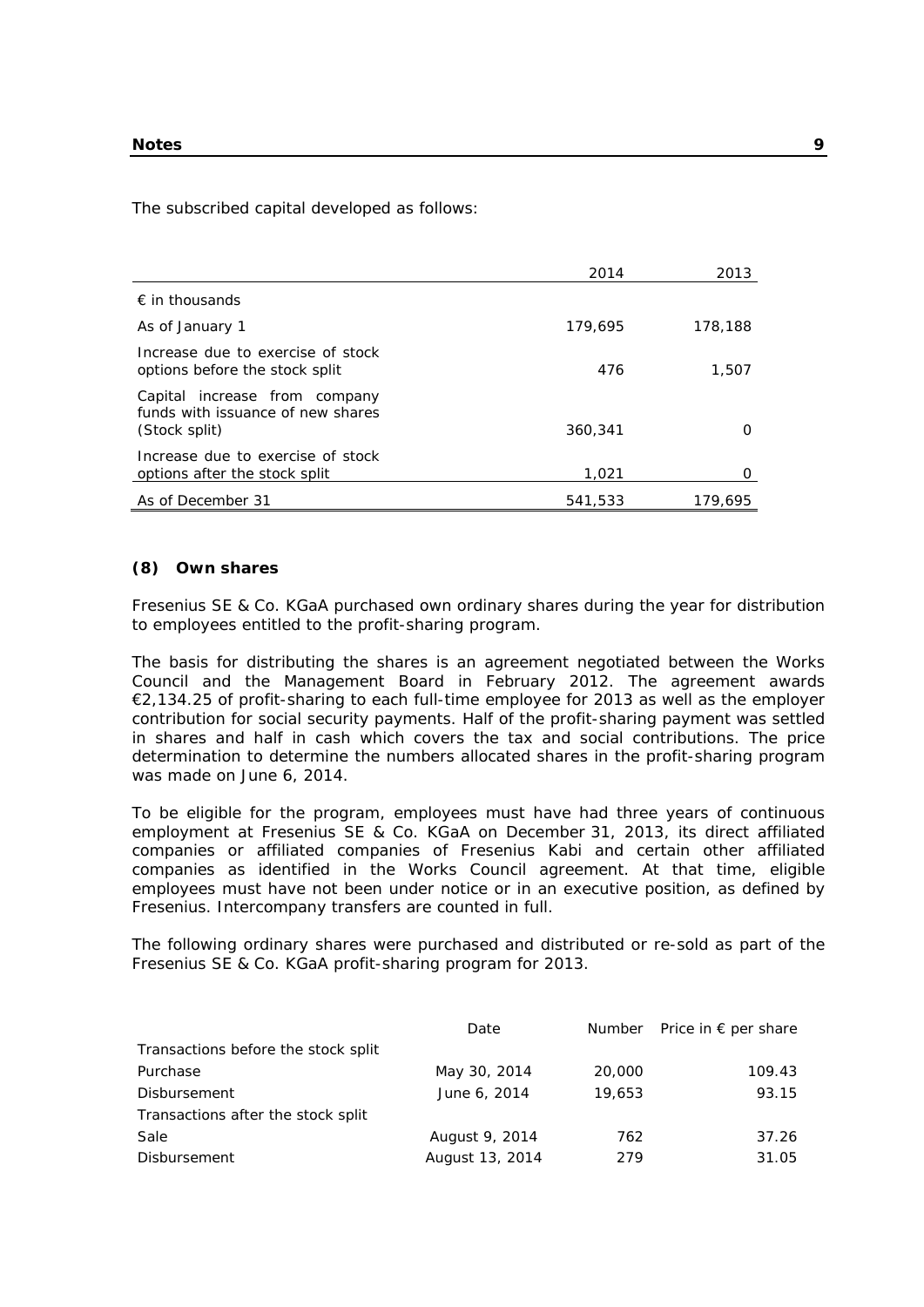Purchased shares with a nominal value of €60,000.00 and committed shares with a nominal value of €19,653.00 represented 0.0111% and 0.0037% of the subscribed capital, respectively.

The proceeds from the sale on August 9, 2014 have increased corporate funding.

As of December 31, 2014, no own shares were held.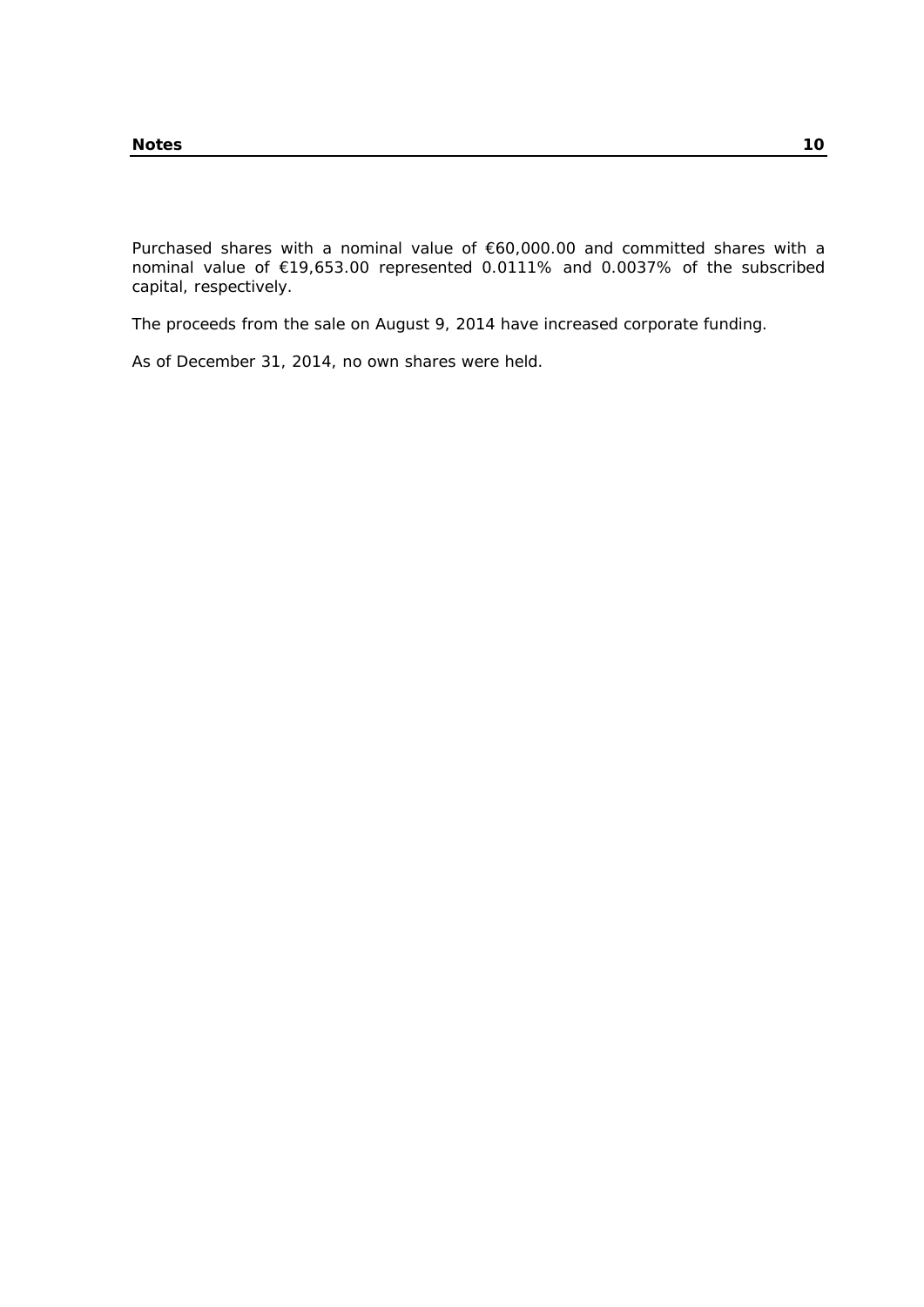## **(9) Notification by shareholders**

**The following table shows the notifications disclosed in 2014 in accordance**  with Section 26 (1) of the German Securities Trading Act (WpHG). In cases where holdings reached, exceeded or fell below the thresholds on several occasions, only the most recent notification is mentioned.

| Notifying party                                                              | Date of reaching,<br>exceeding or<br>falling below | Reporting threshold | Attribution pursuant to WpHG                          | Percentage of<br>voting rights | Number of<br>voting rights |
|------------------------------------------------------------------------------|----------------------------------------------------|---------------------|-------------------------------------------------------|--------------------------------|----------------------------|
|                                                                              |                                                    |                     | section 22 (1) sentence 1 No. 6                       |                                |                            |
| The Capital Group Companies, Inc.<br>Los Angeles, United States <sup>+</sup> | March 6, 2014                                      | Falling below 3%    | in connection with section 22 (1)<br>sentence 2 and 3 | 2.92                           | 5,254,430                  |
|                                                                              |                                                    |                     |                                                       | 2.53                           |                            |
|                                                                              |                                                    |                     | thereof pursuant to sections 21, 22                   | 0.05                           | 4,542,462<br>95,862        |
| Commerzbank AG                                                               |                                                    |                     | thereof pursuant to section 25                        | 0.00                           | 0                          |
| Frankfurt am Main, Germany                                                   | May 26, 2014                                       | Falling below 5%    | thereof pursuant to section 25a                       | 2.47                           | 4,446,600                  |
|                                                                              |                                                    |                     | section 21 (1)                                        | 3.44                           | 18,615,308                 |
|                                                                              |                                                    |                     | thereof pursuant to section 22 (1)                    |                                |                            |
|                                                                              |                                                    |                     | sentence 1 No. 1                                      | 1.49                           | 8,053,557                  |
|                                                                              |                                                    |                     | thereof pursuant to section 22 (1)                    |                                |                            |
|                                                                              |                                                    |                     | sentence 1 No. 2 in connection with                   |                                |                            |
|                                                                              |                                                    |                     | sentence 2                                            | 0.02                           | 87,267                     |
|                                                                              |                                                    |                     | thereof pursuant to section 22 (1)                    |                                |                            |
|                                                                              |                                                    |                     | sentence 1 No. 6 in connection with                   |                                |                            |
|                                                                              |                                                    |                     | sentence 2                                            | 1.68                           | 9.088.675                  |
|                                                                              |                                                    |                     | thereof pursuant to section 22 (1)                    |                                |                            |
|                                                                              |                                                    |                     | sentence 1 No. 1 and pursuant to                      |                                |                            |
| BlackRock Advisors Holdings, Inc.                                            | September 25,                                      |                     | section 22 (1) sentence 1 No. 6                       |                                |                            |
| <b>New York, United States</b>                                               | 2014                                               |                     | in connection with sentence 2                         | 0.26                           | 1.385.809                  |
|                                                                              |                                                    |                     | section 21 (1)                                        | 3.44                           | 18,615,308                 |
|                                                                              |                                                    |                     | thereof pursuant to section 22 (1)                    |                                |                            |
|                                                                              |                                                    |                     | sentence 1 No. 1                                      | 1.49                           | 8,053,557                  |
|                                                                              |                                                    |                     | thereof pursuant to section 22 (1)                    |                                |                            |
|                                                                              |                                                    |                     | sentence 1 No. 2 in connection with                   |                                |                            |
|                                                                              |                                                    |                     | sentence 2<br>thereof pursuant to section 22 (1)      | 0.02                           | 87,267                     |
|                                                                              |                                                    |                     | sentence 1 No. 6 in connection with                   |                                |                            |
|                                                                              |                                                    |                     | sentence 2                                            | 1.68                           | 9,088,675                  |
|                                                                              |                                                    |                     | thereof pursuant to section 22 (1)                    |                                |                            |
|                                                                              |                                                    |                     | sentence 1 No. 1 and pursuant to                      |                                |                            |
| BlackRock International Holdings, Inc.                                       | September 25,                                      |                     | section 22 (1) sentence 1 No. 6                       |                                |                            |
| <b>New York, United States</b>                                               | 2014                                               |                     | in connection with sentence 2                         | 0.26                           | 1,385,809                  |
|                                                                              |                                                    |                     | section 21 (1)                                        | 3.44                           | 18,615,308                 |
|                                                                              |                                                    |                     | thereof pursuant to section 22 (1)                    |                                |                            |
|                                                                              |                                                    |                     | sentence 1 No. 1                                      | 1.49                           | 8,053,557                  |
|                                                                              |                                                    |                     | thereof pursuant to section 22 (1)                    |                                |                            |
|                                                                              |                                                    |                     | sentence 1 No. 2 in connection with                   |                                |                            |
|                                                                              |                                                    |                     | sentence 2                                            | 0.02                           | 87,267                     |
|                                                                              |                                                    |                     | thereof pursuant to section 22 (1)                    |                                |                            |
|                                                                              |                                                    |                     | sentence 1 No. 6 in connection with                   |                                |                            |
|                                                                              |                                                    |                     | sentence 2<br>thereof pursuant to section 22 (1)      | 1.68                           | 9,088,675                  |
|                                                                              |                                                    |                     | sentence 1 No. 1 and pursuant to                      |                                |                            |
| BR Jersey International Holdings L.P.                                        | September 25,                                      |                     | section 22 (1) sentence 1 No. 6                       |                                |                            |
| St. Helier, Jersey, Channel Islands                                          | 2014                                               |                     | in connection with sentence 2                         | 0.26                           | 1,385,809                  |
|                                                                              |                                                    |                     |                                                       | 0.00                           | 0                          |
| BlackRock, Inc.                                                              | November 28,                                       |                     | pursuant to sections 21, 22                           | 5.95                           | 32,197,886                 |
| New York, NY, United States                                                  | 2014                                               | Falling below 5%    | pursuant to section 25                                | 0.00                           | 0                          |
|                                                                              |                                                    |                     |                                                       | 0.00                           | 0                          |
| BlackRock Holdco 2, Inc.                                                     | November 28.                                       |                     | pursuant to sections 21, 22                           | 5.85                           | 31,669,646                 |
| Wilmington, DE, United States                                                | 2014                                               | Falling below 5%    | pursuant to section 25                                | 0.00                           | 0                          |
|                                                                              |                                                    |                     |                                                       | 0.00                           | 0                          |
| BlackRock Financial Management, Inc.                                         | November 28,                                       |                     | pursuant to sections 21, 22                           | 5.44                           | 29,476,463                 |
| New York, NY, United States                                                  | 2014                                               | Falling below 5%    | pursuant to section 25                                | 0.00                           | 0                          |
|                                                                              |                                                    |                     | section 21 (1)                                        | 2.9997                         | 16,242,207                 |
|                                                                              |                                                    |                     | thereof pursuant to section 22 (1)                    |                                |                            |
|                                                                              |                                                    |                     | sentence 1 No. 1                                      | 1.15                           | 6,231,342                  |
|                                                                              |                                                    |                     | thereof pursuant to section 22 (1)                    |                                |                            |
| <b>BlackRock Group Limited</b>                                               | December 11.                                       |                     | sentence 1 No. 6 in connection with                   |                                |                            |
| London, Great Britain <sup>2</sup>                                           | 2014                                               | Falling below 3%    | sentence 2                                            | 2.16                           | 11,691,115                 |

The voting rights of the individual BlackRock companies are attributed to the controlling company BlackRock, Inc.<br><sup>1</sup>Attribution of voting rights via Capital Research and Management Company<br><sup>2</sup>The total amount stated does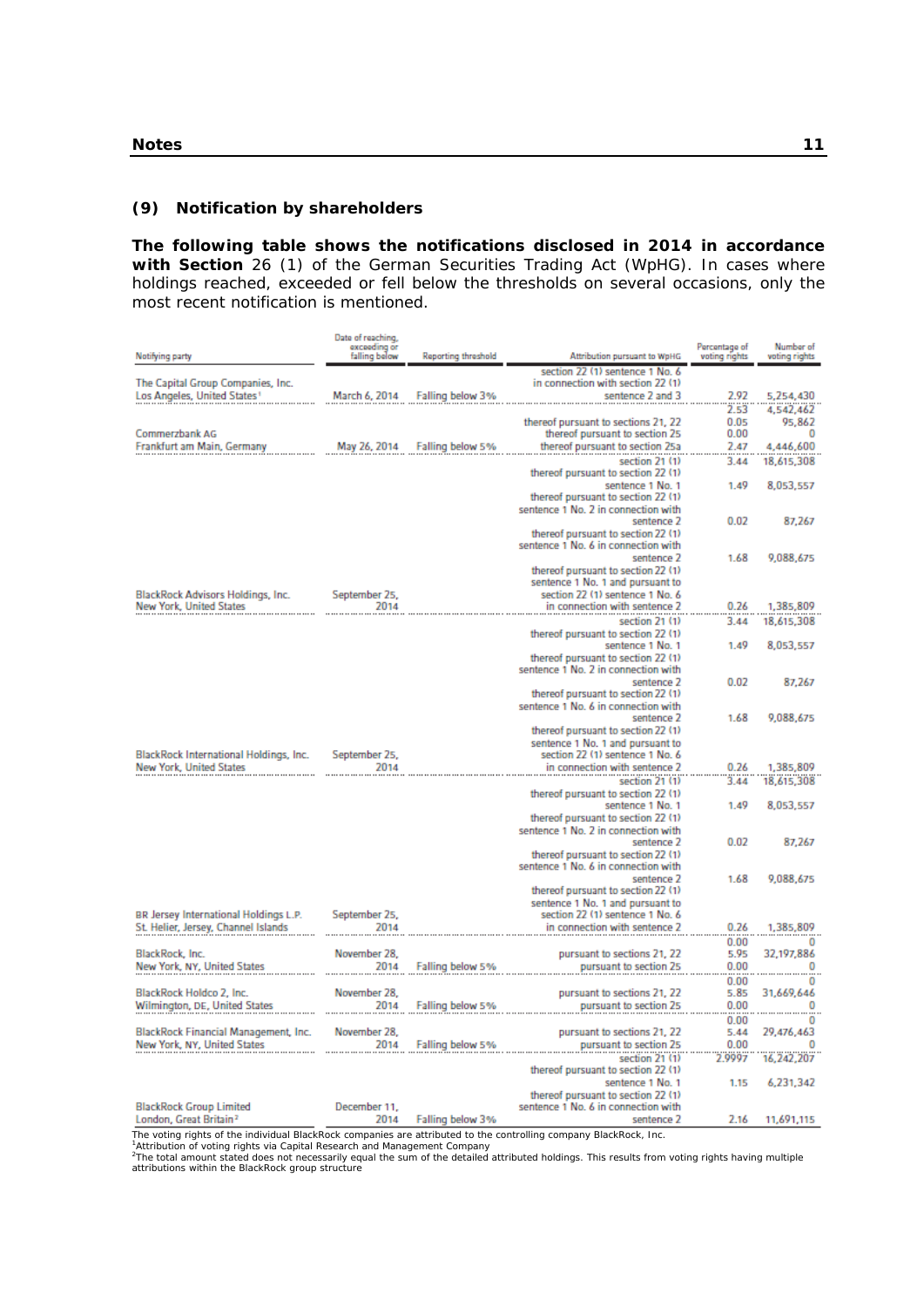The Else Kröner-Fresenius-Stiftung as major shareholder informed Fresenius SE & Co. KGaA on December 16, 2014, that it holds 144.695.094 ordinary shares of Fresenius SE & Co. KGaA representing 26.72% of the subscribed capital on December 31, 2014.

All WpHG-notifications by shareholders are published on the website of the Company www.fresenius.com under Investor Relations – Fresenius Share / ADR – Shareholder Structure.

## **(10) Authorized capital**

In connection with the stock split 1:3, by resolution of the Annual General Meeting on May 16, 2014, the previous Authorized Capital I was revoked and a new Authorized Capital I with a proportionally adjusted amount and a five-year term was created.

In accordance with the new provision in the articles of association of Fresenius SE & Co. KGaA, the general partner, Fresenius Management SE, is authorized, with the approval of the Supervisory Board, until May 15, 2019, to increase Fresenius SE & Co. KGaA's subscribed capital by a total amount of up to €120,960,000 through a single or multiple issues of new bearer ordinary shares against cash contributions and / or contributions in kind (Authorized Capital I).

The number of shares must increase in the same proportion as the subscribed capital. A subscription right must be granted to the shareholders in principle. In defined cases, the general partner is authorized, with the consent of the Supervisory Board, to decide on the exclusion of the shareholders' subscription right (e.g. to eliminate fractional amounts). For cash contributions, the authorization can only be exercised if the issue price is not significantly below the stock exchange price of the already listed shares at the time the issue price is fixed with final effect by the general partner. Furthermore, in case of a capital increase against cash contributions, the proportionate amount of the shares issued with exclusion of subscription rights may not exceed 10% of the subscribed capital. An exclusion of subscription rights in the context of the use of other authorizations concerning the issuance or the sale of the shares of Fresenius SE & Co. KGaA or the issuance of rights which authorize or bind to the subscription of shares of Fresenius SE & Co. KGaA has to be taken into consideration during the duration of the Authorized Capital until its utilization. In the case of a subscription in kind, the subscription right can be excluded only in order to acquire a company, parts of a company or a participation in a company.

The authorizations granted concerning the exclusion of subscription rights can be used by Fresenius Management SE only to such extent that the proportional amount of the total number of shares issued with exclusion of the subscription rights does not exceed 20% of the subscribed capital. An exclusion of subscription rights in the context of the use of other authorizations concerning the issuance or the sale of the shares of Fresenius SE & Co. KGaA or the issuance of rights which authorize or bind to the subscription of shares of Fresenius SE & Co. KGaA has to be taken into consideration during the duration of the Authorized Capital until its utilization.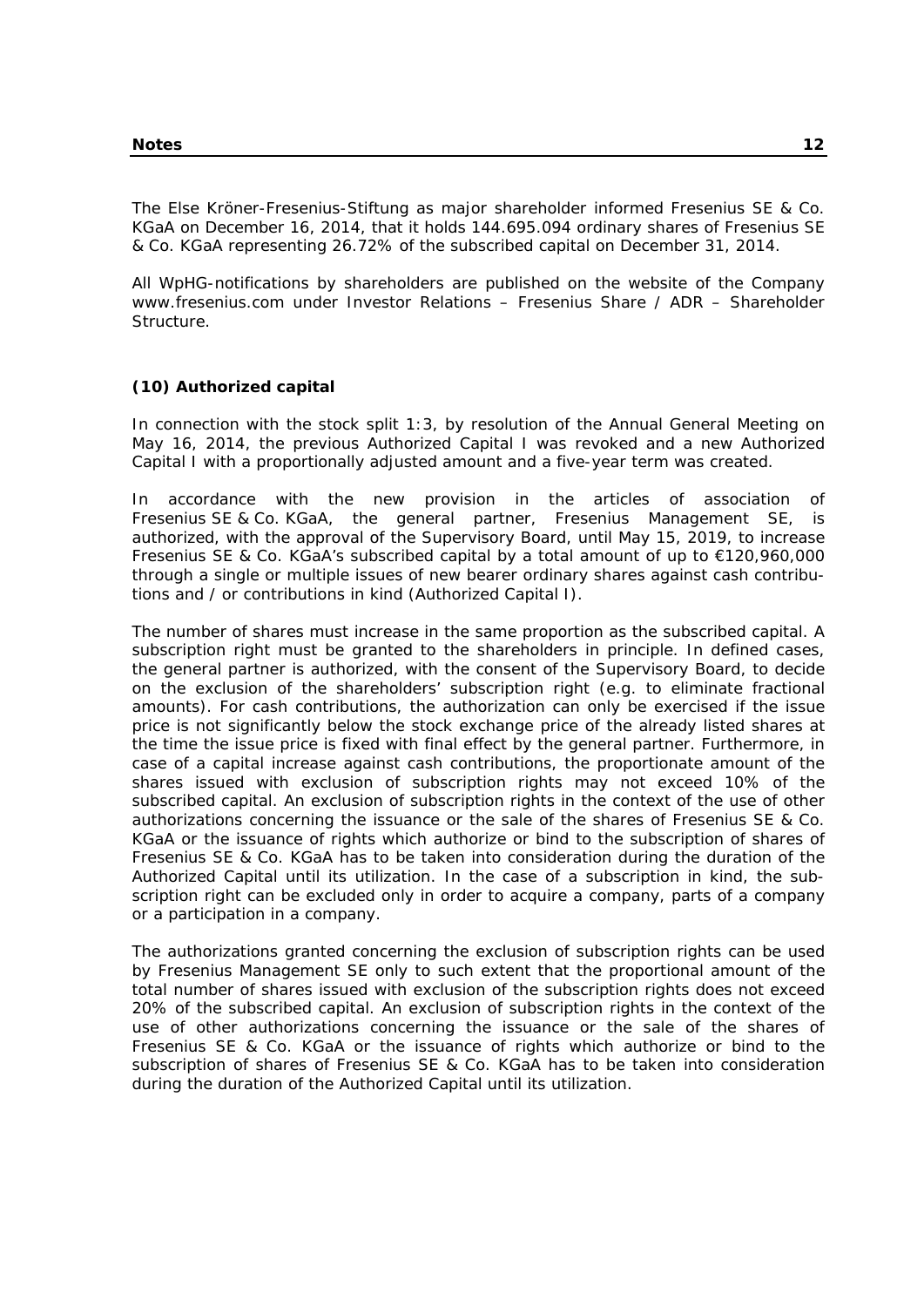The changes to the Authorized Capital I became effective upon registration with the commercial register on August 1, 2014. The Authorized Capital I developed as follows:

|                                                                                                | 2014      | 2013      |
|------------------------------------------------------------------------------------------------|-----------|-----------|
| $\epsilon$ in thousands                                                                        |           |           |
| As of January 1                                                                                | 40,320    | 26,520    |
| Revocation of previous Authorized Capital I<br>due to resolution of the Annual General Meeting | $-40.320$ | $-26.520$ |
| Creation of a new Authorized Capital I due to<br>resolution of the Annual General Meeting      | 120,960   | 40,320    |
| As of December 31                                                                              | 120.960   | 40,320    |

#### **(11) Conditional Capital**

#### **Stock option plans**

The following Conditional Capitals exist in order to fulfill the subscription rights under the stock option plans of Fresenius SE & Co. KGaA: Conditional Capital I (Stock Option Plan 2003), Conditional Capital II (Stock Option Plan 2008) and Conditional Capital IV (Stock Option Plan 2013).

Due to the stock split 1:3, Conditional Capitals I, II and IV increased, by operation of law, in the same proportion as the subscribed capital. After registration with the commercial register on August 1, 2014, the Conditional Capital I amounted to €6,014,670, the Conditional Capital II to €11,680,542 and the Conditional Capital IV to €25,200,000.

#### **Option bearer bonds and convertible bonds**

The previous authorization to issue option bearer bonds and / or convertible bonds (Conditional Capital III) dated May 11, 2012 was revoked by resolution of the Annual General Meeting of Fresenius SE & Co. KGaA on May 16, 2014. In line with the stock split 1:3, the same Annual General Meeting approved a new Conditional Capital III with a proportionally adjusted amount and a five-year term. The new Conditional Capital III became effective upon registration with the commercial register on August 1, 2014.

Accordingly, the general partner is authorized, with the approval of the Supervisory Board, until May 15, 2019, to issue option bearer bonds and/or convertible bearer bonds, once or several times, for a total nominal amount of up to €2.5 billion. To fulfill the granted subscription rights, the subscribed capital of Fresenius SE & Co. KGaA is increased conditionally by up to €48,971,202 through issuing of up to 48,971,202 new bearer ordinary shares. The conditional capital increase shall only be implemented to the extent that the holders of cash issued convertible bonds or of cash issued warrants from option bonds exercise their conversion or option rights and as long as no other forms of settlement are used. The new bearer ordinary shares shall participate in the profits from the start of the fiscal year in which they are issued.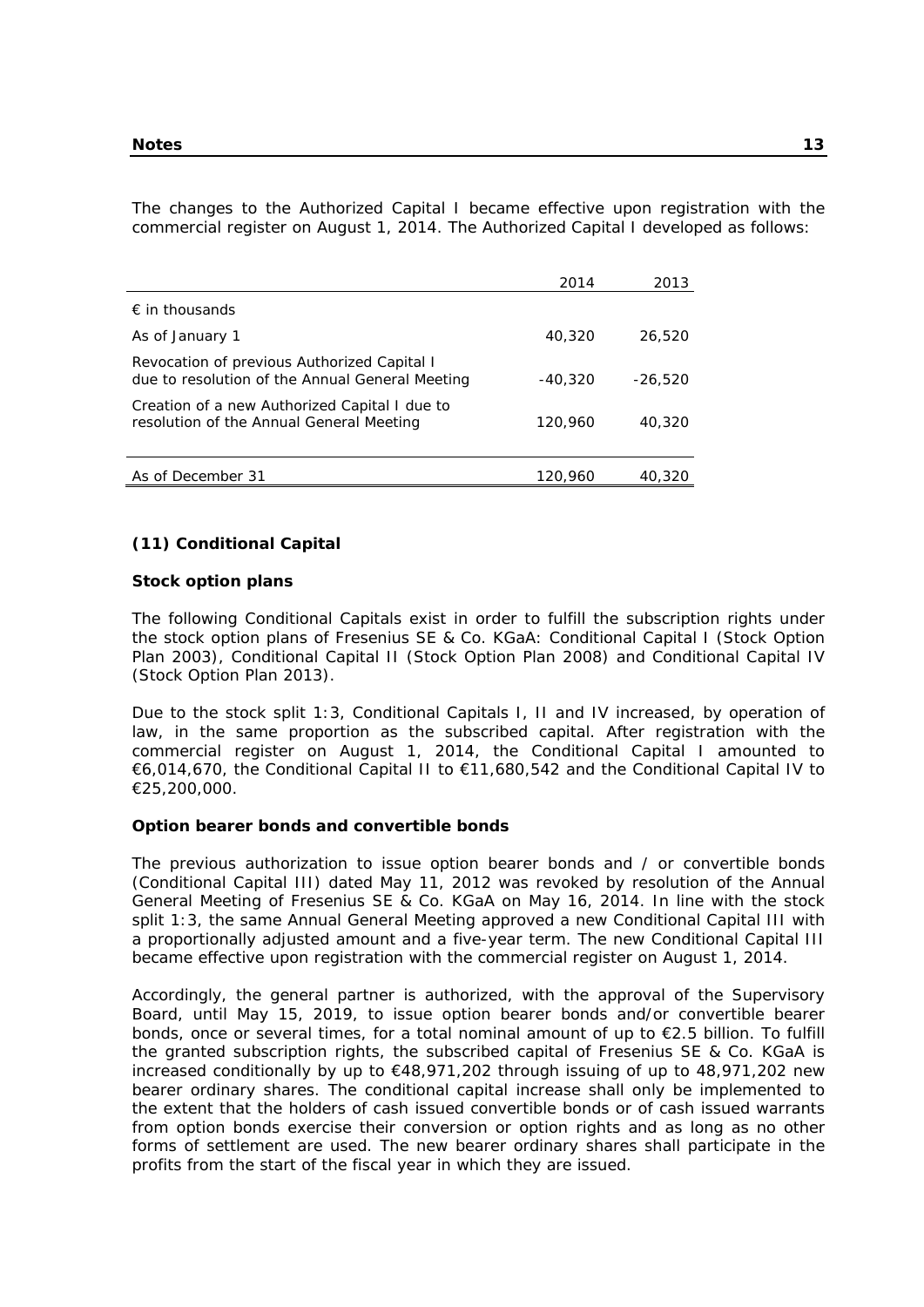After registration with the commercial register on August 1, 2014, the Conditional Capital III amounted to €48,971,202 (March 31, 2014: €16,323,734).

The Conditional Capital I for the Fresenius AG Stock Option Plan 2003 developed as follows:

|                                                                     | Ordinary shares |
|---------------------------------------------------------------------|-----------------|
| in $\epsilon$                                                       |                 |
| As of January 1, 2014                                               | 2,111,517       |
| Decrease due to exercise<br>of stock options                        | $-106.627$      |
| Value as of July 31, 2014                                           | 2,004,890       |
| Value as of August 1, 2014 after registration of the<br>stock split | 6,014,670       |
| Decrease due to exercise<br>of stock options after the stock split  | $-241,614$      |
| As of December 31, 2014                                             | 5,773,056       |

The Conditional Capital II for the Fresenius SE Stock Option Plan 2008 developed as follows:

|                                                                     | Ordinary shares |
|---------------------------------------------------------------------|-----------------|
| in $\epsilon$                                                       |                 |
| As of January 1, 2014                                               | 4,262,602       |
| Decrease due to exercise<br>of stock options                        | $-369.088$      |
| Value as of July 31, 2014                                           | 3,893,514       |
| Value as of August 1, 2014 after registration of<br>the stock split | 11,680,542      |
| Decrease due to exercise<br>of stock options after the stock split  | $-779.354$      |
| As of December 31, 2014                                             | 10,901,188      |

The Conditional Capital III, approved May 11, 2012, developed as follows:

|                                                  | Ordinary shares |
|--------------------------------------------------|-----------------|
| in $\epsilon$                                    |                 |
| As of January 1, 2014                            | 16,323,734      |
| Value as of August 1, 2014 after registration of |                 |
| the stock split                                  | 48,971,202      |
| As of December 31, 2014                          | 48,971,202      |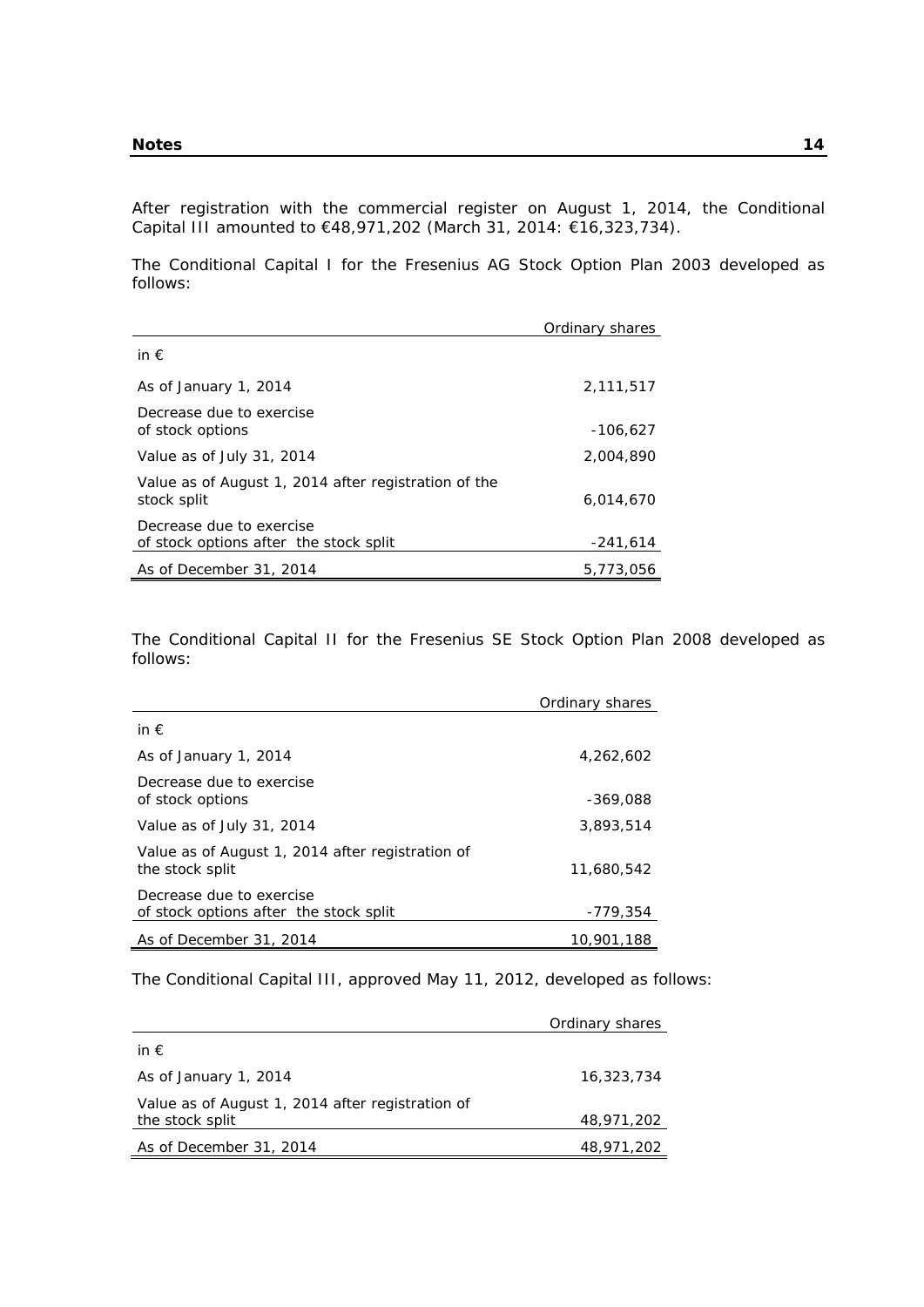The Conditional Capital IV for the Fresenius SE & Co. KGaA Stock Option Plan 2013 developed as follows:

|                                                  | Ordinary shares |
|--------------------------------------------------|-----------------|
| in $\epsilon$                                    |                 |
| As of January 1, 2014                            | 8,400,000       |
| Value as of August 1, 2014 after registration of |                 |
| the stock split                                  | 25,200,000      |
| As of December 31, 2014                          | 25,200,000      |

#### **Description of the Fresenius SE & Co. KGaA stock option plans in place**

As of December 31, 2014, Fresenius SE & Co. KGaA had three stock option plans in place: the Fresenius AG Stock Option Plan 2003 (2003 Plan) which is based on convertible bonds, the stock option based Fresenius SE Stock Option Plan 2008 (2008 Plan) and the Fresenius SE & Co. KGaA Long Term Incentive Program 2013 (2013 LTIP) which is based on stock options and phantom stocks. In 2014, stock options were solely granted under the 2013 LTIP.

#### 2013 LTIP

The 2013 LTIP comprises the Fresenius SE & Co. KGaA Stock Option Plan 2013 (2013 SOP) and the Fresenius SE & Co. KGaA Phantom Stock Plan 2013 (2013 PSP). It combines the granting of stock options with the granting of phantom stock awards which entitle the holder to receive cash payments upon exercising the phantom stock. Each of the 2013 SOP and 2013 PSP making up the 2013 LTIP have been established under a stand-alone legal documentation.

#### 2013 SOP

Under the 2013 SOP, which was approved by the Annual General Meeting of Fresenius SE & Co. KGaA on May 17, 2013, Fresenius Management SE is authorized to issue up to 8.4 million subscription rights for an amount of 8.4 million non-par value ordinary bearer shares of Fresenius SE & Co. KGaA until May 16, 2018.

Of the up to 8.4 million options, up to 1.6 million options are designated for members of the Management Board of Fresenius Management SE; up to 4.4 million options are designated for members of the management of directly or indirectly affiliated companies (except for Fresenius Medical Care) and up to 2.4 million options are designated for executive employees of Fresenius SE & Co. KGaA and its affiliated companies (except for Fresenius Medical Care).

The granting of the options shall occur in five annual tranches, each to the last Monday in July or the first Monday in December. With respect to new options, the Supervisory Board of Fresenius Management SE determines the stock options granted to members of Fresenius Management SE's Management Board, whereas the Management Board of Fresenius Management SE determines the other participants in the 2013 SOP and the stock options granted to them.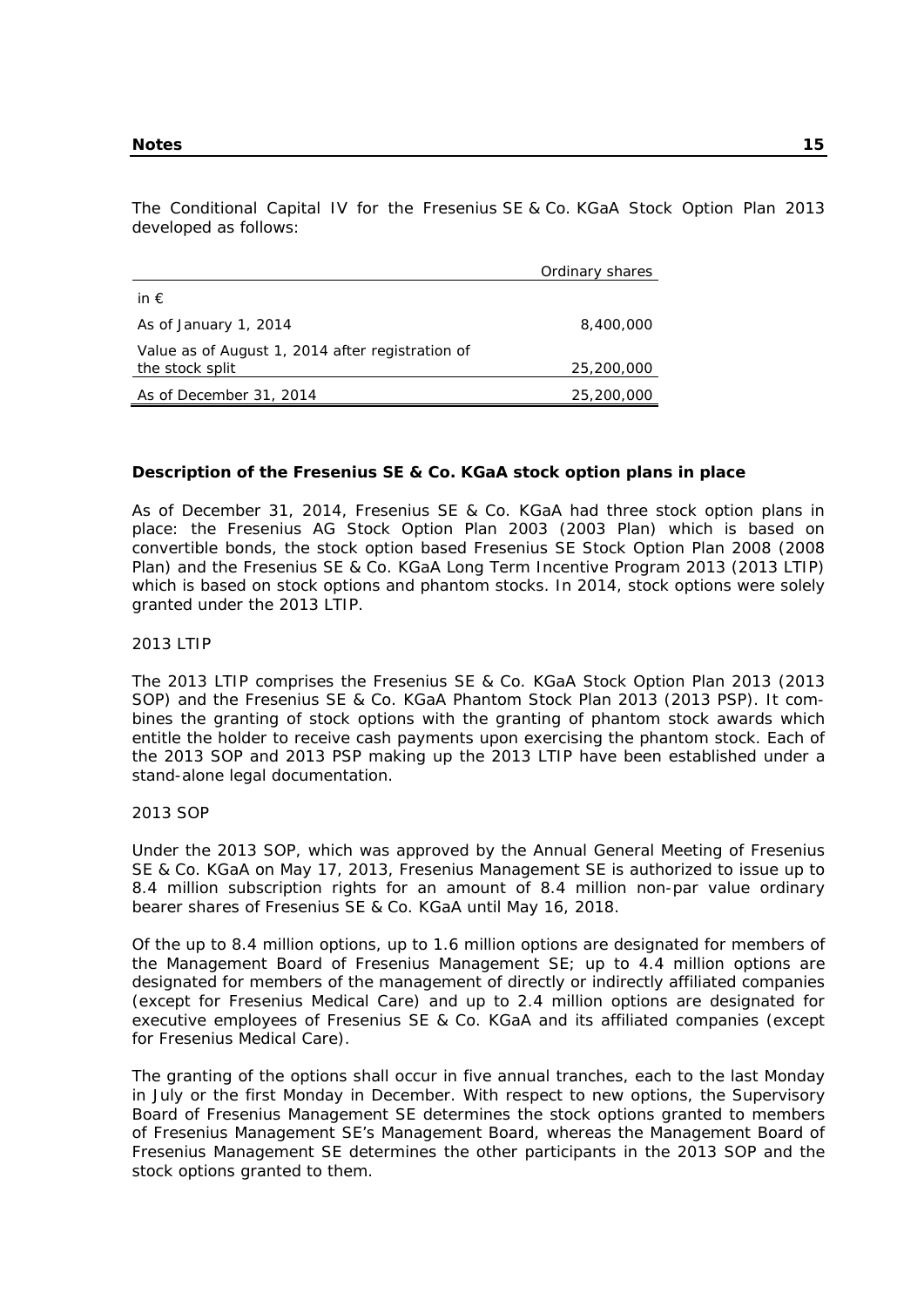The exercise price of an option shall equal the volume-weighted average stock market price (closing price) of the non-par value ordinary bearer share of Fresenius SE & Co. KGaA in the electronic Xetra trading of Deutsche Börse AG in Frankfurt am Main, or a comparable successor system, on the last 30 calendar days prior to the respective grant date.

Options granted have an eight-year term but can be exercised only after a four-year vesting period. The exercise of options is subject to the condition precedent, in each case, that the annual success target within a four-year waiting period is achieved. The success target is achieved in each case if, after the granting of the options to the respective entitled person, either (i) the consolidated net income attributable to shareholders of Fresenius SE & Co. KGaA according to U.S. GAAP, adjusted for extraordinary effects and on a constant currency basis, has increased by at least 8% per annum in comparison to the previous year in each case within the waiting period, or  $(i)$  – if this is not the case – the compounded annual growth rate of the consolidated net income attributable to shareholders of Fresenius SE & Co. KGaA according to U.S. GAAP, adjusted for extraordinary effects and on a constant currency basis, during the four years of the waiting period amounts to at least 8%. In the event that the success target within the four-year waiting period is not achieved for the individual years or for the compounded annual growth rate, the options issued in each case are forfeited in proportion to the non-achievement of the success target within the waiting period, i.e. by one quarter, two quarters, three quarters, or completely. The performance targets for 2013 and 2014 were met.

The adjusted net income attributable to shareholders of Fresenius SE & Co. KGaA according to U.S. GAAP (currency adjusted) and changes thereto compared to the adjusted net income according to U.S. GAAP (without currency adjustment) of the relevant comparison year shall be verified with binding effect in each case by the auditors of Fresenius SE & Co. KGaA on the basis of the audited consolidated financial statements. Upon exercise of vested options, Fresenius SE & Co. KGaA has the right to grant treasury shares in lieu of increasing capital by the issuance of new shares.

After the expiration of the waiting period, all options in respect of which the success target has been achieved may be exercised at any time outside the designated blackout periods.

#### 2013 PSP

Fresenius SE & Co. KGaA's 2013 PSP was established in May 2013, together with the 2013 SOP. Awards of phantom stock can be granted on each stock option grant date. Phantom stock awarded under the 2013 PSP may be granted to the members of Fresenius Management SE's Management Board, the members of the management of directly or indirectly affiliated companies (except for Fresenius Medical Care) and for executive employees of Fresenius SE & Co. KGaA and its affiliated companies (except for Fresenius Medical Care).

As under the 2013 SOP, the Supervisory Board of Fresenius Management SE determines the phantom stock granted to members of Fresenius Management SE's Management Board, whereas the Management Board of Fresenius Management SE determines the other participants in the 2013 PSP and the phantom stock granted to them.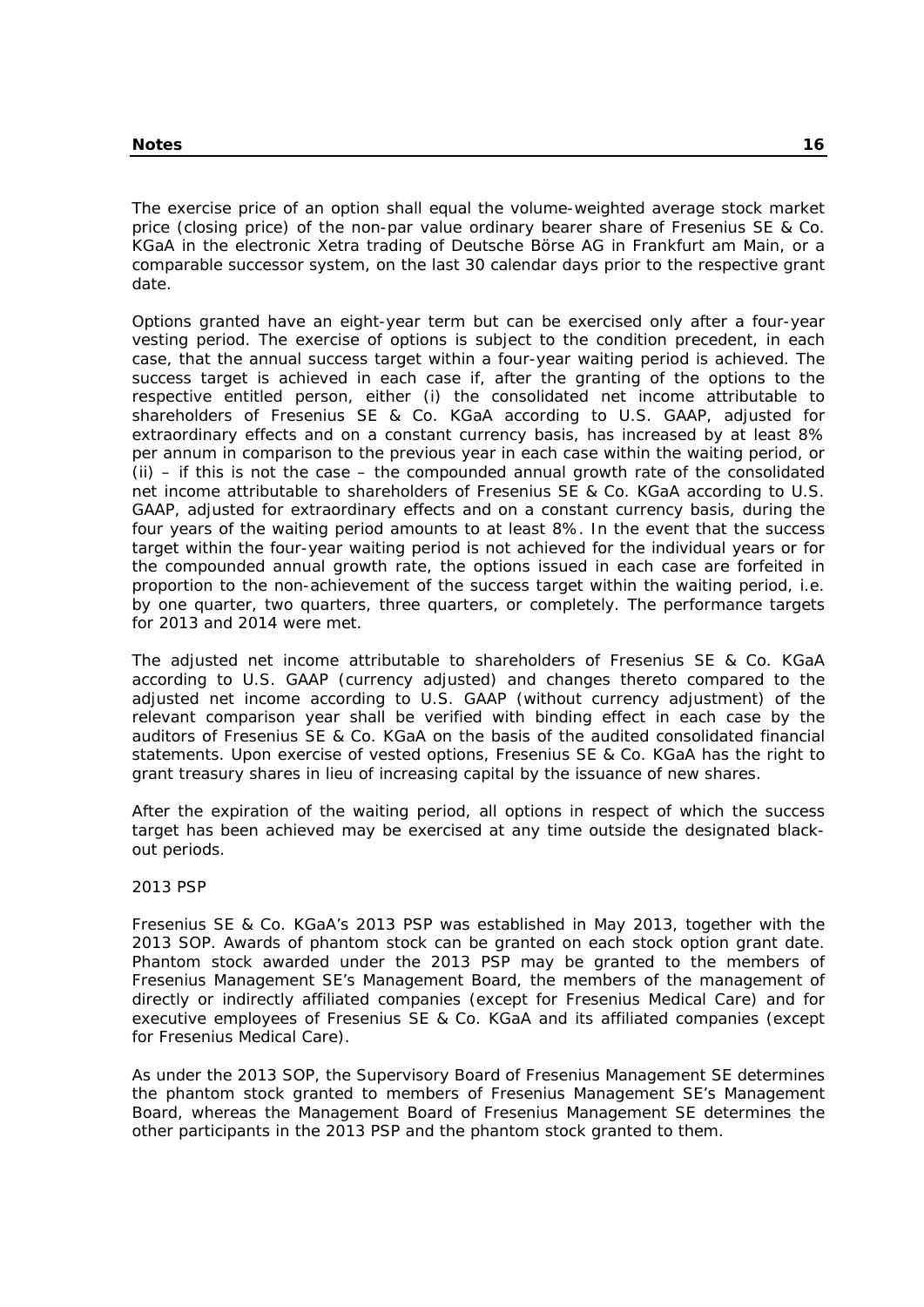Phantom stock awards under the 2013 PSP entitle the holder to receive a cash payment. Each phantom stock award shall entitle the holder to receive the volumeweighted average stock market price (closing price) of the non-par value ordinary bearer share of Fresenius SE & Co. KGaA in the electronic Xetra trading of Deutsche Börse AG in Frankfurt am Main, or a comparable successor system, during the last three months prior to the date the phantom stock is exercised.

The exercise of phantom stock is subject to the condition precedent, in each case, that the annual success target within a four-year waiting period is achieved. The success target is achieved in each case if, after the granting of the subscription rights to the respective entitled person, either (i) the consolidated net income attributable to shareholders of Fresenius SE & Co. KGaA according to U.S. GAAP, adjusted for extraordinary effects and on a constant currency basis, has increased by at least 8% per annum in comparison to the previous year in each case within the waiting period, or  $(i)$  – if this is not the case – the compounded annual growth rate of the consolidated net income attributable to shareholders of Fresenius SE & Co. KGaA according to U.S. GAAP, adjusted for extraordinary effects and on a constant currency basis, during the four years of the waiting period amounts to at least 8%. In the event that the success target within the four-year waiting period is not achieved for the individual years or for the compounded annual growth rate, the phantom stock awards issued in each case are forfeited in proportion to the non-achievement of the success target within the waitingperiod, i.e. by one quarter, two quarters, three quarters, or completely. The performance targets for 2013 and 2014 were met.

The adjusted net income attributable to shareholders of Fresenius SE & Co. KGaA according to U.S. GAAP (currency adjusted) and changes thereto compared to the adjusted net income according to U.S. GAAP (without currency adjustment) of the relevant comparison year shall be verified with binding effect in each case by the auditors of Fresenius SE & Co. KGaA on the basis of the audited consolidated financial statements.

After the expiration of the waiting period, all exercisable phantom stock will be deemed to be exercised and cashed out on March 1 following the end of the waiting period (or the following banking day).

#### Stock Option Plan 2008

During 2008, Fresenius SE adopted the 2008 Plan to grant subscription rights to members of the Management Board and executive employees of the Company and affiliated companies. Under the 2008 Plan, up to 6.2 million options could be issued, which carried the entitlement to exclusively obtain 6.2 million ordinary shares. The options granted have a seven-year term but can be exercised only after a three-year vesting period. The vesting of options granted is mandatorily subject to the condition, in each case, that the annual success target within the three-year vesting period is achieved. For each such year, the success target is achieved if the consolidated net income attributable to shareholders of Fresenius SE & Co. KGaA, adjusted for extraordinary effects, has increased by at least 8% compared to the respective adjusted net income attributable to shareholders of Fresenius SE & Co. KGaA of the previous fiscal year. For each year in which the success target has not been met, one third of the options granted shall forfeit. The adjusted net income attributable to shareholders of Fresenius SE & Co. KGaA shall be calculated on the basis of the calculation method of the accounting principles according to U.S. GAAP. For the purposes of the 2008 Plan,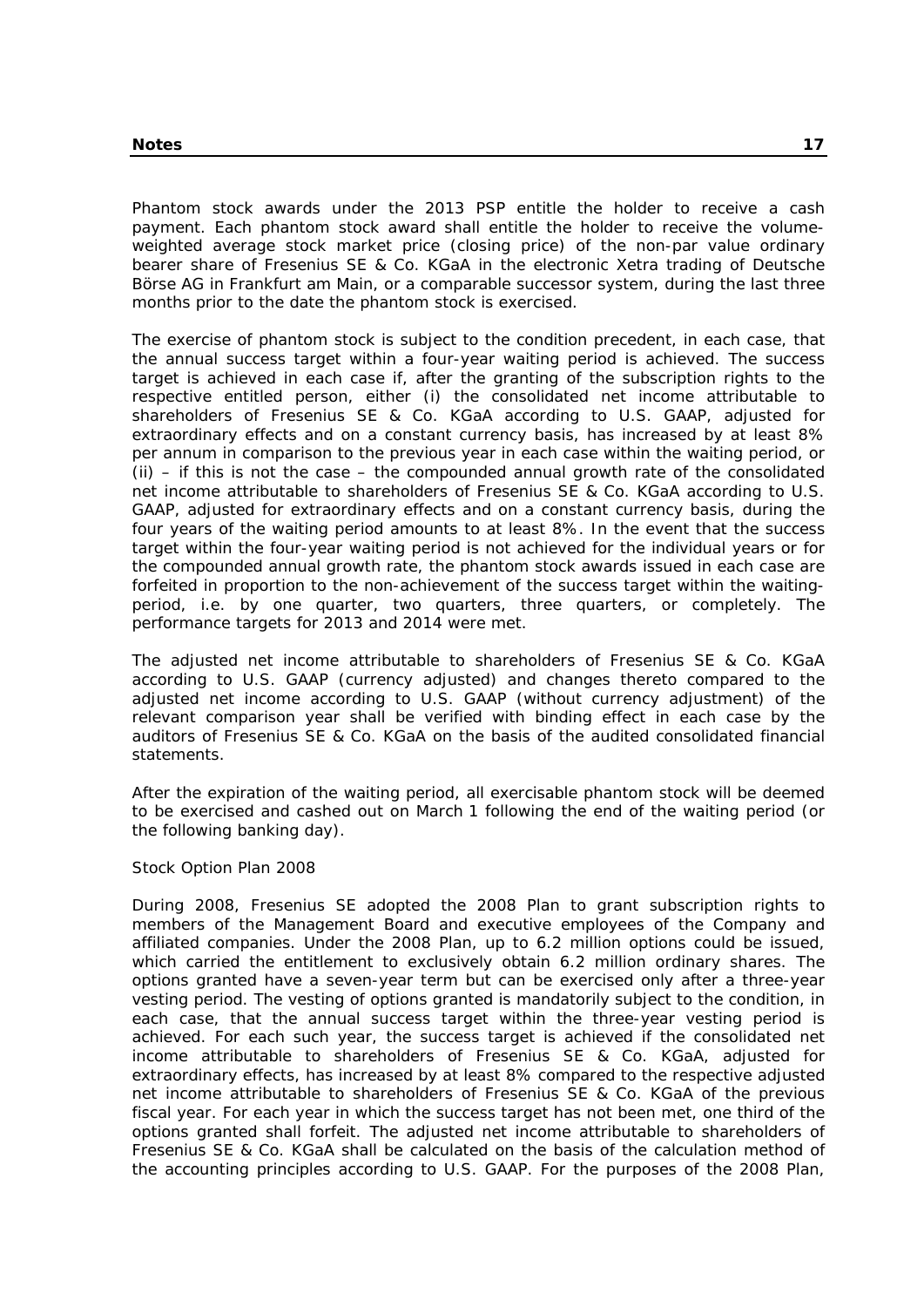the adjusted net income attributable to shareholders of Fresenius SE & Co. KGaA is determined and will be verified with binding effect by Fresenius SE & Co. KGaA's auditor during the audit of the consolidated financial statements. The performance targets were met in all years. If all conditions are fulfilled, stock options may be exercised throughout the year with the exception of certain pre-determined black-out periods.

This stock incentive plan was replaced by the 2013 SOP. The last options were granted in 2012.

#### Stock Option Plan 2003

During 2003, Fresenius AG adopted the 2003 Plan for members of the Management Board and executive employees. This incentive plan which is based on convertible bonds was replaced by the 2008 Plan and no convertible bonds have been granted since 2008. Under the 2003 Plan, eligible employees have the right to acquire ordinary shares of Fresenius SE & Co. KGaA. The bonds expire in 10 years and one third of them can be exercised beginning after two, three and four years after the grant date, respectively. Upon issuance of the option, the employees had the right to choose options with or without a stock price target. In the case of options not subject to a stock price target, the number of convertible bonds awarded to the eligible employee was 15% less than if the employee elected options subject to the stock price target.

## **Changes of the stock option plans due to the capital increase from company's funds (stock split 2014 at a ratio of 1:3)**

Compared to the existing conditions described, the following material changes to the stock option plans result from the stock split 2014 at a ratio of 1:3 coming into effect:

#### 2013 SOP

As far as options have not yet been granted under the 2013 SOP, the total volume of not yet granted subscription rights increases in the same proportion as the subscribed capital (factor 3). The same applies to the subsets of the subscription rights that are attributable to individual groups of participants. For stock options that were granted before the stock split 2014 came into effect, the entitlement of the participants to receive new shares through the exercise of stock options increases in the same proportion as the subscribed capital (factor 3). The participants are now entitled to receive three bearer ordinary shares of Fresenius SE & Co. KGaA. The exercise price is reduced proportionally.

#### 2013 PSP

The holders of phantom stocks, that were issued before the stock split 2014 came into effect, will be granted an economic compensation through retroactively tripling the number of phantom stocks granted before the stock split 2014 came into effect.

#### Stock Option Plan 2008

For stock options that were granted before the stock split 2014 came into effect, the entitlement of the participants to receive new shares through the exercise of stock options increases in the same proportion as the subscribed capital (factor 3). The participants are now entitled to receive three bearer ordinary shares of Fresenius SE &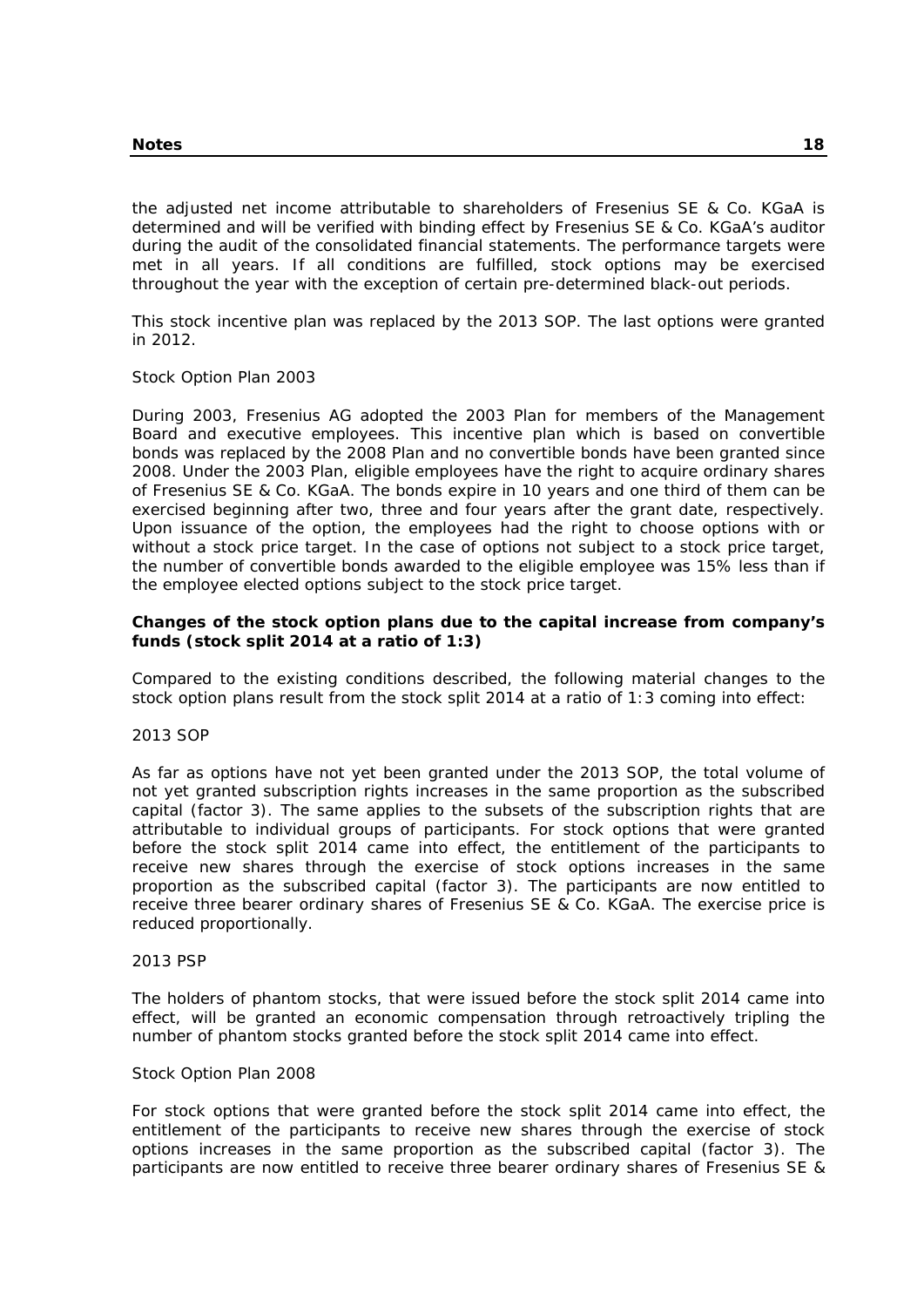Co. KGaA. The maximum number of ordinary shares to be issued increases accordingly. The exercise price is reduced proportionally.

#### Stock Option Plan 2003

Convertible bonds granted prior to the registration of the resolutions of the Annual General Meeting dated December 4, 2006 with the commercial register regarding the capital increase from company's funds and the new division of the subscribed capital (stock split 2006) but converted after the stock split 2014 came into effect, now entitle participants to receive nine bearer ordinary shares of Fresenius SE & Co. KGaA per convertible bond. The maximum number of ordinary shares to be issued increases accordingly. The conversion price is reduced proportionally.

Convertible bonds granted after the registration of the stock split 2006 with the commercial register but converted after the stock split 2014 came into effect, now entitle participants to receive three bearer ordinary shares of Fresenius SE & Co. KGaA per convertible bond. The maximum number of ordinary shares to be issued increases accordingly. The conversion price is reduced proportionally.

#### **Transactions during 2014**

In 2014, Fresenius SE & Co. KGaA awarded 2,233,812 stock options under the 2013 LTIP, including 315,000 options to members of the Management Board of Fresenius Management SE, at an exercise price of  $\epsilon$ 36.92, a fair value of  $\epsilon$ 8.28 each and a total fair value of €18.5 million, which will be amortized over the four-year vesting period. Fresenius SE & Co. KGaA also awarded 326,592 phantom stocks under the 2013 LTIP, including 81,606 phantom stocks granted to members of the Management Board of Fresenius Management SE, at a measurement date (December 31, 2014) fair value of €41.11 each and a total fair value of €13.4 million, which will be revalued if the fair value changes, and amortized over the four-year vesting period.

During the fiscal year 2014, Fresenius SE & Co. KGaA received cash of €45 million from the exercise of 2,448,113 stock options. The average stock price of the ordinary share at the exercise date was €37.82. The intrinsic value of convertible bonds and stock options exercised in 2014 was €45 million.

1,048,413 convertible bonds were outstanding and exercisable under the 2003 Plan at December 31, 2014. The members of the Fresenius Management SE Management Board held 137,724 convertible bonds. At December 31, 2014, out of 7,594,726 outstanding stock options issued under the 2008 Plan, 4,276,591 were exercisable and 1,578,180 were held by the members of the Fresenius Management SE Management Board. 4,260,627 stock options issued under the 2013 LTIP were outstanding at December 31, 2014. The members of the Fresenius Management SE Management Board held 630,000 stock options. 644,679 phantom stocks issued under the 2013 LTIP were outstanding at December 31, 2014. The members of the Fresenius Management SE Management Board held 163,422 phantom stocks and of the Fresenius SE & Co. KGaA 9,477 stock options.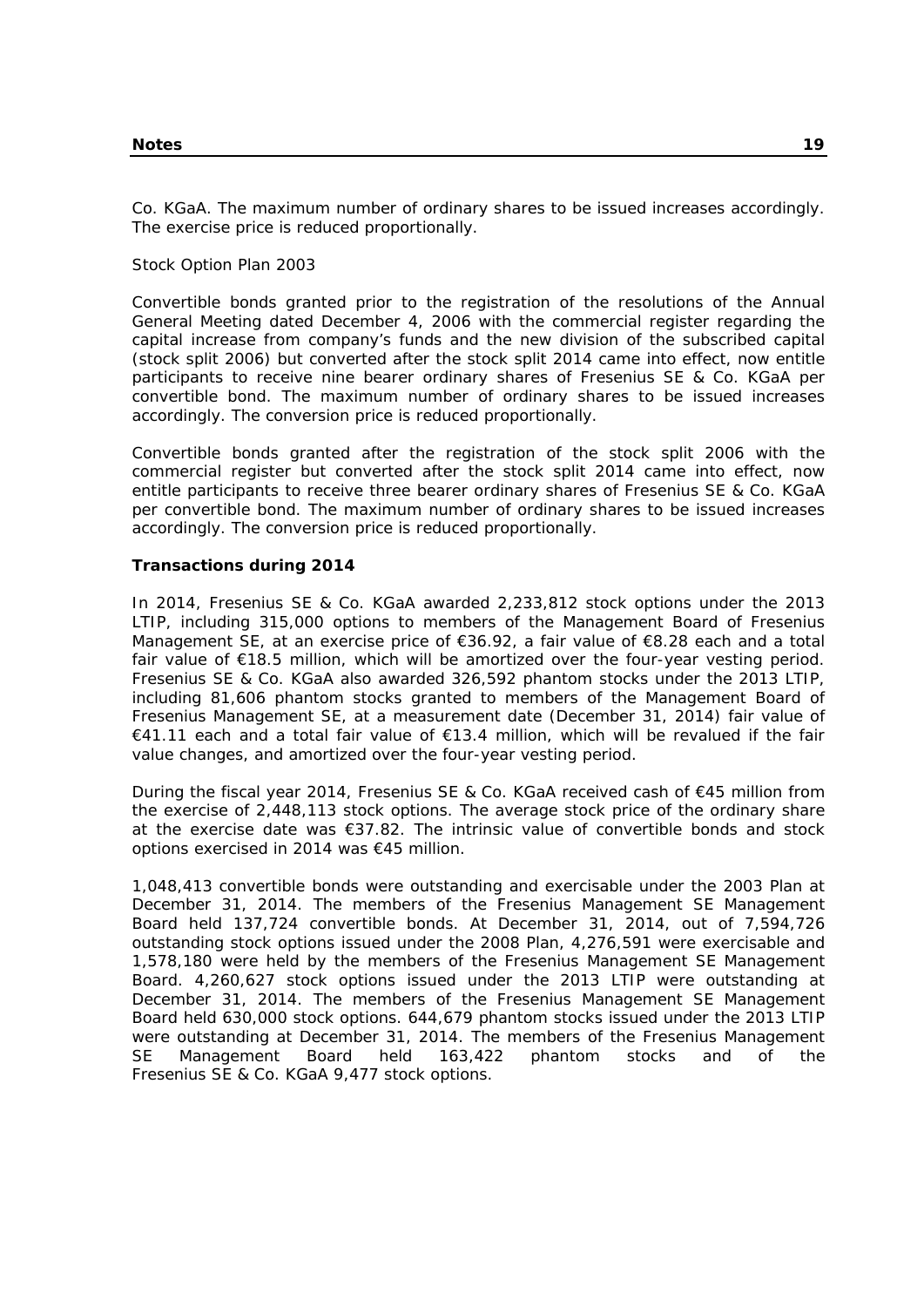Stock option transactions are summarized as follows:

|                                | Ordinary shares |
|--------------------------------|-----------------|
|                                | Number          |
| Number as of December 31, 2013 |                 |
| (Adjusted for stock split)     | 13,489,503      |
| plus new issues                | 2,233,812       |
| less forfeited options         | -371,436        |
| less exercises                 | $-2,448,113$    |
| Number as of December 31, 2014 | 12,903,766      |

## **(12) Capital reserves**

Capital reserves comprise the premium paid on the issue of shares and the exercise of stock options (additional paid-in capital).

In connection with the capital increase from company's funds, the capital reserves were reduced by €360,341,088 due to a conversion of a portion of the capital reserves into subscribed capital.

The capital reserves have developed during the fiscal year as follows:

|                                                      | 2014       | 2013      |
|------------------------------------------------------|------------|-----------|
| $\epsilon$ in thousands                              |            |           |
| As of January 1                                      | 3,012,026  | 2,944,992 |
| Reduced due to conversion into<br>subscribed capital | $-360.341$ |           |
| Increase due to<br>exercise of stock options         | 43.270     | 67,034    |
| As of December 31                                    | 2,694,955  | 3,012,026 |

The capital reserve exceeds 10% of the subscribed capital and therewith conforms with the legal reserve as in section 150 (1) and (2) of the German Stock Corporation Act (AktG).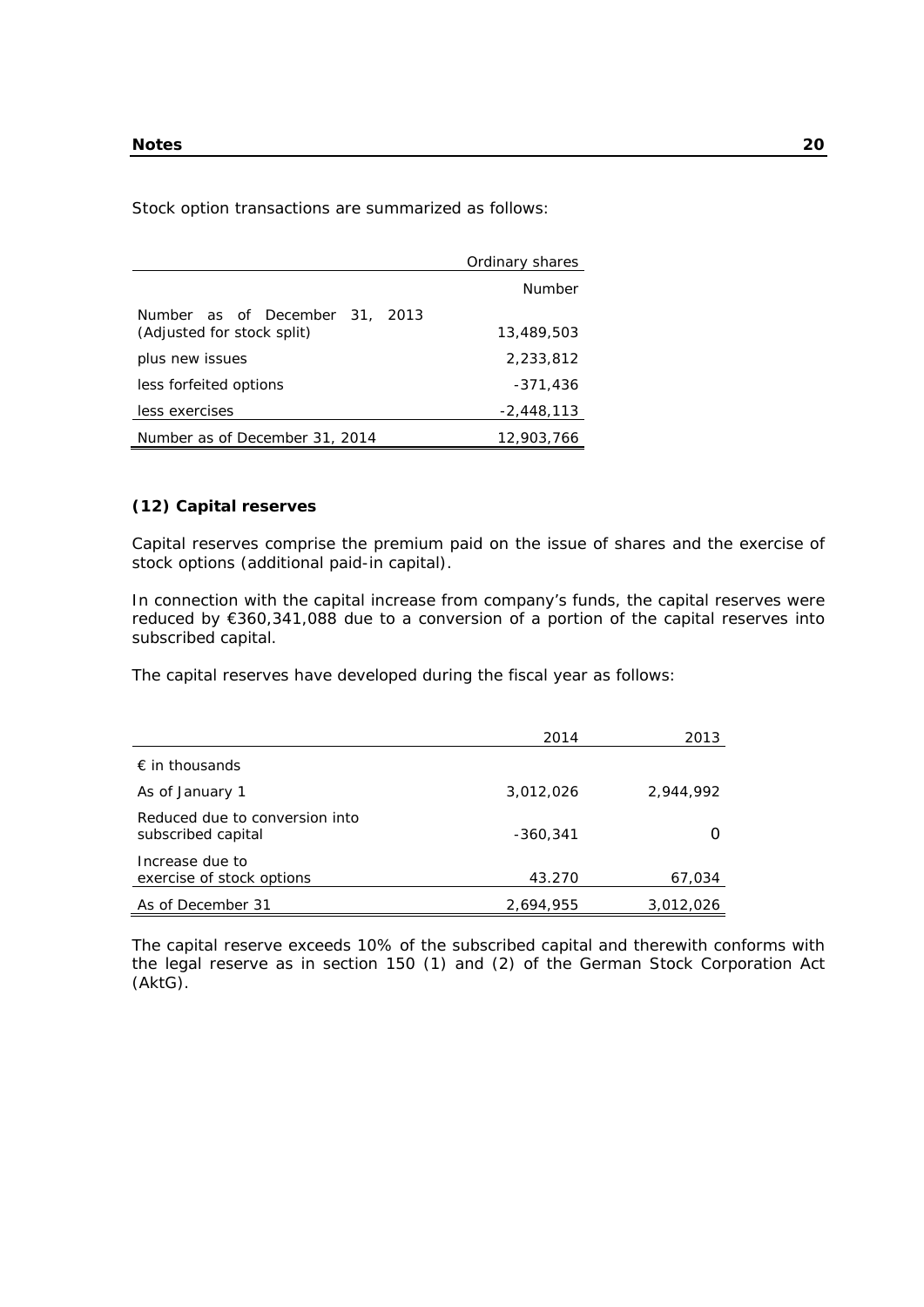#### **(13) Other reserves**

Other reserves developed as follows:

|                                      | 2014      | 2013      |
|--------------------------------------|-----------|-----------|
| $\epsilon$ in thousands              |           |           |
| As of January 1                      | 1,763,395 | 1,555,495 |
| Additions to other reserves from net |           |           |
| income of the period                 | 239.000   | 207,900   |
| As of December 31                    | 2.002.395 | 1,763,395 |

According to the restrictions in Section 268 (8) HGB, €26.8 thousand shall not be distributed. This amount relates exclusively to the fair value of the securities held to cover partial retirement agreement obligations in case of insolvency. Given that the amount of capital and other reserves is sensibly higher than retained earnings, there is no distribution restriction for this amount.

#### **(14) Retained earnings**

Accumulated profits from the prior year of €31 thousand are included in retained earnings in accordance with the decision taken at the Annual General Meeting on May 16, 2014.

#### **(15) Special reserve for government investment grants**

Special reserves primarily comprise government investment grants and subsidies according to sections 1, 4 and 4b of the German Investment Subsidy Code (InvZulG). Dissolution of grants and subsidies is spread over the useful life of the subsidized assets. The yearly dissolution (€1 thousand) is included in the profit and loss statement under "Other operating income".

#### **(16) Accrued expenses**

**The pension obligation** has been determined according to the method described under Note (3) "Accounting principles and standards of valuation". Included in this item is an obligation of €10,516 thousand in favor of Fresenius Management SE for pension obligations related to its Management Board members.

In accordance with legal regulations the employee credit balances of partial retirement agreements are secured against insolvency. To fulfill this purpose the company buys shares of a money-market-similar investment fund in the amount of the cumulated credit balances. The securitization is done via pledging the investment fund shares to a trustee, hence the securities have the sole purpose of fulfilling the obligations derived from the partial retirement agreements and are not available to other creditors. They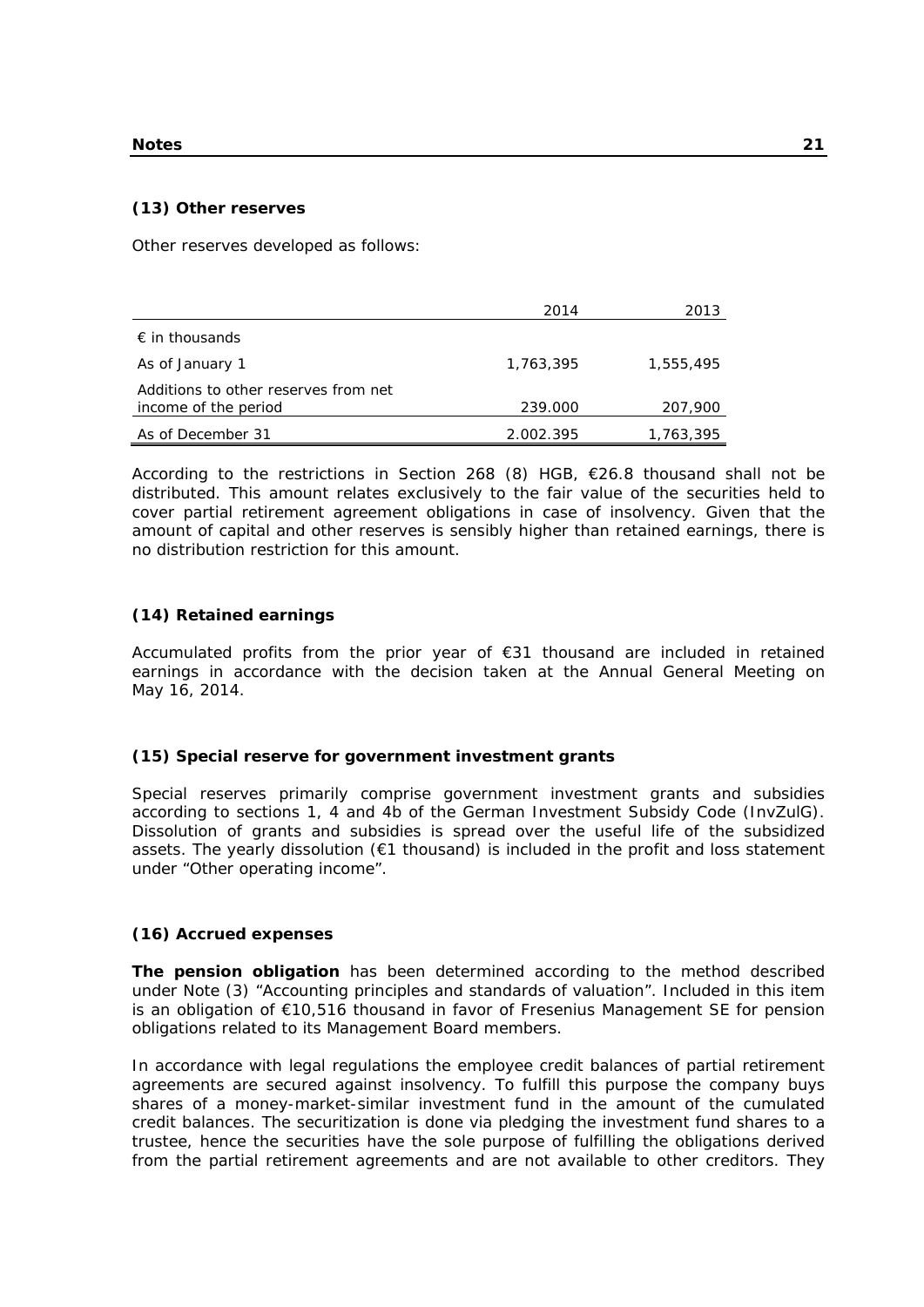have been netted with their matching obligations following Section 246 (2) sentence 2 HGB. The fair value of these securities has been derived from the stock exchange price at the balance sheet date.

|                                                     | Dec. 31, 2014 |
|-----------------------------------------------------|---------------|
| $\epsilon$ in thousands                             |               |
| Amount to be paid for partial retirement agreements | 368           |
| Fair value of matching securities                   | 328           |
| Funded status (surplus of obligations over assets)  | 40            |
| Acquisition cost of securities                      |               |

In the statement of income, net interest includes €1 thousand of netted expense and income from the valuation of the securities and the provision.

On the basis of a Works Council Agreement from 2009 and starting on January 1, 2010, employees can participate in a demography fund (Demografiefonds) by contributing part of their compensation or working time to an account run by Fresenius SE & Co. KGaA in exchange of time-off in the future. The credit balances of the employees are invested in an insurance product via a trust agreement so that Fresenius SE & Co. KGaA and its creditors do not have access to the funds. This construction is a security-based pension obligation in the sense of Section 253 (1) sentence 3 HGB. The amount provisioned for the time balances of the employees corresponds to the fair value of the insurance product. The fair value results from the forecasted actuarial reserves of the insurance company plus the present profit sharing on the surplus.

|                                                            | Dec 31, 2014     |
|------------------------------------------------------------|------------------|
| $\epsilon$ in thousands                                    |                  |
| Amount to be paid for obligations from the demography fund | 1,191            |
| Fair value of matching insurance                           | 1.191            |
| Funded status (surplus of assets over obligations)         | $\left( \right)$ |
| Acquisition cost of insurance                              | 1,113            |

The statement of income includes  $E$ 23 thousand of netted expense and income, respectively, from the valuation of the insurance product and the provision.

**Accruals for income taxes** include estimated amounts of outstanding tax payments from current year as well as prior years.

Accruals for income taxes have increased by  $E$ 20 million mainly due to additions from an increase in taxable income for 2014 and the years before as result of an extraordinary effect in an international tax group. Moreover tax interests were transferred from other reserves to accruals from income tax.

**Other accruals** mainly include accruals for personnel expenses of €12,668 thousand (2013: €10,362 thousand) as well as for invoices outstanding of €6,647 thousand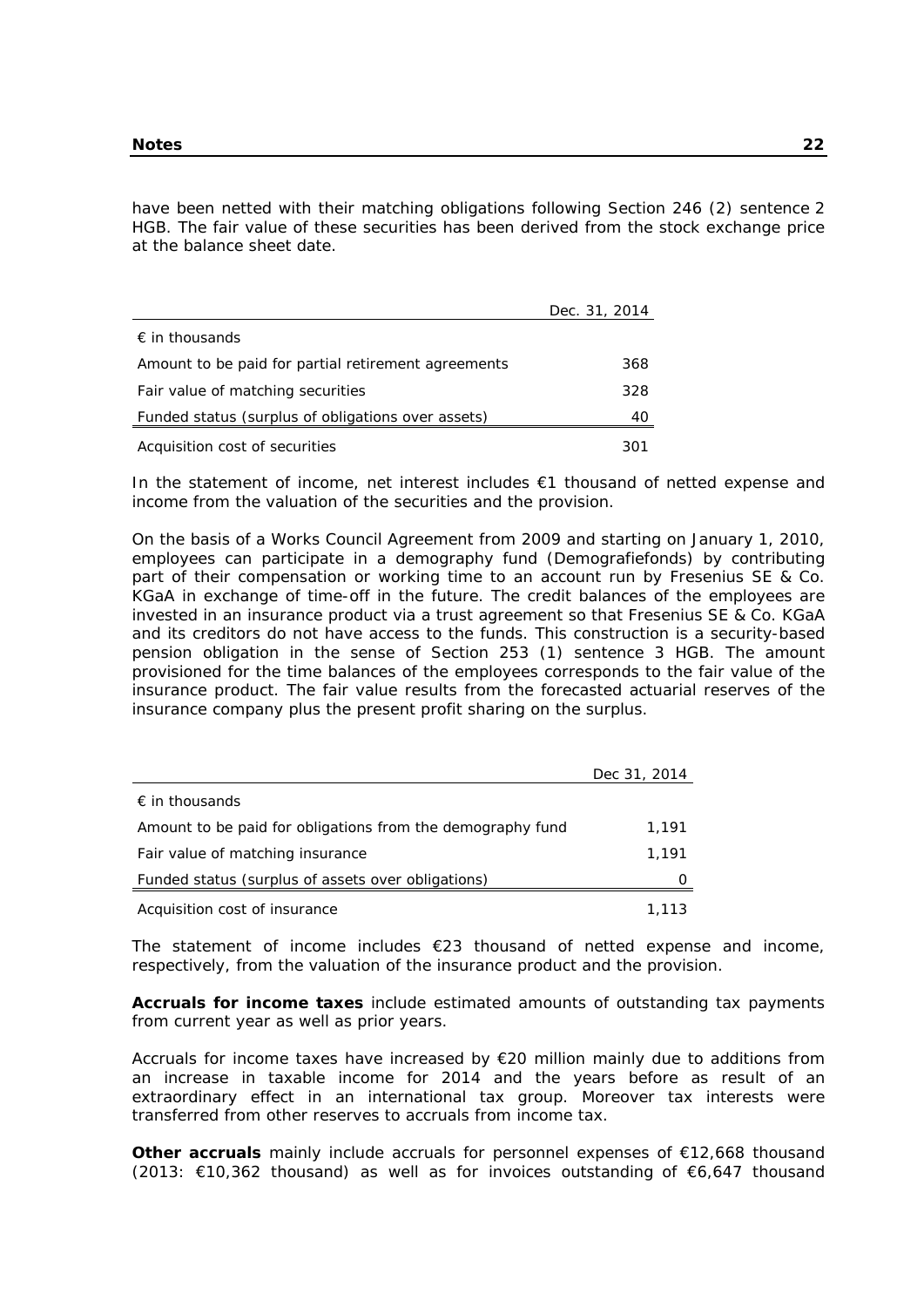(2013: €4,831 thousand) and accruals to cover contingent losses from interest rate swaps.

## **(17) Liabilities**

|                                        | Dec 31, 2014 |                                  |                      |                 |
|----------------------------------------|--------------|----------------------------------|----------------------|-----------------|
|                                        |              | Thereof with a remaining term of |                      |                 |
|                                        | Total        | up to<br>1 year                  | 1 year to<br>5 years | over 5<br>years |
| $\epsilon$ in thousands                |              |                                  |                      |                 |
| Convertible bonds                      | 500,044      | 44                               | 500,000              | Ω               |
| Bank loans                             | 1,070,476    | 45,476                           | 1,025,000            | O               |
| Trade accounts<br>payable              | 2,258        | 2,258                            | 0                    | O               |
| Accounts payable<br>to related parties | 4,067,504    | 806,197                          | 1,601,816            | 1,659,491       |
| Other liabilities                      | 61,820       | 61,718                           | 102                  | O               |
|                                        | 5,702,102    | 915,693                          | 2,626,918            | 1,659,491       |

## Thereof with a remaining term of

|                                        | Total     | up to<br>1 year | 1 year to<br>5 years | over 5<br>years  |
|----------------------------------------|-----------|-----------------|----------------------|------------------|
| $\epsilon$ in thousands                |           |                 |                      |                  |
| Convertible bonds                      | 115       | 115             | O                    | $\left( \right)$ |
| Bank loans                             | 2,707,306 | 2,182,306       | 525,000              | ∩                |
| Trade accounts<br>payable              | 6.218     | 6.218           | O                    | Ω                |
| Accounts payable<br>to related parties | 1,930,018 | 444,966         | 475,252              | 1,009,800        |
| Other liabilities                      | 13,975    | 13,873          | 102                  | O                |
|                                        | 4,657,632 | 2,647,478       | 1,000,354            | 1,009,800        |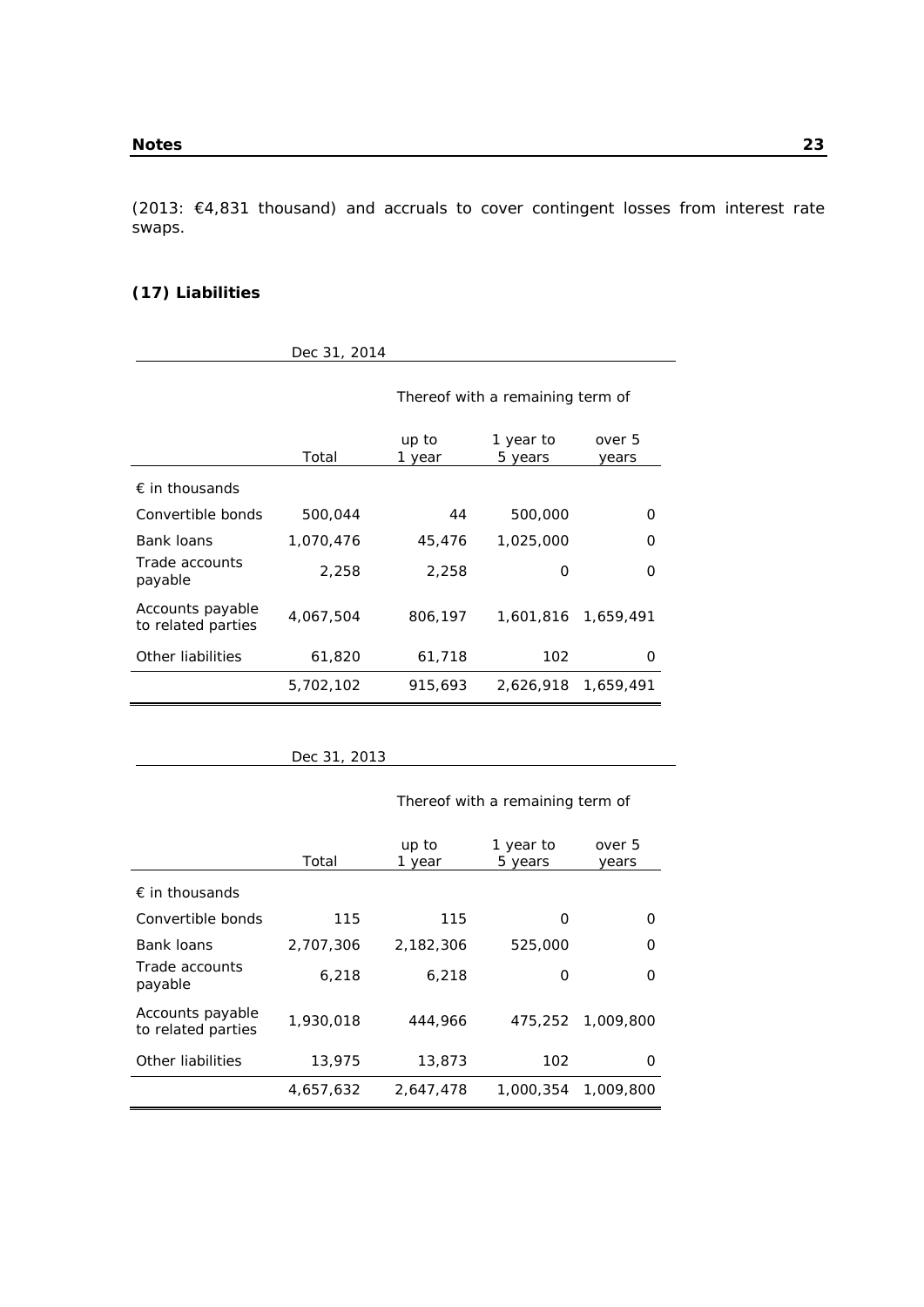## **Convertible bonds, equity-neutral**

On March 18, 2014, Fresenius SE & Co. KGaA placed €500 million equity-neutral convertible bonds due 2019. The bonds were issued at par. The coupon was fixed at 0%, the initial conversion price has been determined at  $\epsilon$ 149.3786. This represented a 35% premium over the reference share price of €110.65081. The reference share price has been determined as the arithmetic average of Fresenius' daily volume-weighted average Xetra share prices over a period of 10 consecutive Xetra trading days, starting on March 19, 2014. Net proceeds were used to partially fund the acquisition of hospitals and outpatient facilities of Rhön-Klinikum AG. Due to the dividend payment in May 2014 and the capital increase from company's funds in August 2014, the conversion price was adjusted. Accordingly, at December 31, 2014, the conversion price was €49.7249.

The fair value of the derivative embedded in the convertible bonds was €91 million at December 31, 2014. Fresenius SE & Co. KGaA has purchased stock options (call options) to secure against future fair value fluctuations of this derivative. The embedded derivative and the call options build a hedge relationship and are accounted for at a book value of €46 million at December 31, 2014 following the "Einfrierungsmethode".

The conversion will be cash-settled. Any increase of Fresenius' share price above the conversion price would be offset by a corresponding value increase of the call options.

#### **Convertible bonds within the Stock Option Plan**

Liabilities result from the issuance of convertible bonds worth €44 thousand as part of the Fresenius AG 2003 Stock Option Plan.

#### **Bank loans**

#### **Bridge Financing Facility**

On October 15, 2013, Fresenius SE & Co. KGaA entered into a Bridge Financing Facility in the amount of €1,800 million with a group of banks. The Bridge Financing Facility was guaranteed by Fresenius ProServe GmbH and Fresenius Kabi AG. The Bridge Financing Facility had been drawn in an amount of  $\epsilon$ 1,500 million on December 30, 2013. The proceeds were used for advances made in the amount of  $\epsilon$ 2,178 million under a fiduciary arrangement for the acquisition of hospitals and outpatient facilities of Rhön-Klinikum AG.

The Bridge Financing Facility initially had a one year tenor and had to be mandatorily reduced by the net proceeds of any capital markets transaction. In line with these provisions, the facility has been reduced by the net proceeds of the  $\epsilon$ 1,200 million Senior Notes issuances as well as the US\$300 million Senior Notes issuance that were made in January and February 2014. On February 27, 2014, the Bridge Financing Facility was voluntarily cancelled before maturity and the remaining outstanding amount of €90 million was prepaid.

#### **Euro Notes**

The Euro Notes issued by Fresenius Finance B.V. in the amount of  $E$ 300 million, which were due in April and July 2014, were repaid as scheduled. Fresenius SE & Co. KGaA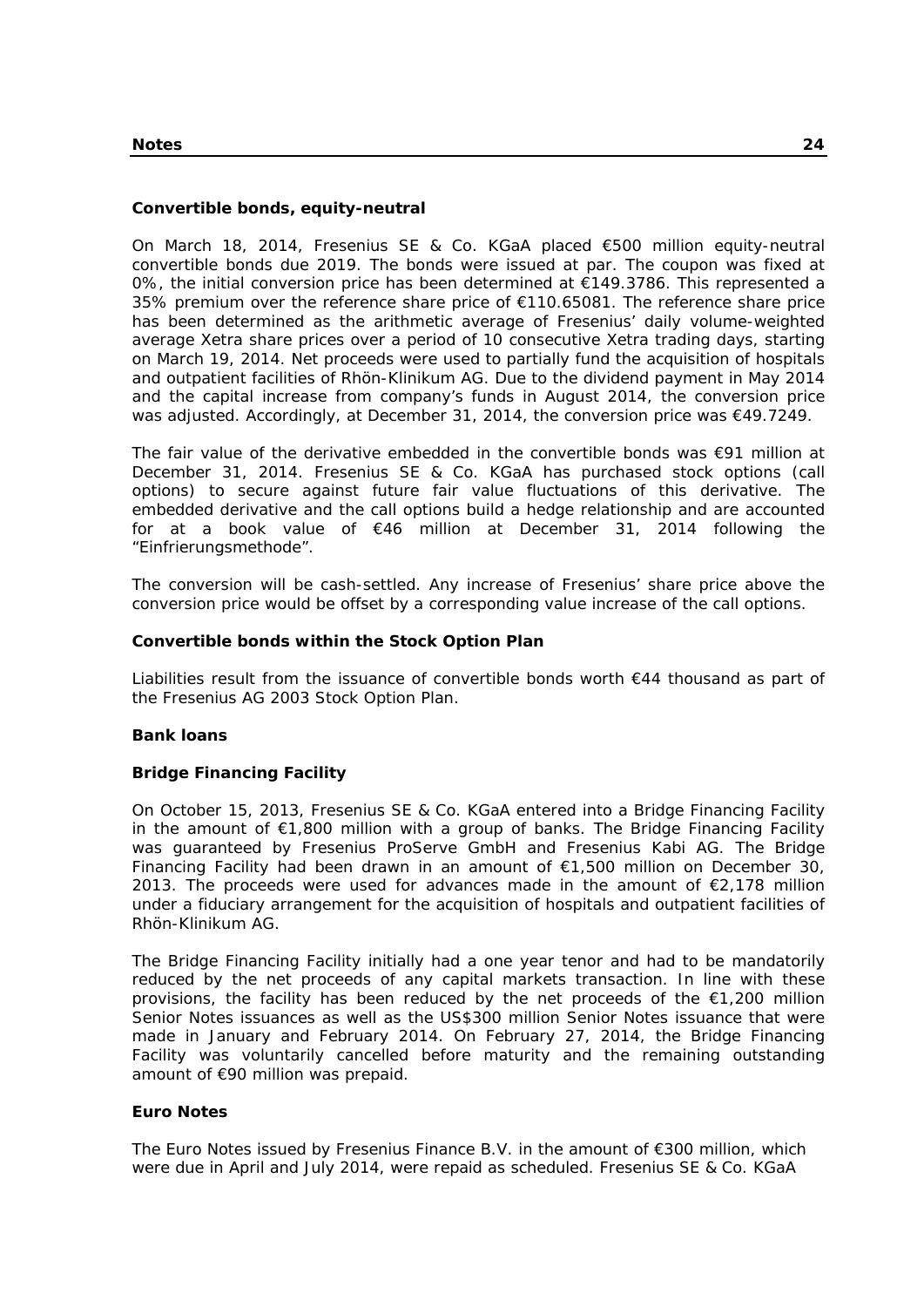issued Euro Notes in the amount of €334 million for the refinancing of the €300 million Euro Notes as well as for general corporate purposes on April 2, 2014. In addition, an agreement for the issuance of further Euro Notes in an amount of €166 million was reached. These additional Euro Notes were issued on July 2, 2014.

The Euro Notes of Fresenius SE & Co. KGaA are guaranteed by Fresenius Kabi AG and Fresenius ProServe GmbH.

## **Commercial-Paper-Program**

Fresenius SE & Co. KGaA has a commercial paper program under which up to  $\epsilon$ 1,000 million in short-term notes can be issued. As of December 31, 2014, the commercial paper program was not utilized.

## **Accounts payable to related parties**

Accounts payable to related parties comprise loans and financing accounts with affiliated companies in an amount of €4,067,500 thousand (previous year €1,929,917 thousand) and trade accounts payable amounting to €4 thousand (previous year €101 thousand).

Included in this item are liabilities of €3,236 thousand (previous year €6,304 thousand) in favor of the general partner Fresenius Management SE. Moreover, liabilities of €11,467 thousand (previous year €15,033 thousand) in favor of Fresenius Management SE are included in pension liability and other liabilities.

#### **Other liabilities**

Other liabilities include primarily tax liabilities, interest liabilities as well as payroll liabilities.

Tax liabilities amount to  $\epsilon$ 483 thousand (previous year  $\epsilon$ 1,837 thousand).

## **(18) Contingent Liabilities**

|                                                               | 2014        | 2013        |
|---------------------------------------------------------------|-------------|-------------|
| $\epsilon$ in thousands                                       |             |             |
| Contingencies from indemnity<br>agreements and guarantees     | 5.994.113   | 5,815,444   |
| (thereof amount in favor of and from<br>affiliated companies) | (5.994.113) | (5,815,444) |

Fresenius SE & Co. KGaA has committed itself to exempt on certain preconditions various members of the managing boards of foreign affiliates from claims, in case such claims were made due to their function as members of the managing board of the affiliates concerned, and these claims were based on the law of the respective country.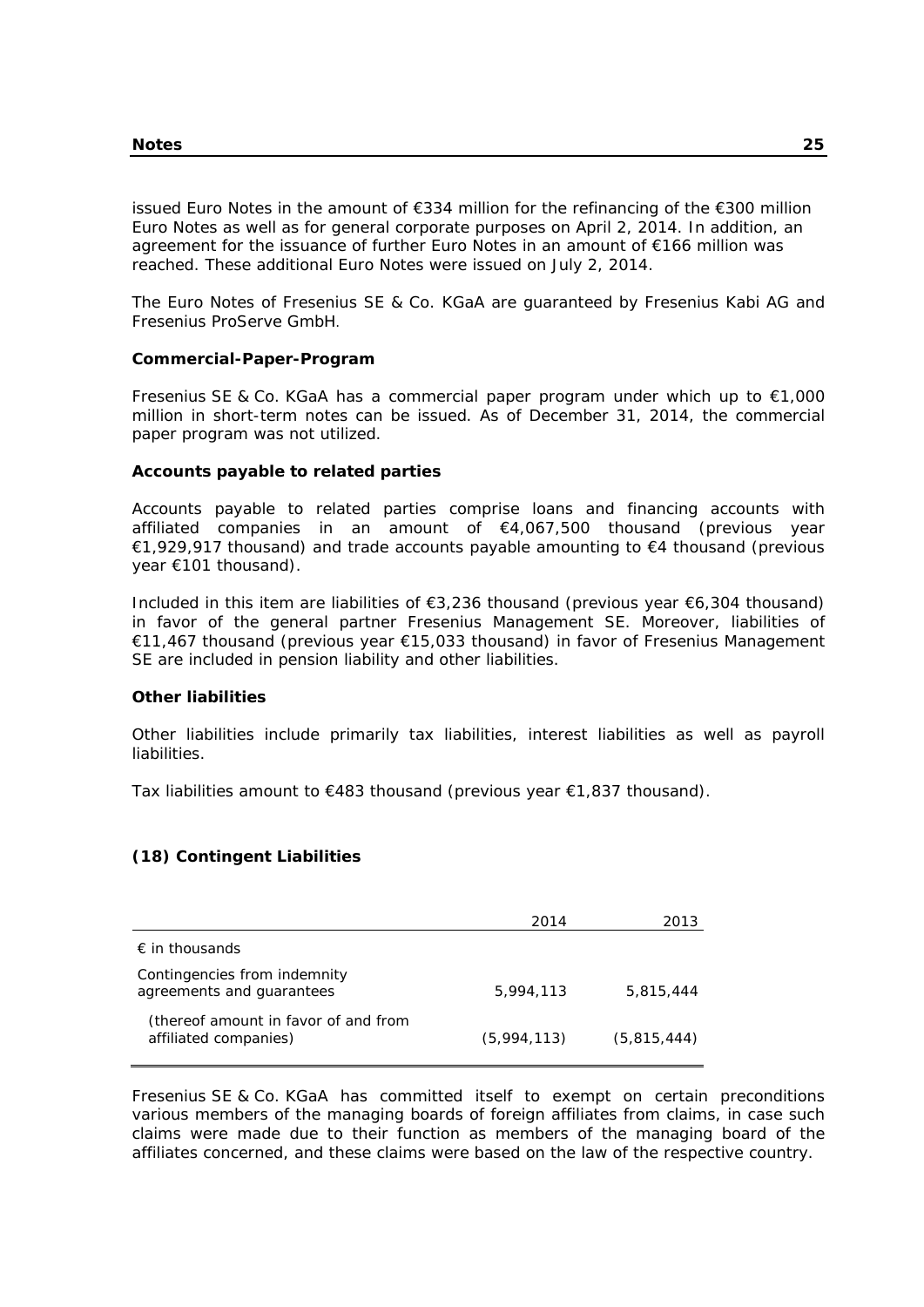Fresenius SE & Co. KGaA has committed itself, to the extent legally admissible, to indemnify the members of the Management Board against claims against them arising from their work for the Company and its affiliates, if such claims exceed their responsibilities under German law. To secure such obligations, the Company concluded a 'Directors & Officers' insurance with an excess, in compliance with stock corporation requirements. The indemnity applies for the time in which each member of the Management Board is in office and for claims in this connection after the ending of the membership of the Management Board in each case.

#### **Senior Notes**

To fund the acquisition of hospitals from Rhön-Klinikum AG Fresenius Finance B.V. issued unsecured Senior Notes in January and February 2014.

Fresenius SE & Co. KGaA guarantees the liabilities of its wholly-owned subsidiaries Fresenius Finance B.V. and Fresenius US Finance II, Inc. - both wholly-owned subsidiaries of Fresenius SE & Co. KGaA. The following table shows these liabilities of the two companies as of December 31, 2014.

| <b>Issuer</b>                           | Nominal Value   | Maturity Date | Interest Rate |
|-----------------------------------------|-----------------|---------------|---------------|
| Senior Notes                            |                 |               |               |
| Fresenius Finance B.V. 2013/2020        | €500 million    | July 15, 20   | 2.875%        |
| Fresenius Finance B.V. 2012/2019        | €500 million    | Apr. 15, 19   | 4.25%         |
| Fresenius Finance B.V. 2014/2019        | €300 million    | Feb. 1, 19    | 2.375%        |
| Fresenius Finance B.V. 2014/2021        | €450 million    | Feb. 1, 21    | $3.00\%$      |
| Fresenius Finance B.V. 2014/2024        | €450 million    | Feb. 1, 24    | 4.00%         |
|                                         |                 |               |               |
| Fresenius US Finance II, Inc. 2009/2015 | €275 million    | July 15, 15   | 8.75%         |
| Fresenius US Finance II, Inc. 2009/2015 | US\$500 million | July 15, 15   | 9.00%         |
| Fresenius US Finance II, Inc. 2014/2021 | US\$300 million | Feb. 1, 21    | 4.25%         |

The Senior Notes of Fresenius Finance B.V. and of Fresenius US Finance II, Inc. are guaranteed by Fresenius SE & Co. KGaA, Fresenius Kabi AG and Fresenius ProServe GmbH. The holders have the right to request that the issuers repurchase the Senior Notes at 101% of principal plus accrued interest upon the occurrence of a change of control followed by a decline in the rating of the respective Senior Notes. All other Senior Notes of Fresenius Finance B.V. and of Fresenius US Finance II, Inc. may be redeemed prior to their maturity at the option of the issuers at a price of 100% plus accrued interest and a premium calculated pursuant to the terms of the indentures under observance of certain notice periods.

Fresenius SE & Co. KGaA has agreed to a number of covenants to provide protection to the bondholders, which, under certain circumstances, partly restrict the scope of action of Fresenius SE & Co. KGaA and its subsidiaries (excluding Fresenius Medical Care AG & Co. KGaA and its subsidiaries). These covenants include restrictions on further debt that can be raised, the payment of dividends, the volume of capital expenditure, the redemption of subordinated liabilities and the mortgaging or sale of assets, among other items. Some of these restrictions are lifted automatically when the rating of the respective Senior Notes reaches investment grade. In the event of non-compliance with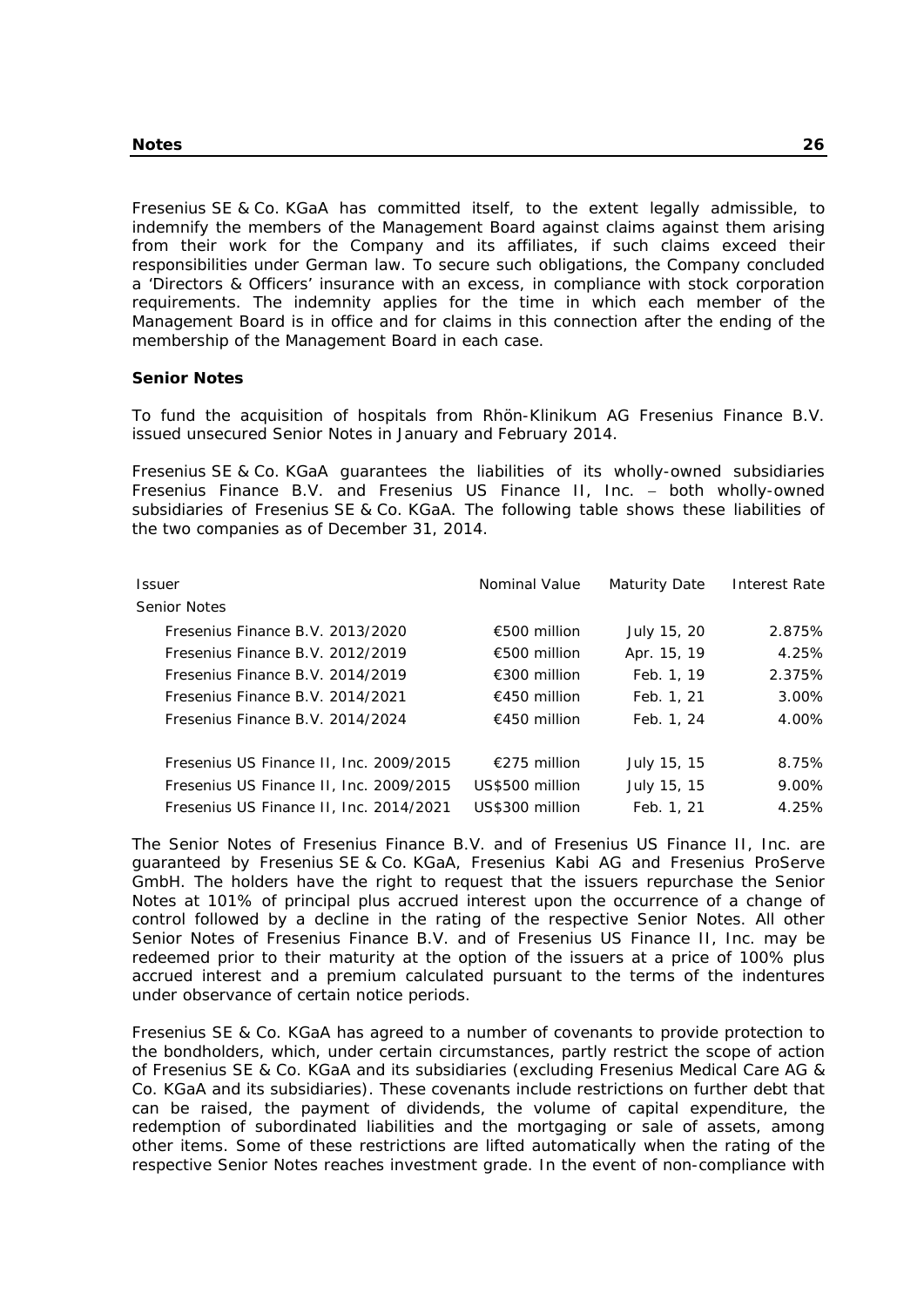certain terms of the Senior Notes, the bondholders (owning in aggregate more than 25% of the outstanding Senior Notes) are entitled to call the Senior Notes and demand immediate repayment plus interest. As of December 31, 2014, the Fresenius Group was in compliance with all of its covenants.

## **2013 Credit Agreement**

On December 20, 2012, Fresenius SE & Co. KGaA and various subsidiaries entered into a delayed draw syndicated credit agreement (2013 Senior Credit Agreement) in the original amount of US\$1,300 million and €1,250 million. The 2013 Senior Credit Agreement was funded on June 28, 2013 and replaced the 2008 Senior Credit Agreement. On August 7, 2013, the 2013 Senior Credit Agreement was extended by a term loan B facility in the amount of US\$500 million.

The 2013 Senior Credit Agreement allows for establishment of incremental facilities if certain conditions are met. In line with these provisions, the 2013 Senior Credit Agreement has been increased on November 27, 2013 by facilities in the initial amount of € 1,200 million, which consisted initially of an incremental term loan facility A of € 600 million, an incremental term loan facility B of  $∈$  300 million and an incremental revolving facility of € 300 million. These incremental facilities were drawn down on February 27, 2014 and used to fund the acquisition of hospitals from Rhön-Klinikum AG. As of December 31, 2014, the 2013 Senior Credit Agreement consisted of:

- Revolving credit facilities in the aggregate principal amount of US\$300 million, €700 million and a  $\epsilon$  200 million multicurrency facility with a final repayment date on June 28, 2018. Those revolving credit facilities are available for Fresenius US Finance I, Inc., Fresenius Finance II B.V. and Fresenius SE & Co. KGaA, respectively. They have not been utilized at December 31, 2014.
- Term loan facilities in the aggregate principal amount of US\$890 million and €1,125 million (together Term Loan A) which were borrowed by Fresenius US Finance I, Inc. and Fresenius Finance II B.V. Term Loan A amortizes and is repayable in unequal quarterly installments with a final maturity on June 28, 2018.
- Term loan facilities in the aggregate principal amount of US\$494 million and €297 million (together Term Loan B) was borrowed by Fresenius US Finance I, Inc. and Fresenius Fincance II B.V., respectively. Term Loan B amortizes and is repayable in quarterly installments, whereby the majority of the loans is due on June 28, 2019.

The 2013 Senior Credit Agreement is guaranteed by Fresenius SE & Co. KGaA, Fresenius ProServe GmbH, Fresenius Kabi AG and certain U.S. subsidiaries of Fresenius Kabi AG. Obligations under the 2013 Senior Credit Agreement are secured by pledges of capital stock of certain material subsidiaries of Fresenius Kabi AG, and upon funding of the incremental facilities are additionally secured by a pledge of the capital stock of HELIOS Kliniken GmbH, in favor of the lenders.

On January 29, 2015, the term loan B facility of €297 million under the 2013 Senior Credit Agreement was voluntarily prepaid. On February 12, 2015, Fresenius SE & Co. KGaA refinanced the revolving credit facilities and the term loan A tranches in a total amount of €3,044 million. The new facilities consist initially of revolving facilities of €900 million and US\$ 300 million, as well as term loan A facilities of €1,150 million and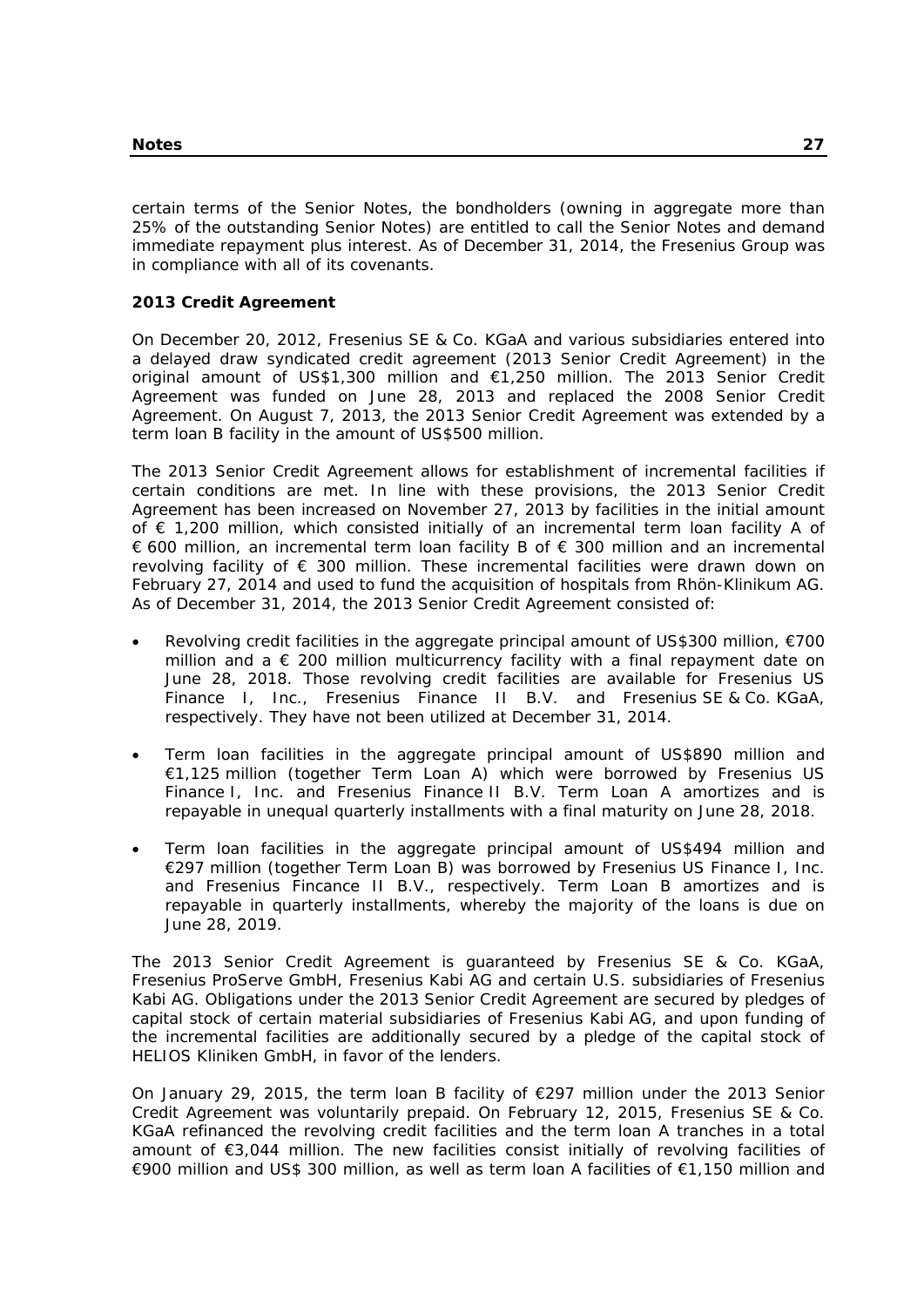US\$850 million. The maturity of these tranches was extended by two years to June 28, 2020. The term loan B facility of US\$494 million remains unchanged.

## **Other Loans**

Moreover, Fresenius SE & Co. KGaA guarantee for a loan of €24.1 million from Fresenius Immobilien-Verwaltungs-GmbH & Co. Objekt Friedberg KG issued in 2010 with a value of €15.4 million as of December 31, 2014. In October 2014 the liabilities from the loan of Fresenius Immobilien-Verwaltungs-GmbH & Co. Objekt Friedberg KG were transferred to Fresenius Kabi AG.

According to our judgment the affected companies can meet the underlying obligations in any case and assertion of the claim is currently not expected.

### **(19) Other financial commitments**

|                                                              | 2014     | 2013      |
|--------------------------------------------------------------|----------|-----------|
| $\epsilon$ in thousands                                      |          |           |
| Commitments from building leases, and<br>leasing commitments |          |           |
| due 2015 (prior year 2014)                                   | 6.180    | 5,859     |
| due 2016-2019 (prior year 2015-2018)                         | 6,877    | 7,769     |
| due after 2019 (prior year after 2018)                       | Ω        |           |
|                                                              | 13,057   | 13,628    |
| Commitments from ongoing capital<br>expenditures             | 138      | 45        |
| (thereof amount to affiliated companies)                     | (0)      | $(-)$     |
| <b>Other Commitments</b>                                     | 16,511   | 16,415    |
| (thereof amount to affiliated companies)                     | (16,511) | (16, 415) |
|                                                              | 29,706   | 30,088    |

Other financial commitments comprise liabilities for joint commitments from the transfer of pension obligations to operating divisions of the business segments and future payment-obligations from subsidiaries resulting from acquisitions.

According to our judgment the affected companies can meet the underlying obligations in any case and assertion of the claim is currently not expected.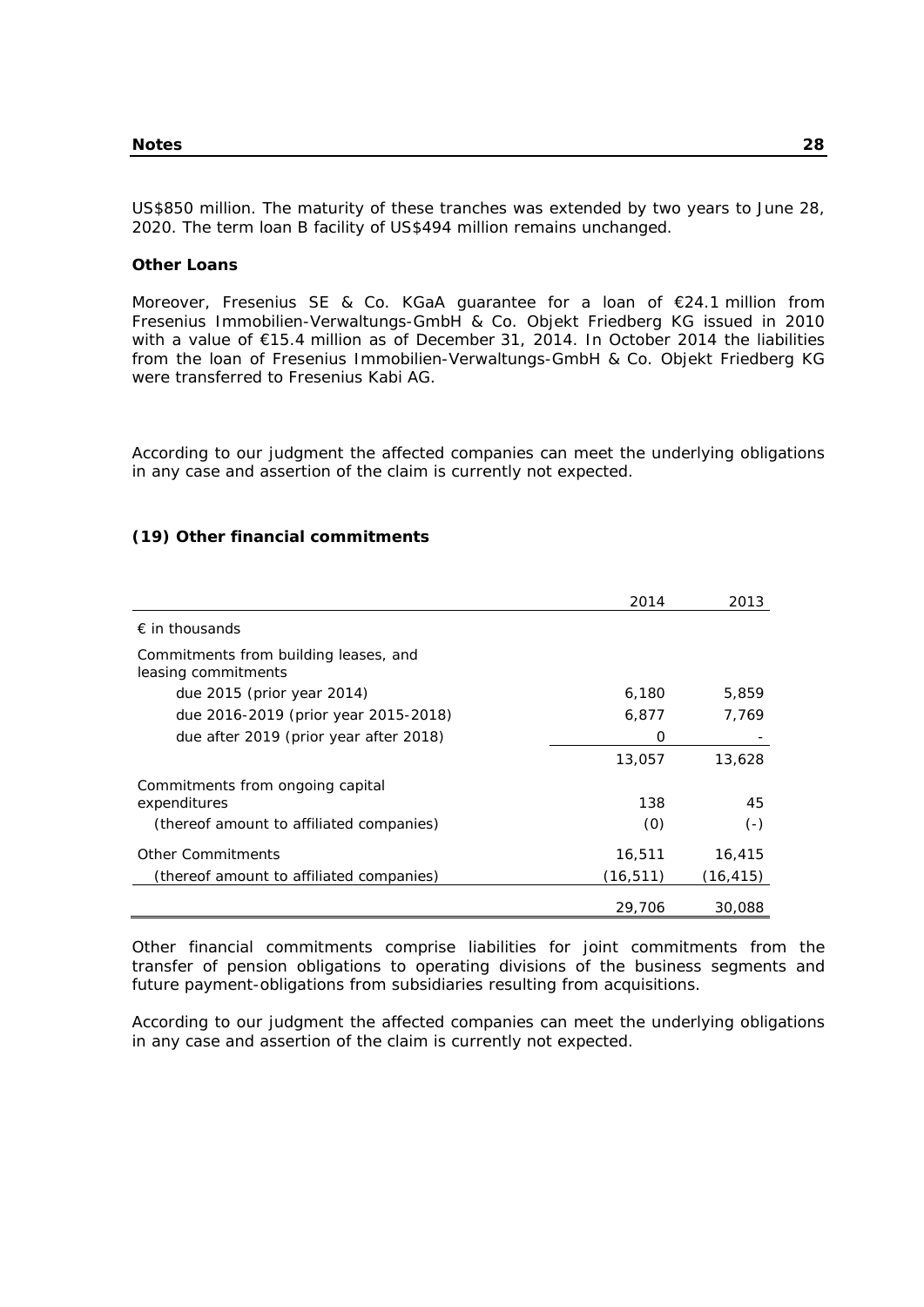#### **Notes on the profit and loss statement**

## 2014 2013 *€ in thousands*  Income from profit transfer agreements 547,113 427,035 Income from participations and the set of the set of the set of the set of the set of the set of the set of the set of the set of the set of the set of the set of the set of the set of the set of the set of the set of the (thereof amount from affiliated companies) (83,491) (149,443) 631,295 577,169

#### **(20) Income from participations**

#### **(21) Other operating income**

Other operating income of €213,044 thousand in total (previous year €180,073 thousand) is comprised primarily of foreign currency gains of €130,938 thousand (previous year €97,770 thousand), of cost transfers to group companies of €65,006 thousand (previous year €75,733 thousand), income resulting from the sale of the Rhön-Klinikum AG shares of €15,657 thousand, sales of property, plant and equipment from other accounting periods of €286 thousand (previous year €49 thousand), as well as other income from other accounting periods mainly income from the dissolution of short-term accruals of €696 thousand (previous year €4,777 thousand). The main reason for the increase in other operating income is an increase in foreign currency gains.

The total income from other accounting periods was  $\epsilon$ 780 thousand in the fiscal year (previous year €8,249 thousand).

### **(22) Personnel expenses**

|                                                                                 | 2014    | 2013    |
|---------------------------------------------------------------------------------|---------|---------|
| $\epsilon$ in thousands                                                         |         |         |
| Salaries and wages                                                              | 25,324  | 22,676  |
| Social security and costs<br>of retirement<br>pensions<br>and social assistance | 6,260   | 5,521   |
| (thereof amount of<br>retirement pensions)                                      | (2,823) | (2,326) |
|                                                                                 | 31,584  | 28,197  |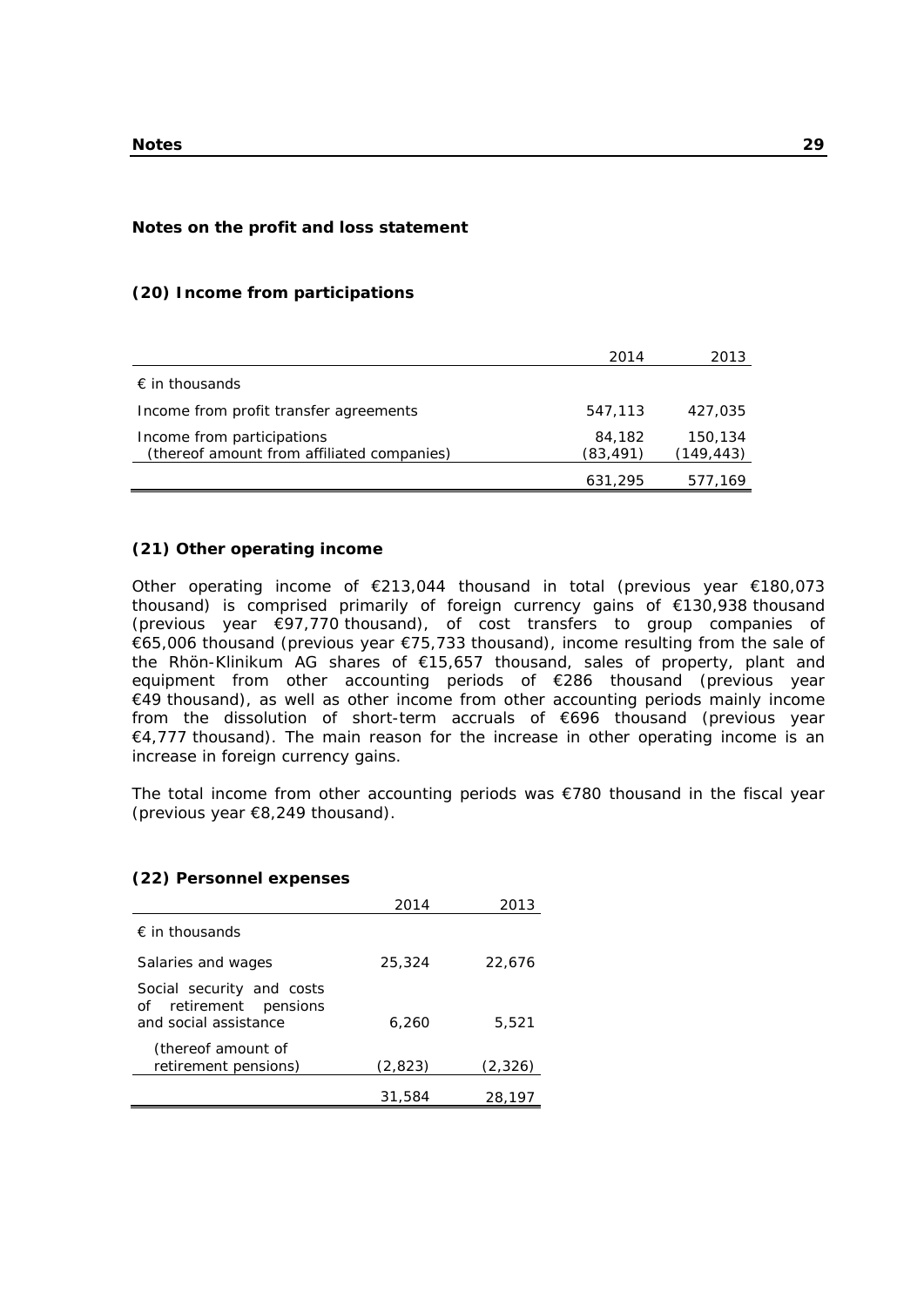The annual average number of employees of Fresenius SE & Co. KGaA by function is divided into the following groups:

|                    | 2014 | 2013 |
|--------------------|------|------|
| Wage earners       | 19   | 18   |
| Salaried employees | 263  | 246  |
| Apprentices        | 139  | 134  |
|                    | 421  | 398  |

## **(23) Depreciation and amortization of intangible assets and property, plant and equipment**

Depreciation of intangible assets and property, plant and equipment of €4,407 thousand (previous year €4,288 thousand) is regular depreciation.

#### **(24) Other operating expenses**

Other operating expenses of €204,177 thousand in total (previous year €171,379 thousand) were primarily foreign currency losses of €132,429 thousand (previous year €95,988 thousand). Also included are IT-related expenses, insurance premiums and consulting expenses, as well as the costs of Fresenius Management SE for the compensation of its Management Board that is passed on.

Total expenses from other accounting periods were  $\epsilon$ 1,149 thousand in the fiscal year (previous year €653 thousand).

### **(25) Earnings before interest and taxes (EBIT)**

|                                                             | 2014    | 2013    |
|-------------------------------------------------------------|---------|---------|
| $\epsilon$ in thousands                                     |         |         |
| Profit on ordinary activities                               | 540,809 | 460,527 |
| Net interest                                                | 62,620  | 21,219  |
| Write-offs on financial assets<br>and marketable securities | 742     | 71,632  |
| Other taxes                                                 | -482    | $-171$  |
| EBIT                                                        | 603.689 | 553,207 |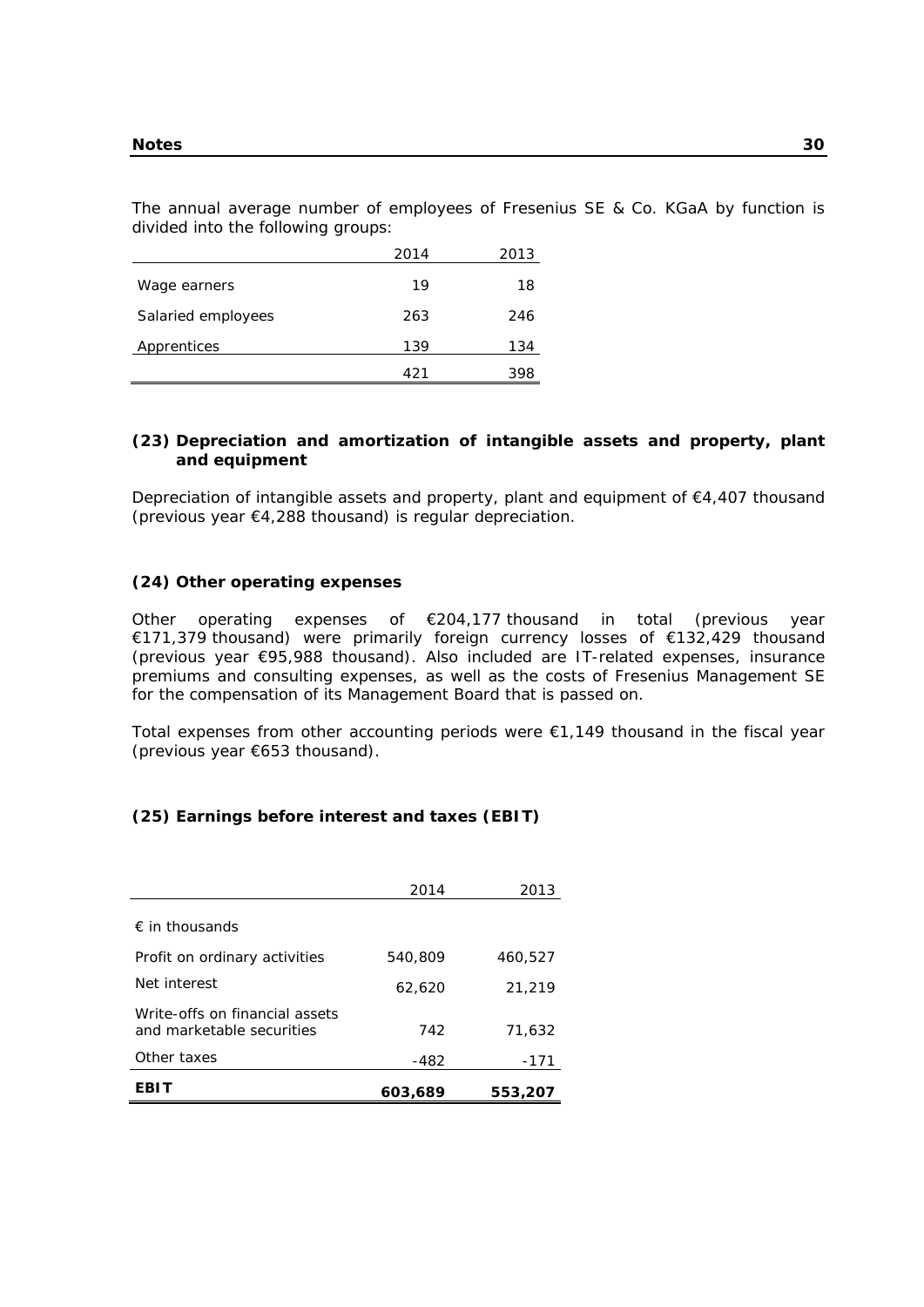#### **(26) Net interest**

|                                                                                    | 2014                        | 2013                       |
|------------------------------------------------------------------------------------|-----------------------------|----------------------------|
| $\epsilon$ in thousands                                                            |                             |                            |
| Interest income from long-term loans<br>(thereof amount from affiliated companies) | 80,397<br>(80, 397)         | 58,618<br>(58, 595)        |
| Other interest and similar income<br>(thereof amount from affiliated companies)    | 39,740<br>(38.086)          | 60,692<br>(52, 073)        |
| Interest and similar expenses<br>(thereof amount from affiliated companies)        | $-180.787$<br>$(-117, 714)$ | $-138.695$<br>$(-72, 261)$ |
| Expense from interest accrued for provisions                                       | $-1,970$                    | $-1,834$                   |
|                                                                                    | $-62,620$                   | -21,219                    |

## **(27) Write-offs of financial assets**

The item mainly includes in the previous year write-offs on the shares of GIF (Luxembourg) Société d'Investissement à Capital Variable-SIF in the amount of €72 million due to dividend payment. The equal amount of dividend payment was reported in the income from participations.

#### **(28) Income Taxes**

Income taxes in the amount of  $\epsilon$ 62,142 thousand (previous year  $\epsilon$ 27,835 thousand) resulted from current tax expense of €44,818 thousand (previous year €23,567 thousand) as well as taxes from other accounting periods in the amount of €17,324 thousand (previous year €4,268 thousand).

Taxable income for 2014 and the years before has increased by €34,307 million mainly due to an extraordinary effect in an international tax group which has resulted in an increase in taxable income for the tax group parent Fresenius SE & Co. KGaA. A corresponding compensatory effect is reported in the local financial statement of the foreign subsidiary.

The deferred tax for the Tax Group is calculated with a tax rate of 30%, which is the tax rate expected to be applicable at the time the temporary differences reverse. Deferred tax liabilities arise from differences in the valuation of accounts receivables and from other assets not recognized for tax purposes. Differences in the valuation of pensions and other provisions generate deferred tax assets that exceed the amount of deferred tax liabilities. Moreover, as of December 31, 2014, Fresenius SE & Co. KGaA has further deferred tax assets that arise from operating losses that can be carried forward for an unlimited period. The Company makes use of the option not to recognize a net deferred asset.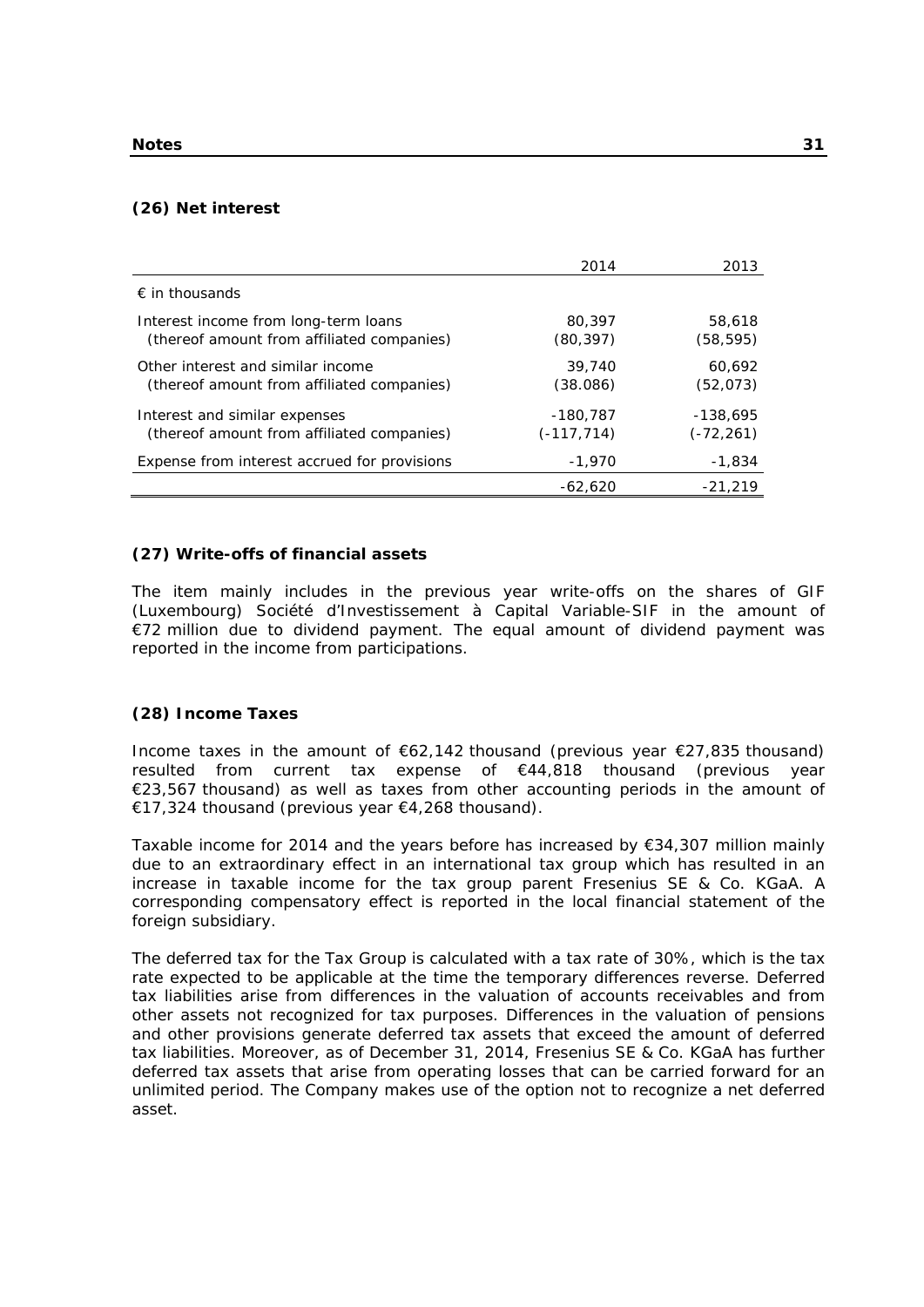## **(29) Derivatives**

Fresenius SE & Co. KGaA uses derivative financial instruments, normally micro-hedges, to hedge against existing or highly probable future interest and currency risks. Derivative financial instruments are contracted exclusively for hedging purposes. As the critical terms of the underlying transactions basically match those of the derivative financial instruments it can be assumed that hedges are highly effective. Fresenius SE & Co. KGaA has approved guidelines for assessing risks and to control the use of financial instruments. The guidelines require a clear separation between the execution function on the one side and the clearing, accounting and control on the other hand. Fresenius SE & Co. KGaA uses derivative financial instruments to reduce fluctuations in earnings and cash flows caused by changes in foreign currency exchange rates and interest rates. The high effectiveness of the derivative financial instruments leads to the expectation that, in general, the underlying transaction and the corresponding derivative will offset each other.

## **Foreign exchange risk**

The company uses foreign exchange forward contracts to hedge foreign exchange risk.

Fresenius SE & Co. KGaA entered into foreign exchange forward contracts with external partners to hedge foreign currency risks from accounts receivable and liabilities as well as highly probable forecasted transactions from the Company and its affiliates. On the balance sheet date, the Company had mainly US\$ and  $\epsilon$  currency derivatives with a nominal value of €392,517 thousand and fair value of €-196 thousand with a maximum maturity of 12 months.

For foreign exchange forward contracts contracted with banks that were closed to hedge the foreign exchange risk of Fresenius SE & Co. KGaA Group companies' and that were passed down to the affected Group companies via Group internal transactions, hedges were built for the forward contracts and the underlying transactions with an offsetting fair value. The Company does not revaluate these hedges for financial reporting purposes until maturity ('Einfrierungsmethode'). The positive net fair value of internal and external hedges was €0 thousand. As of December 31, 2043, the notional amount of these transactions totaled €84,189 thousand. There has no provision for contingent losses been built within "Other provisions". The offsetting cash flows will level after 12 months the latest.

Further hedges were built for loans in foreign currencies that Group Companies have borrowed from the Company or that the Company has borrowed from Group Companies, and their offsetting foreign exchange forward contracts closed for hedging purposes. The loan receivables and payment obligations hedged against currency risk had a net book value of €1,015,840 thousand (asset). External foreign currency hedging contracts for the individual loans receivables and payment obligations had a negative net fair value of €1,130 thousand. The changes in value of both the loan receivables and payment obligations and the foreign currency hedging contracts have been recognized as income ('Durchbuchungsmethode'). The offsetting cash flows will nearly level after 3 months the latest.

The rest of the currency derivative contracts can have positive and negative fair values. Positive fair values of €1,925 thousand were not recognized for financial reporting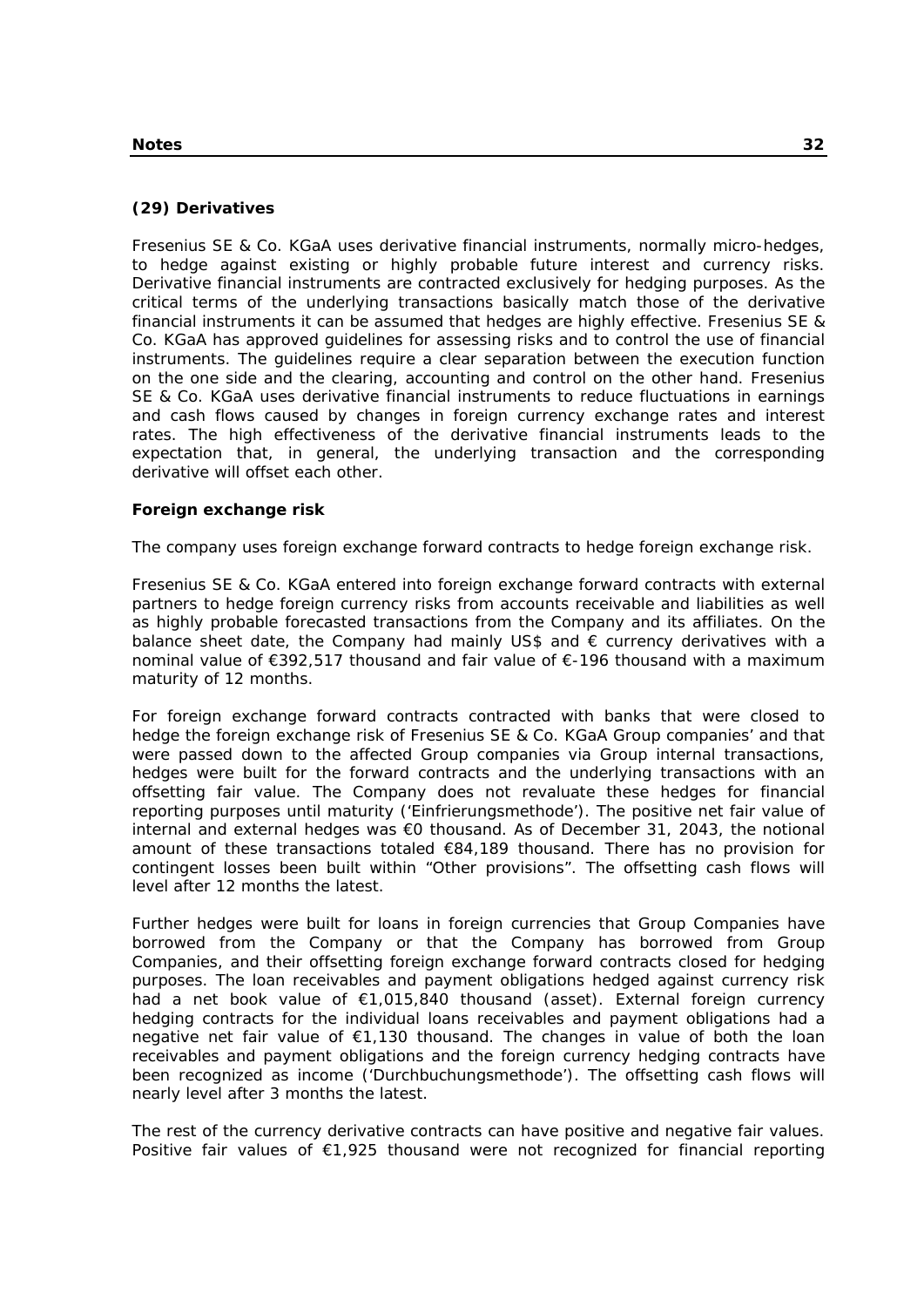purposes. Negative fair values amounting to €991 thousand were recognized as contingent losses.

#### **Interest rate risk**

The Company entered into interest rate swap transactions with banks with a nominal value of €282,366 thousand and a negative fair value on the balance sheet date of €1,386 thousand. These interest rate swaps were used to hedge variable interest rate payments from the syndicated credit agreement and achieve pre-establish interest rate benchmarks for Senior Notes issuances of Fresenius Group companies. These transactions build a hedge that is not revaluated for financial reporting purposes until maturity ('Einfrierungsmethode').

#### **Standards of valuation**

The fair values of derivative financial instruments are valuated according to customary standards that take market information (market values) on the balance sheet date into account. In detail following principles are used:

- The fair value is based on the market value of a derivative that could be reached in voluntary transactions by independent parties without taking forced or liquidation sales into account.
- To determine the market value of foreign exchange forward contracts, the contracted forward rate is compared to the current forward rate for the remaining term of the contract as of the date of the balance sheet. The result is then discounted on the basis of the market interest rates prevailing at the date of the statement of financial position for the respective currency.
- The value of interest rate swaps is calculated by discounting the future cash flows on the basis of the market interest rates applicable for the remaining term of the contract as of the date of the balance sheet.

The effectiveness of hedging relationships is measured with the Critical Term Match-Method and the Dollar Offset-Method for foreign exchange forward contracts and with the Dollar Offset-Method for interest rate swaps.

### **(30) Compensation of the Management Board and Supervisory Board**

Individualized information regarding the compensation of the members of the Management Board and of the Supervisory Board is disclosed in the audited Compensation Report (see exhibit Compensation Report), which is part of the Management Report.

The Management Board's compensation is, as a whole, performance-oriented and was composed of three elements in the fiscal year 2014:

- non-performance-based compensation (fixed compensation and fringe benefits)
- short-term performance-based compensation (one-year variable compensation)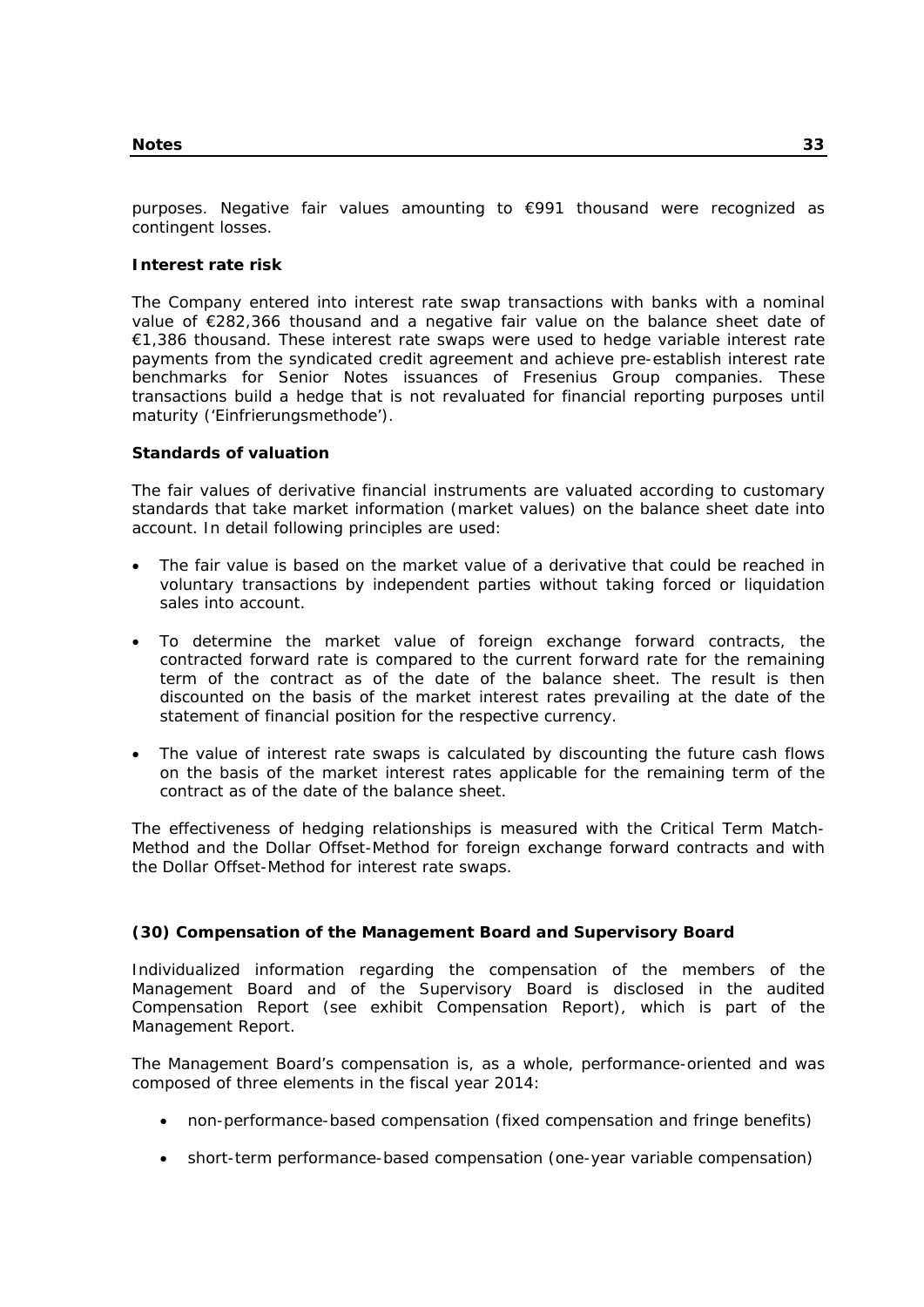components with long-term incentive effects (several-year variable compensation comprising stock options, share-based compensation with cash settlement (phantom stocks) and postponed payments of the one-year variable compensation).

The cash compensation paid to the Management Board for the performance of its responsibilities was €11,462 thousand (2013: €11,044 thousand). Thereof, €5,016 thousand (2013: €5,044 thousand) is not performance-based and €6,446 thousand (2013: €6,000 thousand) is performance-based. The amount of the performance-based compensation depends on the achievement of targets relating to the net income of the Fresenius Group and business segments. As a long-term incentive component, the members of the Management Board received 315,000 stock options under the Fresenius SE Co. KGaA Stock Option Plan 2013 and 74,700 stock options under the Fresenius Medical Care AG & Co. KGaA Stock Option Plan 2011 and a share-based compensation with cash settlement in an amount of €3,743 thousand.

The payment of a part of the performance-based compensation in an amount of  $E$ 271 thousand was postponed by two years as a long-term incentive component. The payment depends on the achievement of targets relating to the net income attributable to Fresenius SE & Co. KGaA of the years 2015 and 2016. The total compensation paid to the Management Board was €18,759 thousand (previous year €18,407 thousand in the fiscal year 2014.

The total compensation paid to the Supervisory Boards of Fresenius SE & Co. KGaA and Fresenius Management SE and their committees was €2,961 thousand in 2014 (2013: €2,920 thousand). Of this amount, €206 thousand was fixed compensation (2013: €213 thousand), €100 thousand was compensation for committees services (2013: €100 thousand), and  $\epsilon$ 2,655 thousand was variable compensation (2013:  $\epsilon$ 2,607 thousand).

In 2014, based on pension commitments to former members of the Management Board, €1,049 thousand (2013: €1,064 thousand) was paid. The pension obligation for these persons amounted to €8,465 thousand in 2014 (2013: €17,389 thousand).

In the fiscal years 2014 and 2013, no loans or advance payments of future compensation components were made to members of the Management Board of Fresenius Management SE.

The members of the Management Board and Supervisory Board of Fresenius Management SE are displayed in the exhibit to the Notes.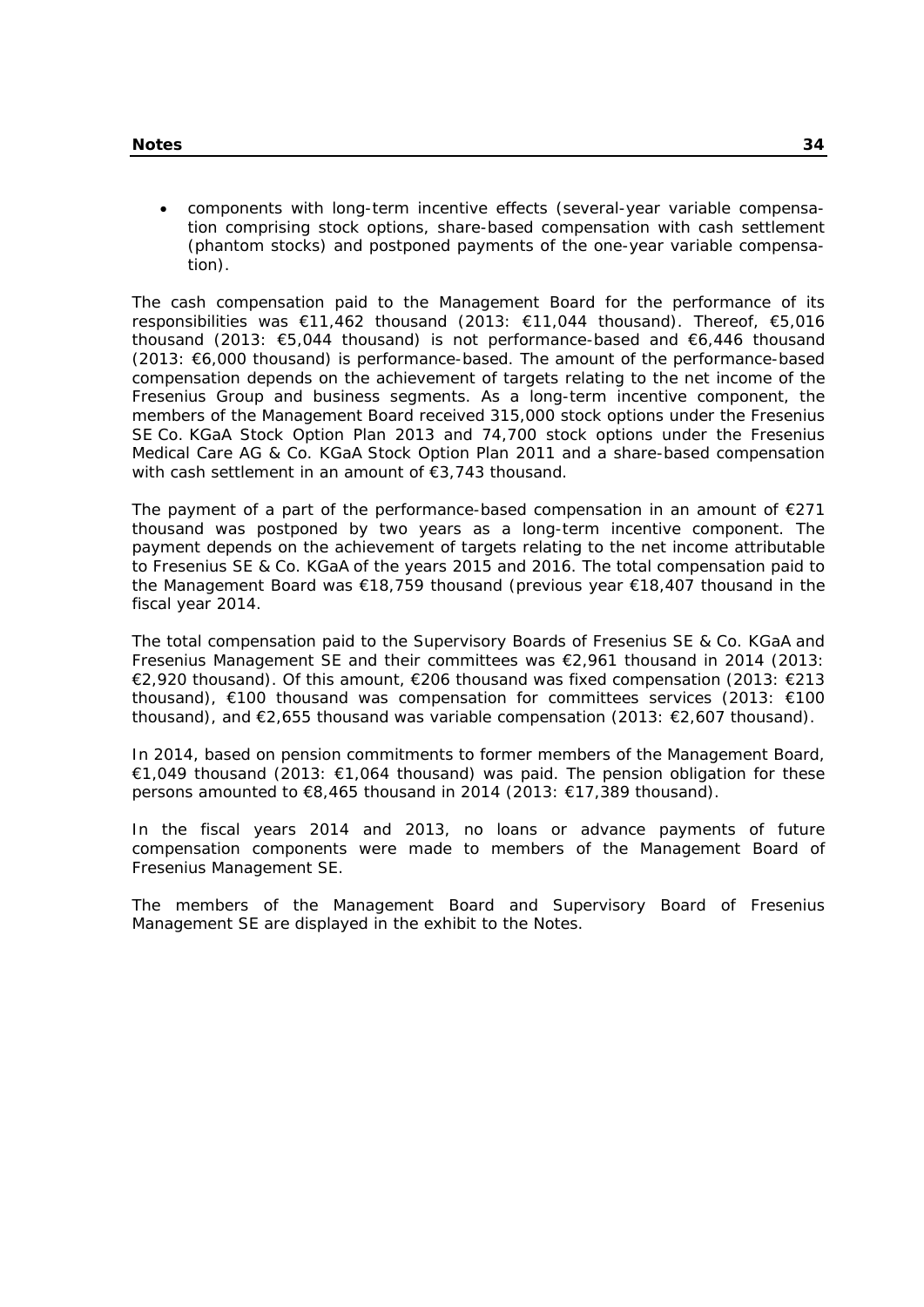### **(31) Corporate Governance**

For each consolidated stock exchange listed entity, the declaration pursuant to Section 161 of the German Stock Corporation Act (Aktiengesetz) has been issued and made available to shareholders on the website of Fresenius SE & Co. KGaA www.fresenius.com under Who we are – Corporate Governance – Declaration of Conformity and of Fresenius Medical Care AG & Co. KGaA www.fmc-ag.com under Investor Relations – Corporate Governance – Declaration of Compliance, respectively.

### **(32) Consolidated Financial Statements**

As parent company Fresenius SE & Co. KGaA prepares and publishes consolidated financial statements and management report in accordance with the International Financial Reporting Standards (IFRS) which are binding to be applied in the EU applying Section 315a of the German Commercial Code (HGB) for the smallest group of consolidated companies. The consolidated financial statements are published in the electronic Bundesanzeiger (German Federal Gazette). Fresenius Management SE, Bad Homburg v.d.H. prepares and publishes the consolidated financial statements for the largest group of consolidated companies which is also published in the electronic Bundesanzeiger (German Federal Gazette).

### **(33) Proposal for the distribution of earnings**

The General Partner and the Supervisory Board of Fresenius SE & Co. KGaA propose to the Annual General Meeting that the earnings for 2014 of Fresenius SE & Co. KGaA be distributed as follows:

| Payment of a dividend of $\epsilon$ 0.44 per |              |
|----------------------------------------------|--------------|
| ordinary share on the 541,532,600            |              |
| ordinary shares entitled to dividend         | €238,274,344 |

Balance to be carried forward

€942,025.95

Retained earnings  $\epsilon$  239,216,369.95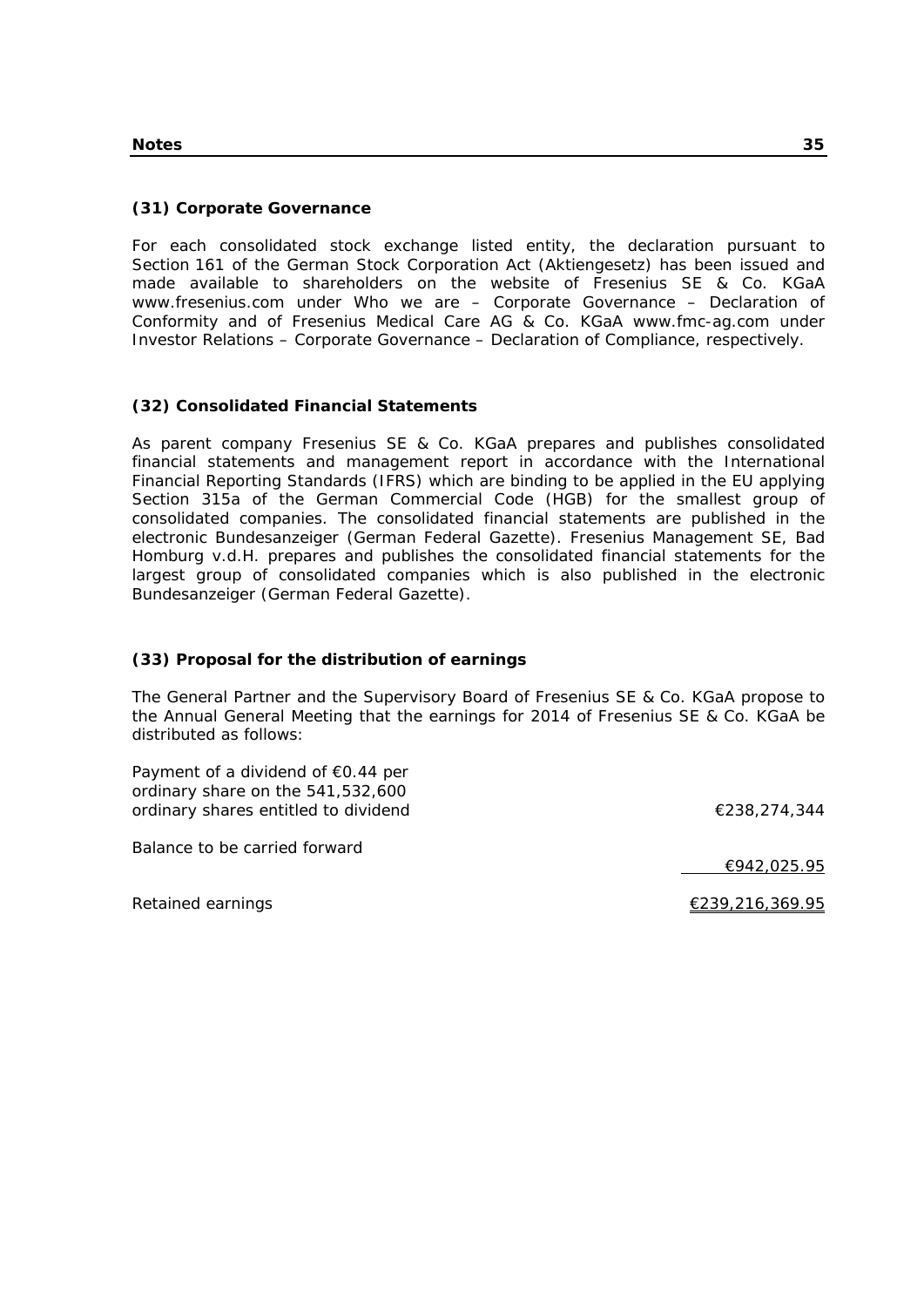### **(34) Responsibility Statement**

"To the best of our knowledge, and in accordance with the applicable reporting principles, the financial statements give a true and fair view of the assets, liabilities, financial position and profit or loss of the Company, and the Company management report includes a fair review of the development and performance of the business and the position of the Company, together with a description of the principal opportunities and risks associated with the expected development of the Company."

Bad Homburg v.d.H., February 24, 2015

Fresenius SE & Co. KGaA,

represented by:

Fresenius Management SE, its General Partner

The Management Board

| Dr. U. M. Schneider | Dr. F. De Meo | Dr. J. Götz |
|---------------------|---------------|-------------|
|                     |               |             |

M. Henriksson **R. Powell S. Sturm B. P. P. P. P. A. P. S. Sturm** Dr. E. Wastler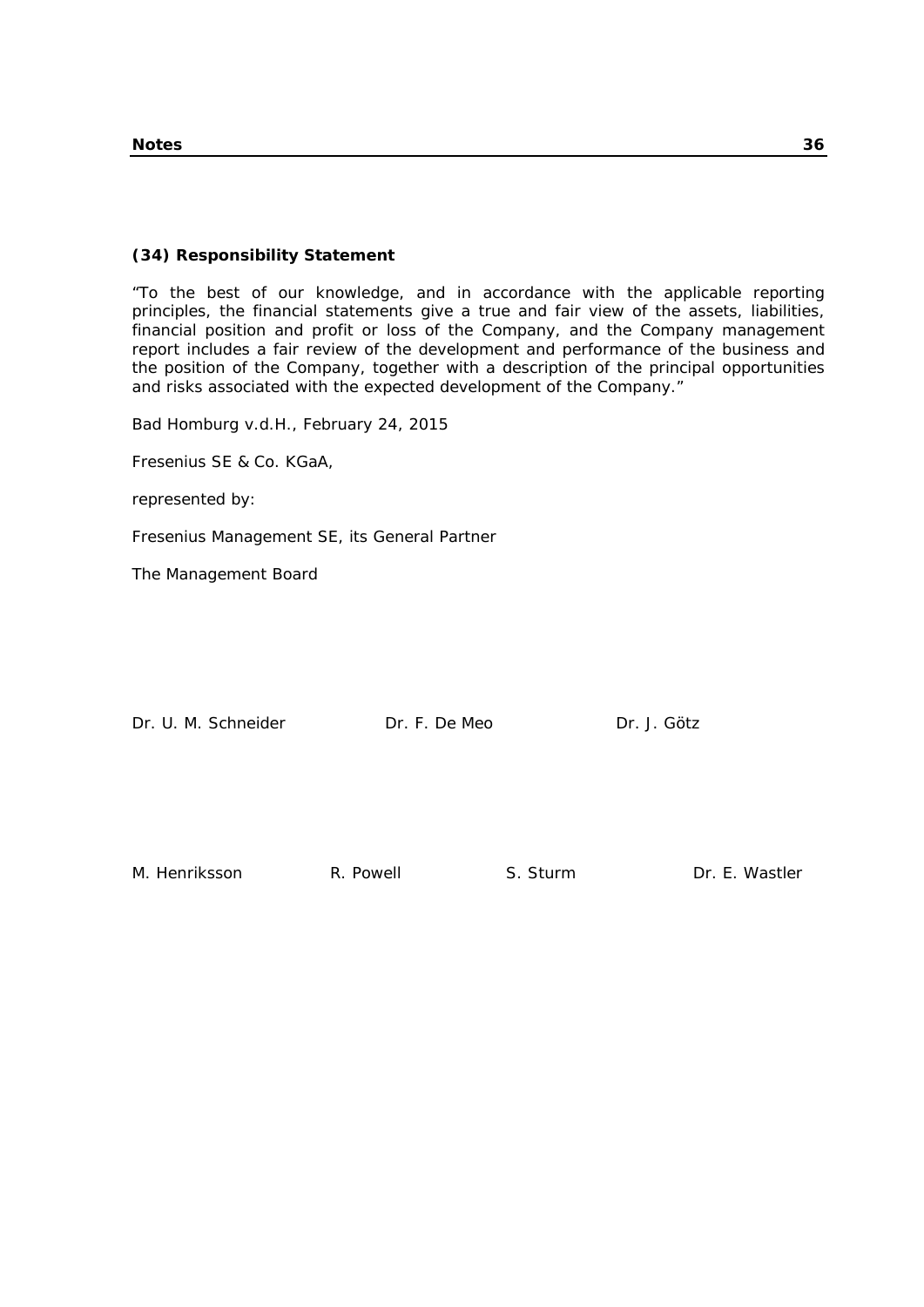# BOARDS

## SUPERVISORY BOARD FRESENIUS SE & CO. KGAA

#### Dr. Gerd Krick

Former Chairman of Fresenius AG

#### Chairman

Offices Supervisory Board Fresenius Management SE (Chairman) Fresenius Medical Care AG & Co. KGaA (Chairman) Fresenius Medical Care Management AG VAMED AG, Austria (Chairman)

Prof. Dr. med. D. Michael Albrecht

Medical Director and Spokesman of the

Management Board of the Universitätsklinikum Carl Gustav Carus Dresden

Office Supervisory Board GÖK Consulting AG Universitätsklinikum Aachen

#### Prof. Dr. h. c. Roland Berger

#### Management Consultant

**Offices Supervisory Board**<br>Fresenius Management SE<br>Prime Office REIT-AG (until January 22, 2014, Chairman) Prime Office AG (since January 22, 2014<br>until May 5, 2014) Schuler AG Deutsche Oppenheim Family Office AG<br>(former: Wilhelm von Finck AG (Deputy Chairman) WMP EuroCom AG (Chairman) Rocket Internet AG (since September 1, 2014)

Administrative Board Wittelsbacher Ausgleichsfonds (until September 30, 2014)

Board of Directors Geox S.p.A., Italy RCS Mediagroup S.p.A., Italy (Vice President)

Dario Anselmo Ilossi

. . . . . . . . . . . . . . . . Trade Union Officer FEMCA Cisl -Energy, Fashion, and Chemicals

#### Konrad Kölbl

Full-time Works Council Member

Member of the Manual Workers' Works Council of VAMED-KMB Krankenhausmanagement und Betriebsführungsges. m.b.H.

Chairman of the Group Works Council of VAMED AG

Deputy Chairman of the European Works Council of Fresenius SE & Co. KGaA

Corporate Offices Supervisory Board VAMED-KMB Krankenhausmanagement und Betriebsführungsges. m.b.H., Austria

## Klaus-Peter Müller

Chairman of the Supervisory Board of Commerzbank AG

Offices Supervisory Board Commerzbank AG (Chairman) Fresenius Management SE Linde AG

Administrative Board Landwirtschaftliche Rentenbank (until July 3, 2014)

Board of Directors Parker Hannifin Corporation, USA Dieter Reuß

Full-time Works Council Member

Chairman of the Joint Works Council of Fresenius SE & Co. KGaA / Bad Homburg site

Deputy Chairman of the General Works Council of Fresenius SE & Co. KGaA (since May 14, 2014)

#### Gerhard Roggemann

Canaccord Genuity Ltd., London (formerly: Hawkpoint Partners Ltd., London) Vice Chairman Investment Banking (until August 31, 2014)

Edmond de Rothschild Private Merchant Banking LLP, London

Senior Advisor and Advisory Counsel to the Frankfurt branch (since September 1, 2014)

Offices Supervisory Board Deutsche Beteiligungs AG (Deputy Chairman) Deutsche Börse AG (Deputy Chairman) GP Günter Papenburg AG (Chairman) WAVE Management AG (Deputy Chairman)

Dr. Gerhard Rupprecht († August 8, 2014)

#### Former member of the Management Board of Allianz SE

#### Deputy Chairman

**Offices** Supervisory Board Euler Hermes Deutschland AG Fresenius Management SE

Administrative Board Allianz France SA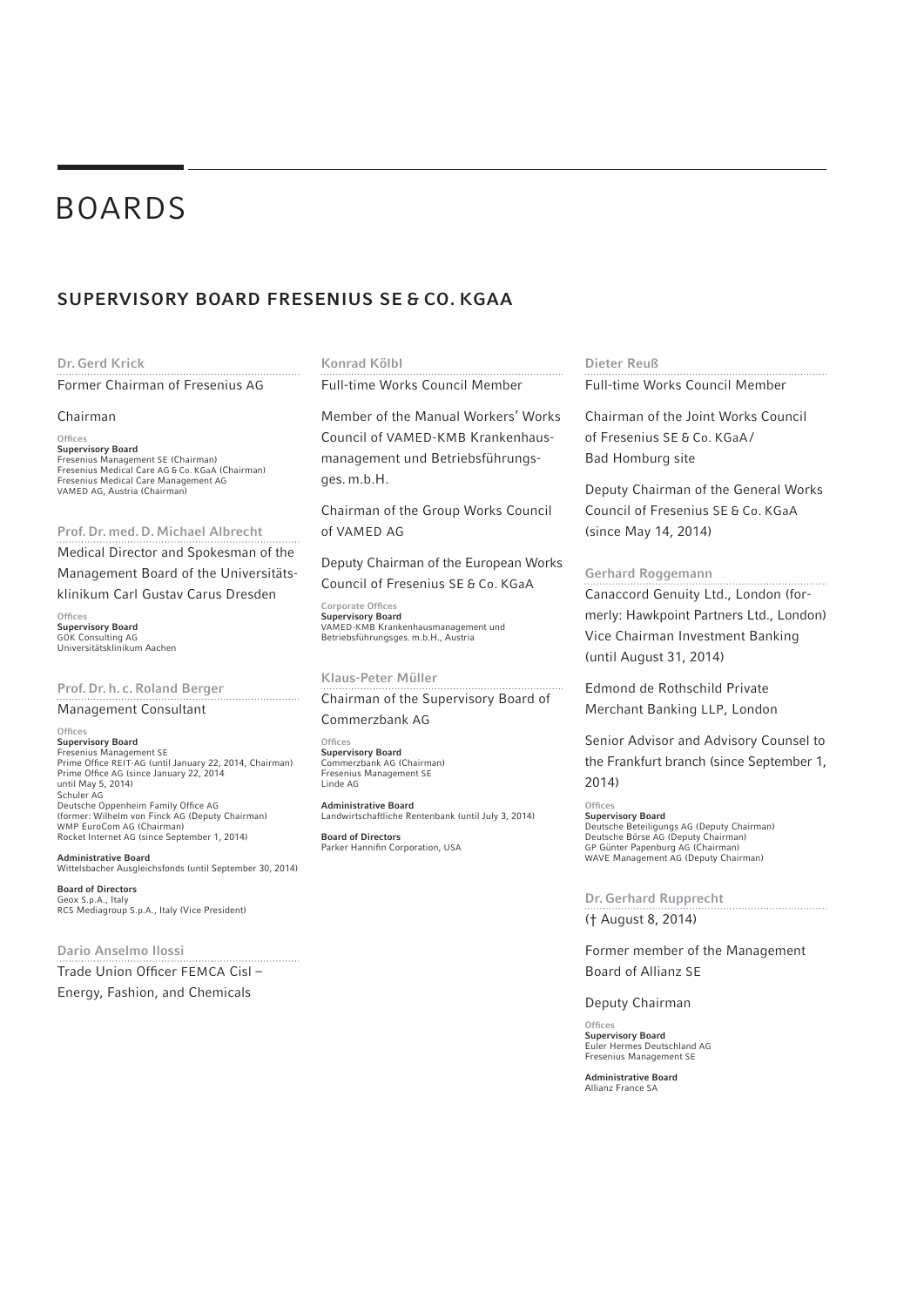## SUPERVISORY BOARD FRESENIUS SE & CO. KGAA

#### Stefan Schubert

Hospital nurse and full-time Works Council Member

Chairman of the Works Council of HELIOS Klinik Bad Schwalbach and of HELIOS Klinik Idstein

Chairman of the Group Works Council of Wittgensteiner Kliniken GmbH

Member of the European Works Council of Fresenius SE & Co. KGaA

Corporate Offices Supervisory Board Wittgensteiner Kliniken GmbH

#### Rainer Stein

Full-time Works Council Member

Chairman of the Group Works Council of HELIOS Kliniken GmbH

Chairman of the European Works Council of Fresenius SE & Co. KGaA

Corporate Offices Supervisory Board HELIOS Kliniken GmbH

## Niko Stumpfögger

Secretary of the Trade Union ver.di, Head of Company and Industry Politics in Health Care and Social Affairs Deputy Chairman

Offices<br>**Supervisory Board**<br>HELIOS Kliniken GmbH (Deputy Chairman)

## COMMITTEES OF THE SUPERVISORY BOARD

Audit Committee Prof. Dr. h. c. Roland Berger (Chairman) Konrad Kölbl Dr. Gerd Krick Gerhard Roggemann Rainer Stein

Nomination Committee Dr. Gerd Krick (Chairman) Prof. Dr. h. c. Roland Berger Dr. Gerhard Rupprecht († August 8, 2014)

Joint Committee<sup>1</sup> Dr. Dieter Schenk (Chairman) Dr. Gerd Krick Dr. Gerhard Rupprecht († August 8, 2014) Dr. Karl Schneider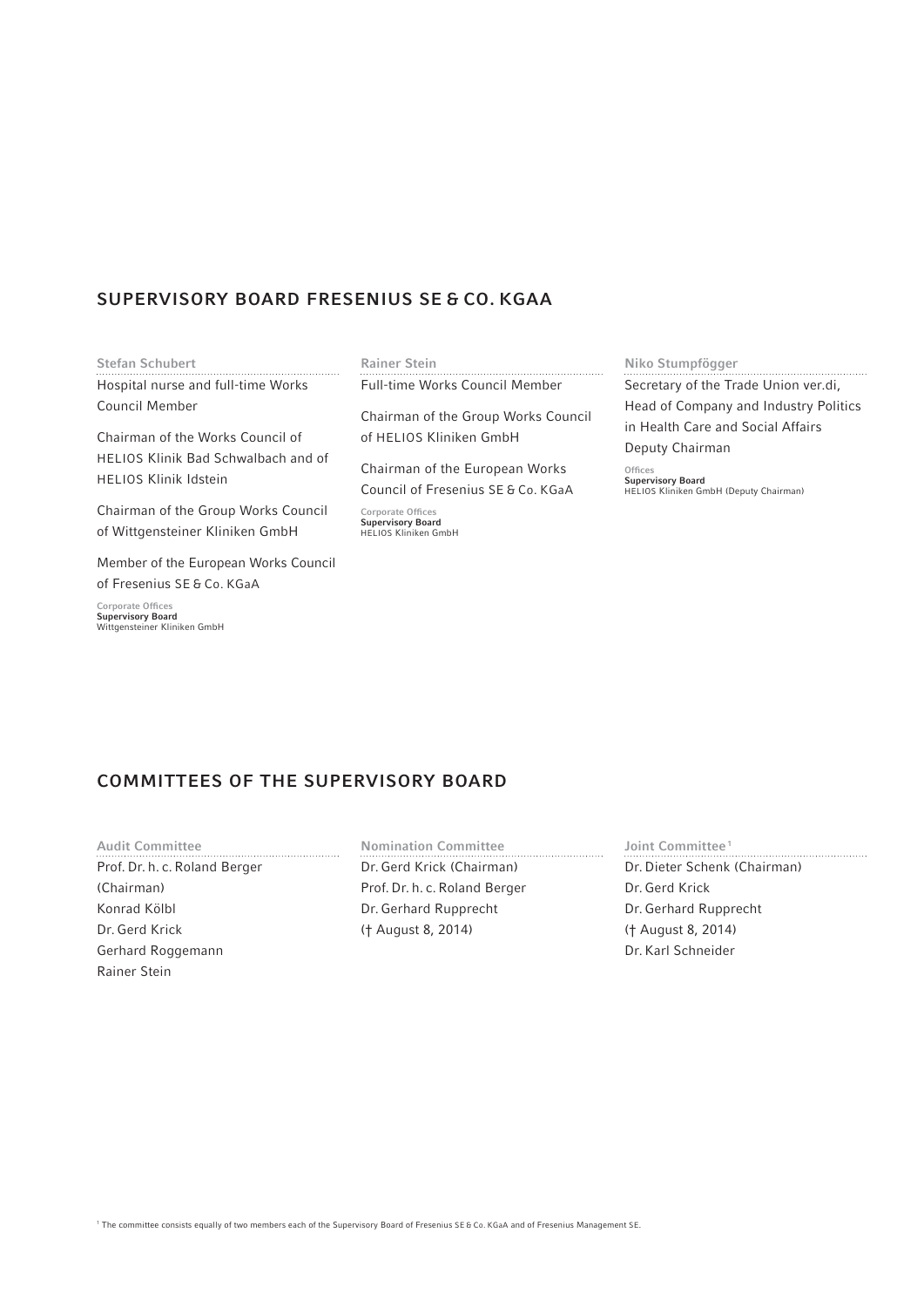## MANAGEMENT BOARD FRESENIUS MANAGEMENT SE

(General partner of Fresenius SE & Co. KGaA)

## Dr. Ulf M. Schneider

#### Chairman

Corporate Offices Supervisory Board FPS Beteiligungs AG (Chairman) Fresenius Kabi AG (Chairman) Fresenius Kabi España S.A.U., Spain Fresenius Medical Care Groupe France S.A.S., France (Chairman) Fresenius Medical Care Management AG (Chairman) HELIOS Kliniken GmbH (Chairman)

**Board of Directors**<br>Fresenius Kabi USA, Inc., USA<br>FHC (Holdings) Ltd., Great Britain

**Offices** Board of Directors E. I. Du Pont de Nemours and Company, USA (since October 22, 2014)

## Dr. Francesco De Meo

Business Segment Fresenius Helios

Corporate Offices Supervisory Board HELIOS Beteiligungs AG (Chairman) HELIOS Kliniken Schwerin GmbH (Chairman)

#### Dr. Jürgen Götz

Chief Legal and Compliance Officer, and Labor Relations Director

Corporate Offices Supervisory Board FPS Beteiligungs AG (Deputy Chairman) HELIOS Kliniken GmbH Wittgensteiner Kliniken GmbH (Chairman)

#### Mats Henriksson

#### Business Segment Fresenius Kabi

Corporate Offices Supervisory Board Fresenius Kabi Austria GmbH, Austria (Chairman) Fresenius Kabi España S.A.U., Spain Fresenius Kabi Japan K.K., Japan Labesfal – Laboratórios Almiro, S.A., Portugal

Administrative Board Fresenius Kabi Groupe France S.A., France (Chairman) Fresenius Kabi Italia S.p.A., Italy (Chairman)

Board of Directors Fenwal, Inc., USA Fenwal Canada Holdings, Inc., USA<br>Fenwal Holdings, Inc., USA<br>FHC (Holdings) Ltd., Great Britain<br>Fresenius Kabi Asia Pacific Ltd., Hong Kong<br>Fresenius Kabi Oncology Ltd., India<br>Fresenius Kabi (Singapore) Pte Ltd., Singapore Fresenius Kabi USA, Inc., USA Sino-Swed Pharmaceutical Corp, Ltd., China

#### Rice Powell

## Business Segment

#### Fresenius Medical Care

Corporate Offices Management Board Fresenius Medical Care Management AG (Chairman)

Administrative Board Vifor Fresenius Medical Care Renal Pharma Ltd., Switzerland (Deputy Chairman)

Board of Directors Fresenius Medical Care Holdings, Inc., USA (Chairman)

#### Stephan Sturm

#### Chief Financial Officer

Corporate Offices Supervisory Board FPS Beteiligungs AG Fresenius Kabi AG (Deputy Chairman) Fresenius Kabi España S.A.U., Spain HELIOS Kliniken GmbH Labesfal – Laboratórios Almiro, S.A., Portugal VAMED AG, Austria (Deputy Chairman) Wittgensteiner Kliniken GmbH

Administrative Board Fresenius Kabi Groupe France S.A., France

Board of Directors FHC (Holdings) Ltd., Great Britain

Dr. Ernst Wastler Business Segment Fresenius Vamed

Corporate Offices Supervisory Board Charité CFM Facility Management GmbH (Deputy Chairman) VAMED-KMB Krankenhausmanagement und Betriebsführungsges. m.b.H., Austria (Chairman)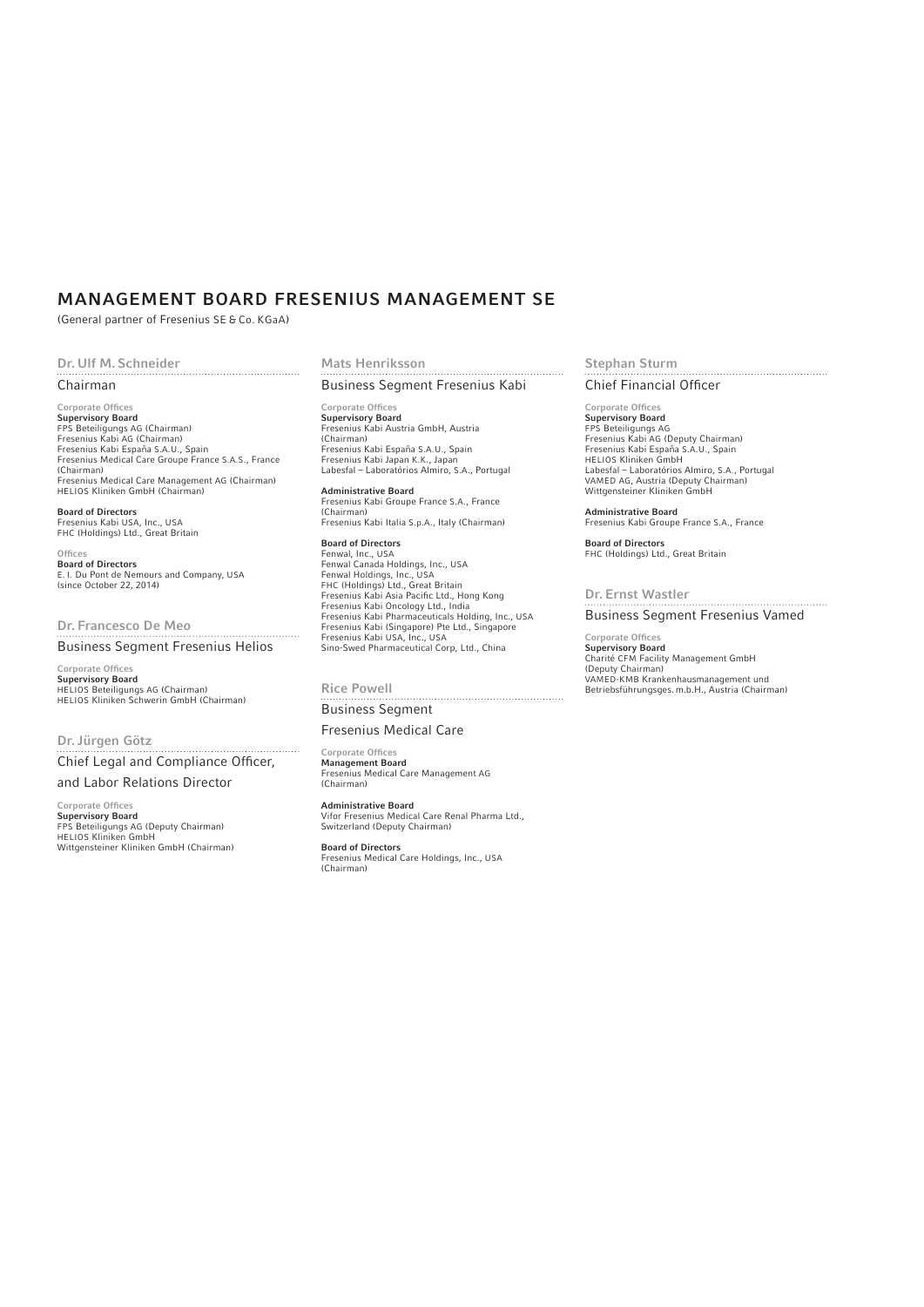## SUPERVISORY BOARD FRESENIUS MANAGEMENT SE

(General partner of Fresenius SE & Co. KGaA)

| Dr. Gerd Krick                | Dr. Dieter Schenk                                                                                                                                                            | Dr. Karl Schneider                               |
|-------------------------------|------------------------------------------------------------------------------------------------------------------------------------------------------------------------------|--------------------------------------------------|
| Chairman                      | Lawyer and Tax Consultant                                                                                                                                                    | Former Spokesman of Südzucker AG                 |
|                               | Deputy Chairman                                                                                                                                                              | Offices<br><b>Administrative Board</b>           |
| Prof. Dr. h. c. Roland Berger | Offices                                                                                                                                                                      | Else Kröner-Fresenius-Stiftung (Deputy Chairman) |
| Klaus-Peter Müller            | <b>Supervisory Board</b><br>Fresenius Medical Care AG & Co. KGaA (Deputy Chairman)<br>Fresenius Medical Care Management AG<br>(Deputy Chairman)<br>Gabor Shoes AG (Chairman) |                                                  |
| Dr. Gerhard Rupprecht         | Greiffenberger AG (Deputy Chairman)<br><b>TOPTICA Photonics AG (Chairman)</b>                                                                                                |                                                  |
| († August 8, 2014)            | <b>Administrative Board</b><br>Else Kröner-Fresenius-Stiftung (Chairman)                                                                                                     |                                                  |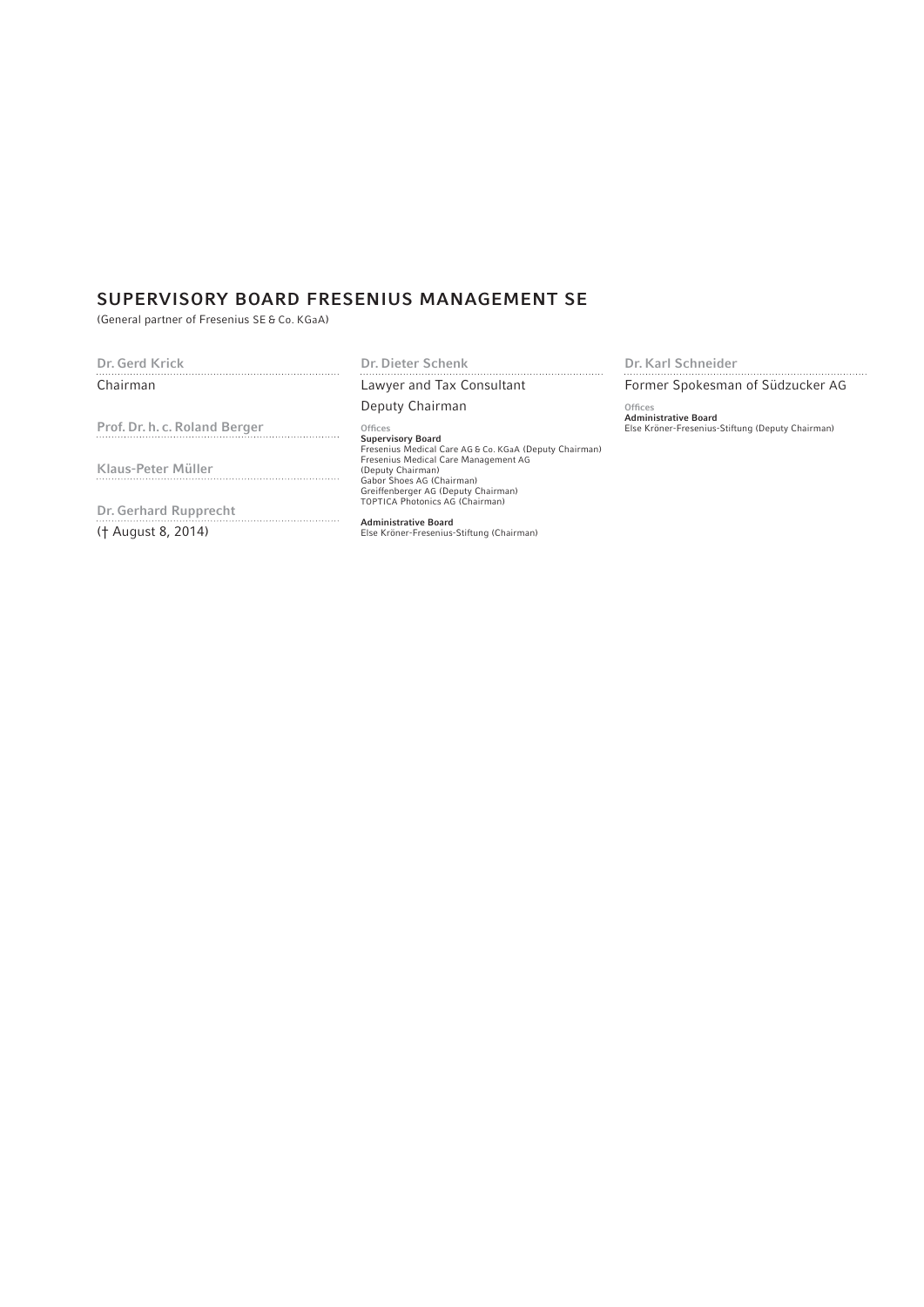## **Management Report for Fresenius SE & Co. KGaA**

Fresenius SE & Co. KGaA acts as an operating holding that holds the shares of the Fresenius Group management companies. Fresenius SE Co. KGaA collects income from service contracts, and in a higher amount, income from participations. The income from investments and with it, the result of operations, financial position and the assets and liabilities are highly dependent on the performance of the whole Group. Therefore the business development of the group is described in the following paragraphs.

### **Fundamental information about the group**

### **The group's business model**

Fresenius is a global health care group in the legal form of an SE & Co. KGaA (a partnership limited by shares). We offer products and services for dialysis, hospitals, and outpatient medical care. In addition, Fresenius focuses on hospital operations. We also manage projects and provide services for hospitals and other health care facilities worldwide.

The operating business comprises four **business segments**, all of which are legally independent entities managed by the operating parent company Fresenius SE & Co. KGaA. The business segments have a regional and decentralized structure.

- **Fresenius Medical Care** offers products and services for patients with chronic kidney failure. As of December 31, 2014, Fresenius Medical Care treated 286,312 patients at 3,361 dialysis clinics. Dialyzers, dialysis machines, and renal pharmaceuticals are among the most important product lines. In addition, Fresenius Medical Care offers dialysis-related services, among others in the field of Care Coordination.
- **Fresenius Kabi** specializes in intravenously administered drugs (IV drugs), clinical nutrition, and infusion therapies. The company is also a supplier of medical devices and products of transfusion technology. The company sells its products mainly to hospitals.
- **Fresenius Helios** is the largest hospital operator in Germany. At the end of 2014, Fresenius Helios operated a total of 110 hospitals with more than 34,000 beds in Germany. In addition to 86 acute care hospitals, including seven maximum care clinics in Berlin-Buch, Duisburg, Erfurt, Krefeld, Schwerin, Wiesbaden, and Wuppertal, the HELIOS Group has 24 post-acute care hospitals.
- **Fresenius Vamed** manages projects and provides services for hospitals and other health care facilities worldwide. The portfolio ranges along the entire value chain – from project development, planning, and turnkey construction, via maintenance, and technical management, to total operational management.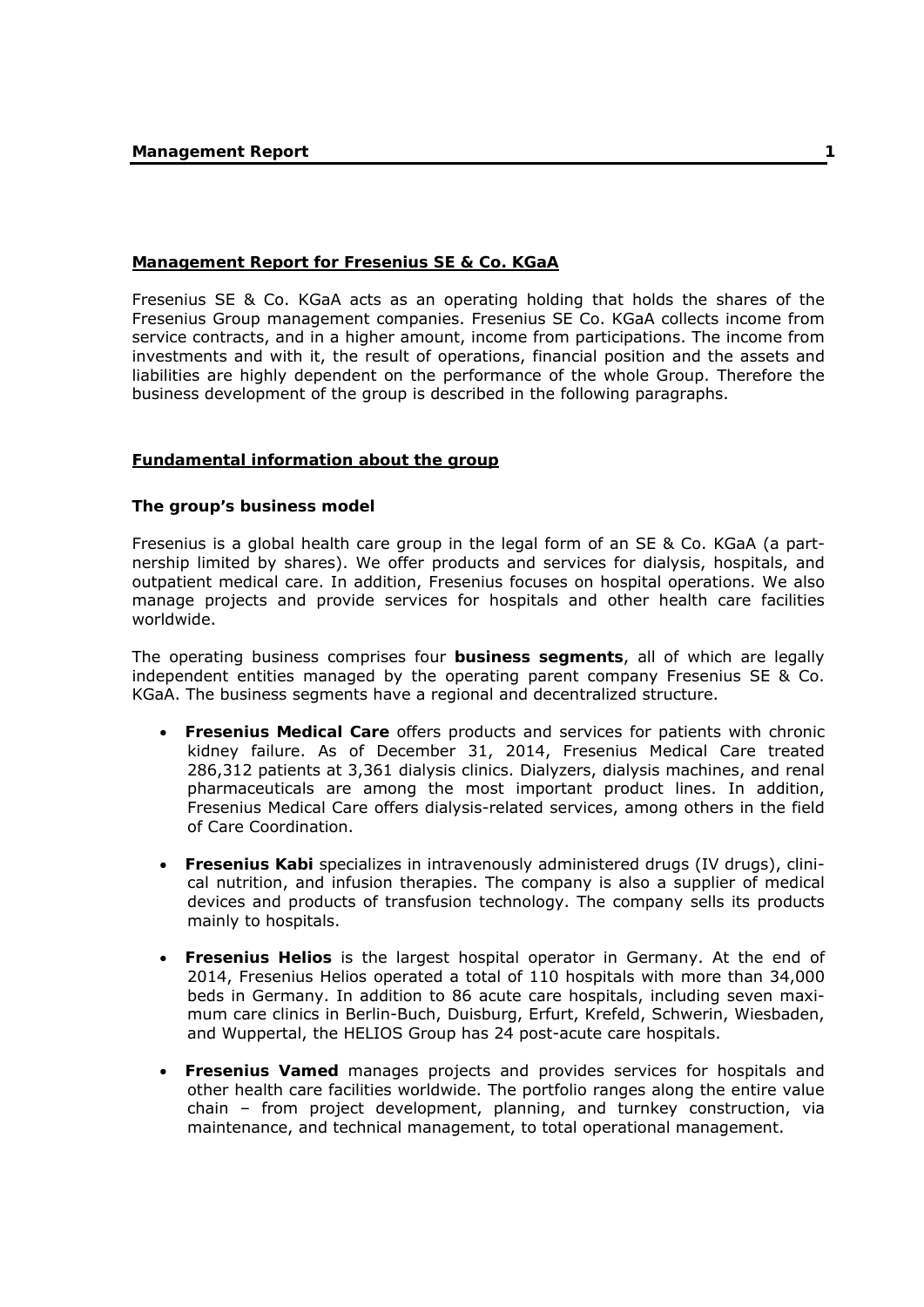The segment **Corporate / Other** comprises the holding activities of Fresenius SE & Co. KGaA and the IT service provider Fresenius Netcare, which operates mainly for Group companies. In addition, Corporate / Other includes the consolidation measures conducted among the business segments.

Fresenius has an international sales network and maintains approximately 90 production sites. Large production sites are located in the United States, China, Japan, Germany, and Sweden. Production plants are also located in other European countries and in Latin America, Asia-Pacific, and South Africa.

## Important markets and competitive position

Fresenius operates in about 80 countries through its subsidiaries. The **main markets**  are North America and Europe with 41% and 43% of sales, respectively.

**Fresenius Medical Care** holds the leading position worldwide in dialysis care as it serves about 11% of all dialysis patients, as well as in dialysis products, with a market share of about 35%. **Fresenius Kabi** holds leading market positions in Europe and has significant market shares in the growth markets of Asia-Pacific and Latin America. In the United States, Fresenius Kabi is one of the leading suppliers of generic IV drugs. **Fresenius Helios** is the largest hospital operator in Germany. **Fresenius Vamed** is one of the world's leading companies in its field.

### Legal and economic factors

Overall, the legal and economic factors for the Fresenius Group were largely unchanged. The life-saving and life-sustaining products and therapies that the Group offers are of intrinsic importance for people worldwide. Therefore, our markets are fundamentally stable and relatively independent of economic cycles.

Furthermore, the diversification across four business segments and our global reach provide additional stability for the Group.

There were no legal aspects that significantly affected business performance in 2014.

### Management and control

In the legal form of a KGaA, the Company's corporate bodies are the General Meeting, the Supervisory Board, and the general partner, Fresenius Management SE. Fresenius Management SE is wholly owned by Else Kröner-Fresenius- Stiftung. The KGaA has a **two-tier management system** – management and control are strictly separated.

The **general partner**, represented by its **Management Board**, conducts the business and represents the Company in dealings with third parties. The Management Board has seven members. According to the Management Board's rules of procedure, each member is accountable for his or her own area of responsibility. However, the members have joint responsibility for the management of the Group. In addition to the Supervisory Board of Fresenius SE & Co. KGaA, Fresenius Management SE has its own Supervisory Board. The Management Board is required to report to the Supervisory Board of Fresenius Management SE regularly, in particular on its corporate policy and strategies, busi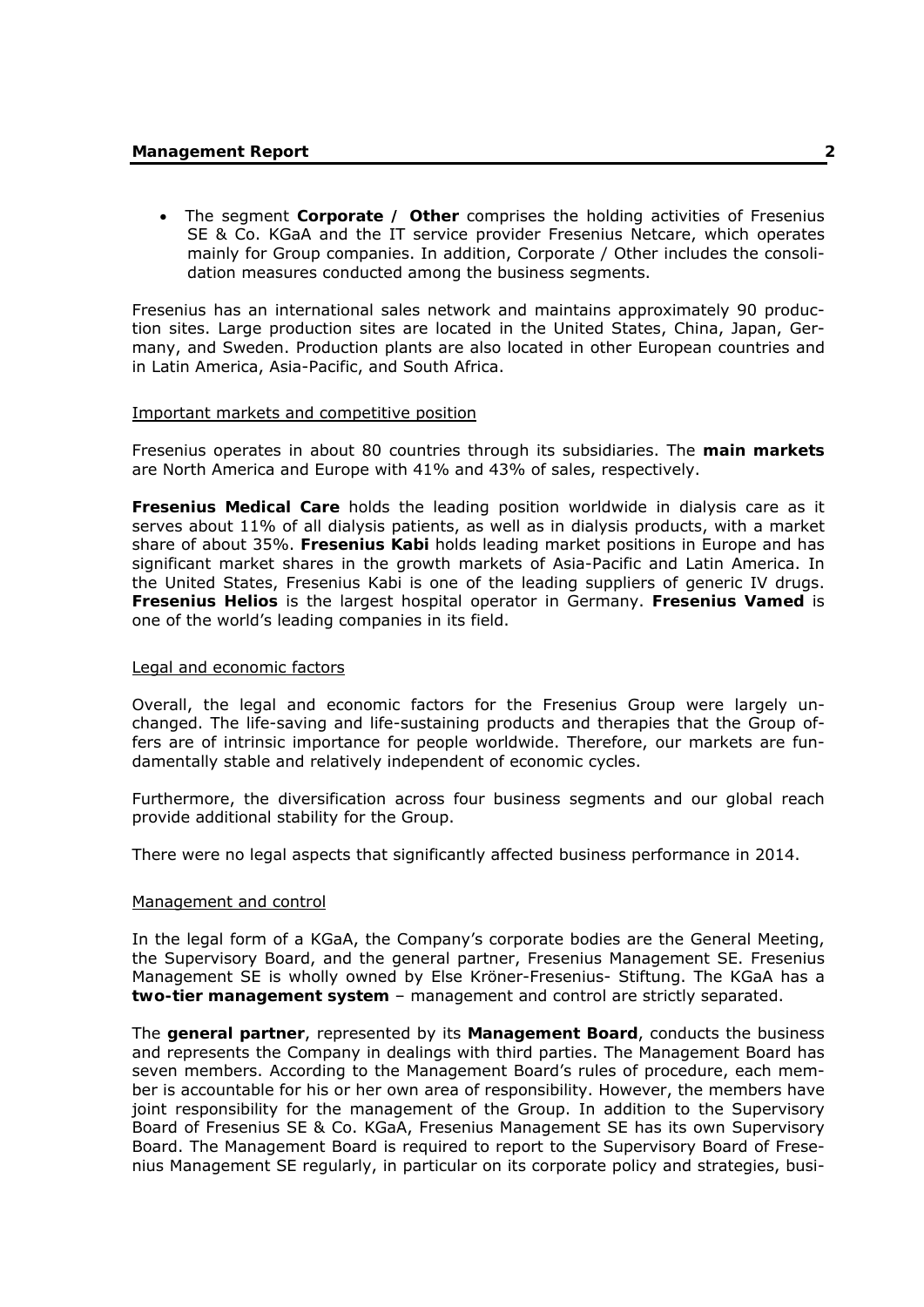ness profitability, current operations, and any other matters that could be of significance for the Company's profitability and liquidity. The Supervisory Board of Fresenius Management SE also advises and supervises the Management Board in its management of the Company. It is prohibited from managing the Company directly. However, the Management Board's rules of procedure require it to obtain the approval of the Supervisory Board of Fresenius Management SE for specific activities. The members of the Management Board are appointed and dismissed by the Supervisory Board of Fresenius Management SE. Appointment and dismissal is in accordance with Article 39 of the SE Regulation. The articles of association of Fresenius Management SE also provide that deputy members of the Management Board may be appointed.

The **Supervisory Board of Fresenius SE & Co. KGaA** advises and supervises the management of the Company's business by the general partner, reviews the annual financial statements and the consolidated financial statements, and performs the other functions assigned to it by law and the Company's articles of association. It is involved in corporate planning and strategy, and in all matters of fundamental importance for the Company. The Supervisory Board of Fresenius SE & Co. KGaA has six shareholder representatives and six employee representatives. A Nomination Committee of the Supervisory Board of Fresenius SE & Co. KGaA has been instituted for election proposals for the shareholder representatives. Its activities are aligned with the provisions of law and the Corporate Governance Code. The shareholder representatives are elected by the **General Meeting of Fresenius SE & Co. KGaA.** The European works council elects the employee representatives to the Supervisory Board of Fresenius SE & Co. KGaA.

The Supervisory Board must meet at least twice per calendar half-year. The Supervisory Board of Fresenius SE & Co. KGaA has two permanent **committees**: the Audit Committee, consisting of five members, and the Nomination Committee, consisting of three members. The members of the committees are listed in the exhibit to the notes. The Company's annual corporate governance declaration describes the procedures of the Supervisory Board's committees. The declaration can be found on the website www.fresenius.com.

The description of both the **compensation structure** and individual amounts paid to the Management Board and Supervisory Board of Fresenius Management SE, and the Supervisory Board of Fresenius SE & Co. KGaA, are included in the Compensation Report (see exhibit Compensation Report). The Compensation Report is part of the Management Report.

#### Capital, shareholders, articles of association

The subscribed capital of Fresenius SE & Co. KGaA amounted to 541,532,600 ordinary shares as of December 31, 2014 (December 31, 2013: 179,694,829). On May 16, 2014, the Annual General Meeting approved the issuance of new shares (stock split) through the conversion of capital reserves from company funds. In accordance with the proposed stock split, various authorizations were adjusted accordingly. These resolutions were recorded in the commercial register on August 1, 2014. The subscribed capital and the number of shares were tripled. Every shareholder has received two additional shares for each share held (three-for-one stock split). The stock exchange listing was converted on August 4, 2014.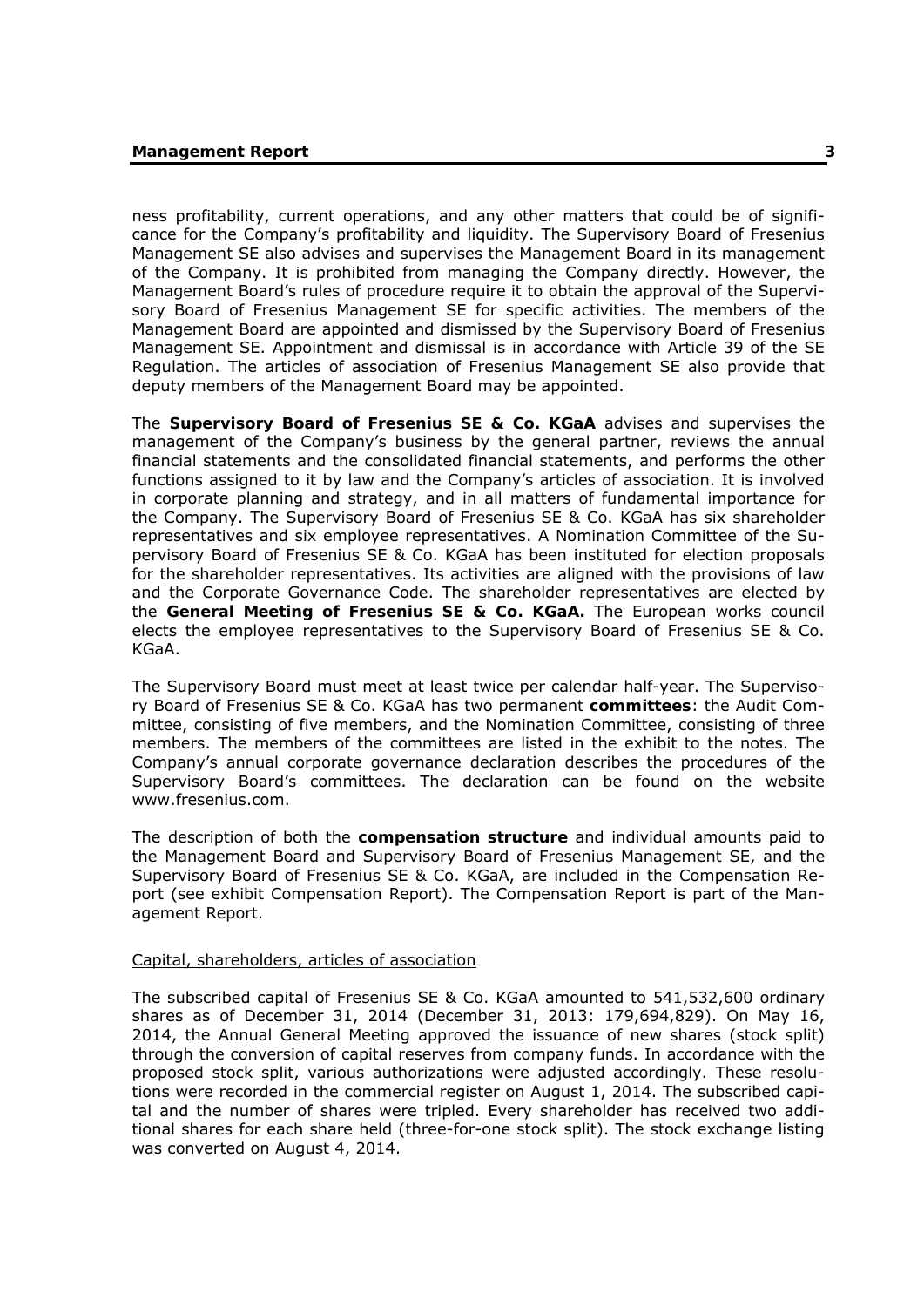The shares of Fresenius SE & Co. KGaA are non-par-value bearer shares. Each share represents  $\epsilon$  1.00 of the capital stock. Shareholders' rights are regulated by the German Stock Corporation Act (AktG – Aktiengesetz).

Fresenius Management SE, as general partner, is authorized, subject to the consent of the Supervisory Board of Fresenius SE & Co. KGaA:

 to increase the subscribed capital of Fresenius SE & Co. KGaA by a total amount of up to  $\epsilon$  120.96 million, until May 15, 2019, through a single or multiple issuance of new bearer ordinary shares against cash contributions and / or contributions in kind **(Authorized Capital I)**. Shareholders' pre-emptive rights of subscription can be excluded.

In addition, there are the following **Conditional Capitals**, of which the Conditional Capitals I and II are adjusted for stock options that have been exercised in the meantime:

- The subscribed capital is conditionally increased by up to  $\epsilon$  5,773,056.00 through the issuance of new bearer ordinary shares **(Conditional Capital I)**. The conditional capital increase will only be executed to the extent that convertible bonds for ordinary shares have been issued under the 2003 Stock Option Plan and the holders of these convertible bonds exercise their conversion rights.
- The subscribed capital is conditionally increased by up to  $\epsilon$  10,901,188.00 through the issuance of new bearer ordinary shares **(Conditional Capital II)**. The conditional capital increase will only be executed to the extent that subscription rights have been issued under the 2008 Stock Option Plan, the holders of these subscription rights exercise their rights, and the Company does not use its own shares to service the subscription rights or does not exercise its right to make payment in cash.
- The general partner is authorized, with the approval of the Supervisory Board, until May 15, 2019, to issue option bearer bonds and / or convertible bearer bonds, once or several times, for a total nominal amount of up to  $\epsilon$  2.5 billion. To fulfill the granted subscription rights, the subscribed capital of Fresenius SE & Co. KGaA was increased conditionally by up to  $\epsilon$  48,971,202.00 through issuance of new bearer ordinary shares **(Conditional Capital III)**. The conditional capital increase shall only be implemented to the extent that the holders of convertible bonds issued for cash, or of warrants from option bonds issued for cash, exercise their conversion or option rights and as long as no other forms of settlement are used.
- The share capital is conditionally increased by up to  $\epsilon$  25,200,000.00 by the issuance of new ordinary bearer shares **(Conditional Capital IV).** The conditional capital increase will only be implemented to the extent that subscription rights have been, or will be, issued in accordance with the Stock Option Program 2013 and the holders of subscription rights exercise their rights, and the Company does not grant own shares to satisfy the subscription rights.

The Company is authorized, until May 15, 2019, to purchase and use its **own shares**  up to a maximum amount of 10% of the subscribed capital. In addition, when purchasing own shares, the Company is authorized to use equity derivatives with possible ex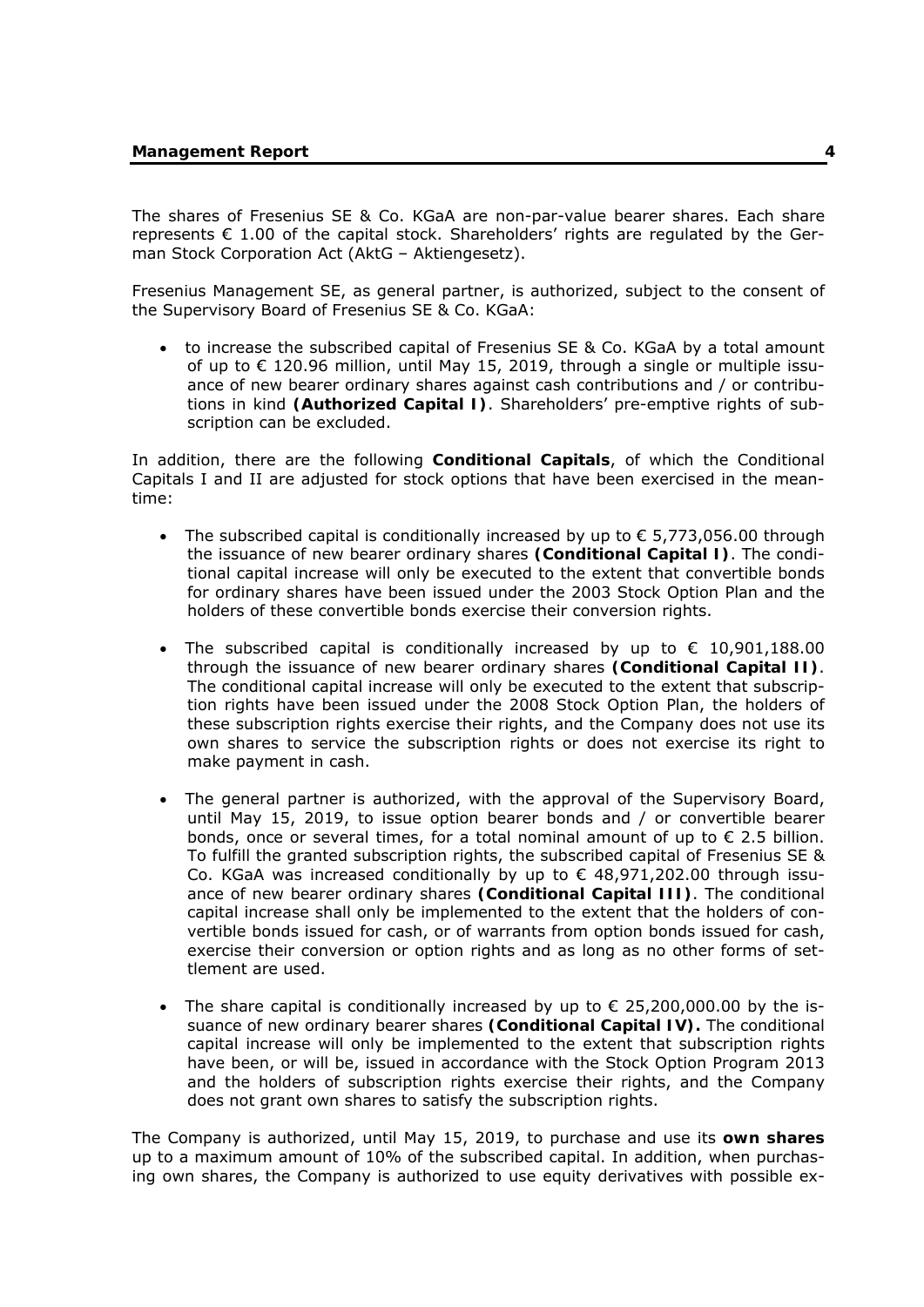clusion of any tender right. The Company had not utilized these authorizations as of December 31, 2014.

**Direct and indirect ownership interests** in Fresenius SE & Co. KGaA are listed in Note 9 of the Notes. As the largest shareholder, Else Kröner-Fresenius-Stiftung informed the Company on December 16, 2014, that it held 144,695,094 ordinary shares of Fresenius SE & Co. KGaA. This corresponds to an equity interest of 26.72% as of December 31, 2014.

**Amendments to the articles of association** are made in accordance with Section 278 (3), Section 179 (2) of the German Stock Corporation Act (AktG) in conjunction with Section 17 (3) of the articles of association of Fresenius SE & Co. KGaA. Unless mandatory legal provisions require otherwise, amendments of the articles of association require a simple majority of the subscribed capital represented in the resolution. If the voting results in a tie, a motion is deemed rejected. Furthermore, in accordance with Section 285 (2) sentence 1 of the German Stock Corporation Act (AktG), amendments to the articles of association require the consent of the general partner, Fresenius Management SE. The Supervisory Board is entitled to make such amendments to the articles of association that only concern their wording without a resolution of the General Meeting.

Under certain circumstances, a **change of control** as the result of a takeover bid could impact some of our long-term financing agreements, which contain customary change of control provisions that grant creditors the right to terminate agreements early or to request early repayments of outstanding amounts in case of a change of control. These termination rights partly become effective if the change of control is followed by a decline of the Company's rating or of the respective financing instruments.

### **Goals and strategy**

Our goal is to strengthen the position of Fresenius as a leading global provider of products and therapies for critically and chronically ill people. With our four business segments, we are concentrating on a limited number of health care areas. Thanks to this clear focus, we have developed unique competencies. We are following our long-term strategies consistently and are seizing our opportunities.

The key elements of Fresenius Group's strategy and goals are to:

 **Expand market position and worldwide presence**: Fresenius seeks to ensure and expand its long-term position as a leading international provider of products and services in the health care industry. To this end, and to geographically expand our business, we plan to grow organically as well as through selective small and medium-sized acquisitions, complementing our existing portfolio. We focus on markets with strong growth rates. Fresenius Kabi, for example, has strengthened its IV business through an acquisition in Brazil.

Fresenius Medical Care is the worldwide leader in dialysis, with a strong market position in the United States. Future opportunities in dialysis will arise from further international expansion in dialysis care and products and in renal pharmaceuticals, as well as the expansion in the field of Care Coordination. In this area, Fresenius Medical Care offers additional services for dialysis patients. These in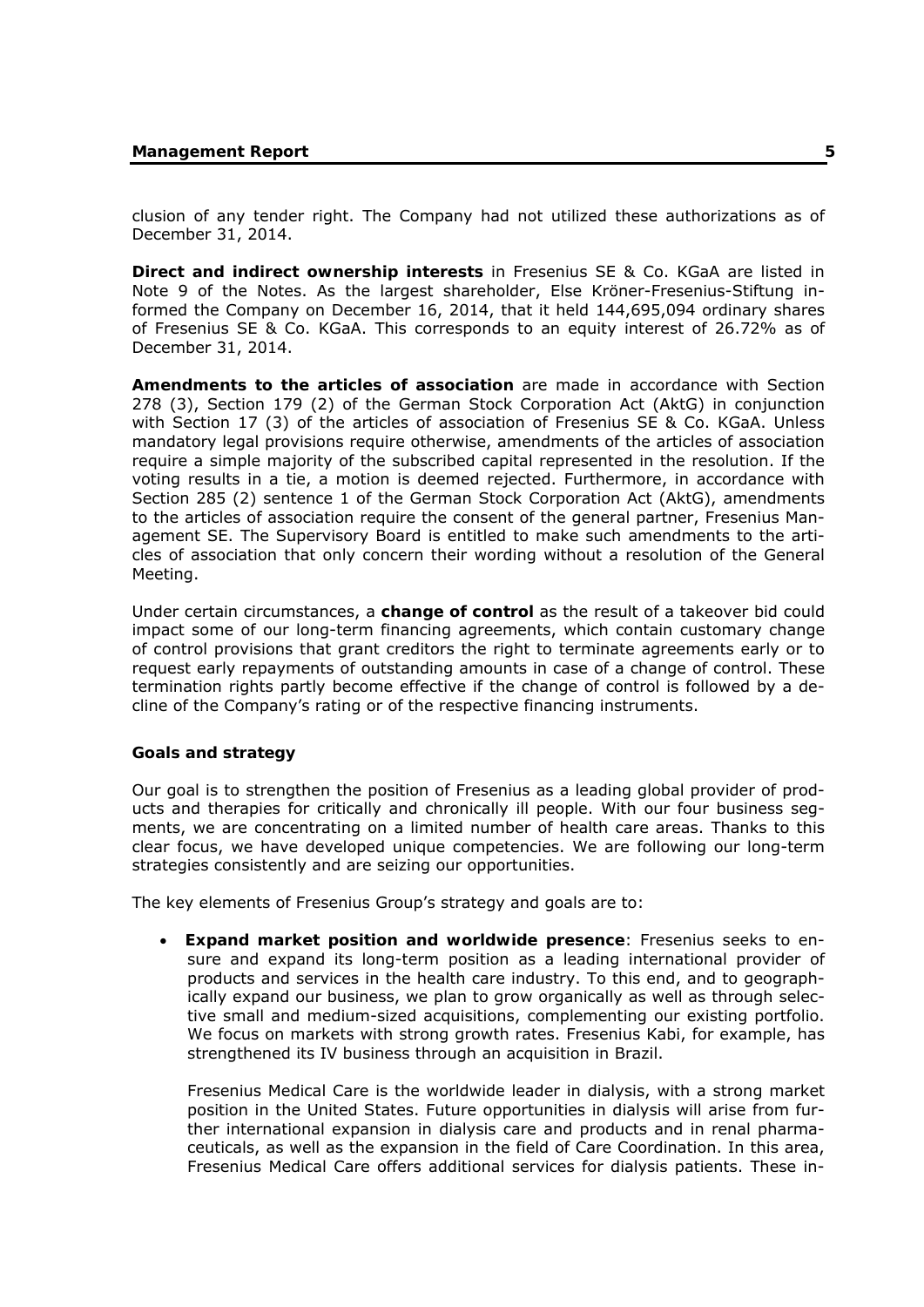clude, e.g., laboratory and vascular care services. In 2014, Fresenius Medical Care has significantly strengthened this area through several acquisitions. By expanding its business, the company addresses a growing need for integrated patient care.

Fresenius Kabi is the market leader in infusion therapy and clinical nutrition in Europe and in the key markets in Asia-Pacific and Latin America. In the United States, Fresenius Kabi is one of the leading players in the market for generic IV drugs. In addition, Fresenius Kabi is one of the most important providers of transfusion technology. Fresenius Kabi plans to roll out products from its existing portfolio to the growth markets and to launch existing products in the United States. In 2014, Fresenius Kabi was granted US approval for products in the fields of clinical nutrition and medical devices. Market share is to be expanded further through the launch of new products in the field of IV drugs and medical devices for infusion therapy and clinical nutrition, as well as in transfusion technology.

Including the 41 hospitals acquired from Rhön-Klinikum AG, Fresenius Helios is operating in nearly the whole Germany. Building on this, Fresenius Helios is now in the position to develop new patient care models and take advantage of further growth opportunities arising from the privatization process in the German hospital market.

Fresenius Vamed will further expand its position as a global specialist for projects and services for hospitals and other health care facilities.

- **Strengthen innovation**: Fresenius' strategy is to continue building on its strength in technology, its competence and quality in patient care, and its ability to manufacture cost-effectively. We want to develop products and systems that provide a high level of safety and user-friendliness and enable tailoring to individual patient needs. We intend to continue to meet our requirements of best-inclass medical standards by developing and offering more effective products and treatment methods for the critically and chronically ill. The goal of Fresenius Helios is to systematically foster interdisciplinary knowledge sharing and to use innovation to develop the best health care services and innovative therapies for our patients. Fresenius Vamed's goal is to realize further projects in integrated health care services and to support patient-oriented health care systems more efficiently.
- **Enhance profitability**: Last but not least, it is our goal to improve Group profitability. To contain costs, we are concentrating particularly on making our production plants more efficient, exploiting economies of scale, leveraging the existing marketing and distribution infrastructure more intensively, and practicing strict cost control. By focusing on our operating cash flow and employing efficient working capital management, we will increase our investment flexibility and improve our balance sheet ratios. Another goal is to optimize our weighted average cost of capital (WACC) by deliberately employing a balanced mix of equity and debt funding. In the present capital market conditions, we optimize our cost of capital if we hold the net debt / EBITDA ratio within a range of 2.5 to 3.0.

We report on our goals in detail in the Outlook section on pages 20 ff.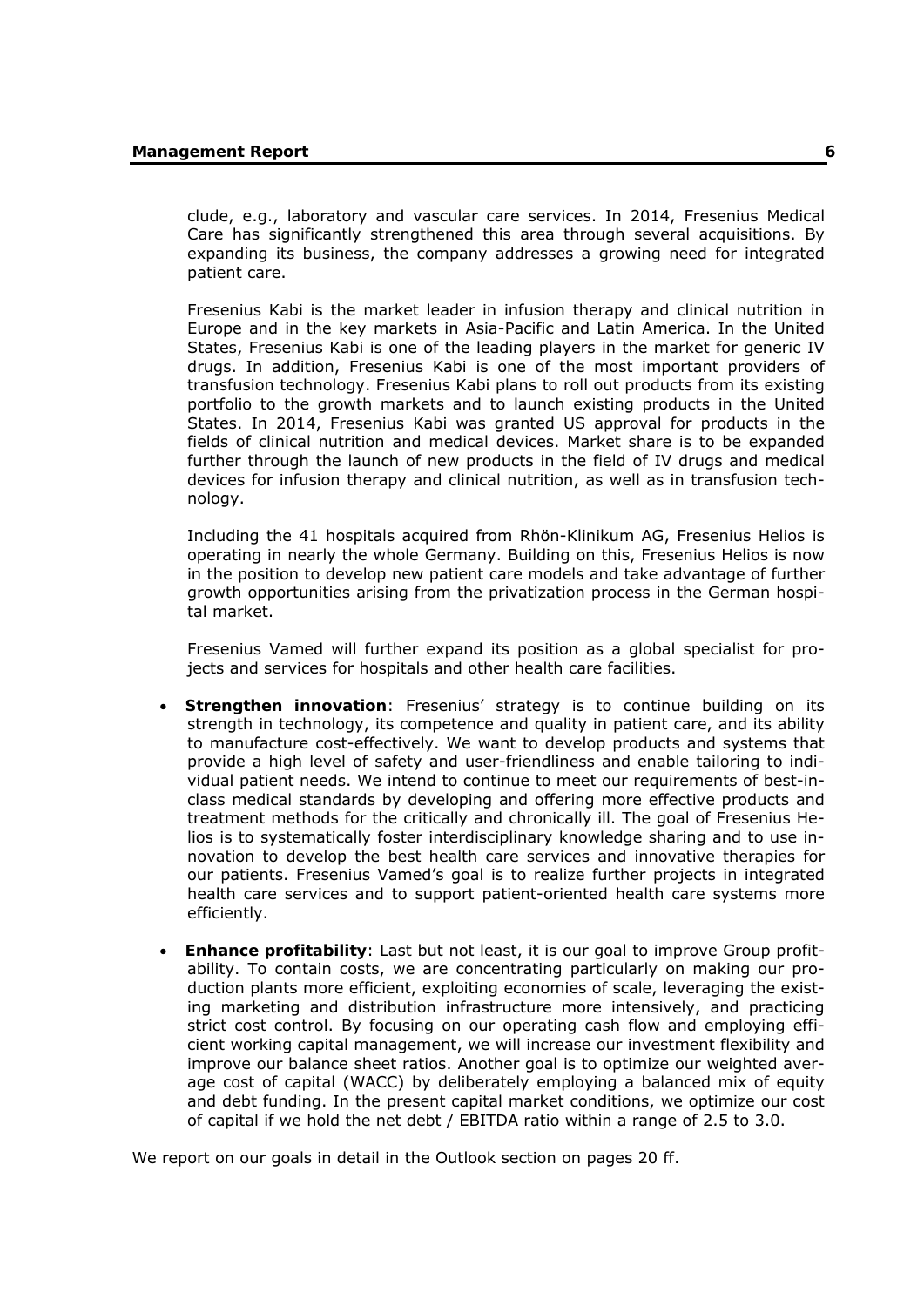### **Corporate performance criteria**

This key performance indicator for Fresenius SE &Co. KGaA as group parent company is retained earnings. The goal is to implement our long-term, earnings-driven dividend policy by means of profit transfers and distributions from affiliates.

#### **Research and development**

Product and process development as well as the improvement of therapies are at the core of our growth strategy. Fresenius focuses its R & D efforts on its core competencies in the following areas:

- **•** Dialysis
- Infusion and nutrition therapies
- Generic IV drugs
- Medical devices

Apart from new products, we are concentrating on developing optimized or completely new therapies, treatment methods, and services.

Research and development **expenses** were € 369 million (2013: € 348 million), approximately 4.8% of our product sales (2013: 4.6%). Fresenius Medical Care decreased its R & D spending by 3%, Fresenius Kabi increased its R & D spending by 10%.

As of December 31, 2014, there were 2,107 employees in research and development (2013: 1,969). Of that number, 628 were employed at Fresenius Medical Care (2013: 583) and 1,479 at Fresenius Kabi (2013: 1,386).

Our main research sites are in Europe, the United States, and India. Product-related development activities are also carried out in China. Our R & D projects are mainly conducted in-house; external research is commissioned only on a limited scale. Our R&D projects are mainly conductedin-house; external research is commissioned only on a limited scale.

#### **Employees**

The knowledge, experience and commitment of our employees are critical to our success. For this reason, Fresenius values a culture of **diversity**. The interplay of a wide range of views, opinions, cultural backgrounds, experiences, and values helps us to achieve our full potential and contributes to our success.

Fresenius SE & Co. KGaA had 433 employees on December 31, 2014 (December 31, 2013: 411). The higher number of employees is due to the growing operations of the Fresenius Group that require increasing personnel in the central functions within Fresenius SE Co. KGaA also.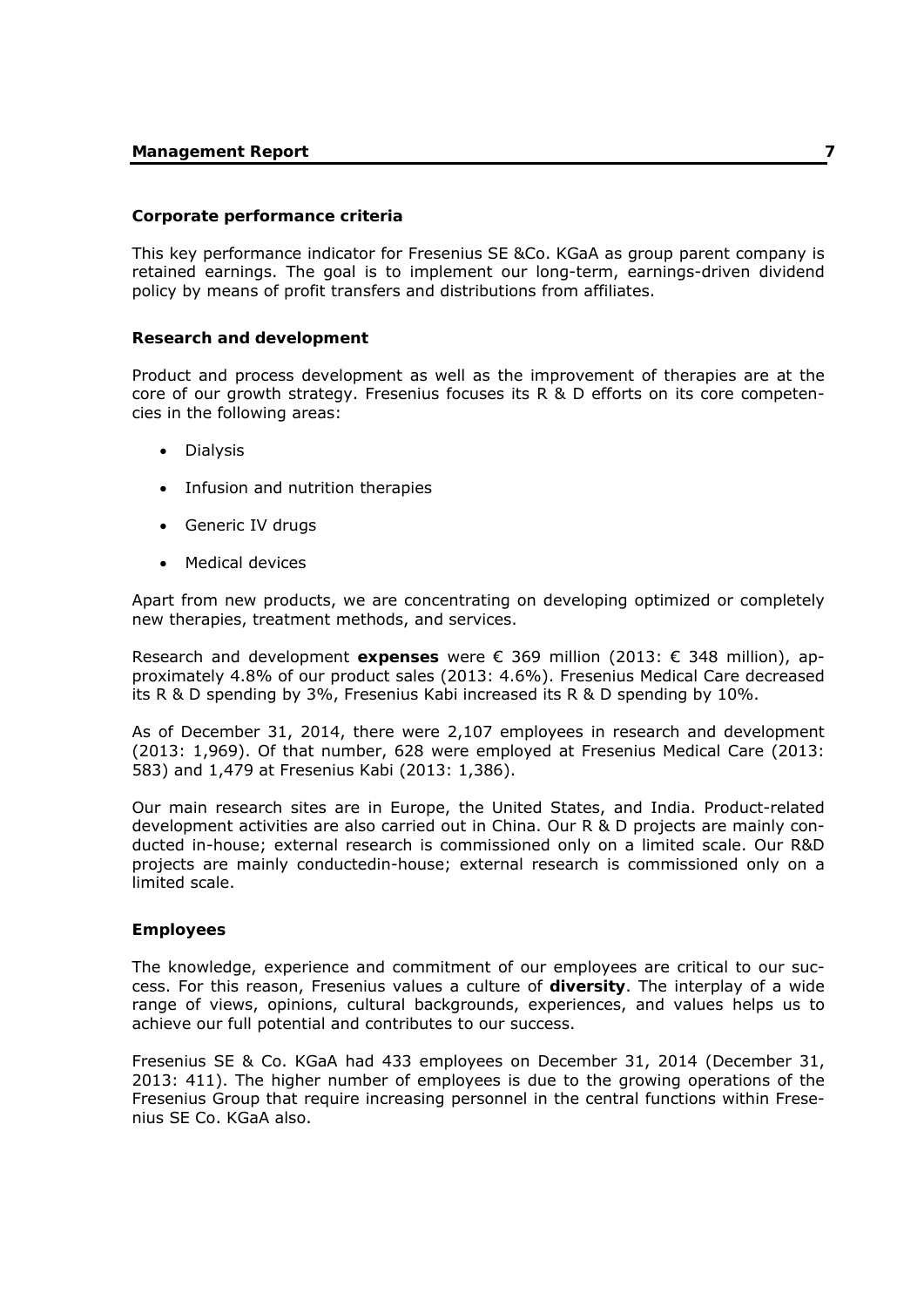#### **Management Report 8**

#### Human resources management

We are constantly adapting our human resources tools to meet new requirements arising from demographics, the transformation to a service economy, skills shortages, and the compatibility of job and family life. For example, we offer **flexible working hours**.

Part of our identity as a health care company includes creating the right conditions to foster the **health of the employees**.

#### Employee recruitment and Personnel development

In order to ensure that our long-term needs for highly qualified employees are met, and to recruit new employees, we make use of online personnel marketing and regularly participate in recruiting events and careers fairs. In addition, we encourage long-term retention with attractive development programs.

We support the development of our employees' **professional and personal skills**  across the Group through personal career talks as well as through our comprehensive range of training sessions and seminars. We continue to expand these at all hierarchy levels.

Fresenius promotes the long-term, sustainable **advancement of women** to derive greater benefit from their strengths and abilities now and in the future. However, we do not set any fixed quotas for management positions. At Fresenius, qualifications are the only thing that matters in the selection of personnel. Consequently, at Fresenius women and men with comparable qualifications will continue to have the same career opportunities. As of December 31, 2014, the proportion of female employees within the Fresenius Group was 68%. Women also held 30% of senior management positions, based on the number of worldwide participants in the stock option plans.

You can visit our award-winning **careers portal** at www. fresenius.com in the "Career" section.

#### Profit-sharing

The high expectations we place on our employees require equivalent compensation. To identify with the Company, employees must take part in its successes and understand the opportunities and risks of entrepreneurial thinking. Fresenius uses the following models:

- Profit-sharing for our employees in Germany
- Stock option plans

These programs support the entrepreneurial focus of our employees to continually increase the value of the company and safeguard the interests of our shareholders.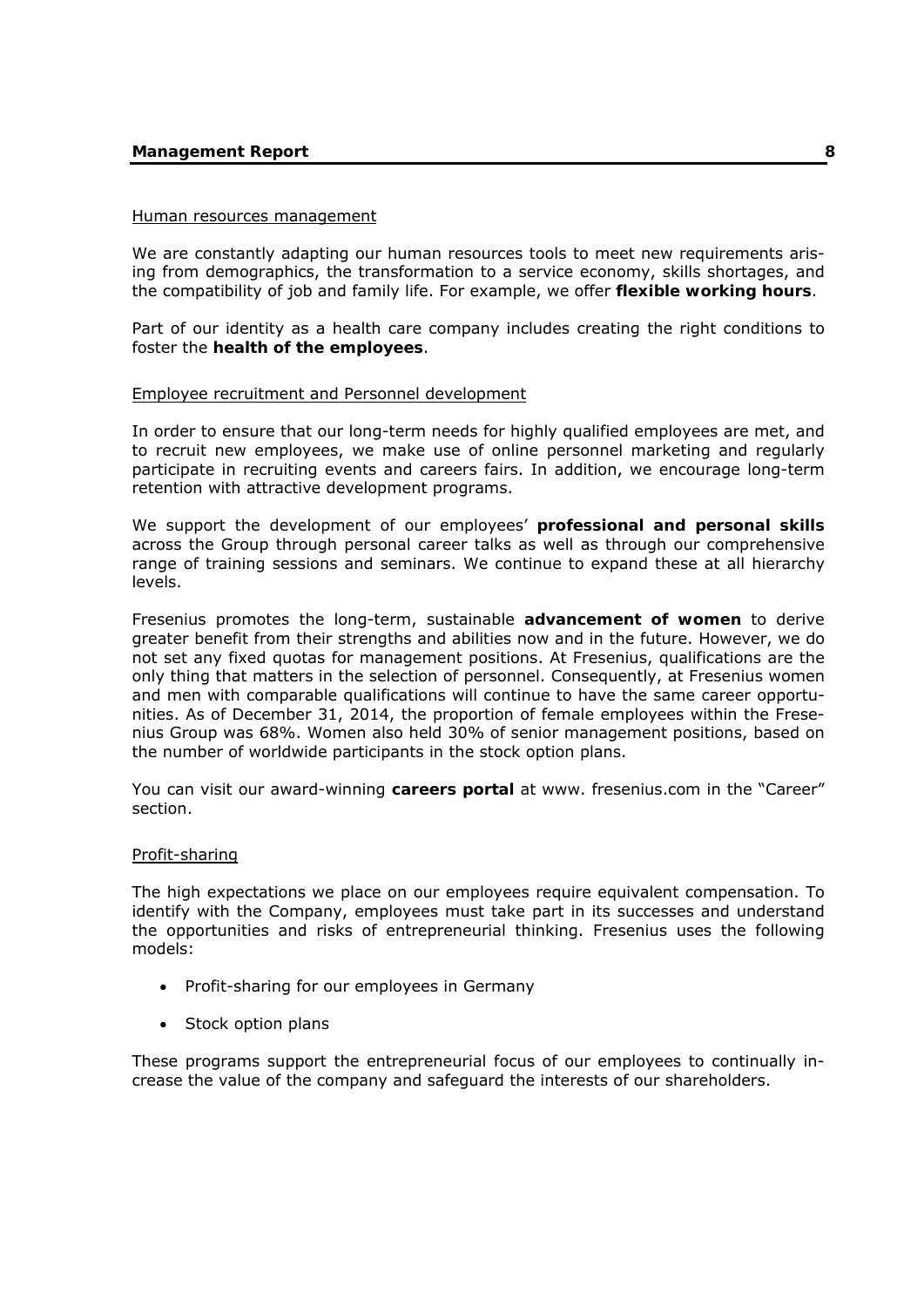#### **Responsibility, environmental management, sustainability**

We orient our activities within the Fresenius Group to long-term goals, and thus ensure that our work is aligned to the needs of patients and employees, as well as shareholders and business partners, in a sustainable manner. Our **responsibility as a health care group** goes beyond our business operations. We are committed to protecting nature as the basis of life and using its resources responsibly. It is our mission to constantly improve our performance in the areas of environmental protection, occupational health and technical safety, and product responsibility and logistics, and to comply with legal requirements.

The international ISO Standard 14001 is an important benchmark for **environmental management** in the corporate sector. Among other things, it stresses the need for continuous assessment of a production site's impact on the environment, for example, with respect to emissions and waste. This international standard is implemented at our various production plants and most of our dialysis clinics. Key environmental performance indicators are, for instance, not only energy and water consumption, but also the volumes of waste and recycling rates at our locations.

In Europe, our production sites are subject to the **EU regulation REACH** (Registration, Evaluation, and Authorization of CHemicals). The aim of REACH is to protect human health and the environment against hazards and risks from chemical substances.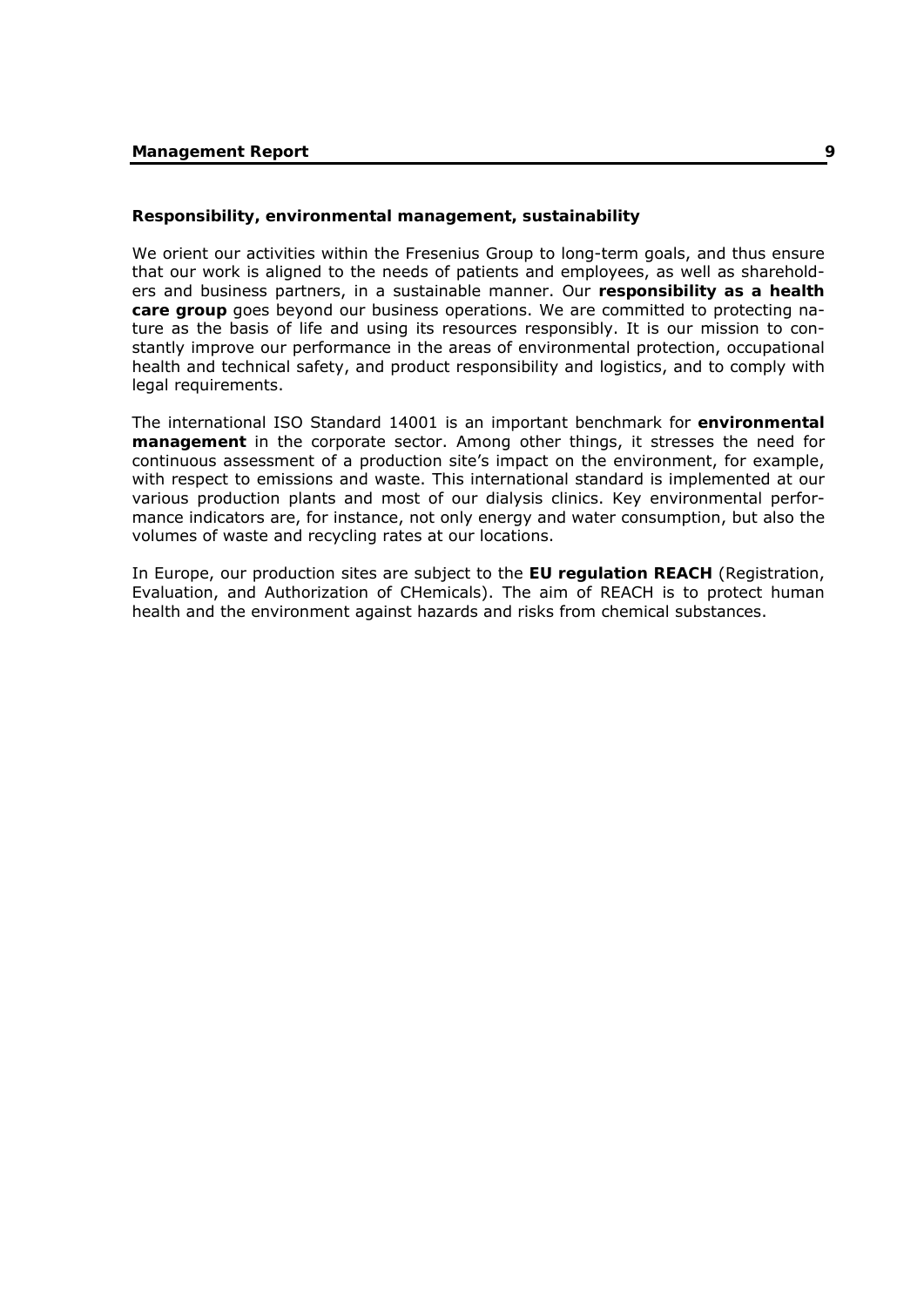### **Report on economic position**

#### **Health care industry**

The health care sector is one of the world's largest industries. It is relatively insensitive to economic fluctuations compared to other sectors and has posted above-average growth over the past several years.

The main **growth factors** are:

- rising medical needs deriving from aging populations
- the growing number of chronically ill and multimorbid patients
- stronger demand for innovative products and therapies
- advances in medical technology
- the growing health consciousness, which increases the demand for health care services and facilities.

In the **emerging countries**, drivers are:

- expanding availability and correspondingly greater demand for basic health care
- increasing national incomes and hence higher spending on health care.

At the same time, the **cost of health care** is rising and claiming an ever-increasing share of national income. Health care spending averaged 9.3% of GDP in the OECD countries in 2012, with an average of US\$ 3,484 spent per capita.

As in previous years, the United States had the highest per capita spending (US\$ 8,745). Germany ranked sixth among the OECD countries with per capita spending of US\$ 4,811.

The public sector is the main source of **health funding** in nearly all OECD countries. In Germany, 77% of health spending was funded by public sources in 2012, above the average of 72% in the OECD countries.

Most of the OECD countries have enjoyed large gains in **life expectancy** over the past decades, thanks to improved living standards, public health interventions, and progress in medical care. In 2012, average life expectancy in the OECD countries was 80.2 years.

-

Source: OECD Health Data 2014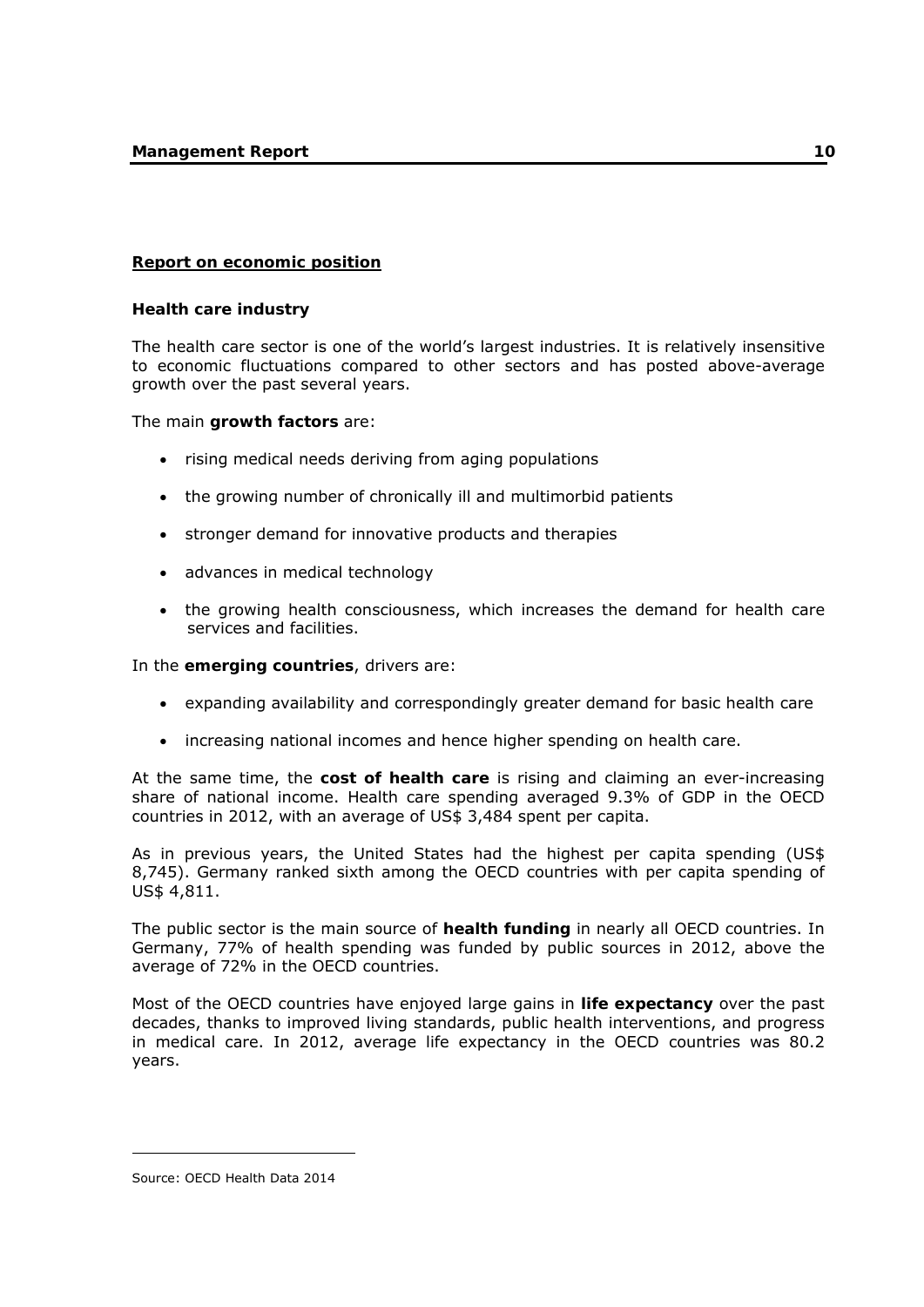Health care structures are being reviewed and cost-cutting potential identified in order to contain the steadily rising **health care expenditures**. However, such measures cannot compensate for the cost pressure. Market-based elements are increasingly being introduced into the health care system to create incentives for cost- and qualityconscious behavior. Overall treatment costs will be reduced through improved quality standards. In addition, ever-greater importance is being placed on disease prevention and innovative reimbursement models linked to treatment quality standards.

#### The dialysis market

In 2014, the global **dialysis market** (products and services) was worth approximately US\$ 77 billion. In constant currency, the global dialysis market grew by 4%.

The number of **dialysis patients** worldwide increased by about 6% to approximately 2.7 million in 2014. Of these, about 89% were treated with hemodialysis and approximately 11% with peritoneal dialysis. The major growth driver is the growing number of patients suffering from diabetes and high blood pressure, two diseases that often precede the onset of chronic kidney failure.

The United States, Japan, and Western and Central Europe recorded below-average growth in the number of patients in 2014. In economically weaker regions, growth was above average.

The **prevalence rate**, which is the number of people with terminal kidney failure treated per million population, differs widely from region to region. In developing countries it can be well below 100. It averages just over 1,100 in the countries of the European Union. Prevalence is very high in countries such as Japan and the United States, being well over 2,000. The significant divergence in prevalence rates is due, on the one hand, to differences in age demographics, incidence of renal risk factors, and genetic predisposition and cultural habit, such as nutrition. On the other hand, access to dialysis treatment is still limited in many countries. A great many individuals with terminal kidney failure do not receive treatment and are therefore not included in the prevalence statistics.

#### Dialysis care

In 2014, the global **dialysis care market** (including renal pharmaceuticals) was worth approximately US\$ 63 billion.

11% of worldwide dialysis patients were treated by Fresenius Medical Care. With 3,361 dialysis clinics and 286,312 dialysis patients in over 45 countries, Fresenius Medical Care operates by far the largest and most international network of hospitals. In the United States, Fresenius Medical Care maintained its market-leading position of approximately 37% ( $\sim$ 171,000) dialysis patients in 2014. The market for dialysis care in the United States is already highly consolidated. Taken together, Fresenius Medical Care and the second-largest provider of dialysis care – DaVita – treat over 70% of all U.S. dialysis patients.

Outside the United States, the market for dialysis care is much more fragmented. Here, Fresenius Medical Care **competes** mainly with independent clinics and with clinics that are affiliated with hospitals.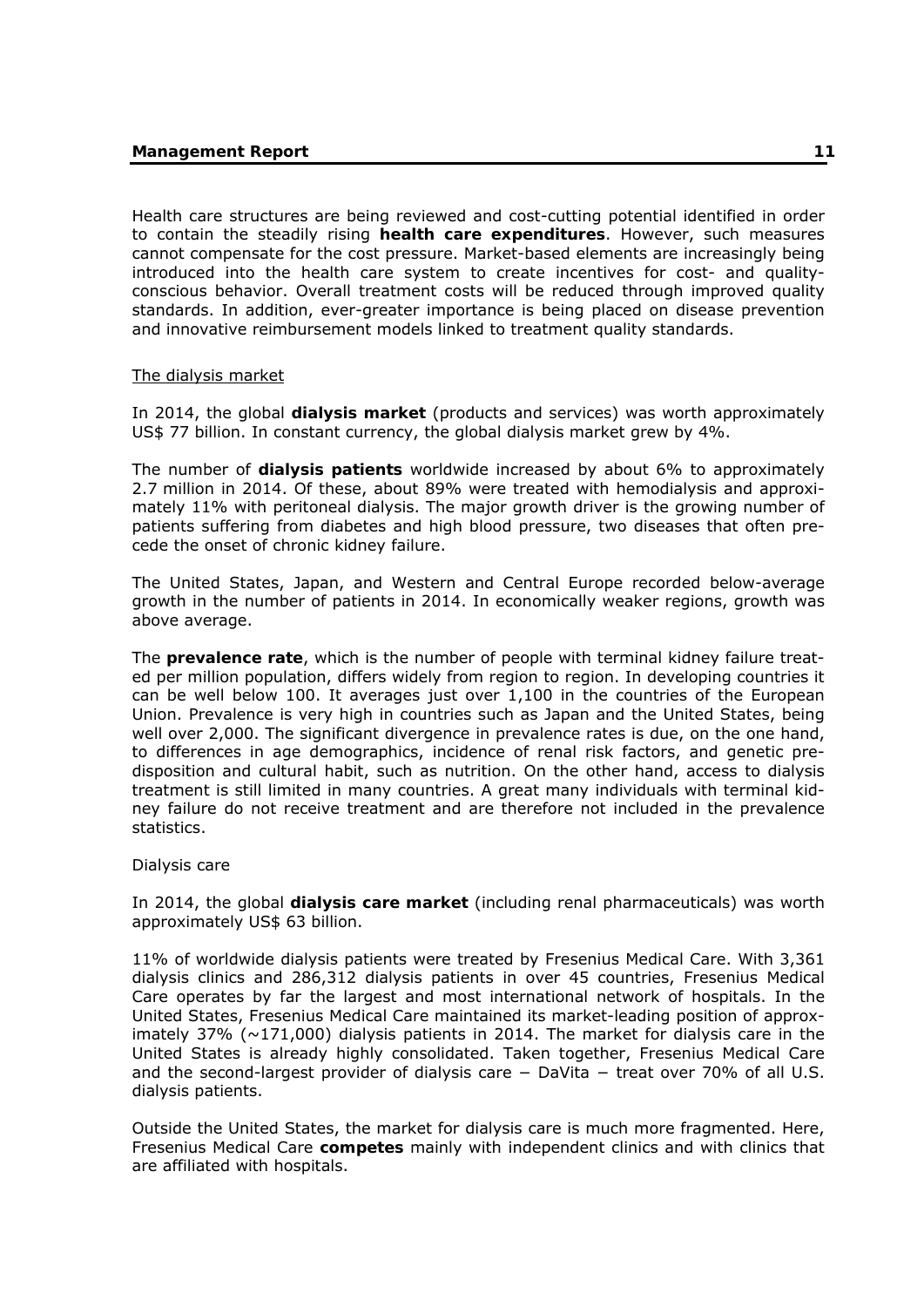Dialysis **reimbursement systems** differ from country to country and often vary even within individual countries. The public health care programs, the **Centers for Medicare & Medicaid Services (CMS)**, cover the medical services for the majority of all dialysis patients in the United States.

Dialysis products

-

In 2014, the global **dialysis products market** was worth approximately US\$ 14 billion.

Fresenius Medical Care is the leading provider of dialysis products in the world, with a market share of about 34%, followed by its largest **competitor,** Baxter, with 29%. Each of the other competitors, mainly from Japan, held a single-digit percentage market share. Fresenius Medical Care is the leading supplier worldwide of hemodialysis products with a market share of 38%. With a market share of 21%, Fresenius Medical Care is the second-largest provider worldwide of products for peritoneal dialysis after Baxter. In the United States, Fresenius Medical Care's share of the peritoneal dialysis market is 43%.

The market for infusion therapy and clinical nutrition, intravenously administered drugs, medical devices, and transfusion technology<sup>1</sup>

The global market for generic IV drugs, clinical nutrition, infusion therapy and medical devices / transfusion technology was worth about € 29 billion in 2014.

Thereof, the global **market for generic IV drugs** was worth about € 13 billion. In Europe and the United States, the market grew by about 5% to 6%. Growth is mainly achieved through new generics that are brought to market when the original drug goes off-patent. The market is characterized by moderate volume growth, steady price erosion, and fierce competition. In the United States, the most important market for Fresenius Kabi, the company is one of the leading suppliers. Competitors include Hospira, Sandoz, and Teva Pharmaceutical Industries.

The global **market for clinical nutrition** was worth about € 6 billion in 2014. In Europe, the market for clinical nutrition grew by about 3%. In the emerging markets of Asia-Pacific, Latin America, and Africa, the clinical nutrition market saw growth of up to 10%. Growth potential is offered by the often insufficient administration of nutrition therapies within patient care – although studies have demonstrated the medical and economical benefit. In cases of health or age-induced nutritional deficiencies, for example, the administration of clinical nutrition can reduce hospital costs through shorter stays and less nursing care. Estimates regarding the European Union situation indicate that as many as 20 million individuals are at risk for malnutrition. In the market for clinical nutrition, Fresenius Kabi is one of the leading companies worldwide. In parenteral nutrition, the company is the leading supplier worldwide. In the market for enteral nutrition, Fresenius Kabi is one of the leading suppliers in Europe.

 $<sup>1</sup>$  Market data refer to Fresenius Kabi's relevant and addressable markets. Those are subject to annual volatili-</sup> ty due to currency fluctuations and patent expiries of original drugs in the IV drug market, among other things.

Sources: Company research, German Society for Nutritional Medicine (DGEM) 2009; Ljungqvist O., Clin Nutr 2010, 29:149-150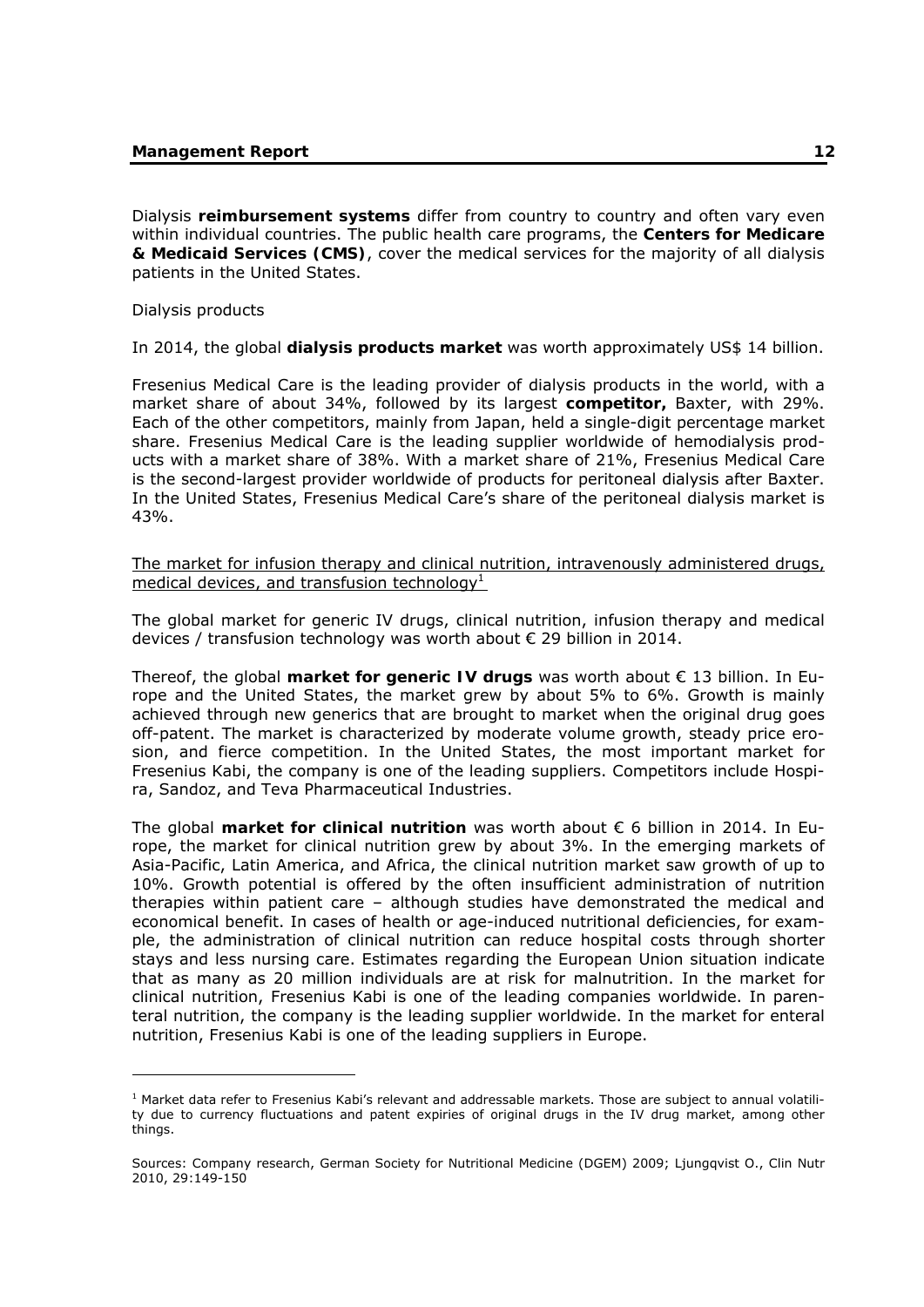In parenteral nutrition, competitors include Baxter and B. Braun. In the market for enteral nutrition, Fresenius Kabi competes with, among others, Abbott, Danone and Nestlé. Fresenius Kabi considers its global **market for infusion therapy** to have been worth about € 5 billion in 2014. In Europe, the market remained at prior year's level in 2014. Growth in the standard solutions business could not fully offset the sales decline in blood volume substitutes. In the regions Asia-Pacific, Latin America, and Africa, the market grew by 4%. Infusion therapies, such as elektrolytes, are standard medical products to hospitals worldwide. Market growth is mainly driven by increasing product demand in the emerging markets. Fresenius Kabi is the market leader in **infusion therapy** in Europe. Competitors include Baxter and B. Braun.

We estimate that the global **market for medical devices/ transfusion technology**  to be worth about € 5 billion in 2014, including about € 3 billion for medical devices and about € 2 billion for transfusion technology. The market for medical devices worldwide grew by about 4% in 2014, while the market for transfusion technology showed growth of about 1% to 2%. In the medical devices market, the main growth drivers are technical innovations that focus on application safety and therapy efficiency. In the transfusion technology market, growth is driven by increased demand in emerging markets. Moreover, growth is driven by the growing demand for plasma-collection devices. Reduced demand for blood bags and related price reductions have a negative effect. In the medical devices segment, Fresenius Kabi ranks among the leading suppliers worldwide. International competitors include Baxter, B. Braun, CareFusion, and Hospira. In transfusion technology, Fresenius Kabi is one of the world's leading companies. Competitors include Haemonetics and Terumo. In all product segments, Fresenius Kabi also competes with smaller local providers.

#### The German hospital market

-

In 2013<sup>1</sup>, the market of acute care hospitals in Germany was about  $\epsilon$  87 billion<sup>2</sup>. Personnel costs accounted for about 61% of hospital costs, and material costs for 38%. Personnel and material costs each rose by approximately 4%.

Through the increase in admissions, the organic growth of the acute care hospital market was around 1%. In addition, potential for growth for private hospital operators arises from hospital acquisitions or privatization.

The financial situation at hospitals in Germany remained difficult in 2013, despite a slight easing. 42% of all hospitals reported a loss at year-end (2012: 51%). The difficult economic and financial situation is often accompanied by significant **investment needs**. This is due, in large part, to an investment backlog that has accumulated because, in the past, the federal states failed to meet their statutory obligation to finance necessary investments and major maintenance measures sufficiently due to budget

<sup>&</sup>lt;sup>1</sup> Most recent data available on the German hospital market from German Federal Statistical Office

 $2$  Total costs, gross of the German hospitals less academic research and teaching

Sources: German Federal Statistical Office 2014; German Hospital Institute (DKI), Krankenhaus Barometer 2014; OECD Health Data 2014; Rheinisch-Westfälisches Institut für Wirtschaftsforschung (RWI), Krankenhaus Rating Report 2014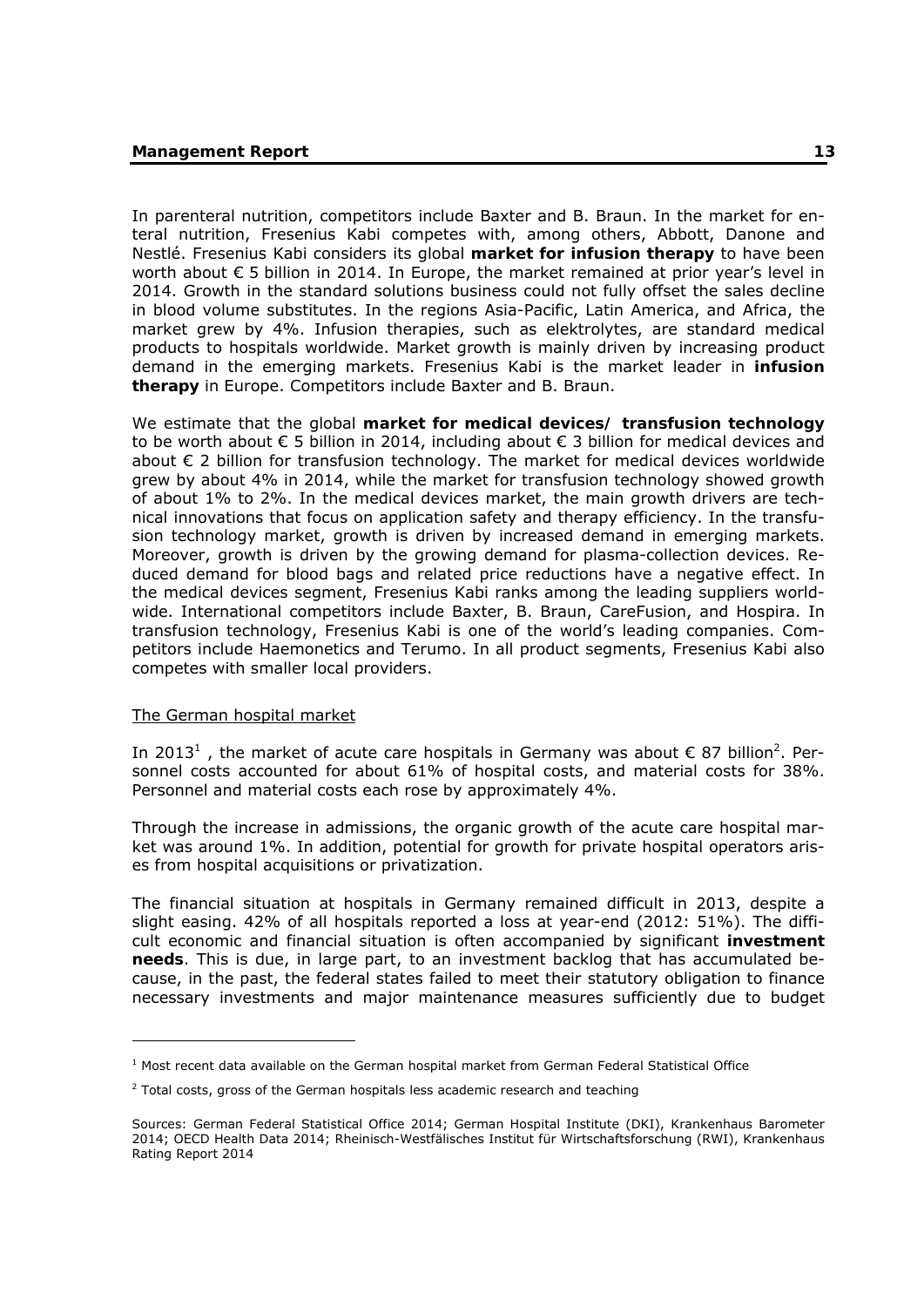constraints. At the same time, investment needs are driven by technological advances, higher quality requirements, and necessary modernizations. Rheinisch-Westfälisches Institut für Wirtschaftsforschung (RWI) estimates that the investment gap at German hospitals is about € 37 billion.

The **number of hospitals** in 2013 was 1,996 and the **number of beds** was 500,671. For further figures on the German hospital market please see the table below.

Fresenius Helios is the leading hospital operator in Germany, with a market share of about 6 %. The hospitals of Fresenius Helios compete mainly with individual hospitals or local and regional hospital associations. Among private hospital chains, our main competitors are Asklepios, Rhön-Klinikum, and Sana Kliniken.

For the increase in **reimbursements of hospital treatments** the so-called change in value figure is relevant. It is used to compensate for rising costs in the hospital market, particularly with regard to personnel and material costs. The change in value figure is determined each year again for the following year. For the year 2014 it was 2.81%.

In 2013, the **post-acute care market** in Germany comprised of 1,187 clinics with a total of 166,889 **beds**. Of these, nearly two-thirds (65.2%) were in private preventive or post-acute care clinics, 16.3% were in independent non-profit clinics, and 18.5% in public clinics. The number of treated patients decreased nationwide by about 11,000 to 1.95 million. The average length of stay declined slightly and was 25.3 days (2012: 25.5 days).

#### The market for projects and services for hospitals and other health care facilities

The **market for projects and services for hospitals and other health care facilities** is very fragmented. Therefore, an overall market size cannot be determined. The market is country-specific and depends, to a large extent, on factors such as public health care policies, government regulation, levels of privatization, economic conditions, and demographics.

In **markets with established health care systems** and mounting cost pressure, the challenge for hospitals and other health care facilities is to increase their efficiency. Here, demand is especially high for sustainable planning and energy-efficient construction, optimized hospital processes, and the outsourcing of medical-technical support services to external specialists. This enables hospitals to concentrate on their core competency − treating patients. In **emerging markets**, the focus is on building and developing infrastructure and improving the level of health care.

Fresenius Vamed is one of the world's leading companies in this market. The company has no **competitors** that cover its comprehensive portfolio of services across the entire life cycle worldwide. Competitors offer only parts of Fresenius Vamed's service portfolio. Depending on the service, the company competes with international companies and consortia as well as with smaller local providers.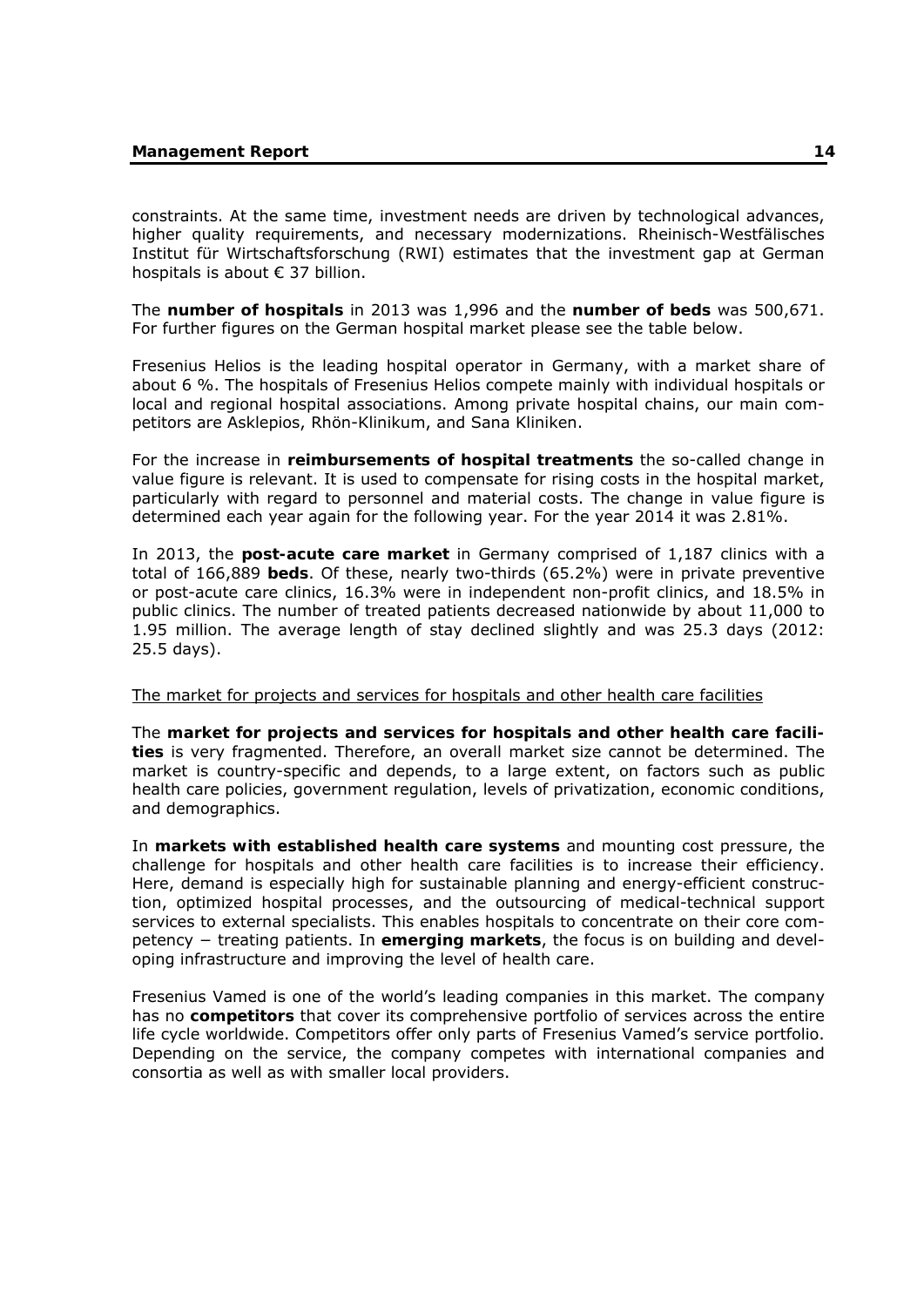## **Overall business development**

## The management Board's assessment of the effect of general economic developments and those in the health care sector for Fresenius

Overall, the development of the world economy had an only negligible impact on our industry in 2014. On the whole, the health care sector, both in mature and growth markets, developed positively, with continued increasing demand for health services. This had a positive effect on our business development.

#### The management Board's assessment of the business results and significant factors affecting operating performance

The Management Board is of the opinion that the Fresenius Group's performance in 2014 was successful. Fresenius Medical Care achieved organic sales growth of 5%. Despite the rebasing of Medicare´s reimbursement rate in the United States, Fresenius Medical Care´s EBIT was at the previous year's level. Fresenius Kabi achieved organic sales growth of 4% and EBIT<sup>1</sup> of  $\epsilon$  873 million. EBIT<sup>1</sup> was influenced by the lower sales of HES blood volume substitutes as well as by the easing of IV drug shortages in the United States. Fresenius Helios increased sales by 55%. The strong increase was mainly due to the first-time consolidation of the acquired hospitals from Rhön-Klinikum AG. The integration of the acquired hospitals is progressing as planned. Organic sales growth of Fresenius Helios was 4%. The company increased EBIT<sup>2</sup> significantly by 42 % to  $\epsilon$  553 million. Fresenius Vamed increased sales slightly by 2%. Due to project delays in Russia and Ukraine organic sales growth was flat. EBIT grew by 7 % to  $\epsilon$  59 million.

-

 $1$  Before special items

<sup>2</sup> 2014 before special items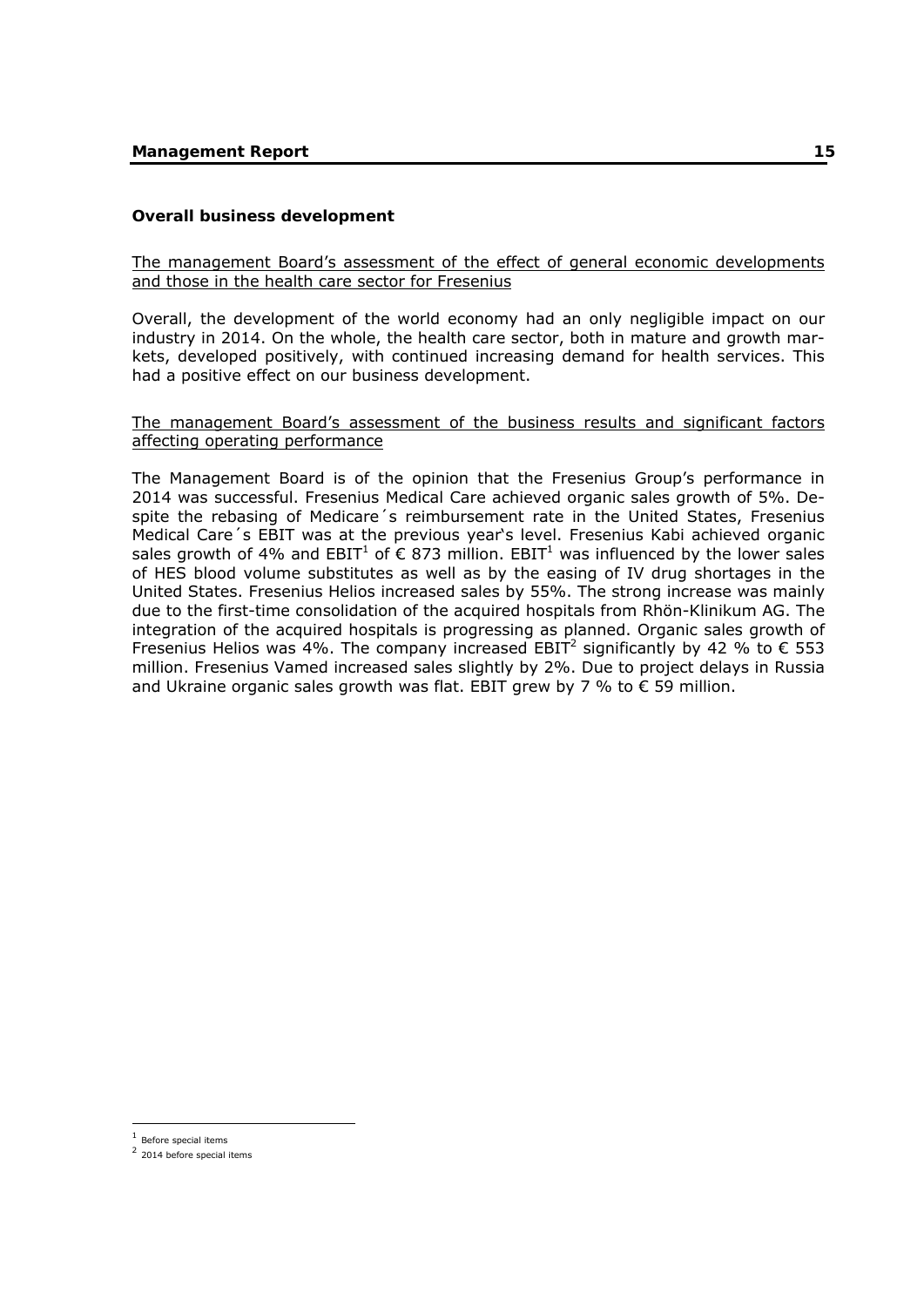Results of operations, financial position, assets and liabilities

#### Results of operations

Net income of Fresenius SE & Co. KGaA in the fiscal year 2014 was €478million (2013: €433 million). The increase in net income mainly results from higher income from participations and transfers of profits. All the following companies have profit and loss transfer agreements with Fresenius SE & Co. KGaA: Fresenius Kabi AG, Fresenius Pro-Serve GmbH, Fresenius Biotech Beteiligungs GmbH, Fresenius Versicherungsvermittlungs GmbH and Hygieneplan GmbH.

The profit and loss transfer agreement with Fresenius Kabi AG yielded earnings of €206million (2013: €149 million).

Fresenius ProServe GmbH contributed with earnings of €335million (2013: €263 million) to the net income from participations. Included were positive one-time effects from the sale of two Helios hospitals as well as from the sale of shares of Rhön-Klinikum AG.

Other significant income from participations came from a €73million Fresenius Medical Care AG & Co. KGaA dividend (2013: €71 million).

In addition to earnings from dividends and from profit and loss transfer agreements, Fresenius SE & Co. KGaA receives other operating income from rents and from providing services. Operating income also includes €131million (2013: €98 million) of foreign currency gains while €132 million (2013: €96 million) of foreign currency losses are included in other operating expenses.

The General Partner and Supervisory Board of Fresenius SE & Co. KGaA will propose a dividend increase to the Annual General Meeting. For 2014, a dividend of €0.44 per ordinary share is proposed. This is an increase of 6%. The total dividend distribution will increase by 6% to €283.3 million (2013: €224.6 million).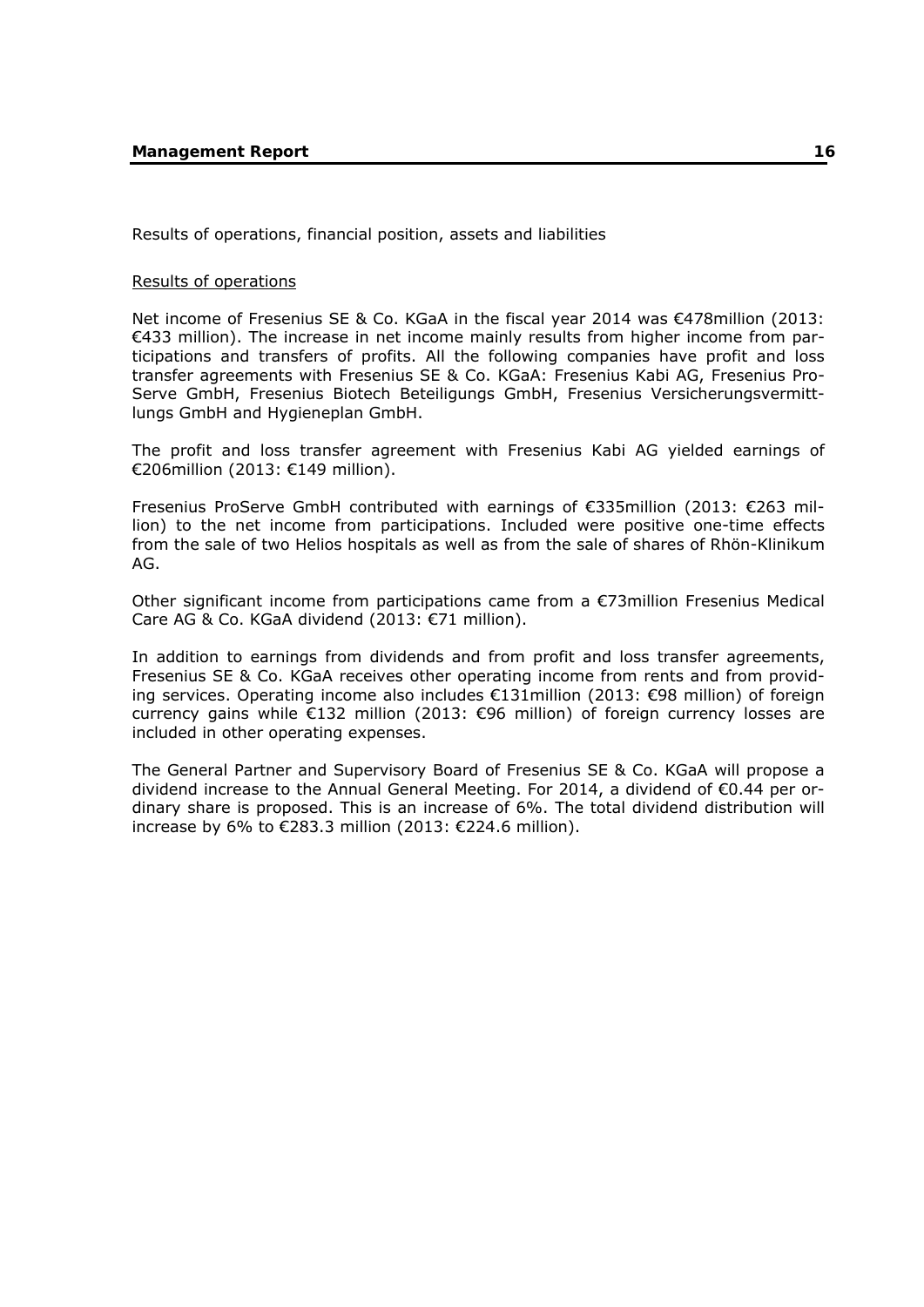## Cash flow statement

|                                                                                                                             | 2014              | 2013                                  |
|-----------------------------------------------------------------------------------------------------------------------------|-------------------|---------------------------------------|
|                                                                                                                             |                   | million $\epsilon$ million $\epsilon$ |
| Net Income                                                                                                                  | 478               | 433                                   |
| Depreciation and amortization of non-current assets and<br>financial assets                                                 | 5                 | 84                                    |
| Increase in pension liabilities                                                                                             | 5                 | 3                                     |
| Earnings from the sale of investments                                                                                       | $-15$             | 0                                     |
| <b>Cash flow</b>                                                                                                            | 473               | 520                                   |
| Decrease/Increase in accruals for income taxes                                                                              |                   |                                       |
| and other accrued expenses                                                                                                  | 20                | -50                                   |
| Increase in trade accounts payable                                                                                          | -4                | 1                                     |
| Increase/Decrease in other operating assets and liabilities                                                                 | $-10$             | 8                                     |
| Decrease/Increase in working capital                                                                                        | 6                 | $-41$                                 |
| Net Cash provided by operating activities                                                                                   | 479               | 479                                   |
|                                                                                                                             |                   |                                       |
| Payments for purchasing shares of subsidiaries, equity contributions<br>to subsidiaries and investments in financial assets | $-7$              | $-144$                                |
| Proceeds from sale of shares in subsidiaries                                                                                | 74                | 102                                   |
|                                                                                                                             |                   |                                       |
| Payments for investments in intangible assets and property plant<br>and equipment                                           | $-3$              | $-2$                                  |
| Net Cash used in investing activities                                                                                       | 64                | $-44$                                 |
|                                                                                                                             |                   |                                       |
| Dividends paid<br>Proceeds from bank loans                                                                                  | $-225$            | $-196$                                |
| Repayment of bank loans                                                                                                     | 1,045<br>$-2,182$ | 2,307<br>$-196$                       |
| Change in financing activities with related parties                                                                         | 996               | $-2,413$                              |
| Proceeds from exercise of stock options                                                                                     | 45                | 68                                    |
| Net Cash used in/provided by financing activities                                                                           | -321              | $-430$                                |
|                                                                                                                             |                   |                                       |
| Change of cash and cash equivalents                                                                                         | 222               | 5                                     |
| Cash and cash equivalents at the beginning of the year                                                                      | 59                | 54                                    |
| Cash and cash equivalents at the end of the year                                                                            | 281               | 59                                    |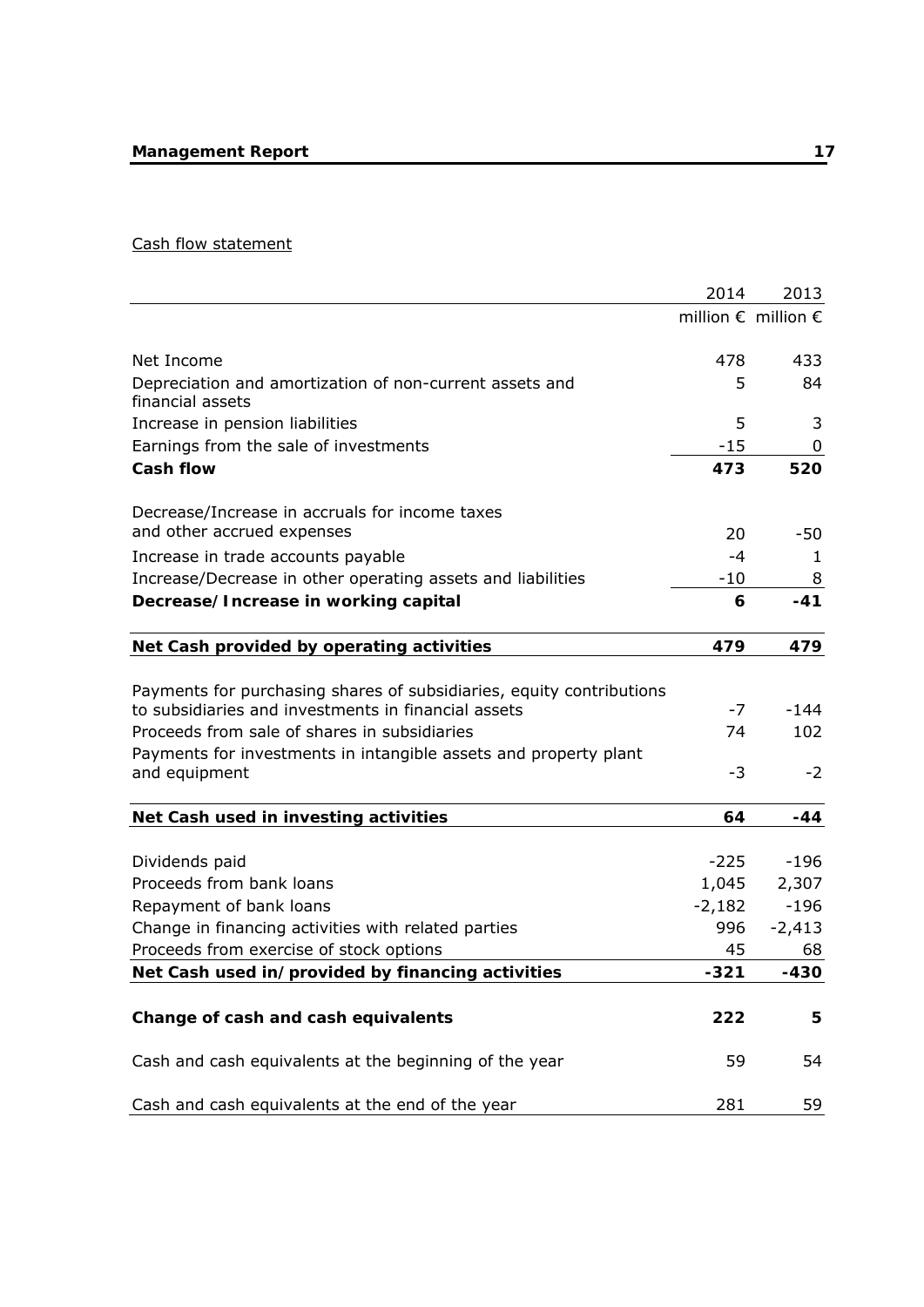The following paragraphs "financial position" and "investments, divestments and acquisitions" describe material positions of the cash flow statements in more detail.

Fresenius believes that its existing credit facilities, as well as the operating cash flows, income from transfer agreements and additional sources of short-term funding, are sufficient to meet the company's foreseeable liquidity needs. More information on credit facilities can be found in the notes to the financial statements.

As of December 31, 2014, Fresenius SE & Co. KGaA complied with the covenants under all the credit agreements.

#### Financial position

Total assets of Fresenius SE & Co. KGaA increased by  $\epsilon$ 1,367 million to  $\epsilon$ 11,319 million (2013: €9,952 million).

On the asset side, receivables from related parties decreased from  $\epsilon$ 4,399 million to €2,502 million. This decrease is mainly the result of loan repayments in relation with the acquisition of hospitals from Rhön-Kliniken-AG: in 2013 Fresenius SE & Co. KGaA issued loans to several companies of the Fresenius Group under a fiduciary arrangement to finance advances of  $\epsilon$ 2,178 million for the acquisition of hospitals from Rhön-Kliniken-AG. In 2014 Fresenius SE & Co. KGaA contributed these loans to the capital reserve of Fresenius ProServe GmbH.

Financial assets increased from  $\epsilon$ 5,388 thousand to  $\epsilon$ 8,373 thousand mainly due to contributions of intercompany loans of €3,010 million to the capital reserve of Fresenius ProServe GmbH in connection with the acquisition of hospitals of Rhön- Klinikum AG.

On the liability side, bank debt decreased from  $\epsilon$ 2,707 million to  $\epsilon$ 1,070 million and accounts payable to related parties increased from €1,930 million to €4,068 million mainly due to movements related with the acquisition of hospitals from Rhön-Klinikum AG. Furthermore Fresenius SE & Co. KGaA placed €500 million equity-neutral convertible bonds.

The  $\epsilon$ 1,500 million and the  $\epsilon$ 500 million raised with the Bridge Financing Facility and Commercial Paper issuance respectively in 2013 that were used to finance the advances for the acquisition of hospitals from Rhön-Klinikum AG were repaid in 2014.

In 2014 the following financing transactions took place to refinance the repayments as well as to fund outstanding payments for the acquisition of hospitals from Rhön-Klinikum AG in a total amount of €3.0 billion:

- Fresenius SE & Co. KGaA issued Euro Notes in the amount of €500 million. Part of this issuance was used to repay liabilities against Fresenius Finance BV which resulted from the issuance of Euro Notes issued in 2008.
- Fresenius SE & Co. KGaA placed €500 million of equity-neutral convertible bonds.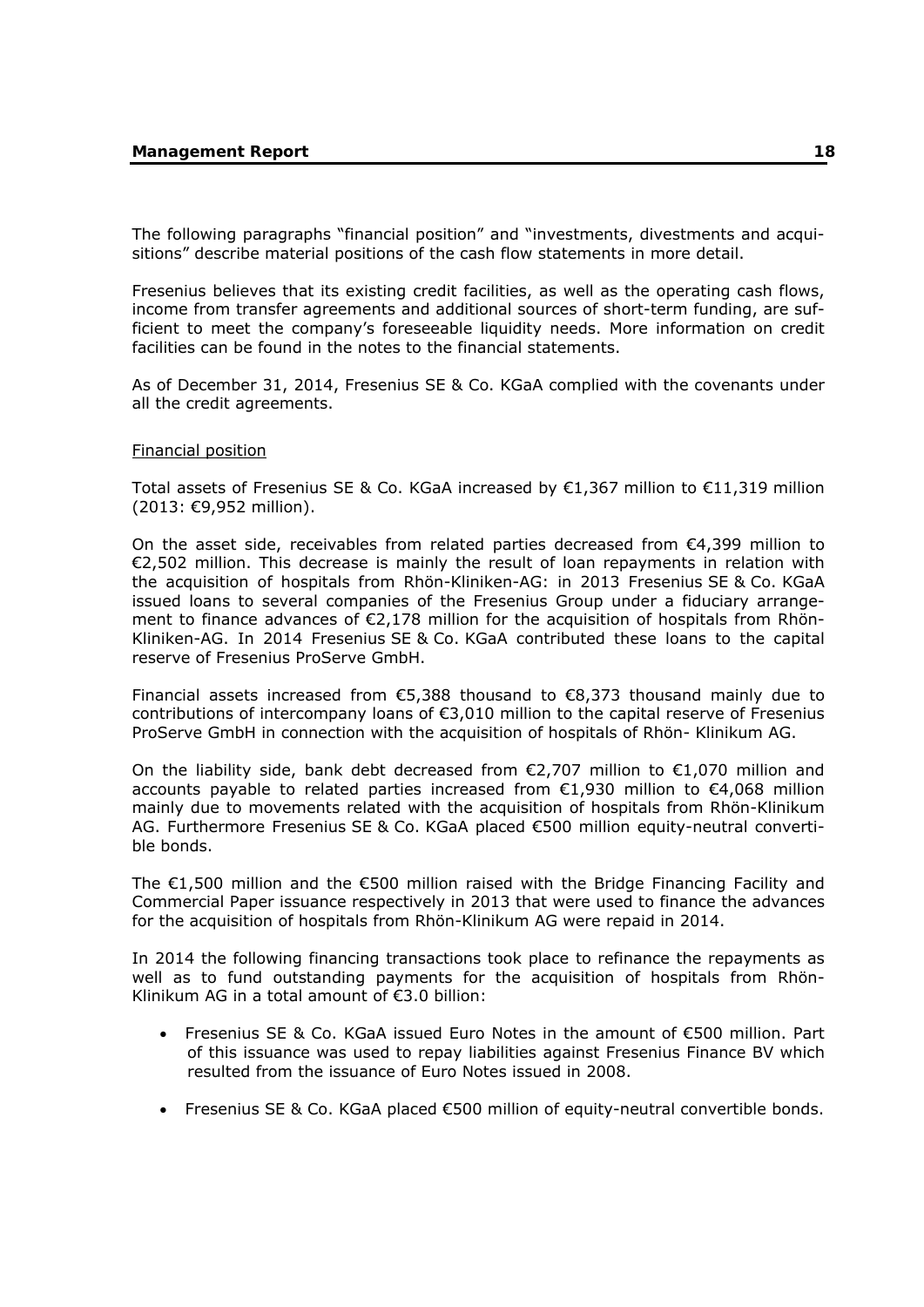- Fresenius Finance BV issued three unsecured Senior Notes for a total amount of €1,200 million. The proceeds were on-lent as intercompany loan to Fresenius SE & Co. KGaA.
- Fresenius US Finance II Inc. issued US\$300 million of unsecured Senior Notes. The proceeds were on-lent as intercompany loan to Fresenius SE & Co. KGaA.
- Fresenius Finance II BV increased the loans borrowed under the 2013 Senior Credit Agreement by €900 million. The proceeds were on-lent as intercompany loan to Fresenius SE und Co. KGaA. In the course of the year 2014, the loans under the 2013 Senior Credit Agreement were reduced by €116 million following the repayment plan and resulting in a decrease of the corresponding intercompany loans.

Accruals for income taxes have increased by  $E$ 20 million mainly due to additions from an increase in taxable income for 2014 and the years before as result of an extraordinary effect in a tax-group-subsidiary within an international tax context.

Furthermore the increase in other liabilities results from, among others, crediting €46 million for the derivative embedded in the convertible bond. Stock options (call options) to secure against future fair value fluctuations of this derivative are included in other assets.

The equity ratio decreased from 52.0% to 48.4%.

#### Investments, divestments and acquisitions

Total investments in property, plant and equipment and intangible assets were €2 million in 2014.

Changes in the financial assets in the fiscal year 2014 are as follows:

In June 2014, Fresenius SE & Co. KGaA sold its stake of GIF (Luxembourg) Société d'Investissement à Capital Variable-SIF.

In Mai 2014 Fresenius SE &Co. KGaA acquired a 100% participation in Fresenius Konzernfinanzierung Erste GmbH and in Fresenius Konzernfinanzierung Zweite GmbH.

In May 2014 Fresenius SE & Co. KGaA sold shares of Rhön-Klinikum AG with a book value of €49,526 million to Fresenius ProServe GmbH at a profit of €16 million.

In December 2014 the company Fresenius Finance I S.A. was liquidated after termination of its business activities.

Fresenius SE & Co. KGaA increased the capital reserve of Fresenius ProServe GmbH by contributing intercompany loans of  $\epsilon$ 3,010 million in connection with the acquisition of hospitals from Rhön-Klinikum AG. Futhermore it paid €5,4 million and €1,8 million in the capital reserves of Fresenius US Finance II Inc. and Fresenius US Finance II BV, respectively.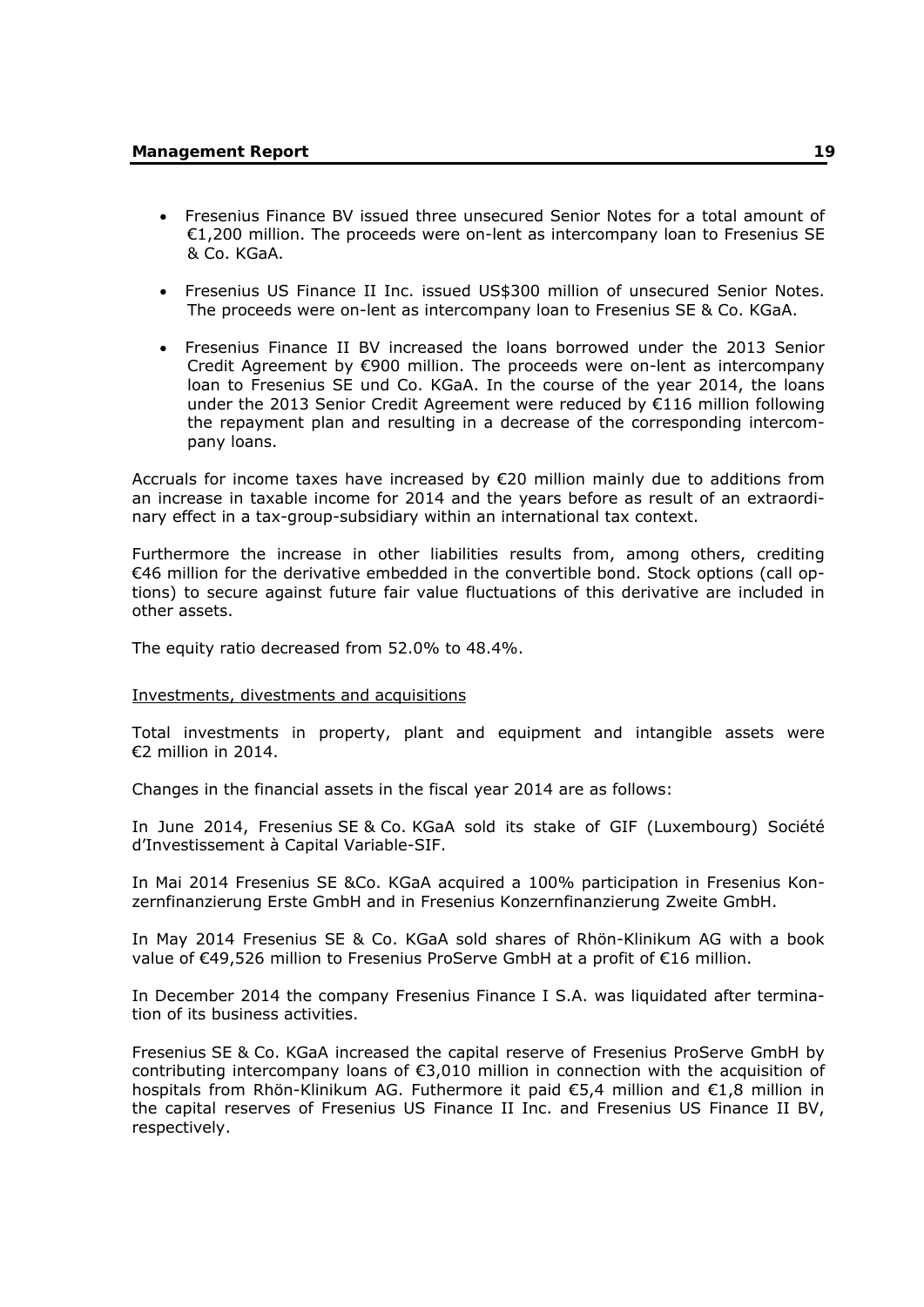### **Subsequent events**

On January 16, 2015, Standard & Poor's upgraded the corporate credit rating of Fresenius from BB+ to BBB- with a stable outlook. The upgrade reflects Fresenius' enhanced stability – derived from overall critical mass coupled with sound diversification and leading positions in non-cyclical markets – rather than a shift in its financial policy.

On February 12, 2015, Fresenius SE & Co. KGaA refinanced the revolving credit facilities and the term loan A tranches under the 2013 Senior Credit Agreement in a total amount of approximately  $\epsilon$ 3 billion. The maturity was extended by two years to June 28, 2020.

Besides the items mentioned, there were no significant changes in the Fresenius Group's operating environment following the close of fiscal year 2014. No other events of material importance on the assets and liabilities, financial position, and results of operations of the Group have occurred after the close of the year.

### **Overall assessment of the business situation**

At the time this Group Management Report was prepared, the Management Board continued to assess the development of the Fresenius Group as positive. Demand for our products and services continues to grow steadily around the world. Operating performance in the first weeks of 2015 has been in line with our expectations.

### **Outlook**

This Management Report contains forward-looking statements, including statements on future sales, expenses, and investments, as well as potential changes in the health care sector, our competitive environment, and our financial situation. These statements were made on the basis of the expectations and assessments of the Management Board regarding events that could affect the Company in the future, and on the basis of our mid-term planning. Such forward-looking statements are subject, as a matter of course, to risks, uncertainties, assumptions, and other factors, so that the actual results, including the financial position and profitability of Fresenius, could therefore differ materially – positively or negatively – from those expressly or implicitly assumed or described in these statements. For further information, please see our Opportunities and Risk Report on pages 26 ff.

#### **General and mid-term outlook**

The outlook for the Fresenius Group for the coming years continues to be positive. We are continuously striving to optimize our costs, to adjust our capacities to be able to treat patients and supply customers reliably, and to improve our product mix as well as to expand our products and services business. We expect these efforts to increase our earnings in the coming years. In addition, good growth opportunities for Fresenius are, above all, presented by the following factors: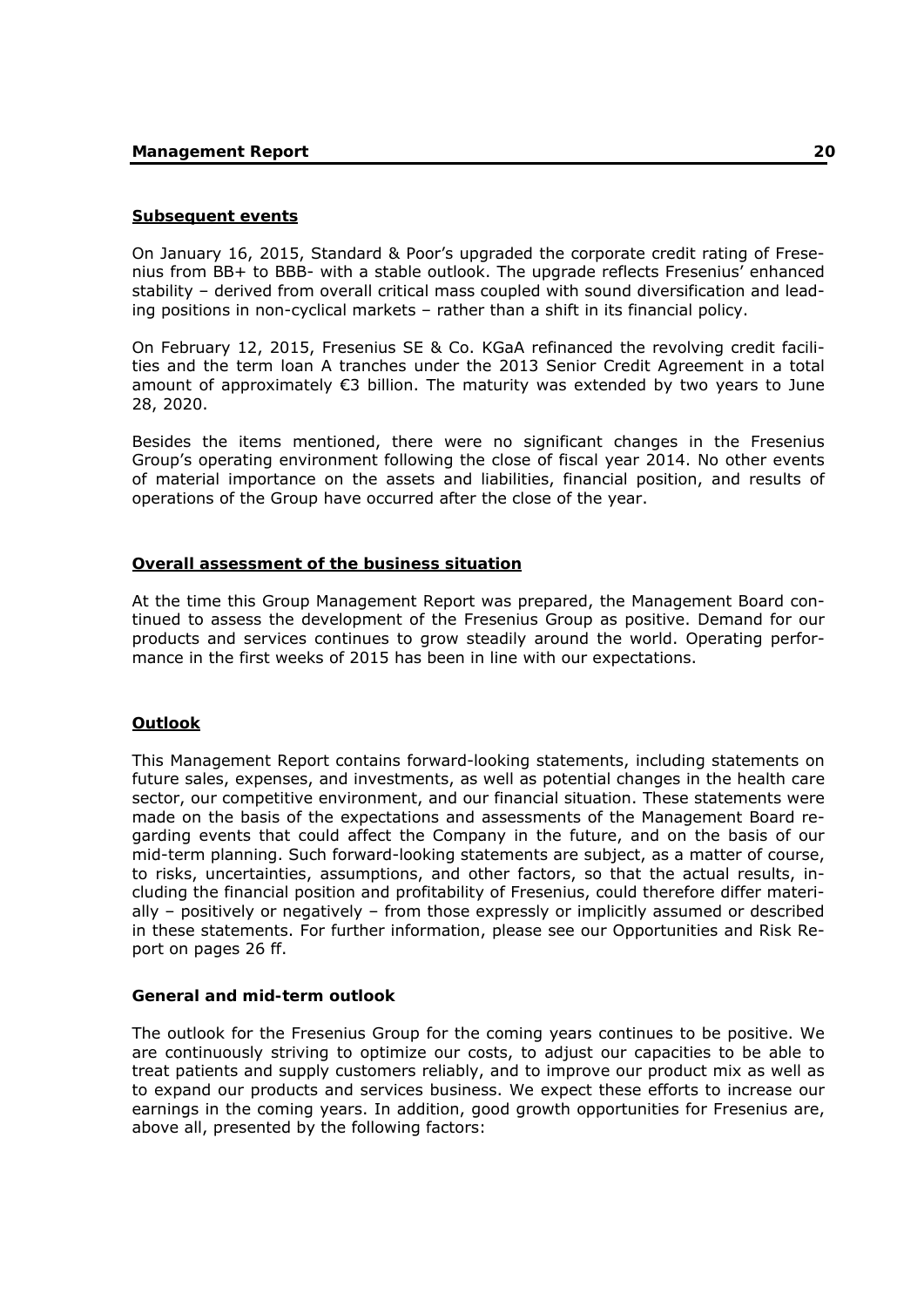- The sustained **growth of the markets** in which we operate: Fresenius sees still very good opportunities to benefit from the growing health care needs arising from aging populations and technical advances, but driven also by the still insufficient access to health care in the developing and emerging countries. There are above-average growth opportunities for us not only in the markets of Asia and Latin America, but also in Eastern Europe. Efficient health care systems with appropriate reimbursement structures will evolve over time in these countries, as economic conditions improve. We will strengthen our activities in these regions and introduce further products from our portfolio into these markets successively.
- The **expansion of our regional presence**: The fast-growing markets in Asia-Pacific, Latin America, and Eastern Europe especially offer further potential for increasing our market shares. China, for instance, offers excellent growth opportunities over the long term, not only in infusion and nutrition therapies, IV drugs, and medical devices for Fresenius Kabi, but also for Fresenius Medical Care in dialysis. We plan to further roll out products and therapies from our existing portfolio in countries where we do not yet offer a comprehensive range.
- The **broadening of our services business**: For Fresenius Medical Care, opportunities to extend into new markets or to expand its market share arise if a country opens up to private dialysis providers or allows cooperation between public and private providers through public private-partnerships. Whether or not private companies can offer dialysis treatment, and in what form, depends on the health care system of the country in which they operate and its legal framework. We see developments in this regard in Germany, China, and India, among other countries. In addition to dialysis products and the treatment of dialysis patients, Fresenius Medical Care sees significant growth potential in the future in medical services related to dialysis and in expanding the coordination of care. This includes laboratory services, the supply of the necessary vascular access devices, and in-patient care of dialysis patients, among other things. Comprehensive integrated care from a single provider should ensure better-coordinated and controlled treatment steps and minimize complications, thus helping prevent additional hospitalization to the greatest degree possible. The goal, then, is to further increase the quality of care and to reduce the overall cost of treatment. With the acquisition of hospitals from Rhön-Klinikum AG, Fresenius Helios has an extensive nationwide hospital network. Based on this platform, Fresenius Helios aims to develop and offer innovative, integrated care offerings.
- The **broadening of our products business:** At Fresenius Medical Care, we see renal pharmaceuticals as growth drivers. They complement our dialysis portfolio and add to the horizontal expansion of our portfolio. They offer further growth potential in line with our strategic goals and the growing trend to offering more integrated care. At Fresenius Kabi, we plan to expand our IV drugs product business. We develop generic drug formulations that are ready to launch at the time of market formation, directly after the patents of the branded products expire.
- The **development of innovative products and therapies**: These will create the potential to further expand our market position in the regions. In addition to innovation, best-in-class quality, reliability, and the convenience of our products and therapies are key factors here. In our dialysis business, we expect home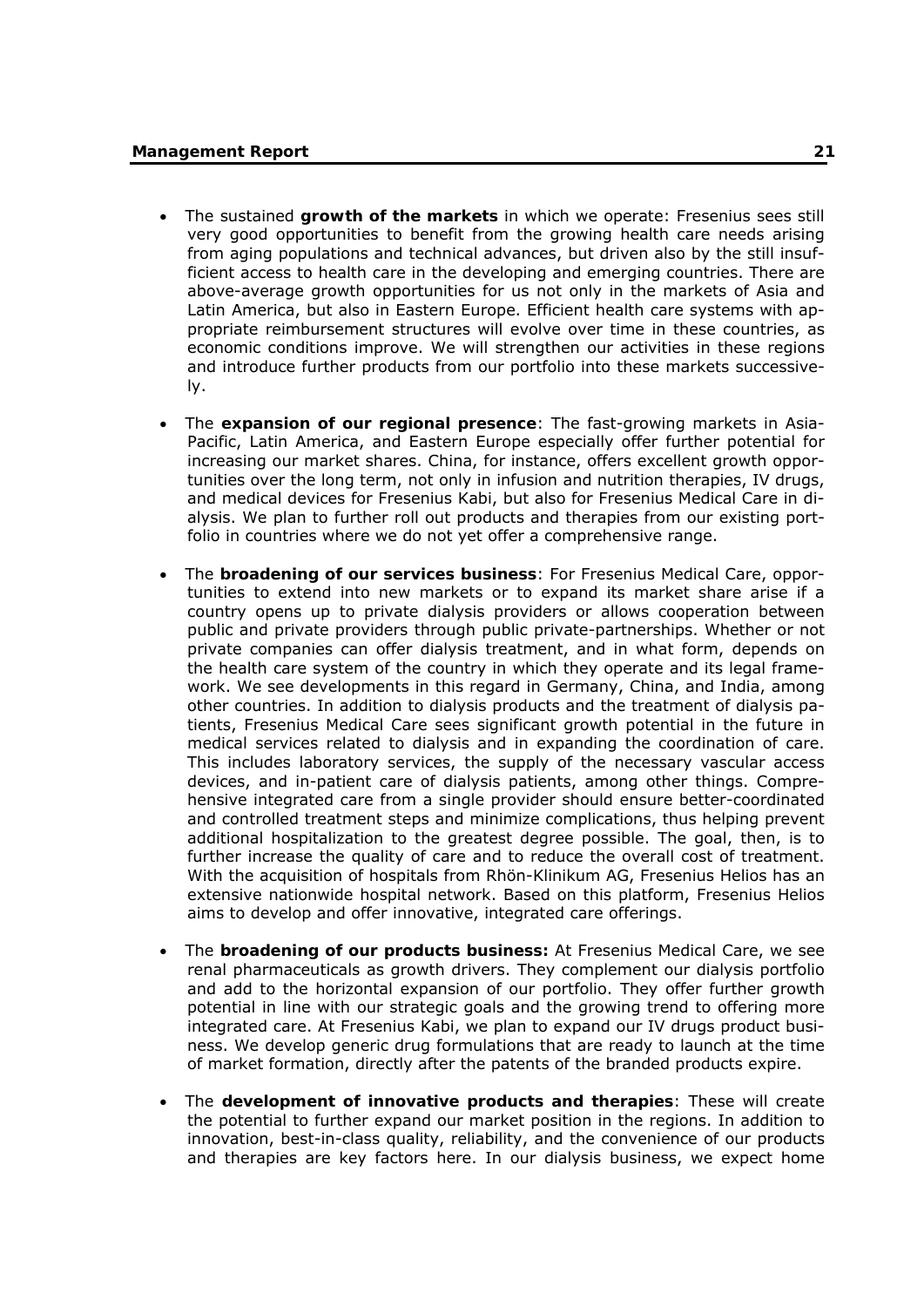therapies to gain further importance, leading to growth potential for Fresenius Medical Care. Home dialysis and the corresponding technologies and products will continue to be a major focus of our R & D activities. In addition, Fresenius Kabi is developing new dosage forms for its products.

 **Selective acquisitions**: Besides retaining organic sales growth as the basis for our business, we will continue to utilize opportunities to grow by making small and mid-sized acquisitions that expand our product portfolio and strengthen our regional presence.

We are also exploiting any **opportunities for tapping potential** within our operations for cost-management and efficiency-enhancement measures. These include plans for cost-efficient production and a further-optimized procurement process. Thus, Fresenius Medical Care launched a global efficiency program in 2014. This program is intended to increase the efficiency of the entire organization and enhance competitiveness and investment capacity. The program is expected to produce cost savings of US\$ 300 million per year by 2017.

The outlook takes account of all events known at the time the annual financial statements were prepared that could influence our operating performance in 2015 and beyond. Significant risks are discussed in the Risk Report. As in the past, we will do our utmost to achieve and – if possible – exceed our targets.

#### **Future markets**

We expect the consolidation process to continue among competitors in our markets in Europe, Asia-Pacific, and Latin America. Consequently, we expect that there will be opportunities for us to penetrate new markets, both by expanding our regional presence and by extending our product portfolio.

New markets will open up as **Fresenius Medical Care** successively rolls out its product and services portfolio, especially in emerging countries. In addition, Fresenius Medical Care continues to expand its Care Coordination business with services related to dialysis. With Care Coordination, Fresenius Medical Care can address the needs of patients even more comprehensively.

**Fresenius Kabi** plans to introduce products already offered outside the United States into that country as well. It also aims to further roll out its product portfolio internationally, especially in the fast-growing markets of Asia-Pacific and Latin America.

With its extended hospital network across Germany, **Fresenius Helios** is now able to develop new patient care models. In addition, the company expects that there will be further growth opportunities arising from privatizations in the German hospital market.

**Fresenius Vamed** is expecting to grow in the life cycle and public-private-partnership (PPP) project areas, both with regard to the project and the services business. Moreover, the company intends to further expand its position with follow-up orders, as well as to enter new target markets.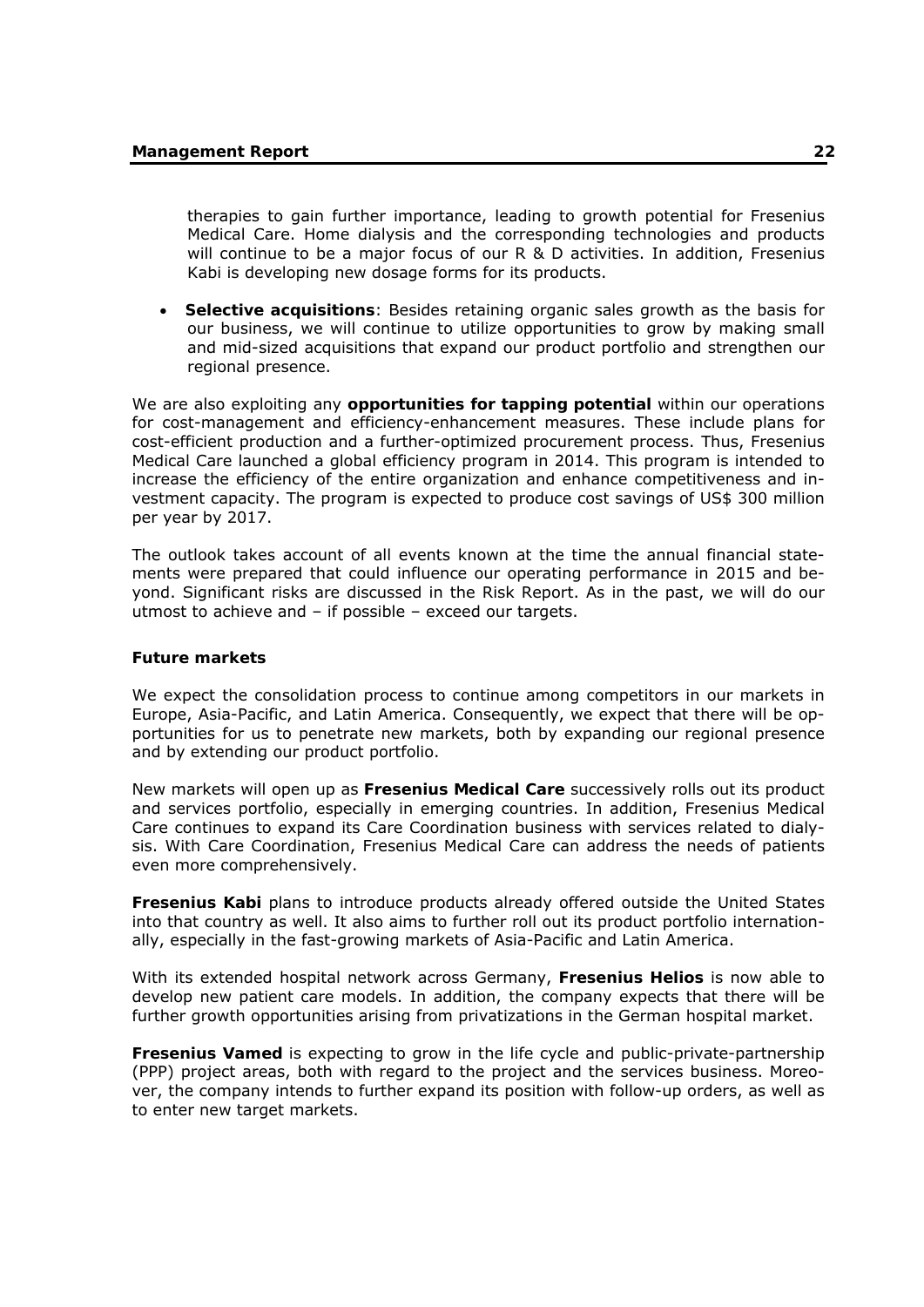## **Health care sector and markets**

The health care sector is considered to be widely independent of economic cycles. The demand, especially for life-saving and life-sustaining products and services, is expected to increase, given that they are medically needed and the population is aging. Moreover, medical advances and the large number of diseases that are still difficult to cure – or are incurable – are expected to remain growth drivers.

In the emerging countries, the availability of basic health care and the growing demand for high-quality medical treatment is increasing. As per-capita income increases, individuals increasingly have to cope with the illnesses associated with lifestyle diseases.

On the other hand, experts estimate that further financial constraints in the public sector could result in more pricing pressure and a slowdown in revenue for companies in the health care industry. Some countries are experiencing significant financing problems in the health care sector due to the strained public finance situation. Especially in the industrialized countries, increased pressure to encourage saving can be expected as health care costs constitute a large portion of the budget.

It will be increasingly important for companies to increase patient benefit, to improve treatment quality, and to offer preventive therapies. In addition, especially those products and therapies that are not only medically but also economically advantageous will be of increasing importance.

Industry experts believe that, despite all challenges, the sector will also see a comparatively solid financial performance in the foreseeable future.

### The dialysis market

The **global dialysis market** is expected to growth by about 4% at constant exchange rates, to approximately US\$ 80 billion in 2015.

The number of dialysis patients worldwide is expected to rise by approximately 6% in 2015, although significant regional differences will remain. For the United States, Japan, and the countries of Central and Western Europe, where prevalence is already relatively high, we forecast patient growth in the region of 1% to 4%. In economically weaker regions, the growth rates are even higher with values of up to 10%, and in some countries even more. We expect a higher population of dialysis patients in Asia, Latin America, Eastern Europe, the Middle East, and Africa. The fact that more than 80% of the world's population lives in these regions underscores the strong growth potential for the entire spectrum of dialysis services and products.

Factors such as aging populations and the growing number of people suffering from diabetes and hypertension, which are ailments often preceding terminal kidney failure, are contributing toward continued growth of the dialysis markets. The age expectancy of dialysis patients is also rising thanks to ongoing advances in treatment quality and the rising standard of living, especially in the emerging countries. Therefore, a continuing increase in the worldwide prevalence can be expected.

-

Source: Bank research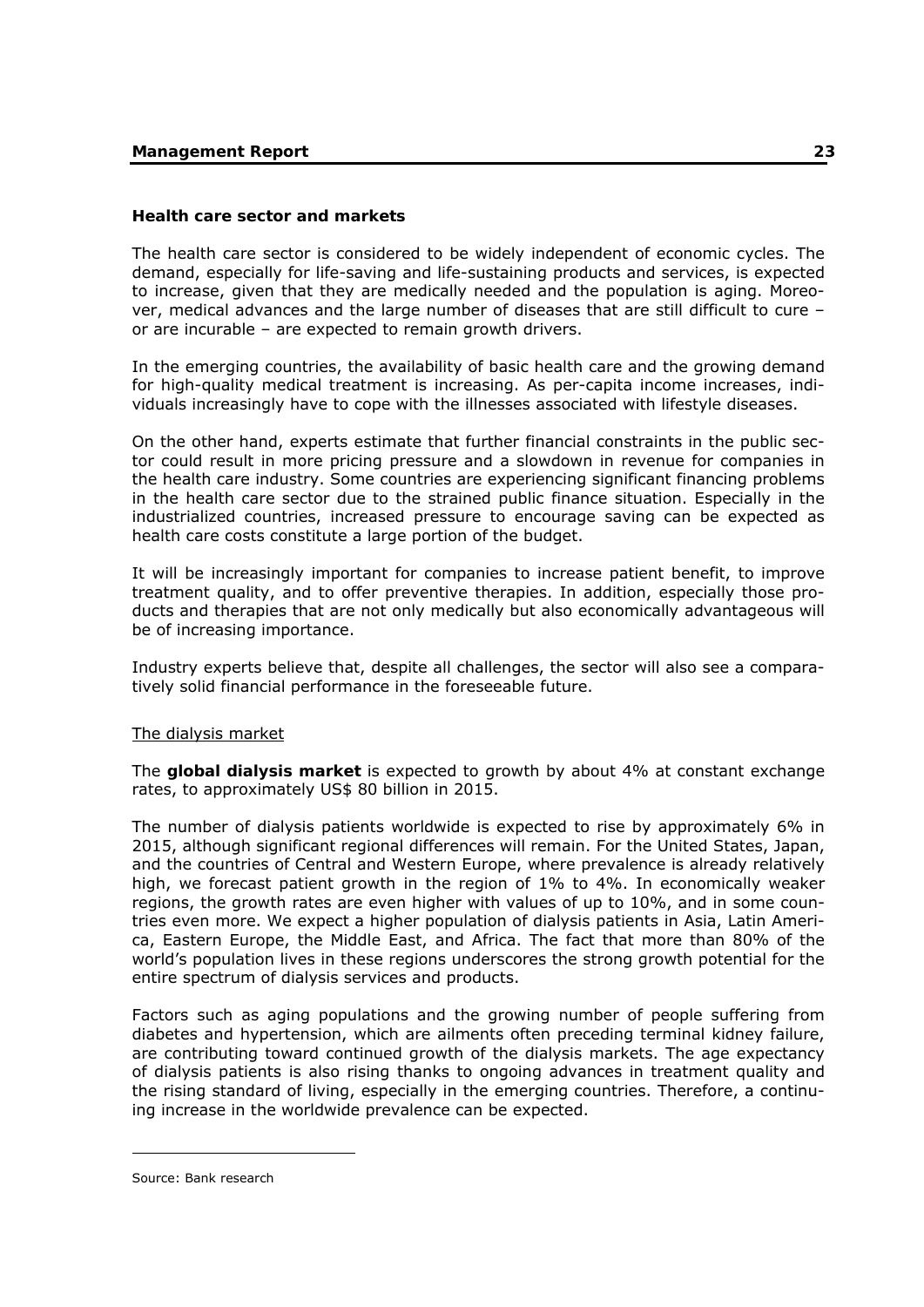The market for infusion therapies and clinical nutrition, generic IV drugs, medical devices, and transfusion technology<sup>1</sup>

We expect the global market for generic IV drugs, clinical nutrition, infusion therapy, and medical devices/ transfusion technology to grow by approximately 4% in 2015.

The **market for generics IV drugs** in Europe and the United States is expected to grow by about 5% in 2015. The demand for generic drugs is likely to grow because of their significantly lower price. The growth dynamic will continue to be driven by originator drugs going off-patent. A factor working in the opposite direction is the price erosion for generic drugs that are already in the market.

Growth of about 3% is expected for the **clinical nutrition market** in Europe in 2015. However, given the financial constraints in these countries, the efforts to contain costs in the health care sector are being pursued undiminished. Continued high growth potential is projected in Asia-Pacific, Latin America, and Africa. We expect growth of up to 10% in selected regions.

We expect the **market for infusion therapy** in Europe to remain at the prior year's level in 2015. Besides a stagnating blood volume substitutes market due to restrictions imposed on the use of these products, continuous price pressure in the tender-driven standard-solutions business is expected to affect growth. Outside Europe, growth of up to 4% is expected.

The worldwide market for **medical devices / transfusion technology** is expected to grow by up to 3% in 2015.

### The German hospital market

We expect the acute care hospital market in Germany to again grow slightly in 2015. Admissions are forecast to increase by approximately 1%.

For the increase in **reimbursements of hospital treatments** the so-called change in value figure is relevant. For 2015 it was set at 2.53%. In addition, the hospital funding system provides for various increases and reductions for acute hospitals. For example, a reduction of 25% had to be accepted for surplus services previously agreed upon with the health insurance companies. A reduction of 65% applies to surplus services not agreed upon. To compensate the reduction, a 0.8% extra charge on invoiced hospital treatments is provided. We expect the effect of the compensations, reduced by the reductions for extra services, to have a slightly positive impact on the result of HELIOS in 2015.

In December 2014, a benchmark paper for hospital reform was presented. It stipulates that in the future, planning and compensation in the hospital sector should be geared more toward the quality of medicine, among other factors. So far, however, no specifics

-

<sup>&</sup>lt;sup>1</sup> Market data refer to Fresenius Kabi's relevant and addressable markets. Those are subject to annual volatility due to currency fluctuations and patent expiries of original drugs in the IV drug market, among others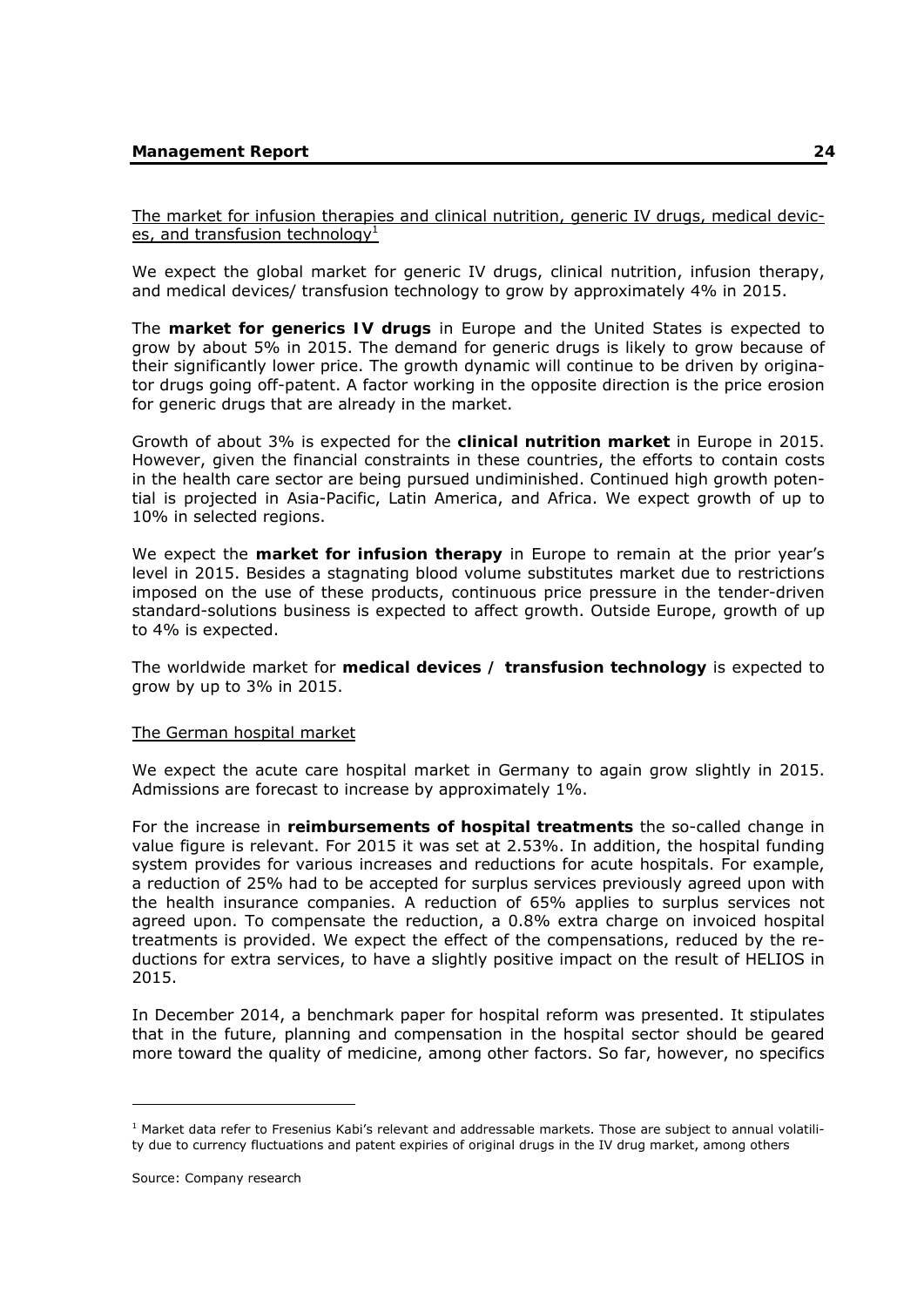-

regarding this reform have been determined. Thanks to its clear focus on the quality and transparency of medical results, the HELIOS Group would be well prepared for such a development.

Despite higher revenues, the **expectations of the hospitals** are rather pessimistic with respect to their economic situation in 2015. According to the Krankenhaus-Barometer 2014 survey by the German Hospital Institute (DKI), almost 40% of the hospitals expect their economic situation to worsen. Specifically personnel costs will be a burden due to tariff increases. Moreover, investment needs are growing while government support is declining.Rheinisch-Westfälisches Institut für Wirtschaftsforschung (RWI) forecasts that more hospitals will respond to economic pressures by joining together into networks and bundling their services. Networks offer opportunities for individual hospitals to reduce costs, for example in purchasing.

We therefore anticipate that privatization and consolidation will continue in the German hospital market.

### The market for projects and services for hospitals and other health care facilities<sup>1</sup>

For 2015, we expect the worldwide demand for projects and services for hospitals and other health care facilities to grow at a low single-digit rate.

In the Central European **markets with established health care systems**, we expect solid growth. The demand for projects and services for hospitals and other health care facilities will continue to grow due to demographic changes and the rising investment and modernization needs of public health facilities. The focus is on services ranging from the maintenance and repair of medical and hospital equipment, facility management, and technical operation, through to total operational management and infrastructure process optimization – especially within the framework of public-private partnership (PPP) models. Additional growth opportunities are presented by an increasing number of non-medical services, which are outsourced from public facilities to private service providers.

In the **emerging markets** we anticipate an overall dynamic development. Growth in markets such as Africa, Latin America, and southeast Asia will initially be driven by the demand for efficient, needs-oriented medical care. In China and the Middle East, growth will be driven by the development of infrastructure and the creation of new care services, as well as research and training facilities.

### **Economic outlook of Fresenius SE & Co. KGaA for the year 2015**

For the fiscal year 2015 the company expects a somewhat lower contribution to earnings from dividends and profit and loss transfers, due to the positive one-time effects from the sale of two Helios hospitals as well as from the sale of shares of Rhön-Klinikum AG in 2014. Retained earnings are expected to increase slightly.

Source: Rheinisch-Westfälisches Institut für Wirtschaftsforschung (RWI), Krankenhaus Rating Report 2013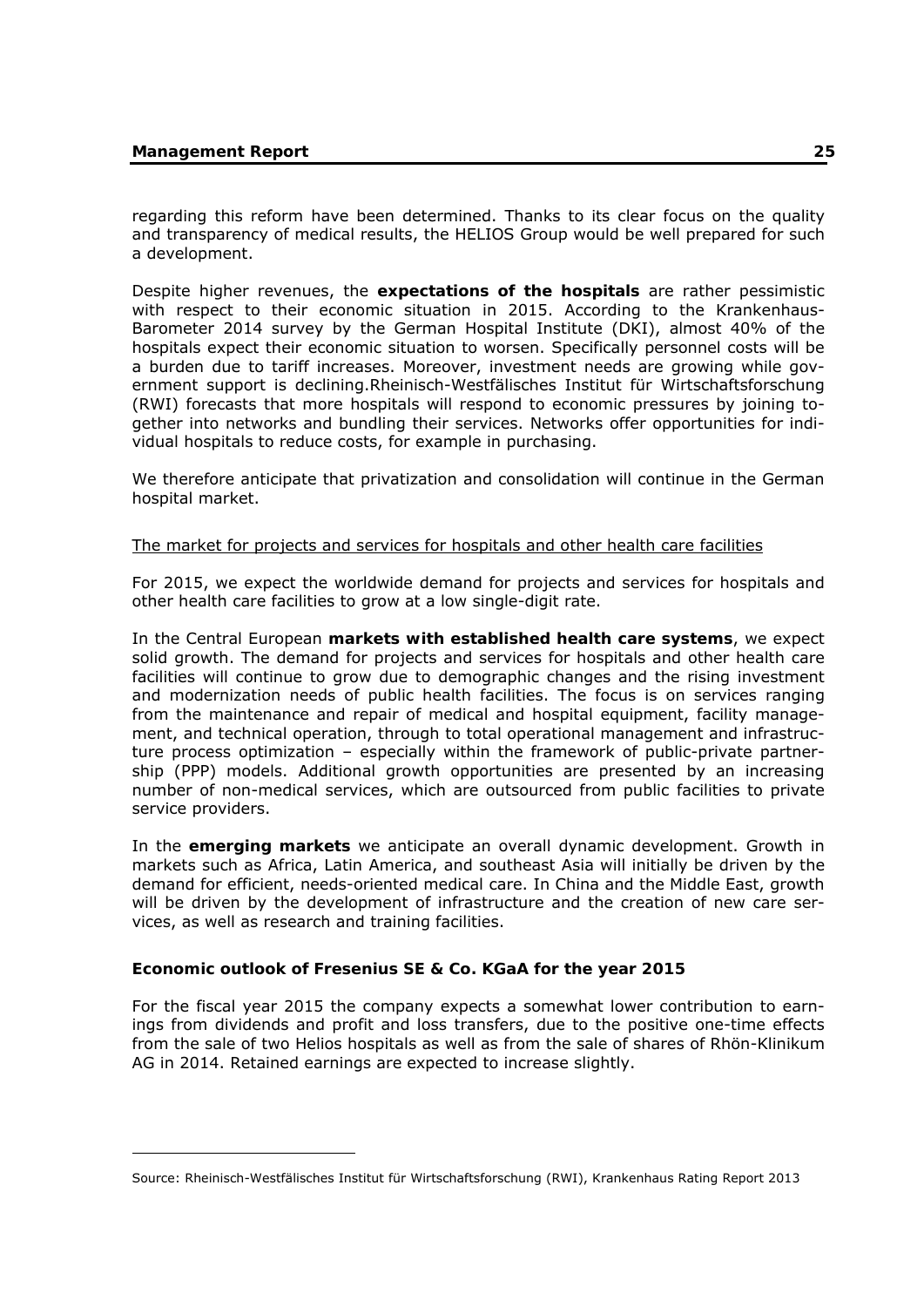## **Dividend**

The dividend increases provided by Fresenius in the last 21 years show impressive continuity. Our dividend policy aims to align dividends with earnings per share growth (before special items) and thus broadly maintains a pay-out ratio of 20% to 25%. Based on our positive earnings forecast, we expect to offer our shareholders an earningslinked dividend.

### **Opportunities and risk report**

The Fresenius Group is exposed to a number of risks due to the complexity and the dynamics of its business. These risks are inevitable consequences of entrepreneurial activities. The willingness to take risks has to be accommodated if opportunities are to be exploited.

As a provider of products and services for the severely and chronically ill, we are relatively independent of economic cycles. The diversification into four business segments, which operate in different segments of the health care market, and the global footprint further minimize the Group's risk profile. Our experience, as well as our strong market positions, serve as a solid basis for a reliable assessment of risks.

At the same time, we will continue to take advantage of the wide-ranging opportunities for sustainable growth and expansion that the health care market offers to the Fresenius Group.

### **Opportunities management**

Managing opportunities is an ongoing, integral part of corporate activity aimed at securing the Company's long-term success. In this way, we can explore new prospects and consolidate and improve on what we have already achieved. The Group's decentralized and regional organizational and management structure enables the early identification and analysis of trends, requirements, and opportunities in our often fragmented markets; and we can respond to them flexibly and in line with local market needs. Furthermore, we maintain regular contact and dialogue with research groups and scientific institutions, and keep a close watch on markets and competitors in order to identify opportunities. Within the Group, opportunities and synergies can be exploited through continuous communication involving the exchange of information and know-how between the business segments. Anticipated future opportunities for the Fresenius Group are discussed in the Outlook starting on page 20.

### **Risk management**

The risk management is also a continuous process. Identifying, controlling, and managing risks are key tools of solid corporate governance. The **Fresenius risk management system** is closely linked to the corporate strategy. Opportunities are not recognized in the risk management system.

Responsibilities for the processes and monitoring risks in the business segments have been assigned as follows: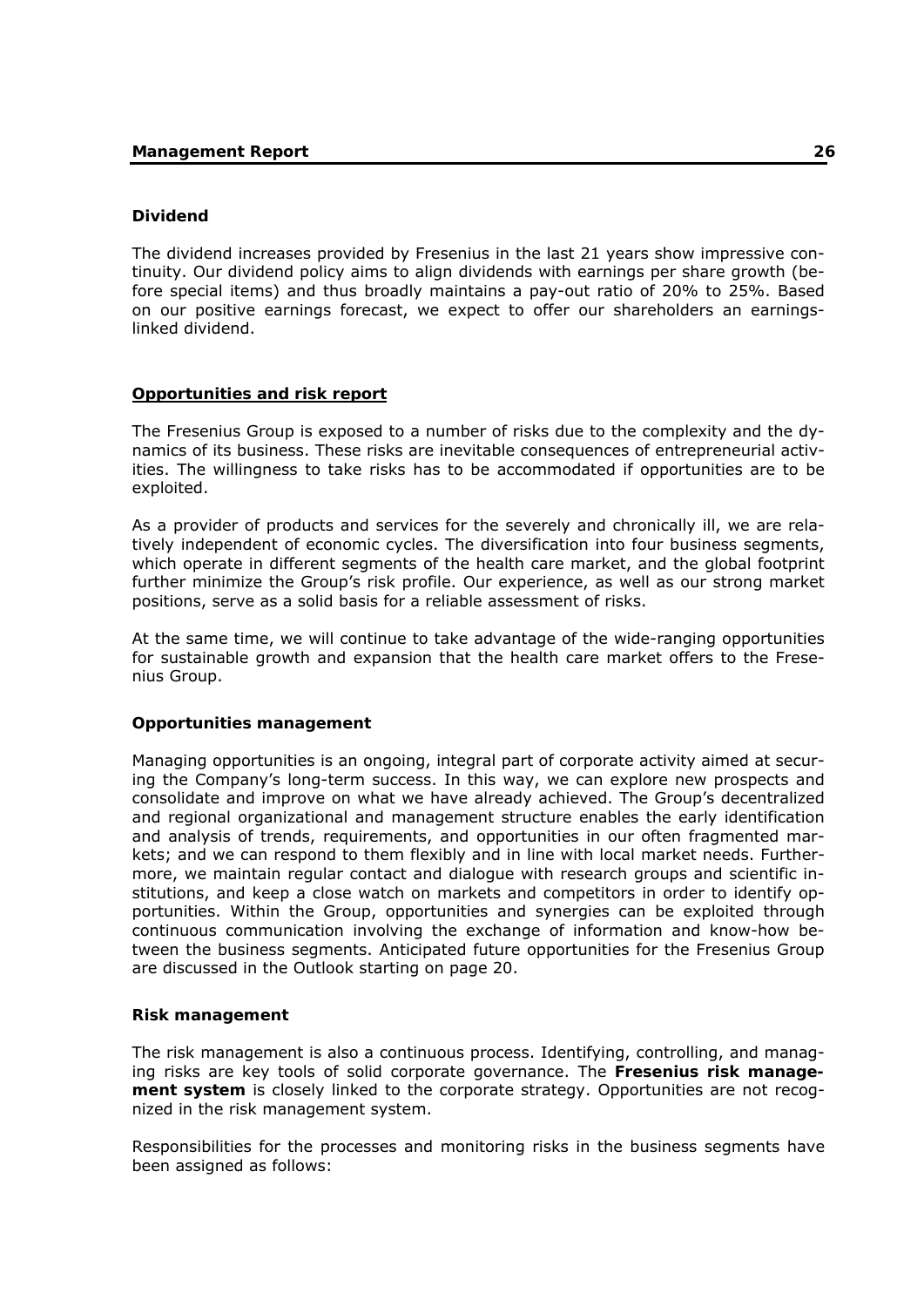- Using standardized processes, risk situations are evaluated regularly and compared with specified requirements. If negative developments emerge, responses can be initiated at an early stage.
- The managers responsible are required to report any relevant changes in the risk profile to the Management Board without delay.
- Markets are kept under constant observation and close contact is maintained with customers, suppliers, and institutions. These policies allow us to swiftly identify and react to changes in our business environment.

The risk management system is supported both at Group level and in the business segments by our **risk controlling measures** and our **management information system**. Detailed monthly and quarterly reports are used to identify and analyze deviations of the actual compared to the planned business development. In addition, the risk management system comprises a **control system** that oversees organizational processes and measures, as well as internal controls and audits, with which we can identify significant risks at an early stage and counteract each one individually.

The functionality and effectiveness of our risk management system is reviewed regularly by the Management Board and the internal auditing department. Conclusions arising from the audits are taken into account in the ongoing refinement of the system, to allow prompt reaction to changes in our environment. This system has thus far proved effective. The control system is also regularly reviewed by the Management Board and the internal auditing department. Moreover, the external auditor reviews whether the control system set up by the Management Board is suitable for the early identification of risks that would put the continued existence of the Company in danger. The insights gained from the audit regarding the internal financial reporting controls are taken into account in the continued development of the system.

Fresenius has ensured that the scope and focus of the organizational structure and systems for identifying, assessing, and controlling risks, and for developing countermeasures and for the avoidance of risks, are aligned suitably with the Company-specific requirements and that they are properly functional. However, there can be no absolute certainty that this will enable all risks to be fully identified and controlled.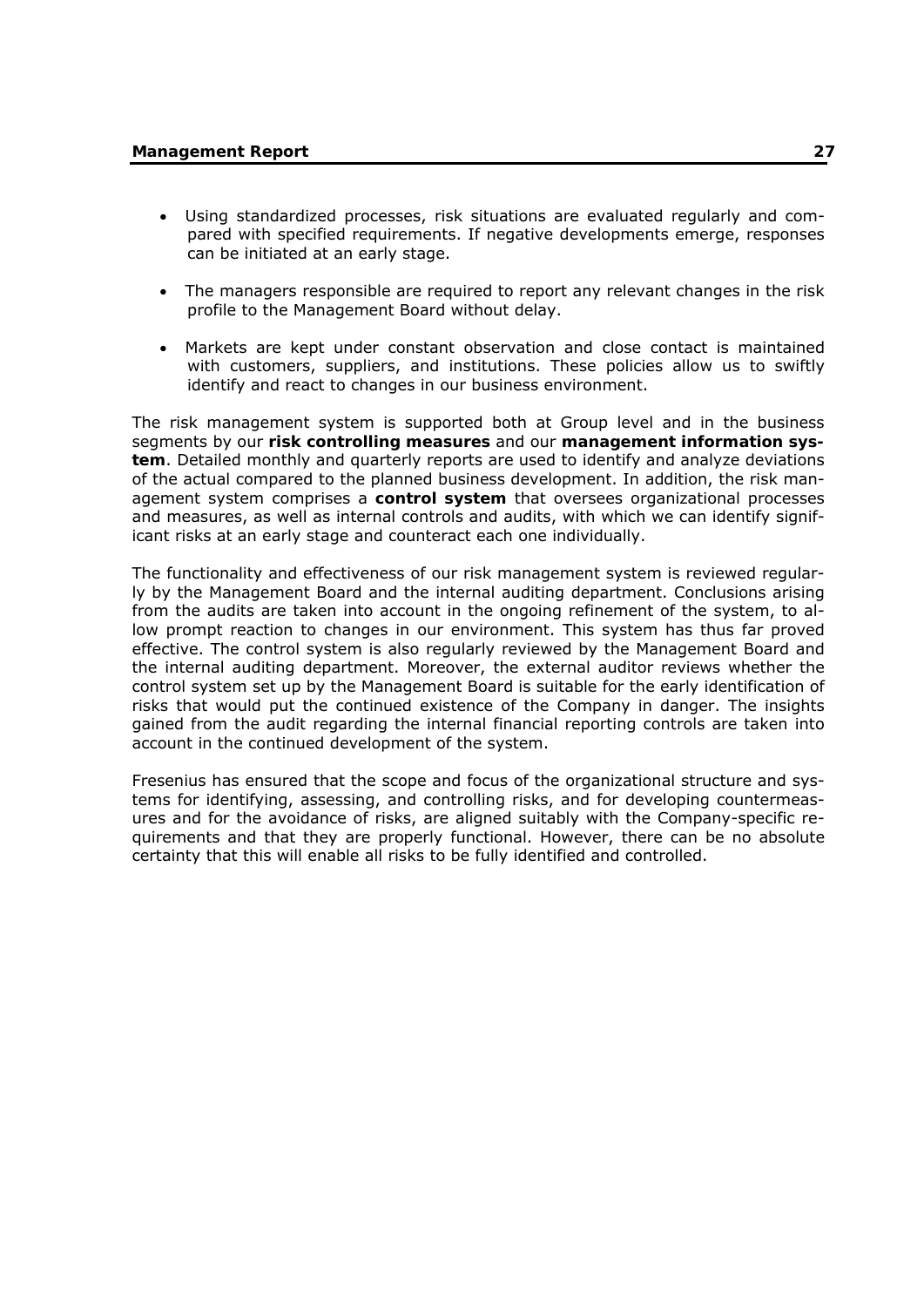### Internal financial reporting controls

Numerous measures and internal controls assure the correctness and reliability of accounting processes and financial reporting, and thus preparation of annual financial statements, consolidated financial statements, and management reports in compliance with applicable principles.

Our **four-tier reporting process** especially promotes intensive discussion and ensures control of the financial results. At each reporting level,

- local entity
- region
- business segment
- Group

financial data and key figures are reported, discussed, and compared on a regular monthly basis with the prior-year figures, budget, and latest forecast. In addition, all parameters, assumptions, and estimates that are of relevance for the externally reported Group and segment results are discussed intensively with the department responsible for preparing the Group's consolidated financial statements. These matters are also reviewed and discussed quarterly by the Supervisory Board's Audit Committee.

Control mechanisms, such as automated and manual reconciliation procedures, are further precautions put in place to assure that financial reporting is reliable and that transactions are correctly accounted for. All consolidated entities report according to Groupwide standards, which are determined at the head office. These are regularly adjusted to allow for changes made to the accounting regulations. The consolidation proposals are supported by the IT system. In this context, reference is made to the comprehensive consolidation of internal Group balances. To prevent abuse, we take care to maintain a strict separation of functions. Management control and evaluations also help to ensure that risks having a direct impact on financial reporting are identified and that controls are in place to minimize them. Moreover, changes in accounting principles are monitored and employees involved in financial reporting are instructed regularly and comprehensively. External experts and specialists are engaged if necessary. The Treasury, Tax, Controlling, and Legal departments are involved in supporting the preparation of the financial statements. Finally, the information provided is verified once again by the department responsible for preparing the consolidated financial statements.

Fresenius Medical Care is subject to the controls of Section 404 of the Sarbanes-Oxley Act.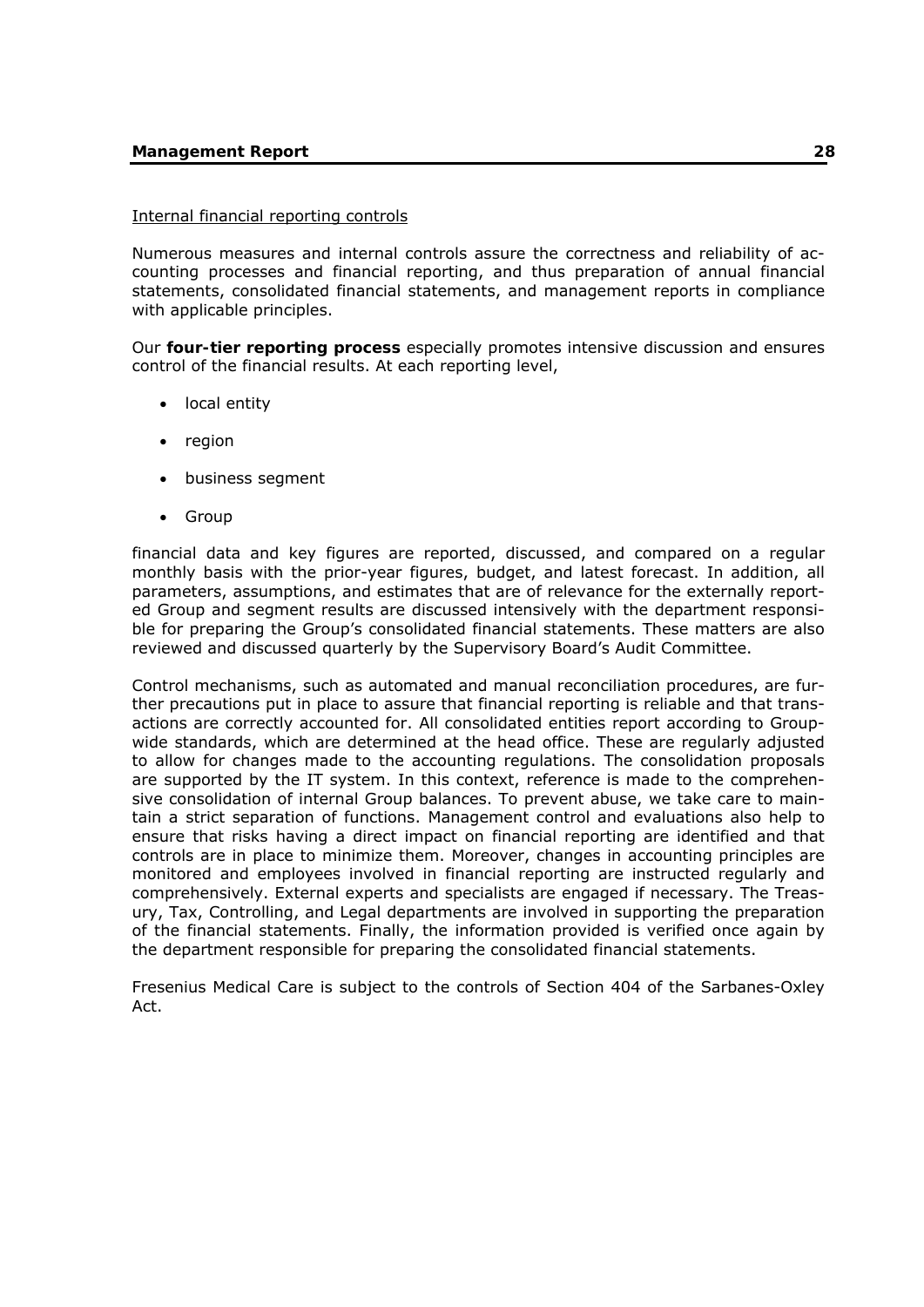# **Risk areas**

The main risk areas for the operations of the Fresenius Group are as follows:

# General economic risks and risks in the general operating framework

At present, the development of the global economy exhibits no significant risk to the Fresenius Group. In 2015, we largely expect overall economic growth to continue. Moreover, Fresenius is affected only to a small extent by general economic fluctuations. We expect demand for our life-saving and life-sustaining products and services to continue to grow. Furthermore, Fresenius is striving for the firm balance of its business in the main regions and between established and emerging markets.

The risk situation for each business segment also depends on the development of its markets. Country-specific political, legal, and financial conditions are therefore monitored and evaluated carefully, particularly in the current macro economic environment. This applies, for example, to countries with budget problems as a result of the sovereign debt crisis, in particular with regard to our accounts receivables.

# Risks in the health care sector

Risks related to **changes in the health care market** are of major importance to the Fresenius Group. The main risks are the development of new products and therapies and increased product availability at competitors, the financing of health care systems, and reimbursement in the health care sector.

In our largely regulated business environment, changes in the law – also with respect to reimbursement – can have decisive consequences for our business progress. This applies especially in the United States where a large portion of our sales are generated, and where changes in the reimbursement system, for example, could have a considerable impact on our business. Furthermore, a portion of our dialysis care business in the United States is currently reimbursed by private insurers or managed care organizations. If these organizations enforce reductions in the reimbursement, it would significantly reduce the revenues and earnings for the products and services of Fresenius Medical Care.

The same applies to the hospital market in Germany, where the DRG system (Diagnosis Related Groups) is intended to increase the efficiency of hospitals while reducing health care spending. The Company constantly monitors legislative developments as well as discussions about ending dual financing in the hospital sector. Patients are largely assigned to hospitals by the public health and pension insurers. It is therefore important for Fresenius Helios that the contracts between its hospitals and the insurers and health care institutions are maintained. We not only monitor legislative changes continually, but also work together with governmental health care institutions.

Reductions in health care spending could also negatively affect the **pricing** of Fresenius Kabi products.

Generally, our aim is to counter possible regulatory risks through enhanced performance and cost reductions.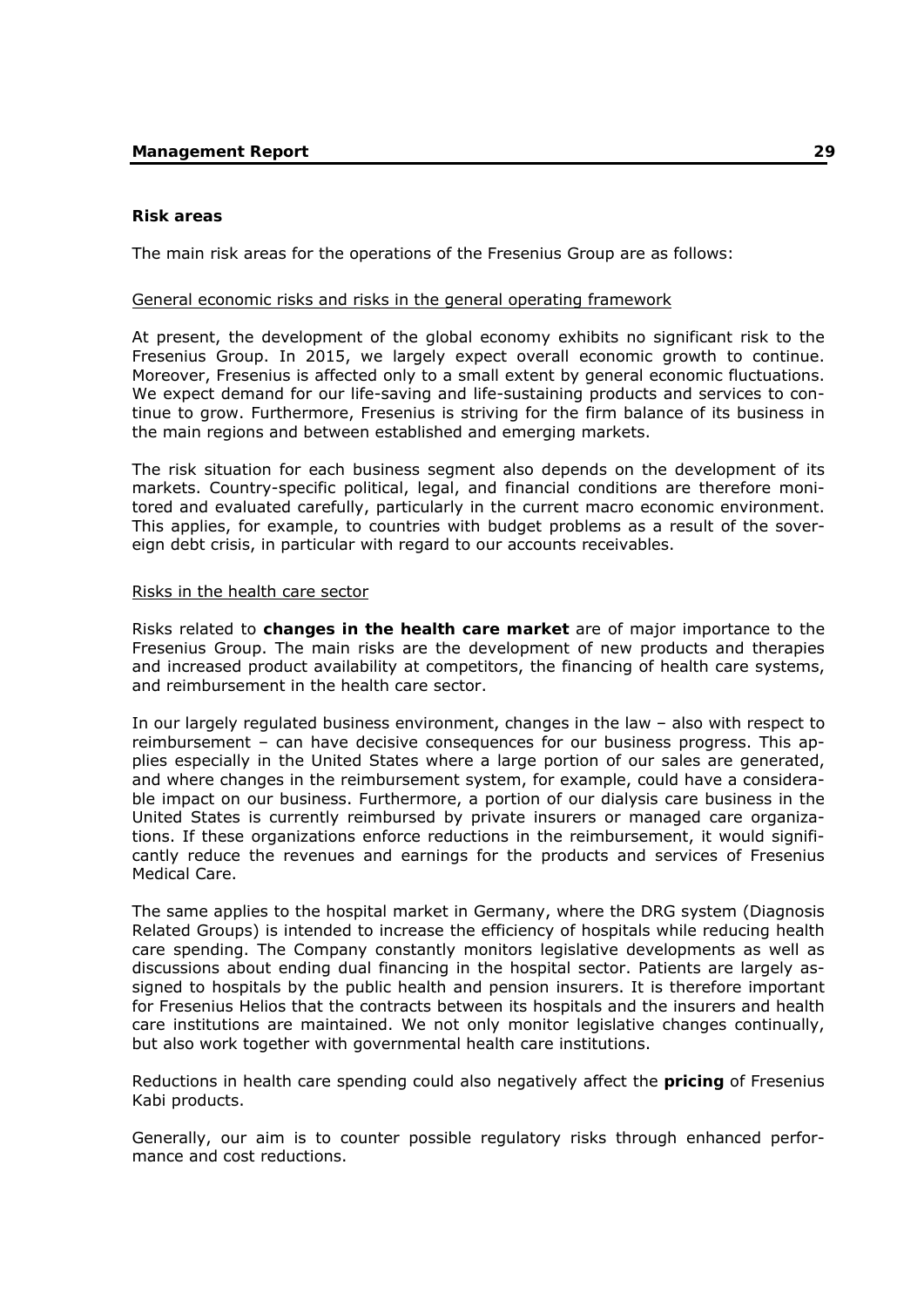In the United States, almost all Fresenius Kabi injectable pharmaceutical products are sold to customers through arrangements with **group purchasing organizations (GPOs)** and distributors. The majority of hospitals undertake contracts with the GPO of their choice for their purchasing needs. Currently, fewer than five GPOs control a large majority of sales in the United States to hospital customers. Fresenius Kabi currently derives a large percentage of its revenue in the United States through a small number of GPOs, and expects to continue to do so in the future. Fresenius Kabi has purchasing agreements with the major GPOs. To maintain these business relationships, Fresenius Kabi believes it needs to be a reliable supplier, offer a comprehensive high-quality product line, remain price-competitive, and comply with the regulations of the U.S. Food and Drug Administration (FDA). The GPOs also have purchasing agreements with other manufacturers and the bidding process for products is highly competitive. Most of the agreements Fresenius has with GPOs in the United States can be terminated at short- or mid-term notice. The main customers in the area of transfusion technology are plasma companies and blood centers. There are four major plasma companies serving the United States. Blood centers in the United States are consolidating in response to blood-conservation efforts at hospitals, which is having an effect on pricing.

**Cooperation with medical doctors and scientists** allows us to identify and support relevant technological innovations and to keep abreast of developments in alternative treatment methods. These enable us to evaluate and adjust our corporate strategy if necessary.

# Operating risks

Our business and operations around the world are exposed to a number of **risks** and to extensive **regulation**, which include, among others:

- the quality, safety, and efficacy of medical and pharmaceutical products, supplies, and therapies
- the operation of hospitals, manufacturing facilities, and laboratories
- the construction and management of health care facilities
- the rate of, and accurate reporting and billing for, government and third-party reimbursement
- compensation of medical directors and other financial arrangements with physicians and other referral sources.

If Fresenius fails to comply with laws or regulations, this may give rise to a number of legal consequences, including monetary and administrative penalties, increased compliance costs, complete or partial exclusion from governmental programs, or a complete or partial curtailment of our authorization to conduct business. Any of these consequences could have a material adverse effect on our business, financial condition, or results of operations.

In the following, the main risks for the Fresenius Group are described.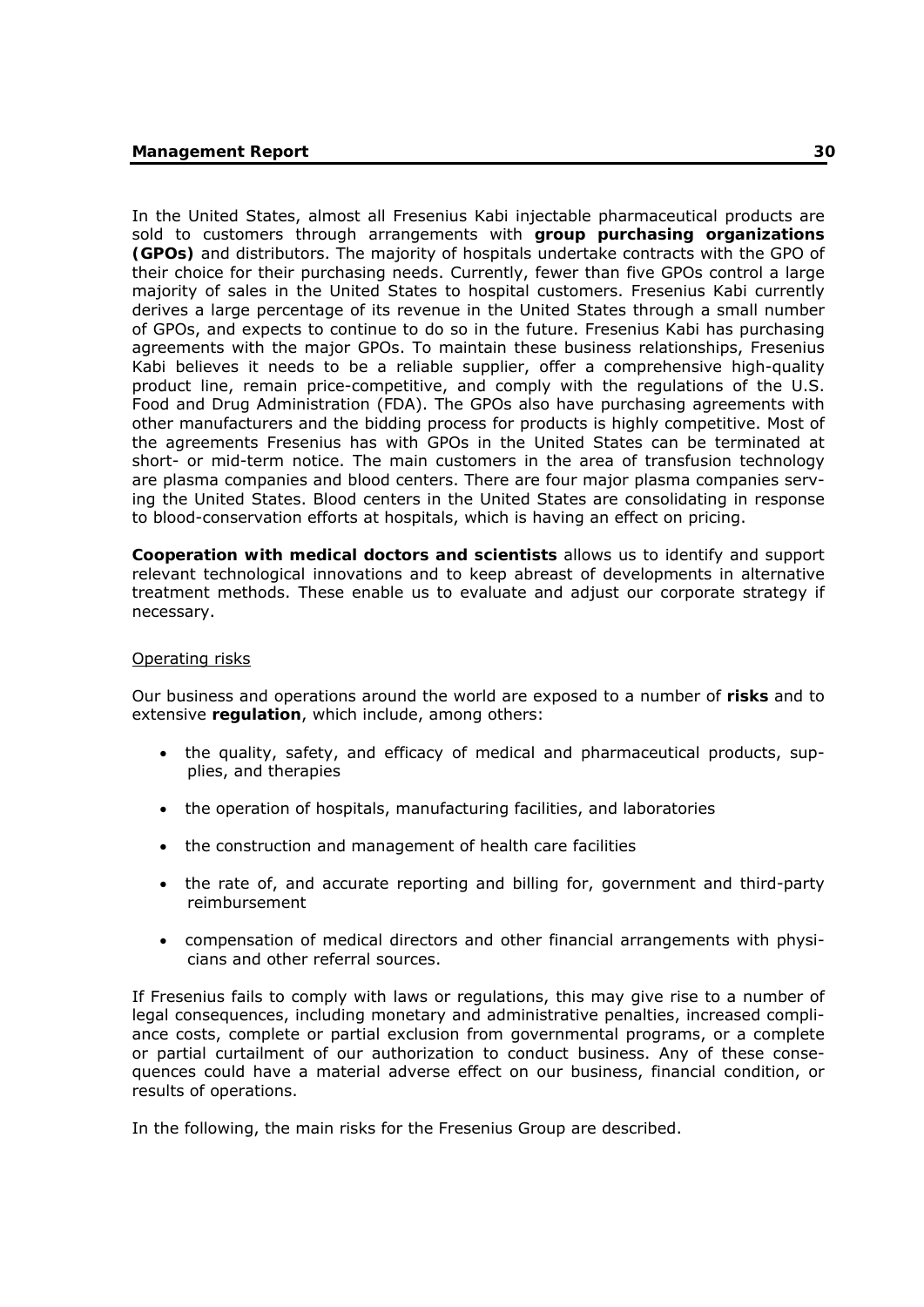Production, products, and services

Compliance with **product and manufacturing regulations** is ensured by our quality management systems in accordance with the internationally recognized quality standard ISO 9001, reflecting a large number of national and international regulations. Application is ensured by internal standards such as quality and work procedure manuals. Regular internal and external audits are carried out at the Group's production sites, distribution companies, and dialysis clinics. These audits test compliance with regulations in all areas – from management and administration to production and clinical services and patient satisfaction. Our production facilities comply with the Good Manufacturing Practice (GMP) of the markets they supply. Our facilities are audited by the FDA and other public authorities. If observations are filed, the Company is required to remedy these issues immediately, as during the inspections of our U.S. production facility in Grand Island or our production facility in Kalyani, India, for example.

**Non-compliance with the requirements of these authorities** in our production facilities or at our suppliers could lead to regulatory actions such as warnings, product recalls, production interruptions, monetary sanctions, or delays in new product approvals. Any of these regulatory actions could adversely affect our ability to generate sales and result in significant expenses.

Potential risks, such as those arising from the **start-up of new production sites or the introduction of new technologies**, are countered through careful planning, regular analysis, and continual progress reviews. **Production capacities** at some of our manufacturing plants could be adversely affected by events such as technical failures, natural disasters, regulatory rulings, or supply disruptions, e. g., of raw materials.

We counter the risk of **poor-quality** purchased raw materials, semifinished products, and components mainly by requiring our suppliers to meet strict quality standards. Besides certification by external institutes and regular supplier audits, this includes an exhaustive evaluation of advance samples and regular quality controls. We only purchase high-quality products with proven safety and suitability from qualified suppliers that conform to our specifications and standards.

Performing **medical treatments** on patients in our hospitals, rehabilitation clinics, and dialysis clinics presents inherent risks. For example, disruptions to processes involve risks for patients and the clinic. In addition, there are operational risks, for example regarding hygiene and sterile conditions. We counteract these risks with strict operating procedures, continuous personnel training, and patient-oriented working procedures. Furthermore, we are constantly striving to improve the standard of patient treatment through our quality management systems.

Further risks arise from increasing **pressure on our product prices**, for example in tender businesses. On the **procurement side**, we counter risks – which mainly involve possible price increases and the availability of raw materials and goods – by appropriately selecting and working together with our suppliers through long-term framework agreements in certain purchasing segments and by bundling volumes within the Group.

Under the Medicare bundled reimbursement system, payment for Erythropoietin stimulating agents (ESA) is generally included in the bundled rate. An interruption of supply or material increases in the utilization or acquisition costs for ESAs could materially affect sales and profitability adversely.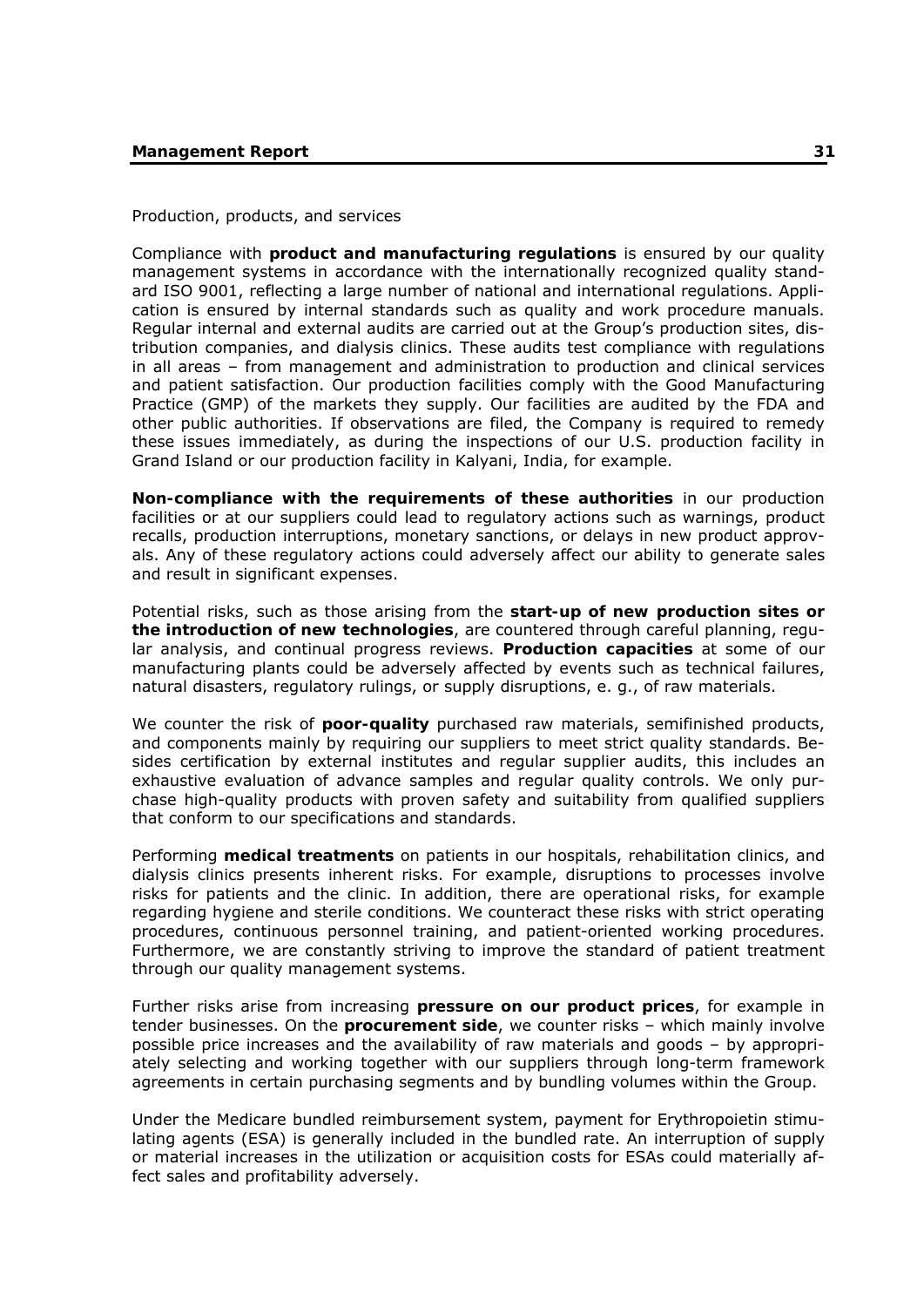Growing **competition**, among other things induced by the reentry of competitors in the US market for generic IV drugs after production halts**,** could materially affect the future pricing and sale of our products and services adversely. The introduction of new products and services, or the development of new technologies by competitors, could render one or more of our products and services less competitive or even obsolete, and thus have a significant negative impact on future sales, the prices of products, and our range of services. This includes the introduction of generic or patented drugs by competitors, which may have an impact on sales and operational results.

Generally, the health care markets are characterized by price pressure, competition, and efforts to **contain costs**. These could result in lower sales and adversely affect our business, our financial position, and our operational results.

We counter the risks associated with Fresenius Vamed's **project business** through professional project management and control, and with a proven system tailored to each business activity for identifying, evaluating, and minimizing these risks. This system consists of organizational measures, such as standards for pricing-in risks already when preparing quotations, risk assessment before accepting orders, regular project controlling, and continual risk assessment updates. To avert the risk of default, financial measures are taken, such as checking creditworthiness and, usually, prepayments, letters of credit, and secured credits.

Our operations are subject to strict governmental regulatory demands and controls. We must comply with these rules and regulations, which monitor particularly the safety and effectiveness of our medical products and services. Therefore, it is of special importance to us that our **compliance programs** and guidelines are adhered to. Through compliance, we aim to meet our own expectations and those of our partners, and to orient our business activities to generally accepted standards and local laws and regulations.

The Corporate Compliance department reports to the **Chief Compliance Officer**, who is the Management Board member for Legal Affairs, Compliance, and Human Resources, and is accountable for establishing and implementing guidelines and procedures. A compliance officer has been appointed in each business segment. He or she is supported by additional compliance officers appointed based on organizational and business structures. The Corporate Compliance department supports the compliance officers at the business segment, regional, and country levels. These compliance programs and guidelines set binding rules of conduct for our employees. We believe that we have taken adequate measures to ensure that national and international rules are observed and complied with.

# Government reimbursement payments

Fresenius is subject to comprehensive **government regulation** in nearly all countries. This is especially true in the United States and Germany. In addition, Fresenius must comply with general rules of law, which differ from country to country. There could be far-reaching legal repercussions should Fresenius fail to comply with these laws or regulations.

A large part of Group revenue derives from government reimbursement programs. In 2014, approximately 31% of Fresenius Medical Care's sales were attributable to U.S. federal health care benefit programs, such as Medicare and Medicaid (CMS). A reduction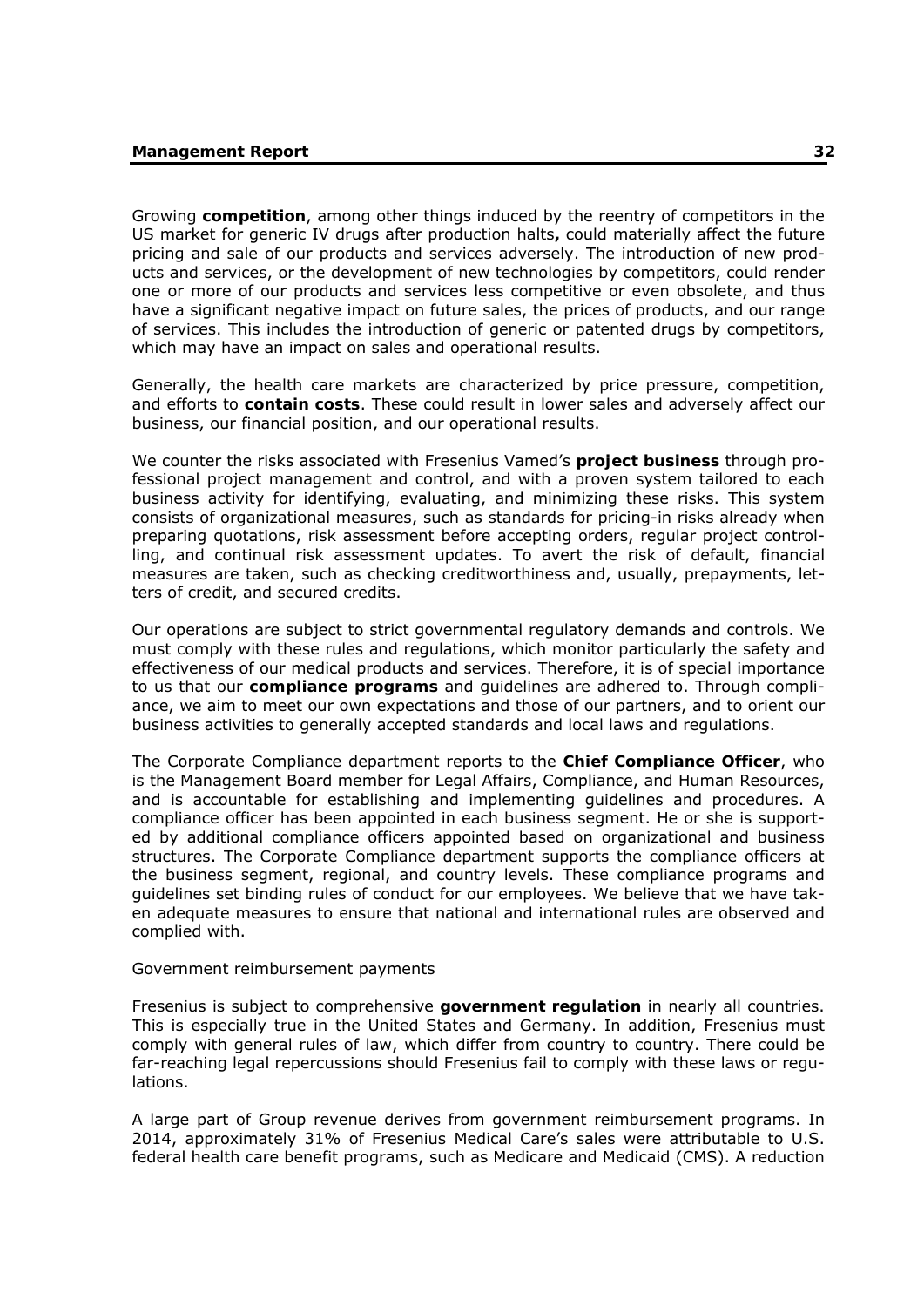of reimbursement rates or reimbursed services could result in significantly lower sales and operational results.

Effective 2011, Medicare implemented an end stage renal disease (ESRD) **prospective payment system (ESRD PPS),** which expanded the scope of the products and services covered by a bundled rate and resulted in lower reimbursement per treatment than under the reimbursement system in place. ESRD-related drugs with only an oral form are expected to be reimbursed under the ESRD PPS starting in January 2016 with an adjusted payment amount to be determined by the Secretary of Health and Human Services to reflect the additional cost to dialysis facilities of providing these medications. The ESRD PPS payment amount is subject to annual adjustment based on increases in the costs of a "market basket" of certain health care items and services less a productivity adjustment. The centers for Medicare and Medicaid Services, howeve, did not increase ESRD PPS base rates for 2015.

The American Taxpayer Relief Act of 2012 (ATRA) directed CMS to reduce the ESRD PPS payment rate, effective January 1, 2014, to account for changes in the utilization of certain drugs and biologicals that are included in the ESRD PPS. In making such a reduction, the law requires CMS to use the most recently available pricing data for such drugs and biologicals. In November 2013, CMS issued the final rule regarding the 2014 ESRD PPS payment rate. CMS decided to split the settled reduction of the ESRD PPS payment rate (US\$ 29.93 reduction) over a period between three and four years (2014 – 2017). In November 2014, CMS announced that the ESRD PPS payment rates for 2015 will amount to US\$ 239,43 showing a small increase of 0.2% compared to 2014.

The ESRD PPS's quality incentive program (QIP) affects Medicare payments based on the performance of each facility on a set of quality measures. Dialysis facilities that fail to achieve the established quality standards have payments for a particular year reduced by up to 2% based on a year's performance. For the 2014 payment year, CMS has adopted additional measures to determine whether dialysis patients are receiving high-quality care. For the years 2015 and 2016, additional quality measures will be established. In October 2014, CMS announced the requirements for the years 2017 and 2018, including further adjustments on the measures. A material failure by Fresenius Medical Care to achieve the minimum client quality standards under the QIP could materially and adversely affect its business, financial condition and results of operations.

Fresenius Medical Care mitigated the impact of the ESRD PPS and the other legislative initiatives referenced above with two broad measures. First, it worked with medical directors and treating physicians to make clinical protocol changes used in treating patients consistent with the QIP and good clinical practices, and it negotiated pharmaceutical acquisition cost savings. In addition, Fresenius Medical Care achieved greater efficiencies and better patient outcomes by introducing new initiatives to improve patient care upon initiation of dialysis, increasing the percentage of patients using home therapies, and achieving additional cost reductions in its clinics.

Working with health care provider groups, also known as ESRD Seamless Care Organizations (ESCOs), CMS plans to test a new Comprehensive ESRD Care Model, for payment and care delivery that seeks to deliver better health outcomes for ESRD patients while lowering CMS's costs. ESCOs that achieve the program's minimum quality thresholds and generate reductions in CMS's cost of care above certain thresholds for the ESRD patients covered by the ESCO will receive a share of the cost savings. ESCOs that include dialysis chains with more than 200 facilities are required to share in the risk of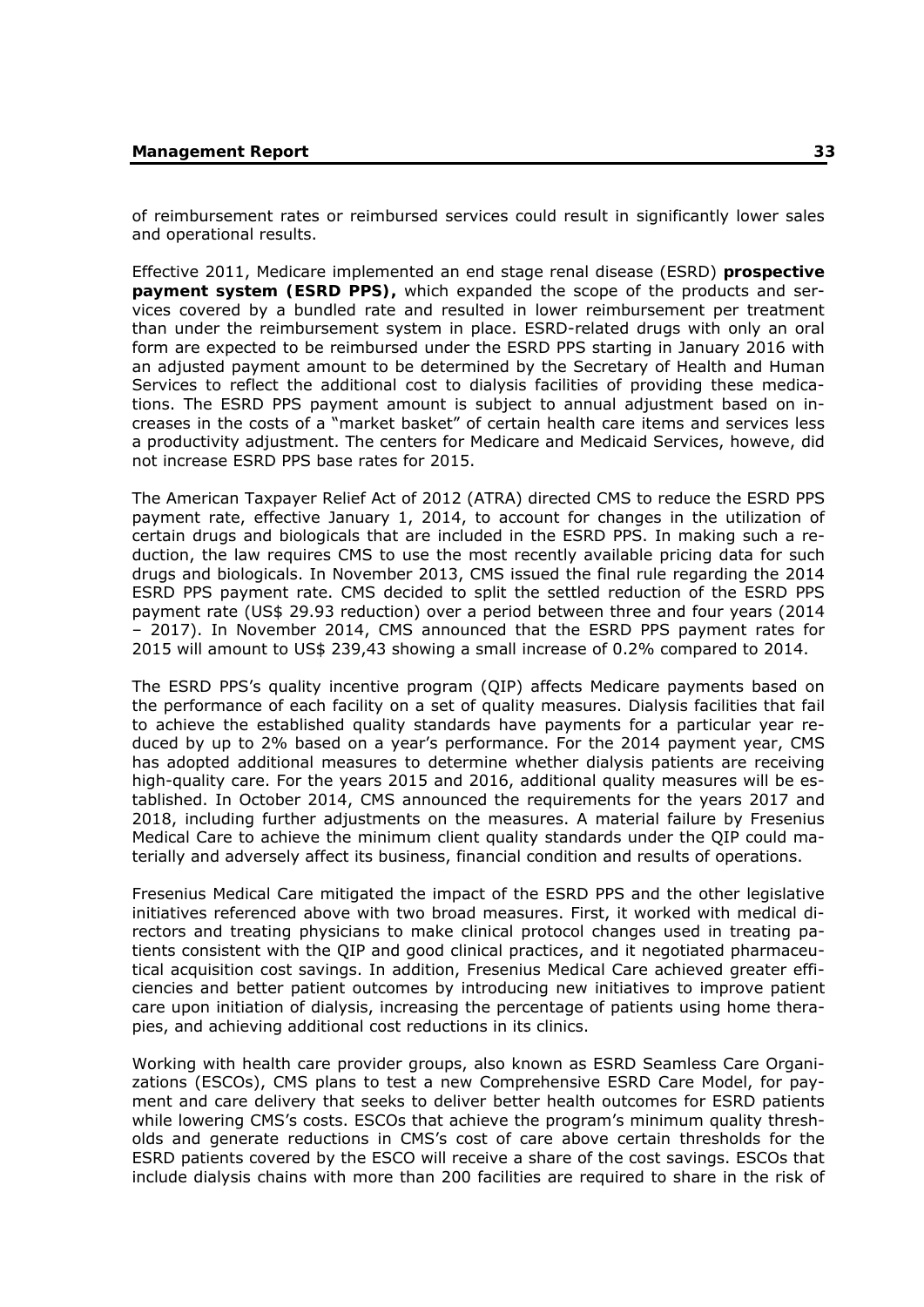cost increases and reimburse CMS a share of any such increases. Applications must be approved by CMS to participate in the program.

Changes in the law or the reimbursement method could affect the scope of payments for services as well as for insurance coverage and the product business. This could have a significant adverse impact on the assets and liabilities, financial position, and results of operations.

# Research and development

The development of new products and therapies always carries the risk that the ultimate goal might not be achieved, or might take longer than planned. Regulatory approval of new products requires comprehensive, cost-intensive preclinical and clinical studies. Furthermore, there is a risk that regulatory authorities either do not grant, or delay, product approval. In addition, adverse effects of our products that may be discovered after regulatory approval or registration may lead to a partial or complete withdrawal from the market, due either to regulatory actions or our voluntary decision to stop marketing a product. The Fresenius Group spreads its risk widely by conducting development activities in various product segments. We also counteract risks from research and development projects by regularly analyzing and assessing development trends and examining the progress of research projects. We also strictly comply with the legal regulations for clinical and chemical-pharmaceutical research and development. With IV drugs, it is also crucial that new products are continually brought to the market in a timely manner. The product development process can be controlled on the basis of detailed project roadmaps and a tight focus on the achievement of specific milestones. If the defined targets are not achieved, countermeasures can be initiated.

# Risks from the integration of acquisitions

The **acquisition** and **integration** of companies carries risks that can adversely affect the assets and liabilities, financial position, and results of operations of Fresenius. Following an acquisition, the acquired company's structure must be integrated while clarifying legal questions and contractual obligations. Marketing, patient services, and logistics must also be unified. During the integration phase, key managers can leave the company and both the course of ongoing business processes and relationships with customers can be harmed. In addition, change-of-control clauses may be claimed. The integration process may prove to be more difficult and cost-intensive, or last longer than expected. Risks can arise from the operations of the newly acquired company that Fresenius regarded as insignificant or was unaware of. An acquisition may also prove to be less beneficial than initially expected. **Future acquisitions** may be a strain on the finances and management of our business. Moreover, as a consequence of an acquisition, Fresenius may become directly or indirectly liable toward third parties or claims against third parties may turn out to be non-assertable.

We counter risks from acquisitions through detailed integration roadmaps and strict integration and project management so that countermeasures can be initiated in good time if there are deviations from the expected development.

# Personnel risks

The Company addresses potential shortages of qualified personnel externally by utilizing personnel marketing measures, and internally by offering comprehensive personnel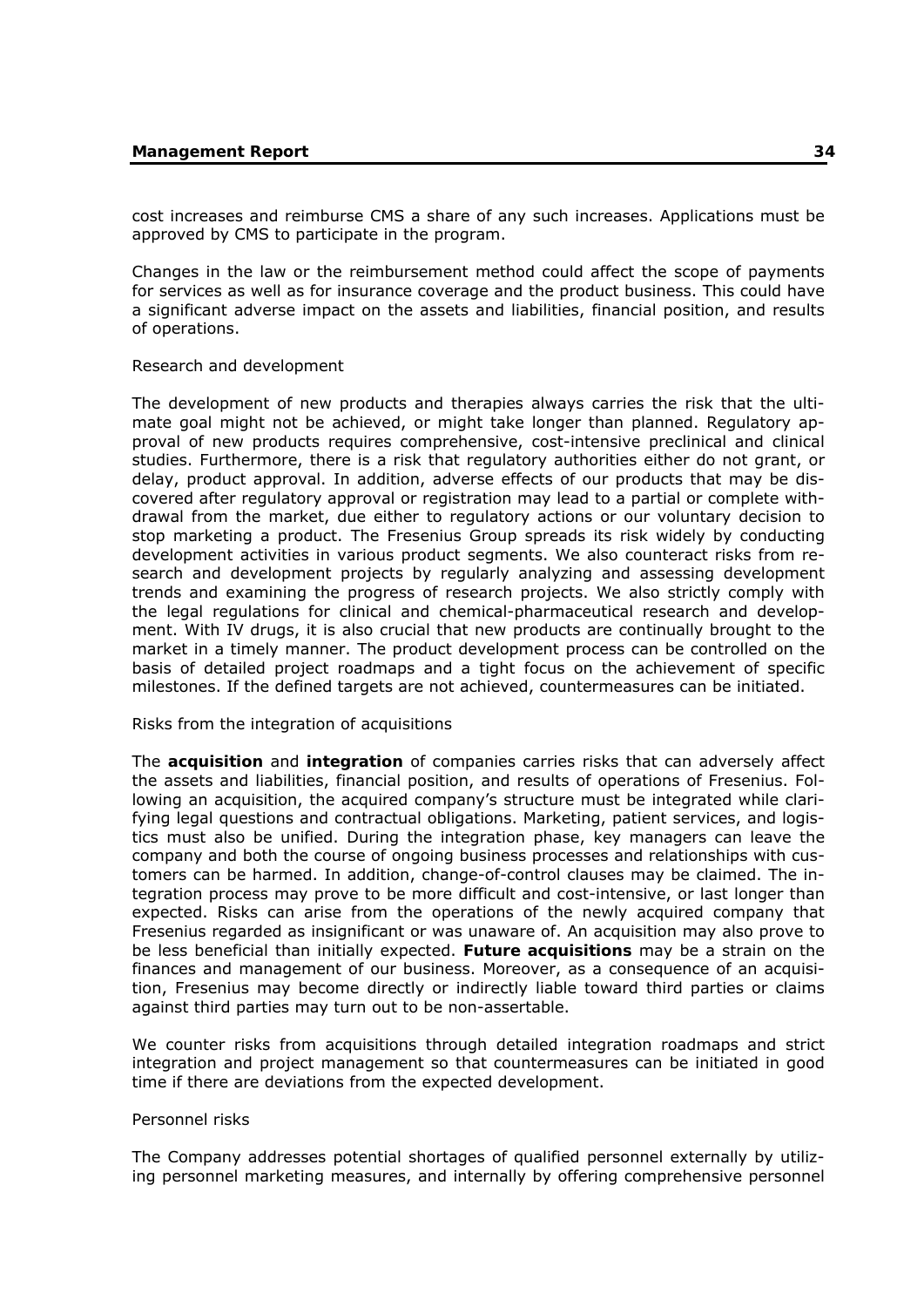development programs. We also seek to retain our employees by introducing life-work time accounts in various areas. Furthermore, employees are entitled to attractive fringe benefits and, in part, bonuses. By using target group-specific measures, Fresenius addresses the overall shortage of specialized hospital personnel. We thereby recruit qualified, dedicated, and specialized personnel, thus ensuring our high standard of treatment quality. At the same time, by supporting the training of young employees, we thereby seek their commitment to Fresenius. As a result of these measures, risks in personnel marketing are not considered to be significant.

# Financial risks

The international operations of the Fresenius Group expose us to a variety of currency risks. In addition, the financing of the business exposes us to certain interest rate risks. We use derivative financial instruments as part of our risk management to avoid any possible negative impacts of these risks. However, we limit ourselves to non-exchangetraded, marketable instruments, used exclusively to hedge our operations and not for trading or speculative purposes. All transactions are conducted with banks that have a high rating.

The Fresenius Group's **foreign exchange risk management** is based on a policy approved by the Management Board that defines the targets, organization, and handling of the risk management processes. In particular, the guidelines assign responsibilities for risk determination, the execution of hedging transactions, and the regular reporting of risk management. These responsibilities are coordinated with the management structures in the residual business processes of the Group. Decisions on the use of derivative financial instruments in **interest rate management** are taken in close consultation with the Management Board. Hedging transactions using derivatives are carried out by the Corporate Treasury department of the Fresenius Group – apart from a few exceptions in order to adhere to foreign currency regulations. These transactions are subject to stringent internal controls. This policy ensures that the Management Board is fully informed of all significant risks and current hedging activities.

The Fresenius Group is protected, to a large extent, against **currency and interest rate risks**. As of December 31, 2014, approximately 63% of the Fresenius Group's debt was protected against increases in interest rates either by fixed-rate financing arrangements or by interest rate hedges;  $37\%$ , or  $\epsilon$  5,718 million, was exposed to an interest rate risk. A sensitivity analysis shows that a rise of 0.5% in the reference rates relevant for Fresenius would have a less than 1.5% impact on Group net income.

As a global company, Fresenius is widely exposed to **translation effects** due to foreign exchange rate fluctuations. The exchange rate of the U.S. dollar to the euro is of particular importance because of our extensive operations in the United States. Translation risks are not hedged. A sensitivity analysis shows that a one cent change in the exchange rate of the U.S. dollar to the euro would have an annualized effect of about  $\epsilon$  90 million on Group sales, about  $\epsilon$  16 million on EBIT, and about  $\epsilon$  3 million on Group net income.

As a globally active company, we have production facilities in all the main currency areas. In the service businesses, our revenue and cost base largely coincide. The Fresenius Group uses a Cash-Flow-at-Risk (CFaR) model in order to estimate and quantify such **transaction risks** from foreign currencies. The foreign currency cash flows that are reasonably expected to arise within the following twelve months, less any hedges, form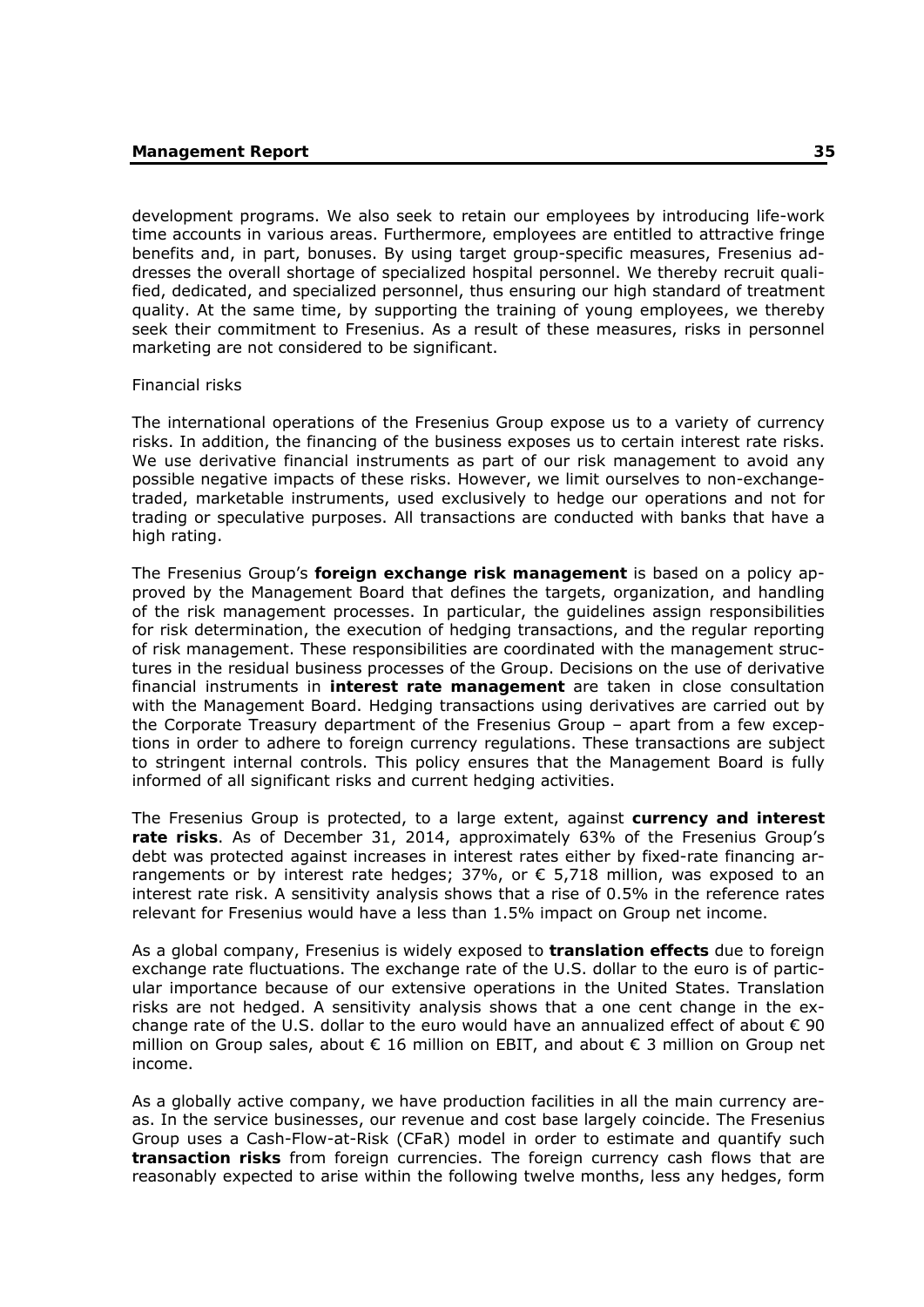the basis for the analysis of the currency risk. As of December 31, 2014, the Fresenius Group's cash flow at risk was  $\epsilon$  50 million. Hence, with a probability of 95%, a potential loss in relation to the forecasted foreign exchange cash flows of the next twelve months will not be higher than  $\epsilon$  50 million.

Financial risks that could arise from acquisitions, investments in property, plant and equipment, and in intangible assets are assessed through careful and in-depth reviews of the projects, sometimes assisted by external consultants. Goodwill and other intangible assets with an indefinite useful life carried in the Group's consolidated balance sheet are tested for **impairment** each year.

By normally assessing the creditworthiness of new customers, we limit the **risk of late payment and defaults** by customers. We also conduct follow-up assessments and review credit lines on an ongoing basis. Receivables outstanding from existing customers are monitored, and the risk of defaults is assessed. This particularly applies to countries with budgetary problems and countries exposed to political risks. In 2014, we again worked on our receivables, taking certain measures such as factoring.

As a global corporation, Fresenius is subject to numerous **tax codes and regulations**. The Fresenius Group's companies are subject to regular tax audits. Any changes in tax regulations or resulting from tax audits could lead to higher tax payments.

Fresenius' debt was € 15,454 million as of December 31, 2014. The **debt** could limit the ability to pay dividends, arrange refinancing, be in compliance with its credit covenants, or implement the corporate strategy. Other financing risks could arise for Fresenius in the case of an ongoing general financial market crisis. We reduce these risks through a high proportion of mid- and long-term funding with a balanced maturity profile. Our financing agreements contain covenants requiring us to comply with certain financial rations and additional financial criteria. Non-compliance with these covenants could result in a default and acceleration of the debt under the agreements. Additional information on conditions and maturities can be found in Note 17 of the Notes.

# Legal risks

Risks that arise from **legal disputes** are continually identified, analyzed, and communicated within the Company. Companies in the health care industry are regularly exposed to actions for breach of their duties of due care, product liability, breach of warranty obligations, patent infringements, treatment errors, and other claims. This can result in high claims for damages and substantial costs for legal defense, regardless of whether a claim for damages is actually justified. Legal disputes can also result in an inability to insure against risks of this kind at acceptable terms in future. Products from the health care industry can also be subject to recall actions. This could have a negative effect on the assets and liabilities, financial position, and results of operations of the Group.

The Fresenius Group is also involved in various legal issues resulting from business operations. Although it is not possible to predict the outcome of these disputes, none is expected to have a significant adverse impact on the assets and liabilities, financial position, and results of operations of the Group.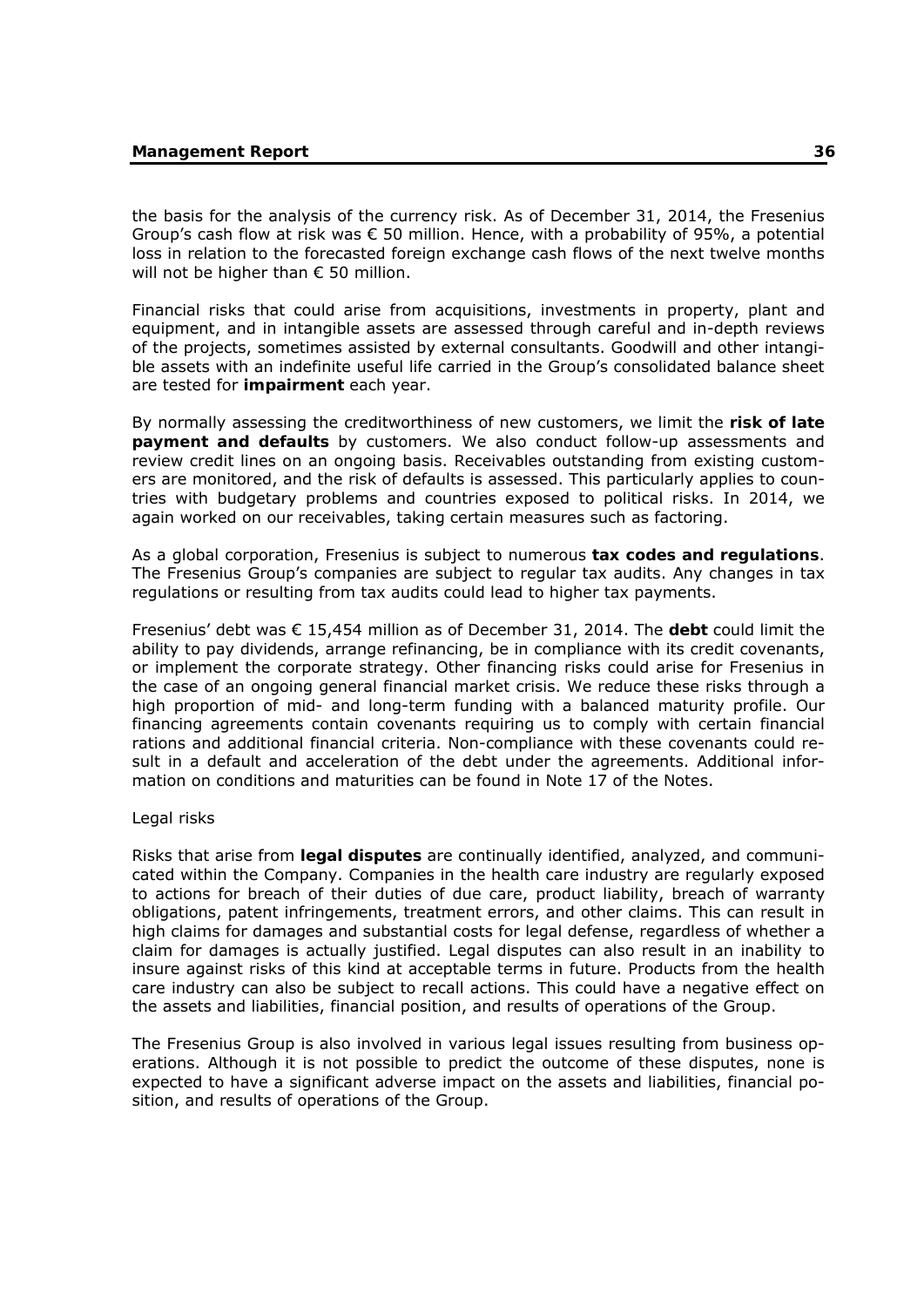# Other risks

Other risks, such as **environmental risks** and **risks involving management and control systems**, or our IT systems, were not considered to be significant. **IT risks**  are countered through security measures, controls, and monitoring. In addition, we counter these risks with constant investment in hardware and software, as well as by improving our system know-how. Potential risks are covered by a detailed contingency plan, which is continuously improved and tested. Redundant systems are maintained for all key systems, such as IT systems or communications infrastructure. A password system is in place to minimize organizational risks, such as manipulation and unauthorized access. In addition, there are Company guidelines regulating the granting of access authorization, and compliance with these rules is monitored. We also conduct operational and security-related audits.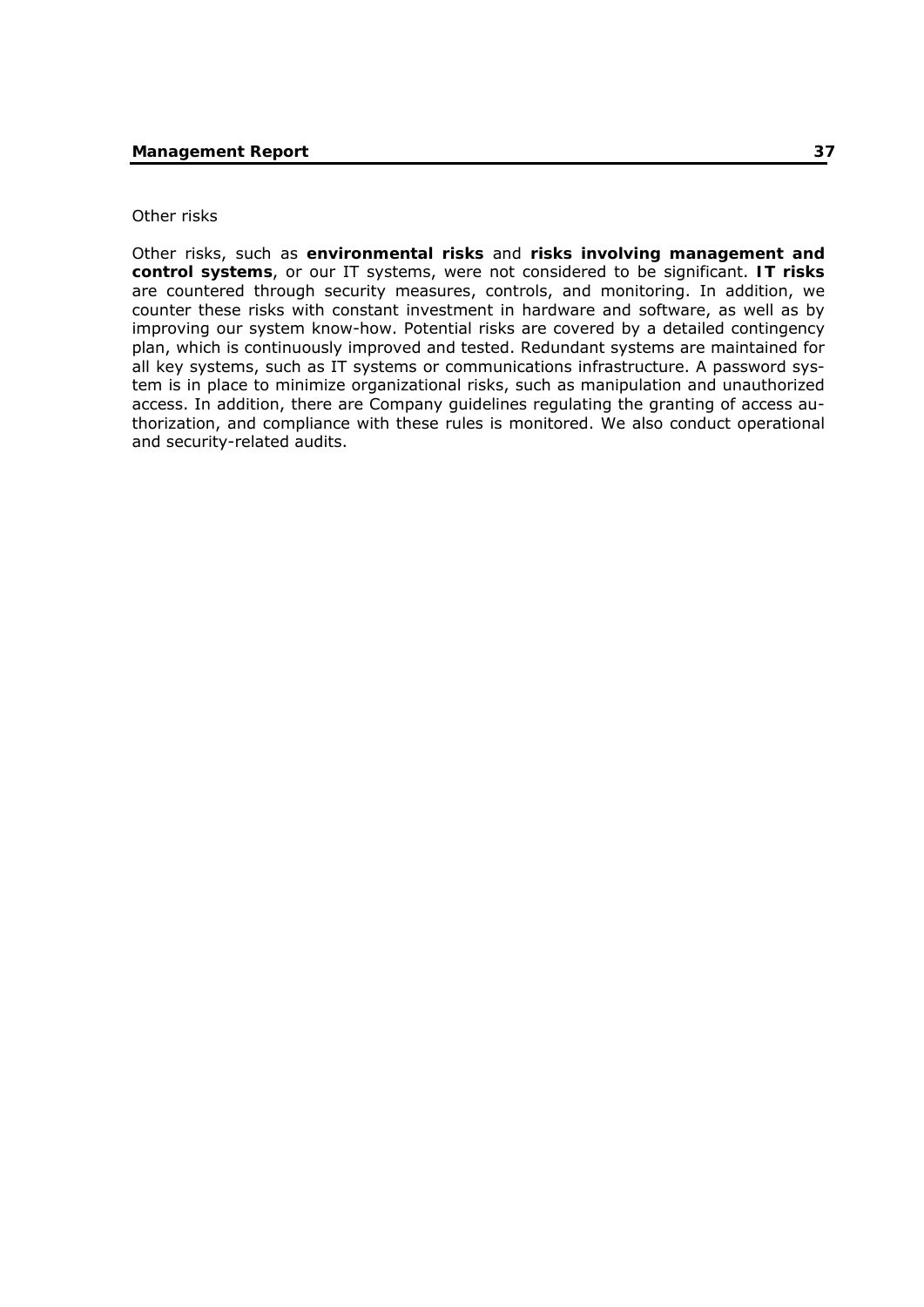# Risks with effect on the 1-year forecast period

The chart shows the significant risks that could lead to deviations from the expected business performance within the 1-year forecast period.

Potential effects

| high                      | Currencies and interest<br>rates           |                                                                        |      |             |
|---------------------------|--------------------------------------------|------------------------------------------------------------------------|------|-------------|
| medium                    |                                            | Regulatory environment<br>Quality<br>Reimbursement rates<br>and prices |      |             |
| $\overline{\mathsf{low}}$ | Procurement<br>Litigations<br><b>Taxes</b> |                                                                        |      | Probability |
|                           | low                                        | medium                                                                 | high |             |

Change of risk assessment compared to previous year

In 2014, the Company's risk assessment did not change compared to the previous year. The chart above continues to be valid.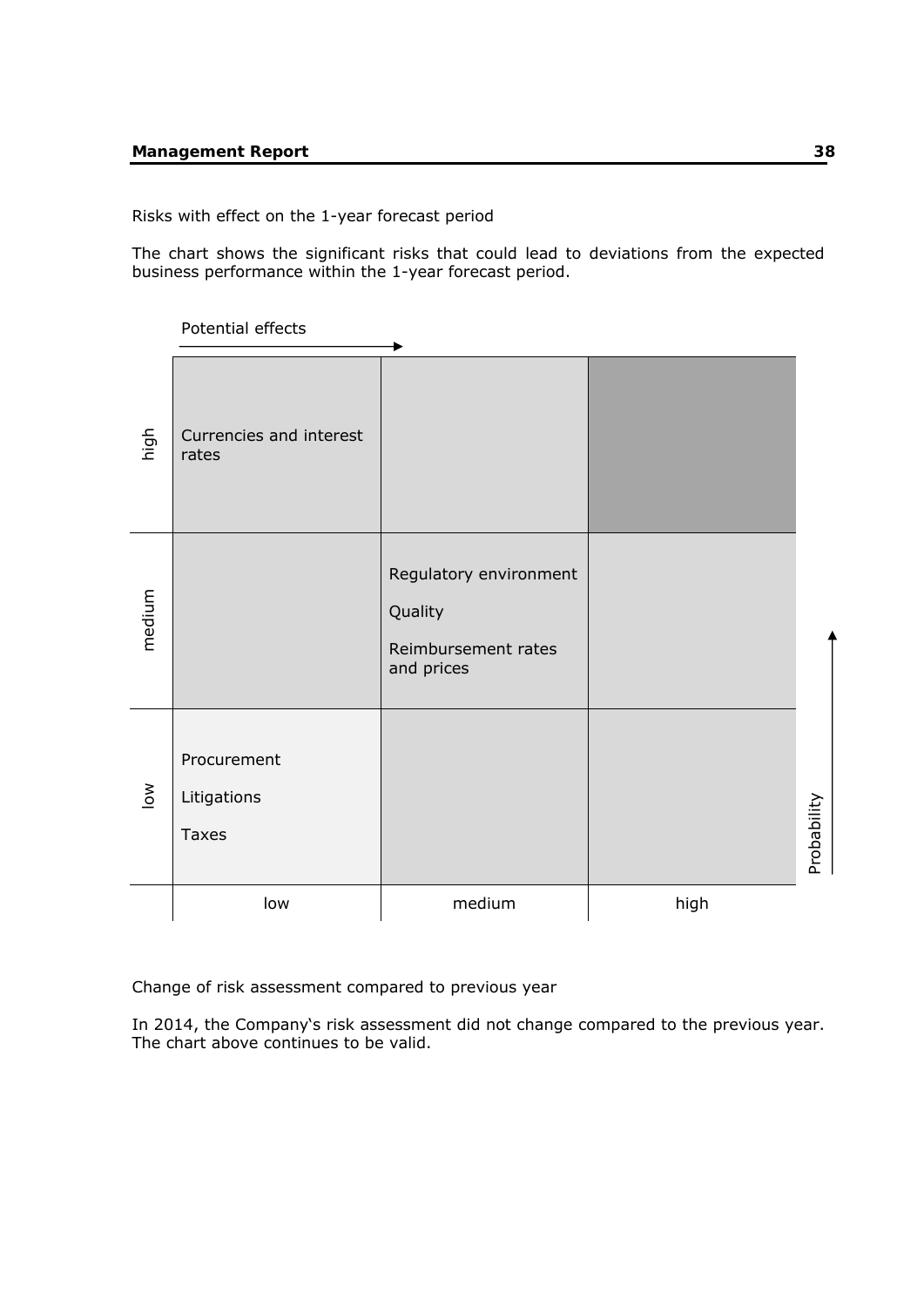# **Assessment of overall risk**

The basis for evaluating overall risk is the risk management that is regularly audited by management. Potential risks for the Group include factors beyond its control, such as the evolution of economies, which are constantly monitored by Fresenius. Risks also include factors immediately within its control, such as operating risks, which the Company anticipates and reacts to appropriately, as required. There are currently no recognizable risks regarding future performance that appear to present a long-term and material threat to the Group's assets and liabilities, financial position, and results of operations. We have created organizational structures that provide all the conditions needed to rapidly alert us to possible risk situations and to be able to take suitable counteraction.

Bad Homburg v.d.H., February 24, 2015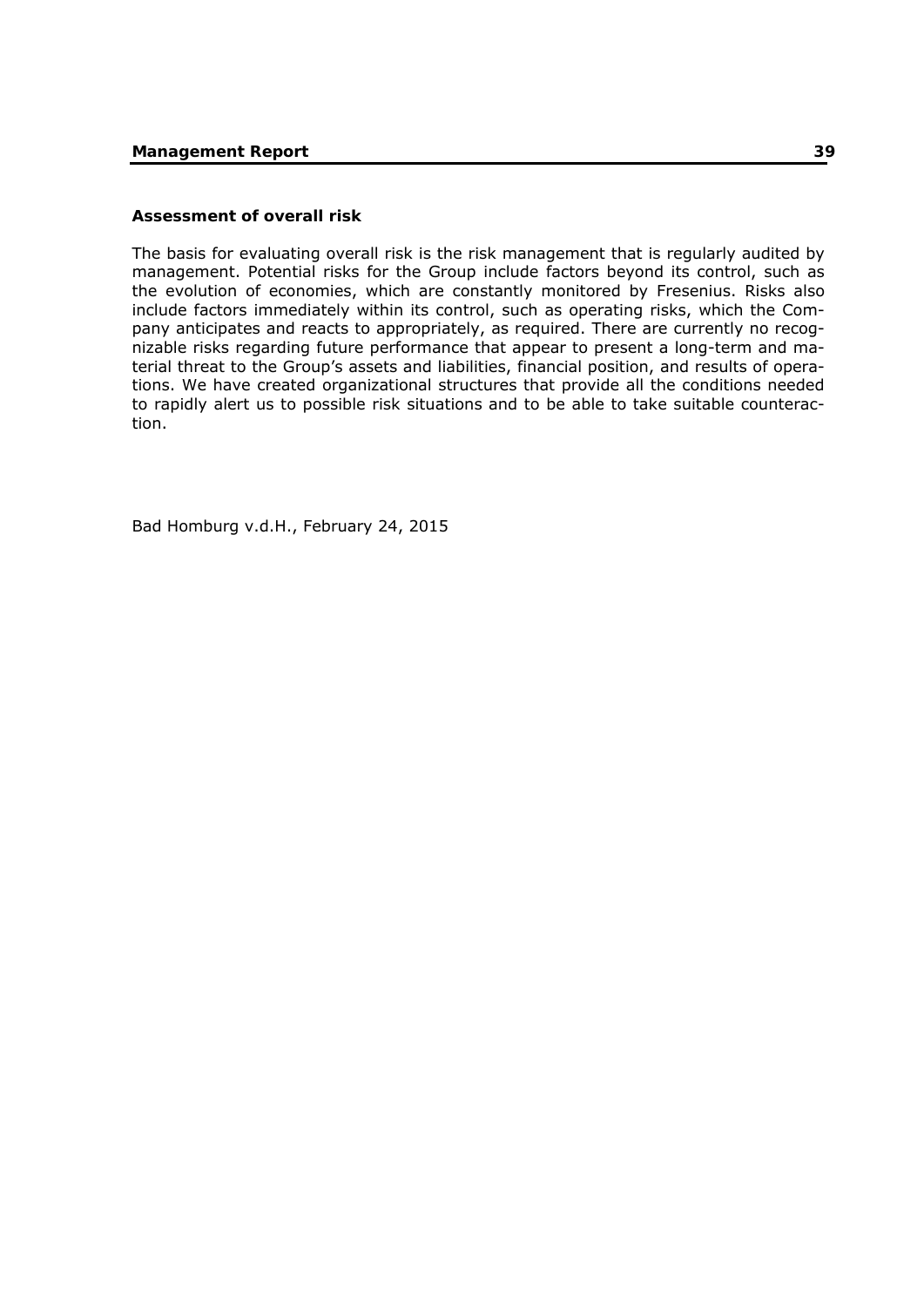### COMPENSATION REPORT

The compensation report summarizes the main elements of the compensation system for the members of the Management Board of Fresenius Management SE as the general partner of Fresenius SE & Co. KGaA, and in this regard notably explains the amounts and structure of the compensation paid to the Management Board as well as the principles for determining the compensation of the Supervisory Board and the amounts of the compensation. The compensation report is part of the Management Report of the annual financial statements and the annual consolidated financial statements of Fresenius SE & Co. KGaA. The compensation report is prepared on the basis of the recommendations of the German Corporate Governance Code as well as under consideration of the declaration of conformity of Fresenius SE & Co. KGaA of December 2014, and also includes the disclosures as required pursuant to the applicable statutory regulations, notably in accordance with the German Commercial Code.

## COMPENSATION OF THE MANAGEMENT BOARD

The entire Supervisory Board of Fresenius Management SE is responsible for determining the compensation of the Management Board. The Supervisory Board is assisted in this task by a personnel committee. In the fiscal year 2014, the acting personnel committee was composed of Dr. Gerd Krick, Dr. Dieter Schenk, and Dr. Karl Schneider.

The objective of the compensation system is to enable the members of the Management Board to participate reasonably in the sustainable development of the Company's business and to reward them based on their duties and performance as well as their successes in managing the Company's economic and financial position giving due regard to the peer environment.

The compensation of the Management Board is, as a whole, performance-based and was composed of three elements in the fiscal year 2014:

- ▶ non-performance-based compensation (fixed compensation and fringe benefits)
- short-term performance-based compensation (one-year variable compensation)
- ▶ components with long-term incentive effects (severalyear variable compensation comprising stock options, share-based compensation with cash settlement (phantom stocks), and postponed payments of the one-year variable compensation)

In addition, there are pension commitments for the seven members of the Management Board.

The design of the individual components is based on the following criteria:

The fixed compensation was paid in 12 monthly installments in the fiscal year 2014. Mr. Rice Powell was paid a part of his fixed compensation from Fresenius Medical Care North America in 24 installments. Moreover, the members of the Management Board received additional benefits consisting mainly of insurance premiums, the private use of a company car, special payments such as rent supplements and reimbursement of certain other charges, tuition fees, as well as contributions to pension and health insurance.

The performance-based compensation will also be granted for the fiscal year 2014 as a short-term cash component (oneyear variable compensation) and as a compensation component with long-term incentive effects (stock options, share-based compensation with cash settlement (phantom stocks), and postponed payments of the one-year variable compensation). The amount of the one-year variable compensation in each case is dependent on certain target parameters oriented on the net income attributable to Fresenius SE & Co. KGaA and / or to the relevant business segments being achieved. In the case of the members of the Management Board with functional responsibility for the entire Group – such members being Dr. Schneider, Mr. Sturm, and Dr. Götz – the amount of the oneyear variable compensation is based in its entirety on the respective net income attributable to Fresenius SE & Co. KGaA (after deduction of noncontrolling interest). For Mr. Henriksson and Dr. De Meo, approximately half of the amount of the one-year variable compensation depends on the development of the net income attributable to Fresenius SE & Co. KGaA and for the remainder on the development of the net income of the business segment (in each case after deduction of noncontrolling interest) for which the respective member of the Management Board is responsible. Approximately half of the amount of the one-year variable compensation of Dr. Wastler is oriented on the net income attributable to Fresenius SE & Co. KGaA (after deduction of noncontrolling interest) as well as on the net income before tax and extraordinary income / expenditures of the VAMED group. Mr. Rice Powell receives his compensation exclusively from Fresenius Medical Care. Furthermore, the Supervisory Board may grant members of the Management Board a discretionary bonus for extraordinary performance.

For the fiscal year 2014, the Supervisory Board of Fresenius Medical Care Management AG has granted such discretionary bonus to Mr. Rice Powell in the total amount of €376 thousand.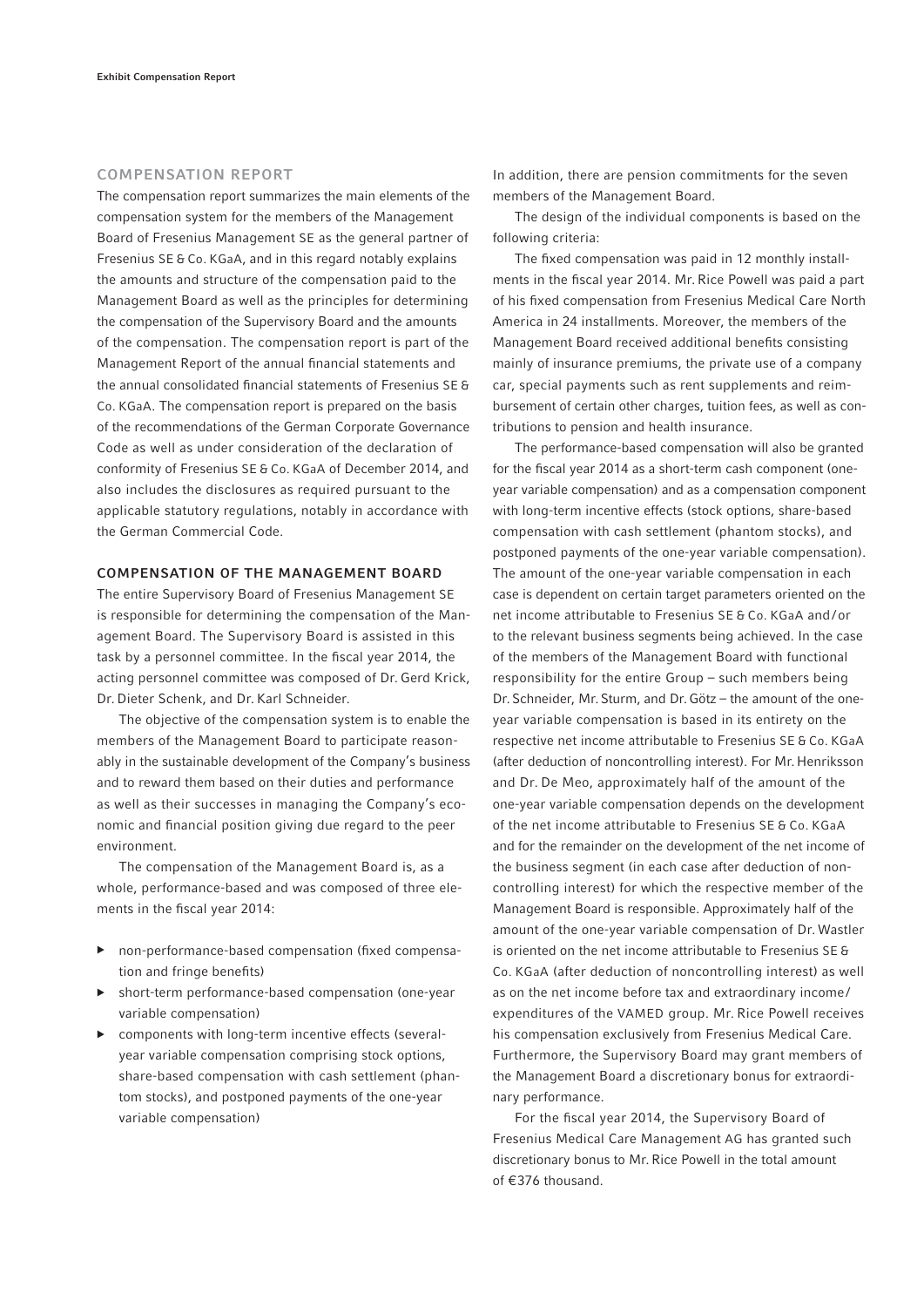For the fiscal years 2014 and 2013, the amount of cash payment of the Management Board of the general partner of Fresenius SE & Co. KGaA consisted of the following:

|                          |       | Non-performance-based<br>compensation |      | Performance-based<br>compensation |       | Cash compensation<br>(without long-term<br>incentive components) |        |        |
|--------------------------|-------|---------------------------------------|------|-----------------------------------|-------|------------------------------------------------------------------|--------|--------|
|                          |       | Salary                                |      |                                   | Bonus |                                                                  |        |        |
| $\epsilon$ in thousands  | 2014  | 2013                                  | 2014 | 2013                              | 2014  | 2013                                                             | 2014   | 2013   |
| Dr. Ulf M. Schneider     | 990   | 990                                   | 92   | 64                                | 1,454 | 1,402                                                            | 2,536  | 2,456  |
| Dr. Francesco De Meo     | 550   | 550                                   | 19   | 19                                | 1,015 | 998                                                              | 1,584  | 1,567  |
| Dr. Jürgen Götz          | 415   | 415                                   | 35   | 34                                | 697   | 690                                                              | 1.147  | 1.139  |
| Mats Henriksson          | 550   | 550                                   | 175  | 217                               | 943   | 956                                                              | 1,668  | 1.723  |
| Rice Powell <sup>1</sup> | 941   | 941                                   | 151  | 169                               | 7373  | 373                                                              | 1,829  | 1.483  |
| Stephan Sturm            | 550   | 550                                   | 41   | 40                                | 929   | 921                                                              | 1,520  | 1,511  |
| Dr. Ernst Wastler        | 470   | 470                                   | 37   | 35                                | 671   | 660                                                              | 1.178  | 1,165  |
| Total                    | 4,466 | 4,466                                 | 550  | 578                               | 6,446 | 6.000                                                            | 11,462 | 11,044 |

1 Mr. Rice Powell received his compensation only from Fresenius Medical Care, of which Fresenius SE & Co. KGaA held around 31% of the total subscribed capital.

As member of the Management Board of Fresenius Management SE, his compensation has to be included in the compensation report of the Fresenius Group.

<sup>2</sup> Includes insurance premiums, private use of a company car, contributions to pension and health insurance, as well as other benefits

<sup>3</sup> Includes a discretionary bonus for fiscal year 2014 granted to Mr. Rice Powell in the amount of €376 thousand

In the fiscal year 2014, the one-year variable compensation, excluding the payment to Mr. Rice Powell, amounted to  $E$ 5,709 thousand. This equals 95% of the total one-year variable compensation of  $E$ 5,980 thousand. The remaining part in an amount of € 271 thousand was converted into a component based on a multi-year assessment and the payment was postponed by two years.

To ensure that the overall system of compensation of the members of the Management Board is oriented towards long-term and sustained corporate development, the compensation system provides that the share of long-term variable compensation components is at least equal in its amount to half of the total variable compensation components granted to the respective member of the Management Board. As a means of ensuring this minimum ratio in favor of the compensation components oriented towards the long term, it is expressly provided that the Supervisory Board may determine that the one-year variable compensation to be paid as a rule annually is converted (pro rata) into a variable compensation component based on a multi-year assessment, in order to also take account of any negative developments within the assessment period. This is done in such a way that the maturity of the yearly one-year variable compensation earned on a variable basis is postponed at the discretion of the Supervisory Board, either on a pro rata basis or in its entirety, by two years. At the same time, it is ensured that any payment is made to the member of the Management Board after expiration of such multi-year period only if (i) no subsequent adjustment of the decisive (i. e., adjusted by extraordinary effects) net income attributable to Fresenius SE & Co. KGaA (after deduction of noncontrolling interest) beyond an amount equal to a tolerance range of 10% is made, and (ii) the amount of net income attributable to Fresenius SE & Co. KGaA (adjusted for extraordinary effects) in the two relevant subsequent years is not substantially less than the net income attributable to Fresenius SE & Co. KGaA (adjusted by extraordinary effects, after deduction of noncontrolling interest) of the respective preceding fiscal years. In the event of the aforementioned conditions for payment being missed only to a minor and / or partial extent, the Supervisory Board may resolve on a corresponding pro rata payment of the converted portion of the one-year variable compensation. No interest is payable on the converted one-year variable compensation claim from the time when it first arises until the time of its effective payment. In this way, the one-year variable compensation can be converted pro rata or in its entirety into a genuine variable compensation component on a multi-year assessment basis, which also participates in any negative developments during the relevant assessment period.

In the fiscal year 2014, benefits under LTIP 2013 of Fresenius SE & Co. KGaA, and for Mr. Rice Powell, benefits under LTIP 2011 of Fresenius Medical Care AG & Co. KGaA, were granted as another component with long-term incentive effect. Such benefits consist, on the one hand, of sharebased compensation with cash settlement (phantom stocks) and, on the other hand, of stock options on the basis of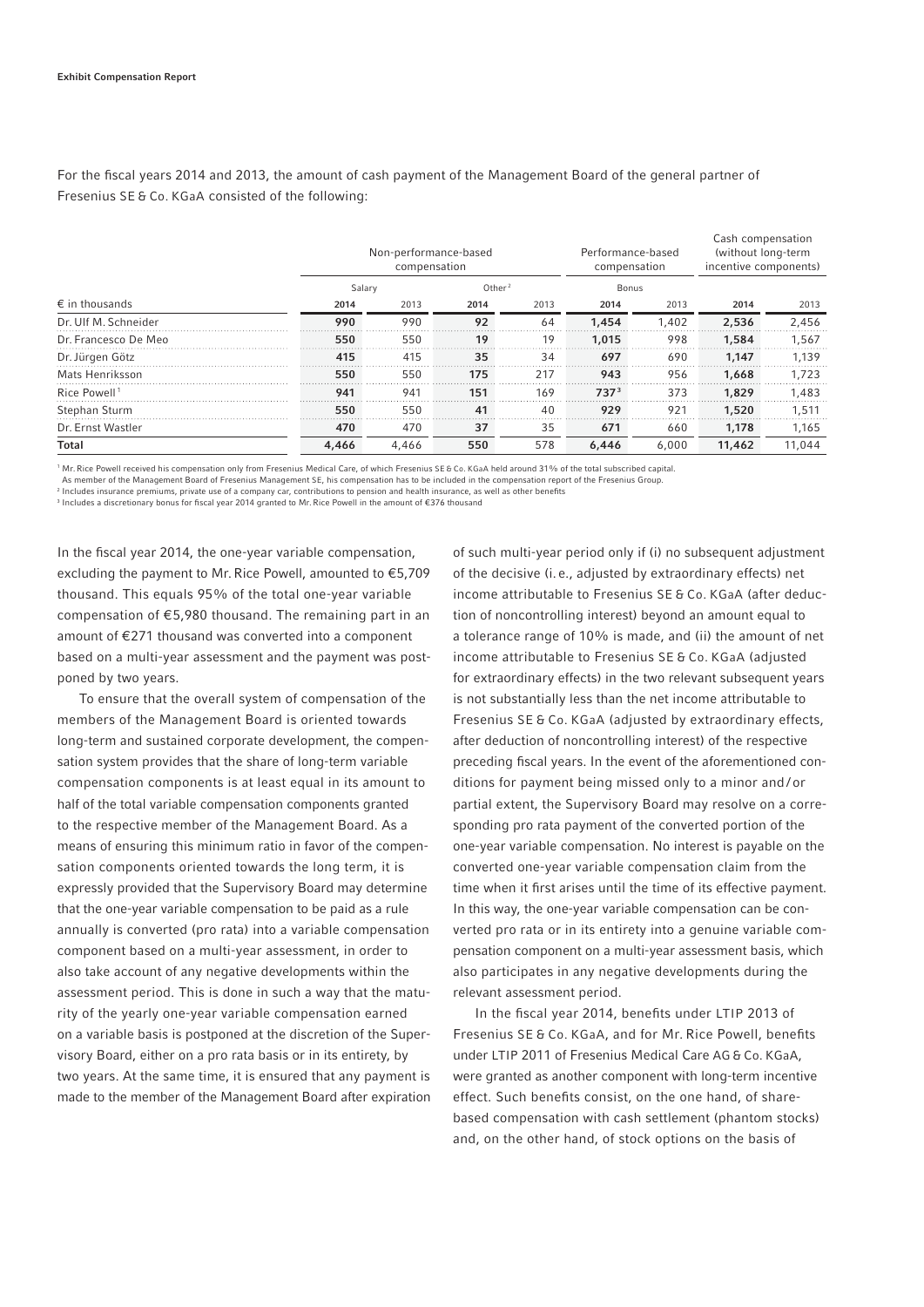the Stock Option Plan 2013 of Fresenius SE & Co. KGaA and, for Mr. Rice Powell, on the basis of the Stock Option Plan 2011 of Fresenius Medical Care AG & Co. KGaA. The LTIP 2013 is available both for members of the Management Board and other executives. In accordance with the division of powers under stock corporation law, grants to members of the Management Board are made by the Supervisory Board of Fresenius Management SE, and grants to other executives are made by the Management Board. The number of stock options and phantom stocks for Management Board members to be granted is determined by the Supervisory Board at the Supervisory Board's own discretion, provided that generally all Management Board members receive the same amount of stock options and phantom stocks, with the exception of the Chairman of the Management Board who receives double the respective amount of stock options and phantom stocks. At the time of the grant, the participants in LTIP 2013 may elect whether they wish to receive stock options and phantom stocks in a ratio of 75 : 25, or in a ratio of 50 : 50.

Exercise of the stock options and the phantom stocks granted under LTIP 2013 of Fresenius SE & Co. KGaA is subject to several conditions, such as expiry of a four-year waiting period, observance of vesting periods, achievement of the specified performance target, and continuance of the service or employment relationship. The vested stock options can be exercised within a period of four years. The vested phantom stocks are settled on March 1 of the year following the end of the waiting period.

The amount of the cash settlement pursuant to the Phantom Stock Plan 2013 is based on the volume-weighted average market price of the share of Fresenius SE & Co. KGaA during the three months preceding the exercise date.

The respective performance target has been reached if the adjusted consolidated net income of the Company (net income attributable to the shareholders of the Company) has increased by a minimum of  $8\%$  per year in comparison to the previous year within the waiting period, after adjustment for foreign currency effects. The performance target has also been achieved if the average annual growth rate of the adjusted consolidated net income of the Company during the four-year waiting period is at least 8%, adjusted for foreign-currency effects. If, with respect to one or more of the four reference periods within the waiting period, neither the adjusted consolidated net income of the Company has increased by a minimum of 8% per year in comparison to the previous year, after adjustment for foreign currency effects, nor the average

annual growth rate of the adjusted consolidated net income of the Company during the four-year waiting period is at least 8%, adjusted for foreign-currency effects, the respective granted stock options and phantom stocks are forfeited on a pro-rata basis according to the proportion of the performance target that has not been achieved within the waiting period, i. e., by one fourth, by two fourths, by three fourths, or completely.

The principles of LTIP 2013 of Fresenius SE & Co. KGaA and of LTIP 2011 of Fresenius Medical Care AG & Co. KGaA are described in more detail in note 33 of the notes of the Fresenius Group, Stock options.

The previous share-based compensation component with cash settlement (performance shares) has been combined with the current share-based compensation component with cash settlement (phantom stocks). The members of the Management Board, with the exception of Mr. Rice Powell, were granted an entitlement to further share-based compensation with cash settlement (further phantom stocks, previously performance shares) in the equivalent value of € 100 thousand per Management Board member in the fiscal year 2014. With regard to the performance target and waiting period, the same conditions that pertain to the phantom stocks granted under LTIP 2013 apply to them.

For the fiscal years 2014 and 2013, the number and value of stock options issued, the value of the share-based compensation with cash settlement (phantom stocks), and the value of the postponed performance-based compensation is shown in the following table. For the statements on stock options, the stock split 2014 was reflected with a ratio of  $1:3$ .

The stated values of the stock options granted to members of the Management Board in the fiscal year 2014 correspond to their fair value at the time of grant, namely a value of € 8.28 (2013: € 9.08) per stock option of Fresenius SE & Co. KGaA and €9.01 (2013: €8.92) per stock option of Fresenius Medical Care AG & Co. KGaA. The exercise price of the granted stock options of Fresenius SE & Co. KGaA was €36.92 (2013:  $€33.10$ ).

The fair value of the phantom stocks granted to members of the Management Board in the fiscal year 2014 corresponds to a value at the time of grant of €34.18 (2014: €32.65) per phantom stock of Fresenius SE & Co. KGaA and €46.26 (2013: € 44.93) per phantom stock of Fresenius Medical Care AG & Co. KGaA.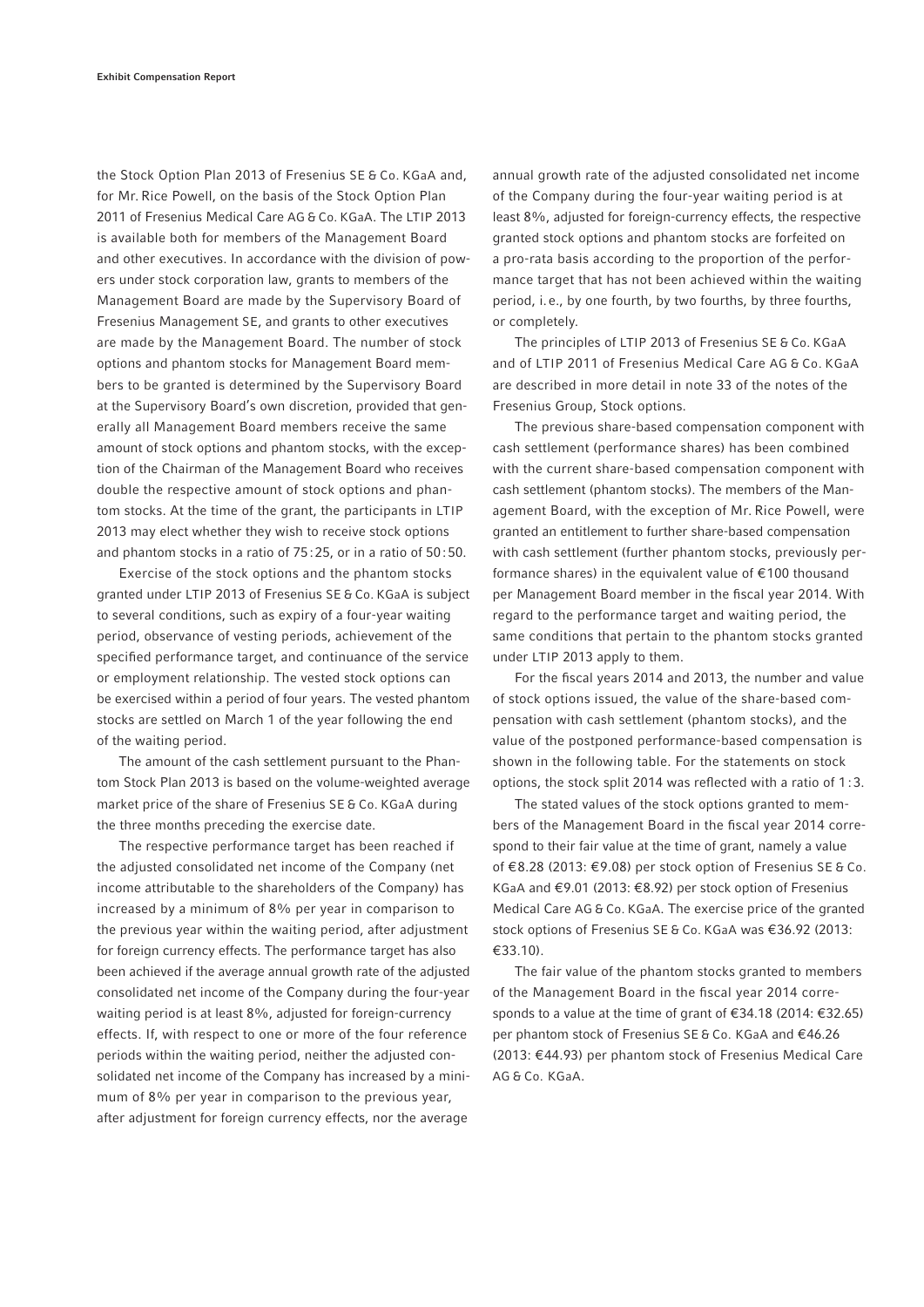## LONG-TERM INCENTIVE COMPONENTS

|                      |         | Stock options <sup>1</sup> |                                |       | Postponed<br>payment of the<br>one-year variable<br>compensation |          | Share-based<br>compensation with<br>cash settlement<br>(phantom stocks) |       | Total<br>Value, $\epsilon$ in thousands |       |  |
|----------------------|---------|----------------------------|--------------------------------|-------|------------------------------------------------------------------|----------|-------------------------------------------------------------------------|-------|-----------------------------------------|-------|--|
|                      |         | Number                     | Value, $\epsilon$ in thousands |       | Value, $\epsilon$ in thousands                                   |          | Value, $\epsilon$ in thousands                                          |       |                                         |       |  |
|                      | 2014    | 2013                       | 2014                           | 2013  | 2014                                                             | 2013     | 2014                                                                    | 2013  | 2014                                    | 2013  |  |
| Dr. Ulf M. Schneider | 90,000  | 90.000                     | 745                            | 817   | $\bf{0}$                                                         | $\Omega$ | 897                                                                     | 864   | 1,642                                   | 1,681 |  |
| Dr. Francesco De Meo | 45,000  | 45,000                     | 373                            | 409   | 143                                                              | 108      | 499                                                                     | 482   | 1,015                                   | 999   |  |
| Dr. Jürgen Götz      | 45,000  | 45,000                     | 373                            | 409   | $\Omega$                                                         | $\Omega$ | 499                                                                     | 482   | 872                                     | 891   |  |
| Mats Henriksson      | 45,000  | 45,000                     | 373                            | 409   | 71                                                               | 65       | 499                                                                     | 482   | 943                                     | 956   |  |
| Rice Powell          | 74,700  | 74,700                     | 673                            | 666   | $\bf{0}$                                                         | $\Omega$ | 351                                                                     | 358   | 1.024                                   | 1.024 |  |
| Stephan Sturm        | 45,000  | 45,000                     | 373                            | 409   | 57                                                               | 30       | 499                                                                     | 482   | 929                                     | 921   |  |
| Dr. Ernst Wastler    | 45,000  | 45,000                     | 373                            | 409   | $\bf{0}$                                                         | $\Omega$ | 499                                                                     | 482   | 872                                     | 891   |  |
| Total                | 389,700 | 389.700                    | 3,283                          | 3,528 | 271                                                              | 203      | 3,743                                                                   | 3,632 | 7,297                                   | 7,363 |  |

1 Stock options that were granted in 2014 and 2013 under the Fresenius SE & Co. KGaA stock option plan. Mr. Rice Powell received stock options

under the Fresenius Medical Care stock option plan.

At the end of the fiscal year 2014, subsequent to the stock split, the members of the Management Board held a total of 2,345,904 (2013: 2,460,474) stock options and convertible

bonds (together referred to as stock options) of Fresenius SE & Co. KGaA and 407,737 (2013: 361,050) of Fresenius Medical Care AG & Co. KGaA.

The development and the status of the stock options of the Management Board in the fiscal year 2014 are shown in the following table:

|                                           | Dr. Ulf M.<br>Schneider | Dr. Francesco<br>De Meo | Dr. Jürgen<br>Götz | Mats<br>Henriksson | Rice<br>Powell <sup>1</sup> | Stephan<br>Sturm  | Dr. Ernst<br>Wastler | Total <sup>2</sup> |
|-------------------------------------------|-------------------------|-------------------------|--------------------|--------------------|-----------------------------|-------------------|----------------------|--------------------|
| Options outstanding on January 1, 2014    |                         |                         |                    |                    |                             |                   |                      |                    |
| number                                    | 887,220                 | 340,854                 | 215,280            | 175,800            | 361.050                     | 509,400           | 331,920              | 2,460,474          |
| average exercise price in $\epsilon$      | 21.16                   | 23.55                   | 26.64              | 25.39              | 45.47                       | 20.17             | 23.67                | 22.40              |
| Options granted during fiscal year        |                         |                         |                    |                    |                             |                   |                      |                    |
| number                                    | 90.000                  | 45,000                  | 45,000             | 45,000             | 74,700                      | 45,000            | 45,000               | 315,000            |
| exercise price in $\epsilon$              | 36.92                   | 36.92                   | 36.92              | 36.92              | 49.93                       | 36.92             | 36.92                | 36.92              |
| Options exercised during fiscal year      |                         |                         |                    |                    |                             |                   |                      |                    |
| number                                    | 286,380                 |                         | n                  |                    | 0                           | 143.190           |                      | 429,570            |
| average exercise price in $\epsilon$      | 14.89                   |                         |                    |                    |                             | 12.30             |                      | 14.03              |
| average stock price in $\epsilon$         | 37.22                   |                         |                    |                    |                             | 36.67             |                      | 37.04              |
| Options forfeited during fiscal year      |                         |                         |                    |                    |                             |                   |                      |                    |
| number                                    |                         |                         |                    |                    | 28,013                      |                   |                      |                    |
| average exercise price in $\epsilon$      |                         |                         |                    |                    | 52.48                       |                   |                      |                    |
| Options outstanding on December 31, 2014  |                         |                         |                    |                    |                             |                   |                      |                    |
| number                                    | 690,840                 | 385,854                 | 260,280            | 220,800            | 407,737                     | 411,210           | 376,920              | 2,345,904          |
| average exercise price in $\epsilon$      | 25.81                   | 25.11                   | 28.42              | 27.74              | 45.80                       | 24.74             | 25.25                | 25.89              |
| average remaining life in years           | 4.5                     | 4.3                     | 5.1                | 5.1                | 4.4                         | 4.2               | 4.3                  | 4.5                |
| range of<br>exercise prices in $\epsilon$ | 17.83<br>to 36.92       | 17.83<br>to 36.92       | 23.76<br>to 36.92  | 17.83<br>to 36.92  | 31.97<br>to 57.30           | 17.83<br>to 36.92 | 17.83<br>to 36.92    | 17.83<br>to 36.92  |
| Exercisable options on December 31, 2014  |                         |                         |                    |                    |                             |                   |                      |                    |
| number                                    | 340,560                 | 210,714                 | 85,140             | 82,800             | 174,300                     | 236,070           | 201,780              | 1,157,064          |
| average exercise price in $\epsilon$      | 20.80                   | 20.48                   | 23.76              | 20.80              | 37.57                       | 20.33             | 20.54                | 20.82              |

1 Mr. Rice Powell holds stock options under the Fresenius Medical Care stock option plan.

2 Only stock options of Fresenius SE & Co. KGaA, excluding stock options of Mr. Rice Powell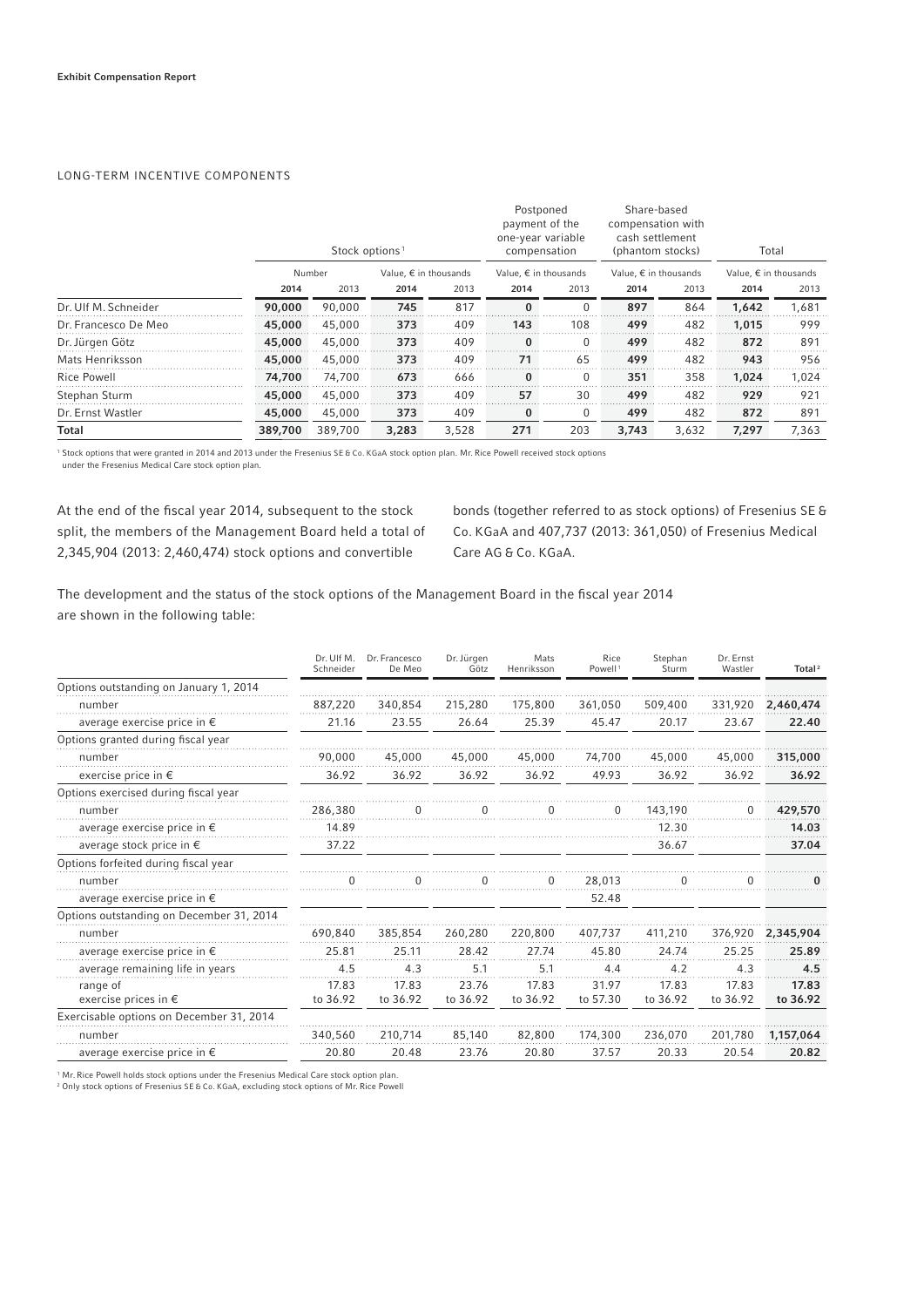The following table shows the total compensation of the Management Board of the general partner of Fresenius SE & Co. KGaA for the years 2014 and 2013:

|                         | Cash compensation<br>(without long-term<br>incentive components) |        | Long-term<br>incentive components |       | Total compensation<br>(including long-term<br>incentive components) |        |  |
|-------------------------|------------------------------------------------------------------|--------|-----------------------------------|-------|---------------------------------------------------------------------|--------|--|
| $\epsilon$ in thousands | 2014                                                             | 2013   | 2014                              | 2013  | 2014                                                                | 2013   |  |
| Dr. Ulf M. Schneider    | 2.536                                                            | 2.456  | 1.642                             | 1.681 | 4.178                                                               | 4.137  |  |
| Dr. Francesco De Meo    | 1.584                                                            | 1.567  | 1,015                             | 999   | 2.599                                                               | 2.566  |  |
| Dr. Jürgen Götz         | 1.147                                                            | 1.139  | 872                               | 891   | 2.019                                                               | 2.030  |  |
| Mats Henriksson         | 1,668                                                            | 1.723  | 943                               | 956   | 2.611                                                               | 2.679  |  |
| <b>Rice Powell</b>      | 1,829                                                            | 1.483  | 1.024                             | 1.024 | 2,853                                                               | 2.507  |  |
| Stephan Sturm           | 1,520                                                            | 1.511  | 929                               | 921   | 2.449                                                               | 2.432  |  |
| Dr. Ernst Wastler       | 1.178                                                            | 1.165  | 872                               | 891   | 2.050                                                               | 2,056  |  |
| Total                   | 11,462                                                           | 11.044 | 7.297                             | 7.363 | 18,759                                                              | 18,407 |  |

The stock options and the entitlement to a share-based compensation (phantom stocks) can be exercised only after the expiry of minimum terms (vesting periods). Their value is

recognized over the vesting period as expense in the respective fiscal year. The expenses attributable to the fiscal years 2014 and 2013 are stated in the following table.

## EXPENSES FOR LONG-TERM INCENTIVE COMPONENTS

|                         | Stock options |                 | Share-based compensation<br>with cash settlement<br>(phantom stocks) |                 | Total expenses for<br>share-based compensation |       |  |
|-------------------------|---------------|-----------------|----------------------------------------------------------------------|-----------------|------------------------------------------------|-------|--|
| $\epsilon$ in thousands | 2014          | 2013            | 2014                                                                 | 2013            | 2014                                           | 2013  |  |
| Dr. Ulf M. Schneider    | 864           | 902             | 518                                                                  | 94              | 1,382                                          | 996   |  |
| Dr. Francesco De Meo    | 432           | 45 <sup>′</sup> | 334                                                                  | 86              | 766                                            | 537   |  |
| Dr. Jürgen Götz         | 432           | 451             | 334                                                                  | 86              | 766                                            | 537   |  |
| Mats Henriksson         | 298           | 239             | 228                                                                  |                 | 526                                            | 250   |  |
| Rice Powell             | 176           | 325             | 435                                                                  | 44 <sup>°</sup> | 611                                            | 766   |  |
| Stephan Sturm           | 432           | 451             | 334                                                                  | 86              | 766                                            | 537   |  |
| Dr. Ernst Wastler       | 432           | 451             | 334                                                                  | 86              | 766                                            | 537   |  |
| Total                   | 3,066         | 3.270           | 2,517                                                                | 890             | 5,583                                          | 4.160 |  |

The short-term performance-based compensation is limited in its amount. As regards stock options and phantom stocks, there are contractually agreed limitation possibilities. This makes it possible to adequately take account in particular of those extraordinary developments that are not in any relevant proportion to the performance of the Management Board.

Under the compensation system, the amount of the fixed and the total compensation of the members of the Management Board was, and will be, assessed giving particular regard to the relevant comparison values of other DAX companies and similar companies of comparable size and performance from the relevant industrial sector.

# COMMITMENTS TO MEMBERS OF THE MANAGEMENT BOARD IN THE EVENT OF THE TERMINATION OF THEIR APPOINTMENT

There are individual contractual pension commitments for the Management Board members Dr. Ulf M. Schneider, Dr. Francesco De Meo, Dr. Jürgen Götz, and Mr. Stephan Sturm based on their service agreements with the general partner of Fresenius SE & Co. KGaA. The Management Board member Dr. Ernst Wastler has a pension commitment of VAMED AG, Vienna. The Management Board member Mats Henriksson has a pension commitment of Fresenius Kabi AG. The Management Board member Mr. Rice Powell has received an individual contractual pension commitment from Fresenius Medical Care Management AG. Furthermore, he has acquired nonforfeitable entitlements from participating in pension plans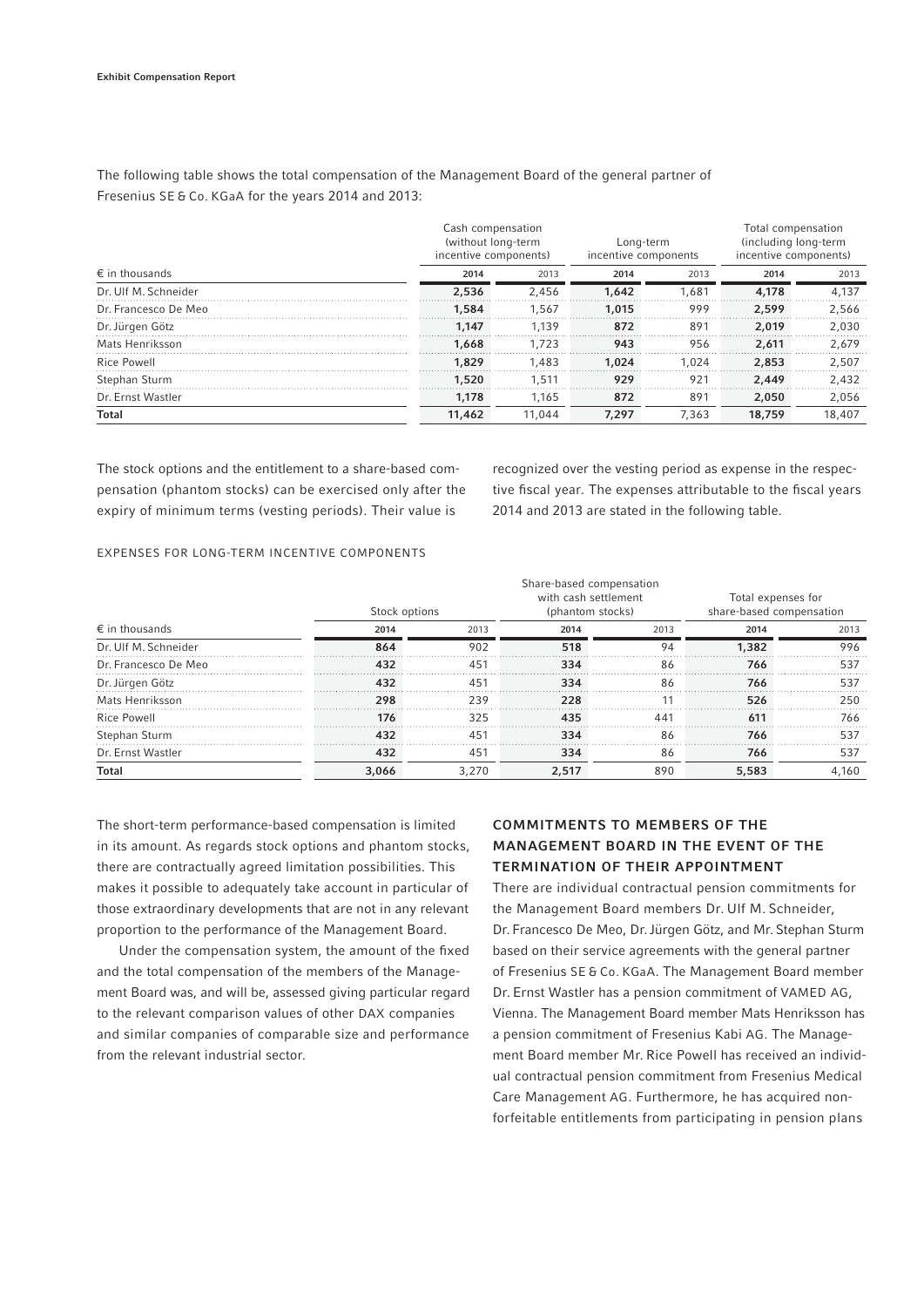for employees of Fresenius Medical Care North America, and during the fiscal year 2014, he participated in the U.S.-based 401(k) Savings Plan. This plan generally enables employees in the United States to invest part of their gross income into retirement plans. With regard to these pension commitments, the Fresenius Group had pension obligations of € 24,381 thousand as of December 31, 2014 (2013: € 15,963 thousand). The additions to pension liability in the fiscal year 2014 amounted to €8,418 thousand (2013: €3,277 thousand).

The pension commitments are as follows:

| $\epsilon$ in thousands | As of<br>January 1, 2014 | Additions | As of<br>December 31, 2014 |
|-------------------------|--------------------------|-----------|----------------------------|
| Dr. Ulf M. Schneider    | 2812                     | 482       | 294                        |
| Dr. Francesco De Meo    | 195                      | 717       | .912                       |
| Dr. Jürgen Götz         | 090                      | 592       | .682                       |
| Mats Henriksson         | 752                      | .841      | 3,593                      |
| Rice Powell             | 493                      | 2.161     | .654                       |
| Stephan Sturm           | 1.640                    | 837       | 2.477                      |
| Dr. Ernst Wastler       | 2.981                    | 788       | 3,769                      |
| <b>Total</b>            | 15,963                   | 8.418     | 24,381                     |

Each of the pension commitments provides for a pension and survivor benefit, depending on the amount of the most recent fixed compensation, from the 63rd year of life (or 65th year for Mr. Rice Powell), or, in the case of termination because of professional or occupational incapacity, from the time of ending active work.

The pension's starting percentage of 30% of the last fixed compensation increases with every full year of service as a Management Board member by 1.5 percentage points, 45% being the attainable maximum.

Current pensions increase according to legal requirements (Section 16 of the German law to improve company pension plans, BetrAVG).

Thirty percent of the gross amount of any post-retirement income from an occupation of the Management Board member is offset against the pension for professional or occupational incapacity.

In the event of the death of one of the Management Board members, the widow receives a pension equivalent to 60% of the pension entitlement accruing at the time of death. In addition, own legitimate children, respectively, in the individual case, own children of the deceased Management Board member's wife who have been adopted by the deceased Management Board member, receive an orphan's pension equivalent to 20% of the pension entitlement accruing at the time

of death until completion of their vocational training, but at the most until the age of 25 years. However, all orphans' pensions and the widow's pension are capped at an aggregate 90% of the Management Board member's pension entitlement.

If a Management Board member's service as a member of the Management Board of Fresenius Management SE ends before the age of 63 years (or 65 years for Mr. Rice Powell) for reasons other than professional or occupational incapacity, the rights to the said pension benefits vest, but the pension payable upon the occurrence of a pensionable event is reduced pro rata according to the actual length of service as a Management Board member compared to the potential length of service until the age of 63 years (or 65 years for Mr. Rice Powell).

The pension commitment for Dr. Ernst Wastler provides for a normal pension, an early retirement pension, a professional incapacity pension, and a widow's and orphan's pension. The normal pension is payable at the earliest at the age of 60 years and the early retirement pension at the earliest at the age of 55 years. The pension benefits are equivalent to 1.2% per year of service based on the last fixed compensation, with a cap of 40%. The widow's pension (60%) and the orphan's pension (20% each) are capped in aggregate at not more than Dr. Ernst Wastler's pension entitlement at the time of death. Pensions, retirement, and other benefits from third parties are set off against the pension benefit.

The Management Board member Mr. Mats Henriksson has solely a pension commitment of Fresenius Kabi AG from the period of his previous service. This pension commitment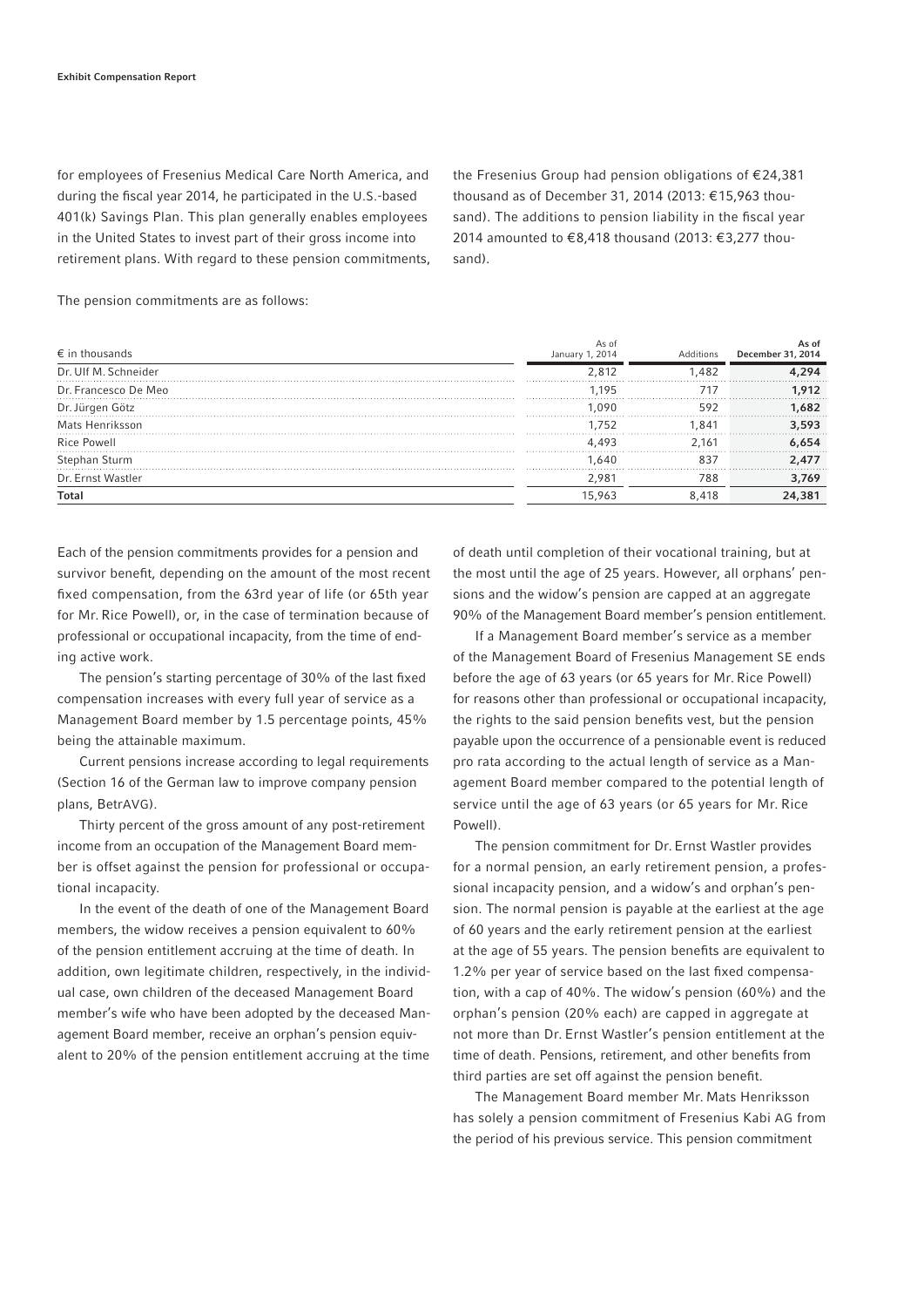remained unaffected by the service agreement with Fresenius Management SE, beginning on January 1, 2013. It is based on the pension policy of the Fresenius companies from January 1, 1988, and provides for retirement, incapacity, and widow's and orphan's pensions. It does not set forth any deduction of other income or pension benefits. The widow's pension amounts to 60% of the incapacity or retirement pension to be granted at the time of death; the orphan's pension amounts to 10% (half-orphans) or 20% (orphans) of the incapacity or retirement pension to be granted at the time of death. The total entitlements of widows and orphans are limited to 100% of Mr. Mats Henriksson's pension entitlements.

A post-employment non-competition covenant was agreed upon for all Management Board members. If such a covenant becomes applicable, the Management Board members receive a waiting allowance that is generally equivalent to half of the respective annual fixed compensation for each year of respective application of the non-competition covenant, up to a maximum of two years.

The service agreements of the Management Board members do not contain any explicit provision for the event of a change of control.

## MISCELLANEOUS

All members of the Management Board have received individual contractual commitments for the continuation of their compensation in the event of sickness for a maximum period of 12 months, provided that, after six months of sicknessrelated absence, any insurance benefits that may be paid are to be deducted from such continued compensation. In the event of death of a member of the Management Board, the surviving dependents will receive three monthly payments after the month during which the death occurred, at maximum, however, until the expiry of the respective employment agreement.

During the fiscal year 2014, no loans or advance payment on future compensation components were granted to any member of the Management Board of Fresenius Management SE.

Fresenius SE & Co. KGaA undertook to indemnify the Management Board members, to the legally permitted extent, against any claim that may be asserted against them due to their service for the Company and its affiliated Group companies to the extent that such claims exceed their liability under German law. To cover such obligations, the Company purchased a directors & officers insurance, the deductible complying with the requirements of stock corporation law. The indemnification covers the period during which the respective member of the Management Board holds office as well as any claim in this connection after termination of the service on the Management Board.

Based on pension commitments to former members of the Management Board,  $€1,049$  thousand were paid in the fiscal year 2014 (2013: € 1,064 thousand) and € 494 thousand (2013: € 550 thousand) were paid to Dr. Ben Lipps as a result of a consultancy agreement entered into with Fresenius Medical Care Management AG. The benefit obligation for these persons amounted to €18,465 thousand (2013: €17,389 thousand).

# TABLES DISPLAYING THE VALUE OF BENEFITS GRANTED AND ALLOCATIONS

The German Corporate Governance Code provides that compensation reports for fiscal years beginning after December 31, 2013, shall include information for each member of the Management Board on the benefits granted and allocations made, as well as on the pension expenses for the year under report. The model tables provided in the appendix to the German Corporate Governance Code shall be used to present the information.

The following tables include information on the value of benefits granted as well as on the allocations made. They adhere to the structure and, to a large extent, the standards of the model tables of the German Corporate Governance Code: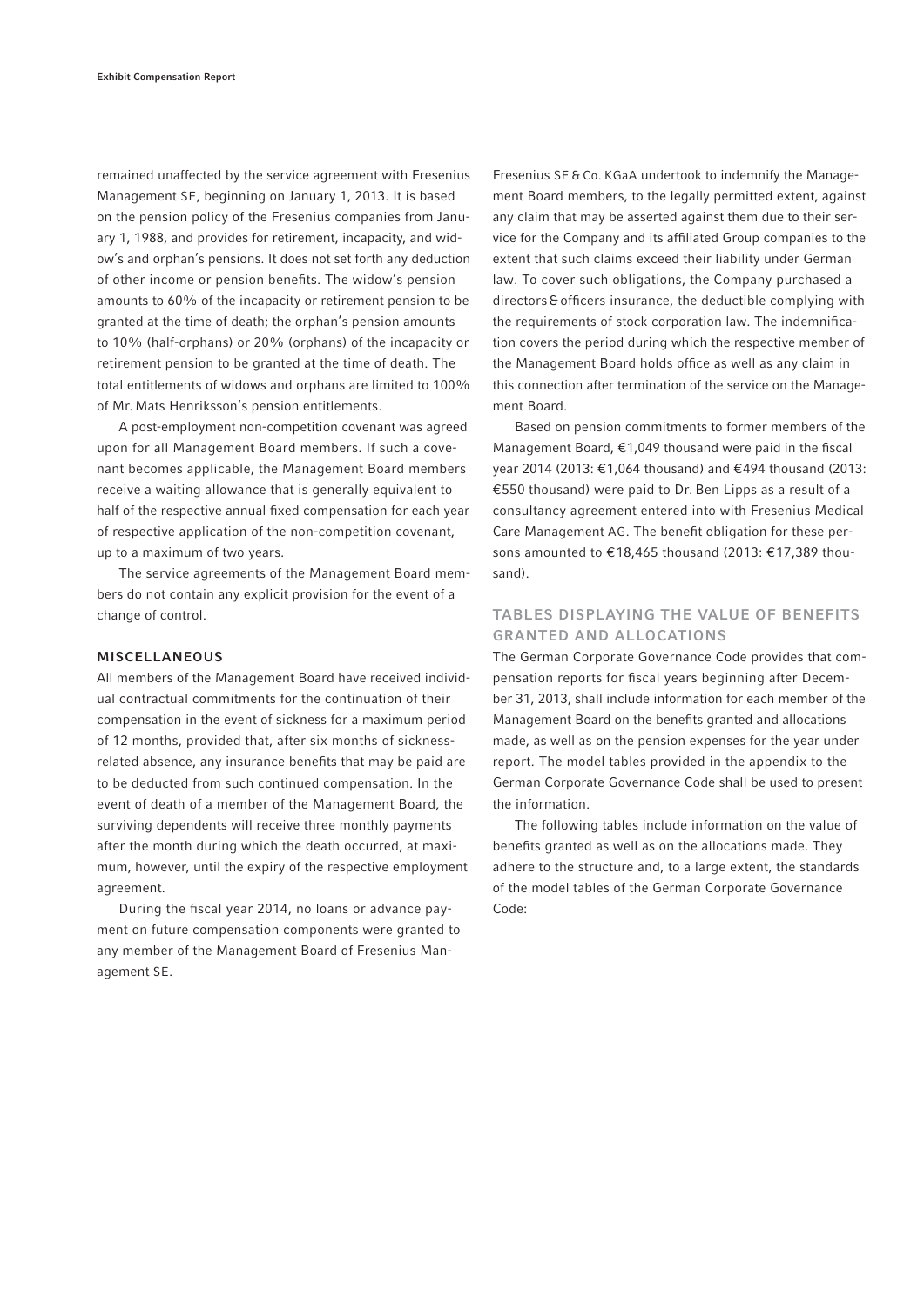|                                                                                   |          | Dr. Ulf M. Schneider<br>Chairman of the Management Board<br>Board member since May 28, 2003 |              |       | Dr. Franceso De Meo<br><b>CEO of Fresenius Helios</b><br>Board member since January 1, 2008 |              |              |       | Dr. Jürgen Götz<br>Chief Legal and Compliance Officer,<br>and Labor Relations Director<br>Board member since July 1, 2007 |              |              |       |  |
|-----------------------------------------------------------------------------------|----------|---------------------------------------------------------------------------------------------|--------------|-------|---------------------------------------------------------------------------------------------|--------------|--------------|-------|---------------------------------------------------------------------------------------------------------------------------|--------------|--------------|-------|--|
| Benefits granted<br>Value $\epsilon$ in thousands                                 | 2014     | 2014<br>min.                                                                                | 2014<br>max. | 2013  | 2014                                                                                        | 2014<br>min. | 2014<br>max. | 2013  | 2014                                                                                                                      | 2014<br>min. | 2014<br>max. | 2013  |  |
| Non-performance-based<br>compensation                                             |          |                                                                                             |              |       |                                                                                             |              |              |       |                                                                                                                           |              |              |       |  |
| Fixed compensation                                                                | 990      | 990                                                                                         | 990          | 990   | 550                                                                                         | 550          | 550          | 550   | 415                                                                                                                       | 415          | 415          | 415   |  |
| Fringe benefits                                                                   | 92       | 92                                                                                          | 92           | 64    | 19                                                                                          | 19           | 19           | 19    | 35                                                                                                                        | 35           | 35           | 34    |  |
| Total non-performance-based<br>compensation                                       | 1,082    | $\mathbf 0$                                                                                 | $\mathbf 0$  | 1,054 | 569                                                                                         | 0            | $\Omega$     | 569   | 450                                                                                                                       | $\Omega$     | $\mathbf 0$  | 449   |  |
| Performance-based compensation                                                    |          |                                                                                             |              |       |                                                                                             |              |              |       |                                                                                                                           |              |              |       |  |
| One-year variable<br>compensation <sup>2</sup>                                    | 1,454    | 1,200                                                                                       | 1,750        | 1,402 | 1,015                                                                                       | 750          | 1,250        | 998   | 697                                                                                                                       | 250          | 750          | 690   |  |
| Multi-year variable<br>compensation/components<br>with long-term incentive effect |          |                                                                                             |              |       |                                                                                             |              |              |       |                                                                                                                           |              |              |       |  |
| Postponed one-year<br>variable compensation                                       | $\bf{0}$ | $\Omega$                                                                                    | n/a          |       | 143                                                                                         | $\Omega$     | n/a          | 108   | $\bf{0}$                                                                                                                  | $\Omega$     | n/a          |       |  |
| Stock Option Plan 2013<br>(part of LTIP 2013)<br>(5-year term)                    | 745      | $\mathbf{0}$                                                                                | n/a          | 817   | 373                                                                                         | 0            | n/a          | 409   | 373                                                                                                                       | $\Omega$     | n/a          | 409   |  |
| Phantom stocks<br>(part of LTIP 2013)<br>(5-year term)                            | 797      | $\mathbf{0}$                                                                                | n/a          | 764   | 399                                                                                         | $\Omega$     | n/a          | 382   | 399                                                                                                                       | $\Omega$     | n/a          | 382   |  |
| Further phantom stocks                                                            | 100      |                                                                                             |              | 100   | 100                                                                                         |              |              | 100   | 100                                                                                                                       |              |              | 100   |  |
| Components with long-term<br>incentive effect                                     | 1,642    | 0                                                                                           | n/a          | 1,681 | 1,015                                                                                       | 0            | n/a          | 999   | 872                                                                                                                       | $\mathbf 0$  | n/a          | 891   |  |
| Total non-performance-based and<br>performance-based compensation                 | 4,178    | 2,282                                                                                       | n/a          | 4,137 | 2,599                                                                                       | 1,319        | n/a          | 2,566 | 2,019                                                                                                                     | 700          | n/a          | 2,030 |  |
| Service cost                                                                      | 234      | 234                                                                                         | 234          | 201   | 201                                                                                         | 201          | 201          | 176   | 136                                                                                                                       | 136          | 136          | 118   |  |
| Value of benefits granted                                                         | 4,412    | 2,516                                                                                       | n/a          | 4,338 | 2,800                                                                                       | 1,520        | n/a          | 2,742 | 2,155                                                                                                                     | 836          | n/a          | 2,148 |  |

1 Mr. Rice Powell was granted stock options and phantom stocks from the stock option program of Fresenius Medical Care as follows:

in 2014: €120 thousand from the Share Based Award – New Incentive Bonus Plan 2010, €673 thousand from the Long Term Incentive Program 2011 – Stock Option Plan 2011;<br>in 2013: €124 thousand from the Share Based Award – New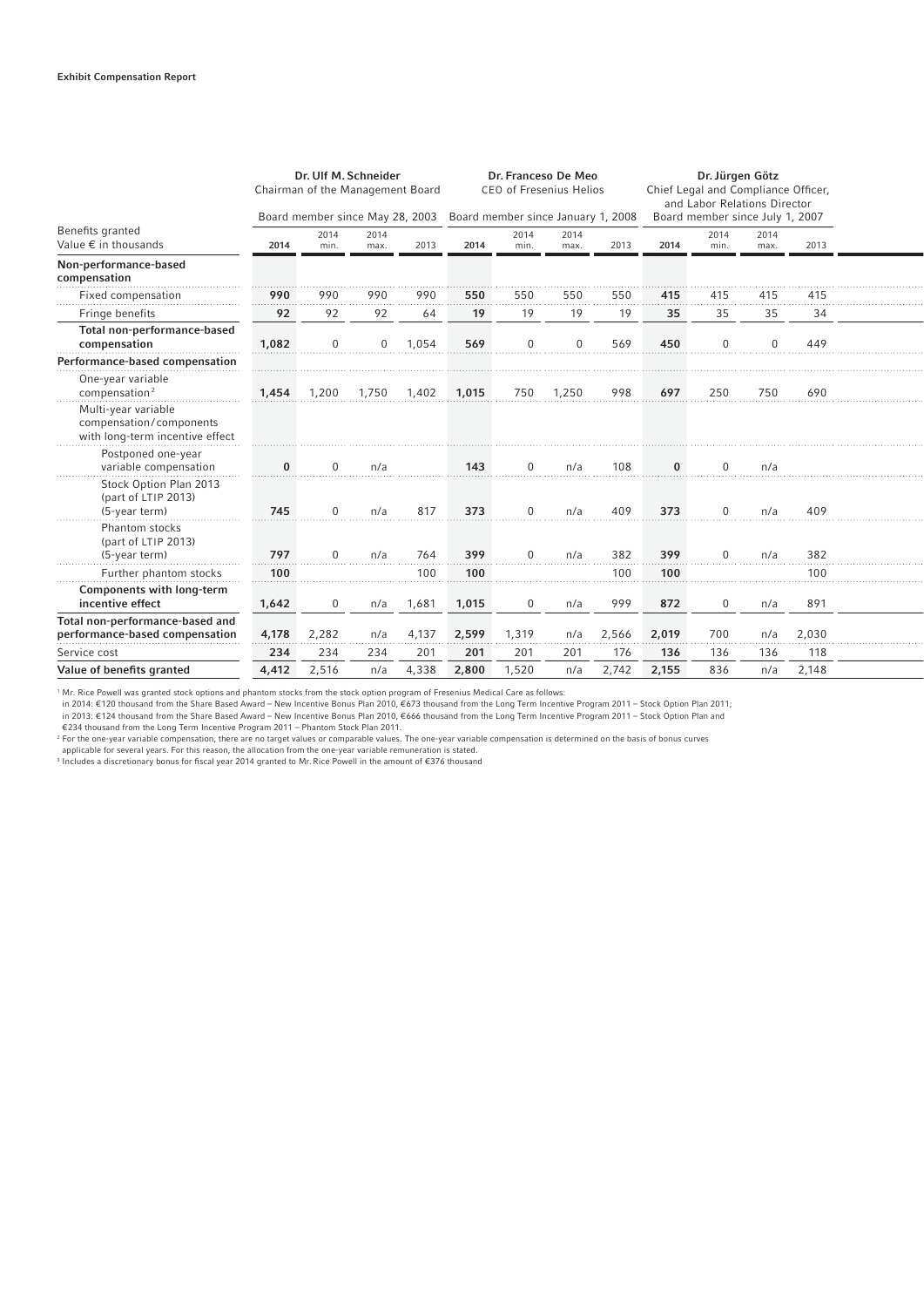|       | <b>Mats Henriksson</b><br>CEO Fresenius Kabi |              |       | <b>Rice Powell</b><br><b>CEO Fresenius Medical Care</b> |              |                        |       | <b>Stephan Sturm</b><br>Chief Financial Officer                                                                                             |              |              |       | Dr. Ernst Wastler<br><b>CEO Fresenius Vamed</b> |              |              |       |
|-------|----------------------------------------------|--------------|-------|---------------------------------------------------------|--------------|------------------------|-------|---------------------------------------------------------------------------------------------------------------------------------------------|--------------|--------------|-------|-------------------------------------------------|--------------|--------------|-------|
|       |                                              |              |       |                                                         |              |                        |       | Board member since January 1, 2013 Board member since January 1, 2013 Board member since January 1, 2005 Board member since January 1, 2008 |              |              |       |                                                 |              |              |       |
| 2014  | 2014<br>min.                                 | 2014<br>max. | 2013  | 2014                                                    | 2014<br>min. | 2014<br>max.           | 2013  | 2014                                                                                                                                        | 2014<br>min. | 2014<br>max. | 2013  | 2014                                            | 2014<br>min. | 2014<br>max. | 2013  |
| 550   | 550                                          | 550          | 550   | 941                                                     | 941          | 941                    | 941   | 550                                                                                                                                         | 550          | 550          | 550   | 470                                             | 470          | 470          | 470   |
| 175   | 175                                          | 175          | 175   | 151                                                     | 151          | 151                    | 169   | 41                                                                                                                                          | 41           | 41           | 40    | 37                                              | 37           | 37           | 37    |
| 725   | $\mathbf 0$                                  | $\mathbf 0$  | 767   | 1,092                                                   | 1,092        | 1,092                  | 1,110 | 591                                                                                                                                         | $\mathbf 0$  | 0            | 590   | 507                                             | $\mathbf 0$  | 0            | 505   |
| 943   | 750                                          | 1,250        |       | 956 1,929 <sup>3</sup>                                  |              | 212 2,239 <sup>3</sup> | 1,553 | 929                                                                                                                                         | 850          | 1,150        | 921   | 671                                             | 350          | 750          | 660   |
| 71    | $\mathbf 0$                                  | n/a          | 65    |                                                         |              |                        |       | 57                                                                                                                                          | $\mathbf 0$  | n/a          | 30    | 0                                               | $\mathbf 0$  | n/a          |       |
| 373   | $\mathbf{0}$                                 | n/a          | 409   |                                                         |              |                        |       | 373                                                                                                                                         | $\mathbf{0}$ | n/a          | 409   | 373                                             | $\mathbf 0$  | n/a          | 409   |
| 399   | $\Omega$                                     | n/a          | 382   |                                                         |              |                        |       | 399                                                                                                                                         | $\mathbf{0}$ | n/a          | 382   | 399                                             | $\Omega$     | n/a          | 382   |
| 100   |                                              |              | 100   |                                                         |              |                        |       | 100                                                                                                                                         |              |              | 100   | 100                                             |              |              | 100   |
| 943   | $\mathbf{0}$                                 | n/a          | 956   | $1,024$ <sup>1</sup>                                    | 71           | n/a                    | 1,024 | 929                                                                                                                                         | $\mathbf 0$  | n/a          | 921   | 872                                             | $\mathbf{0}$ | n/a          | 891   |
| 2,611 | 1,475                                        | n/a          | 2,679 | 4,045                                                   | 1,375        | n/a                    | 3,687 | 2,449                                                                                                                                       | 1,441        | n/a          | 2,432 | 2,050                                           | 857          | n/a          | 2,056 |
| 120   | 120                                          | 120          | 84    | 429                                                     | 429          | 429                    | 405   | 182                                                                                                                                         | 182          | 182          | 159   | 92                                              | 92           | 92           | 83    |
| 2,731 | 1,595                                        | n/a          | 2,763 | 4,474                                                   | 1,804        | n/a                    | 4,092 | 2,631                                                                                                                                       | 1,623        | n/a          | 2,591 | 2,142                                           | 949          | n/a          | 2,139 |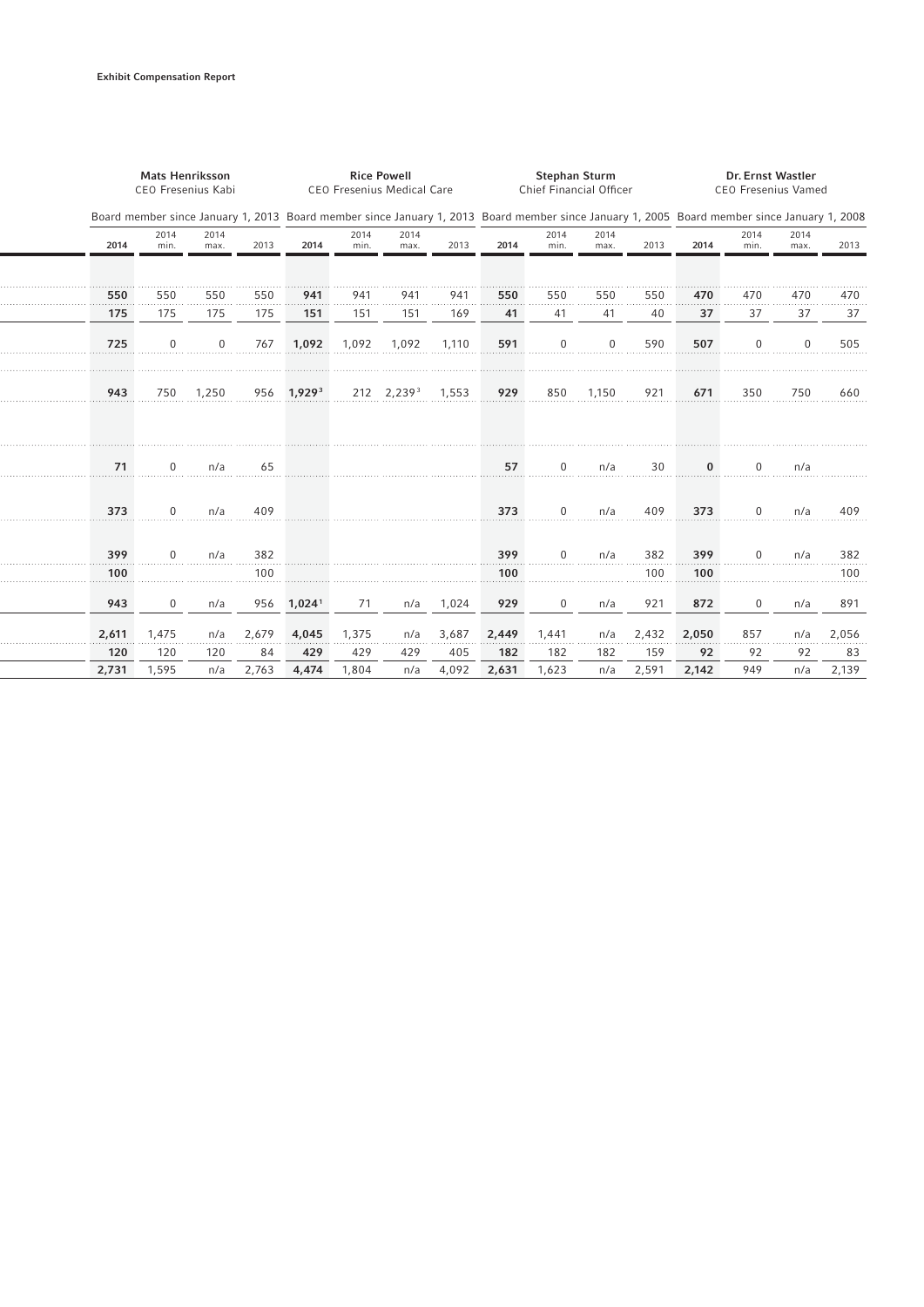|                                                                                   | Dr. Ulf M. Schneider<br>Chairman of the Management Board |             | Dr. Franceso De Meo<br><b>CEO of Fresenius Helios</b> |             | Dr. Jürgen Götz<br>Chief Legal and Compliance Officer,<br>and Labor Relations Director |             |  |
|-----------------------------------------------------------------------------------|----------------------------------------------------------|-------------|-------------------------------------------------------|-------------|----------------------------------------------------------------------------------------|-------------|--|
|                                                                                   | Board member since May 28, 2003                          |             | Board member since January 1, 2008                    |             | Board member since July 1, 2007                                                        |             |  |
| Allocations<br>Value $\epsilon$ in thousands                                      | 2014                                                     | 2013        | 2014                                                  | 2013        | 2014                                                                                   | 2013        |  |
| Non-performance-based<br>compensation                                             |                                                          |             |                                                       |             |                                                                                        |             |  |
| Fixed compensation                                                                | 990                                                      | 990         | 550                                                   | 550         | 415                                                                                    | 415         |  |
| Fringe benefits                                                                   | 92                                                       | 64          | 19                                                    | 19          | 35                                                                                     | 34          |  |
| Total non-performance-based<br>compensation                                       | 1,082                                                    | 1,054       | 569                                                   | 569         | 450                                                                                    | 449         |  |
| Performance-based compensation                                                    |                                                          |             |                                                       |             |                                                                                        |             |  |
| One-year variable<br>compensation <sup>2</sup>                                    | 1,454                                                    | 1,402       | 1,015                                                 | 998         | 697                                                                                    | 690         |  |
| Multi-year variable<br>compensation/components<br>with long-term incentive effect |                                                          |             |                                                       |             |                                                                                        |             |  |
| Postponed one-year<br>variable compensation                                       | $\bf{0}$                                                 | 174         | 29                                                    | 131         |                                                                                        | 98          |  |
| Stock Option Plan 2003<br>(5-year term)                                           |                                                          |             |                                                       |             |                                                                                        |             |  |
| <b>Issue 2005</b>                                                                 |                                                          |             |                                                       |             |                                                                                        |             |  |
| Issue 2006                                                                        |                                                          | 1,503       |                                                       | 805         |                                                                                        |             |  |
| Issue 2007                                                                        | 2,488                                                    |             |                                                       | 56          |                                                                                        | 288         |  |
| Stock Option Plan 2008<br>(5-year term)                                           |                                                          |             |                                                       |             |                                                                                        |             |  |
| Issue 2008                                                                        |                                                          | 1,246       |                                                       | 1,019       |                                                                                        | 1,086       |  |
| Issue 2009                                                                        | 3,907                                                    |             |                                                       | 1,558       |                                                                                        | 1,625       |  |
| Issue 2010                                                                        |                                                          |             |                                                       |             |                                                                                        | 1,405       |  |
| Total multi-year variable com-<br>pensation/components with                       |                                                          |             |                                                       |             |                                                                                        |             |  |
| long-term incentive effect                                                        | 6,395                                                    | 2,749       | 29                                                    | 3,438       |                                                                                        | 4,404       |  |
| Other                                                                             | $\bf{0}$                                                 | $\mathbf 0$ | 0                                                     | $\mathbf 0$ | $\bf{0}$                                                                               | $\mathbf 0$ |  |
| Total non-performance-based and<br>performance-based compensation                 | 8,931                                                    | 5,205       | 1,613                                                 | 5.005       | 1.147                                                                                  | 5,543       |  |
| Service cost                                                                      | 234                                                      | 201         | 201                                                   | 176         | 136                                                                                    | 118         |  |
| <b>Allocation</b>                                                                 | 9,165                                                    | 5,406       | 1,814                                                 | 5,181       | 1,283                                                                                  | 5,661       |  |

' Mr. Rice Powell had this allocation from stock options from the Fresenius Medical Care Stock Option Program:<br>in 2014: €399 thousand from the Share Based Award – New Incentive Bonus Plan 2010 issue 2010;<br>in 2013: €317 t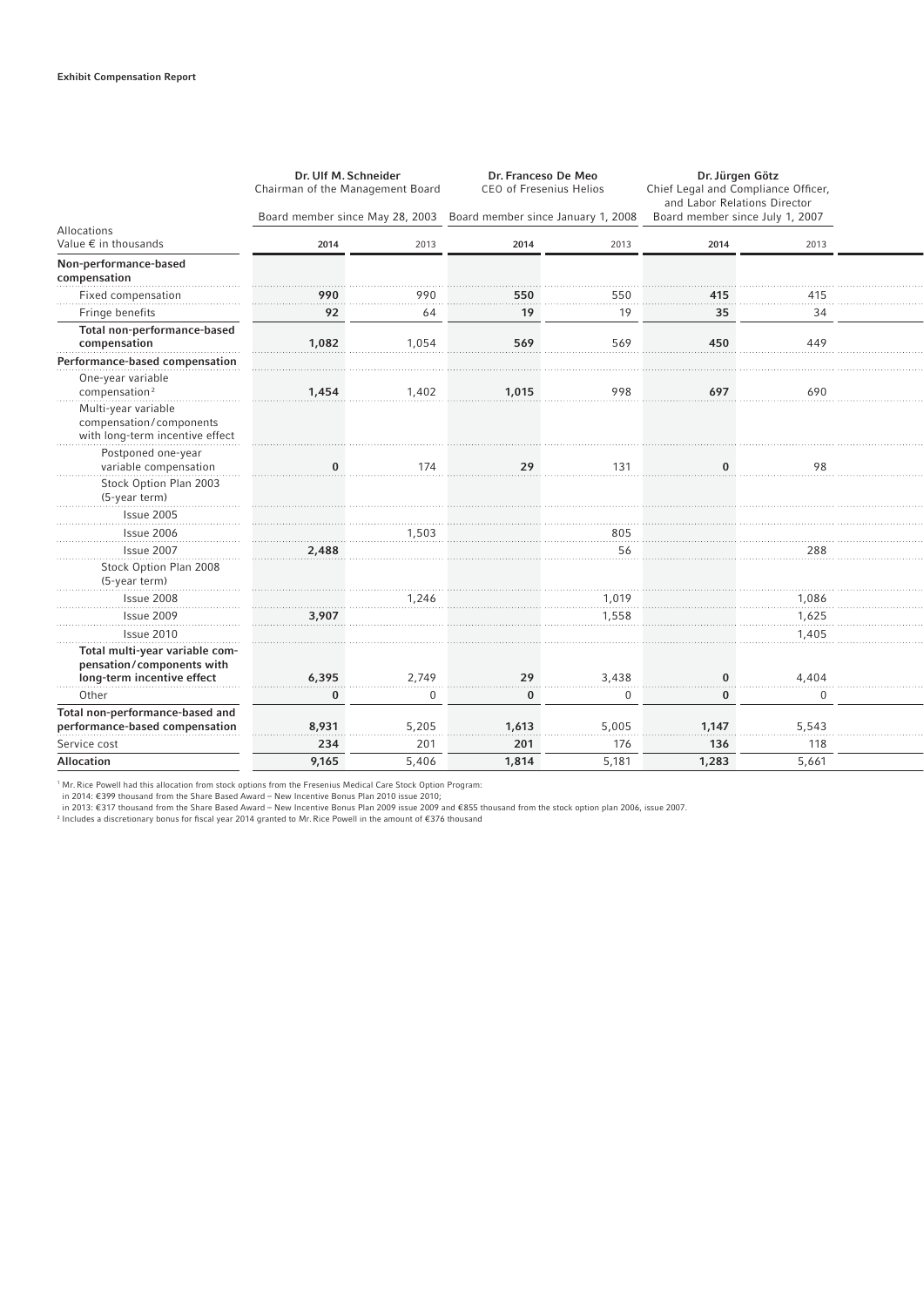| Mats Henriksson<br>CEO Fresenius Kabi |              | <b>Rice Powell</b><br>CEO Fresenius Medical Care                                                                                            |          | <b>Stephan Sturm</b><br>Chief Financial Officer |          | Dr. Ernst Wastler<br><b>CEO Fresenius Vamed</b> |                |  |  |
|---------------------------------------|--------------|---------------------------------------------------------------------------------------------------------------------------------------------|----------|-------------------------------------------------|----------|-------------------------------------------------|----------------|--|--|
|                                       |              | Board member since January 1, 2013 Board member since January 1, 2013 Board member since January 1, 2005 Board member since January 1, 2008 |          |                                                 |          |                                                 |                |  |  |
| 2014                                  | 2013         | 2014                                                                                                                                        | 2013     | 2014                                            | 2013     | 2014<br>2013                                    |                |  |  |
|                                       |              |                                                                                                                                             |          |                                                 |          |                                                 |                |  |  |
| 550                                   | 550          | 941                                                                                                                                         | 941      | 550                                             | 550      | 470                                             | 470            |  |  |
| 175                                   | 217          | 151                                                                                                                                         | 169      | 41                                              | 40       | 37                                              | 35             |  |  |
| 725                                   | 767          | 1,092                                                                                                                                       | 1,110    | 591                                             | 590      | 507                                             | 505            |  |  |
| 943                                   | 956          | 7372                                                                                                                                        | 373      | 929                                             | 921      | 671                                             | 660            |  |  |
|                                       |              |                                                                                                                                             |          |                                                 |          |                                                 |                |  |  |
| $\bf{0}$                              | $\Omega$     | $\bf{0}$                                                                                                                                    | $\Omega$ | 79                                              | 208      | $\mathbf{0}$                                    | 95             |  |  |
|                                       |              |                                                                                                                                             |          |                                                 | 3,008    |                                                 | 443            |  |  |
|                                       |              |                                                                                                                                             |          | 1,523                                           |          |                                                 | 650            |  |  |
|                                       |              |                                                                                                                                             |          |                                                 |          |                                                 |                |  |  |
|                                       | 871          |                                                                                                                                             |          | 1,967                                           | 1,164    |                                                 | 1,084<br>1,771 |  |  |
|                                       |              |                                                                                                                                             |          |                                                 |          |                                                 |                |  |  |
| $\bf{0}$                              | 871          | 3991                                                                                                                                        | 1,172    | 3,569                                           | 4,172    | $\bf{0}$                                        | 3,948          |  |  |
| $\bf{0}$                              | $\mathbf{0}$ | $\bf{0}$                                                                                                                                    | 0        | $\bf{0}$                                        | $\Omega$ | $\bf{0}$                                        | 0              |  |  |
| 1,668                                 | 2,594        | 2,228                                                                                                                                       | 2,655    | 5,089                                           | 5,683    | 1,178                                           | 5,113          |  |  |
| 120                                   | 84           | 429                                                                                                                                         | 405      | 182                                             | 159      | 92                                              | 83             |  |  |
| 1,788                                 | 2,678        | 2,657                                                                                                                                       | 3,060    | 5,271                                           | 5,842    | 1,270                                           | 5,196          |  |  |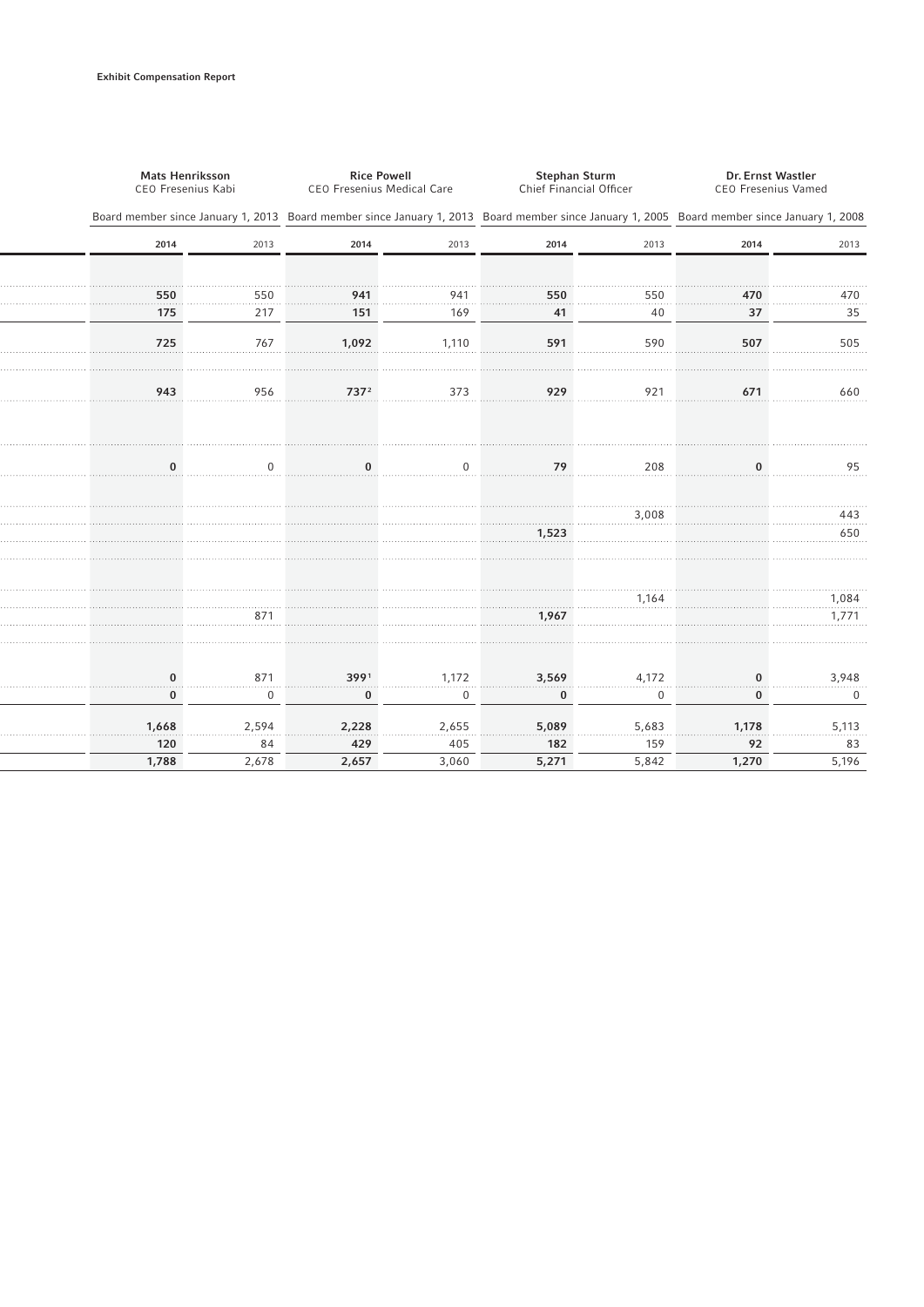## COMPENSATION OF THE SUPERVISORY BOARD

The compensation of the Supervisory Board is determined by the Annual General Meeting and is subject to the provisions contained in Section 13 of the articles of association of Fresenius SE & Co. KGaA. Each member of the Supervisory Board shall receive a fixed compensation of  $E$ 13 thousand.

The members of the Audit Committee of Fresenius SE & Co. KGaA receive an additional € 10 thousand each and the Chairman of the committee a further € 10 thousand. For each full fiscal year, the remuneration increases by 10% for each percentage point that three times the dividend (or the dividend up to registration of the capital increase from company's funds on August 1, 2014) paid on each ordinary share for that year (gross dividend according to the resolution of the Annual General Meeting) exceeds 3.6% of the amount equal to the subscribed capital divided by the number of non-par value shares; residual amounts are interpolated. The Chairman receives twice this amount and the deputies to the Chairman one and a half times the amount of a Supervisory Board member. All members of the Supervisory Board receive appropriate compensation for costs of travel and accommodation incurred in connection with their duties as members of the Supervisory Board. Fresenius SE & Co. KGaA provides to the members of the Supervisory Board insurance coverage in an adequate amount (relating to their function) with an excess equal to those of the Management Board.

If a member of the Supervisory Board of Fresenius SE & Co. KGaA is, at the same time, a member of the Supervisory Board of the general partner Fresenius Management SE and receives remuneration for his service on the Supervisory Board for Fresenius Management SE, the remuneration shall be reduced by half. The same applies with respect to the additional part of the remuneration for the Chairman or one of his deputies if they are, at the same time, the Chairman or one of his deputies on the Supervisory Board of Fresenius Management SE. If the deputy of the Chairman of the Supervisory Board of Fresenius SE & Co. KGaA is, at the same time, the Chairman of the Supervisory Board of Fresenius Management SE, he shall not receive remuneration for his service as Deputy Chairman of the Supervisory Board of Fresenius SE & Co. KGaA. According to Section 7 of the articles of association of Fresenius SE & Co. KGaA, the remuneration of the Supervisory Board of Fresenius Management SE was charged to Fresenius SE & Co. KGaA.

For the years 2014 and 2013, the compensation for the members of the Supervisory Boards of Fresenius SE & Co. KGaA and Fresenius Management SE, including compensation for committee services, was as follows: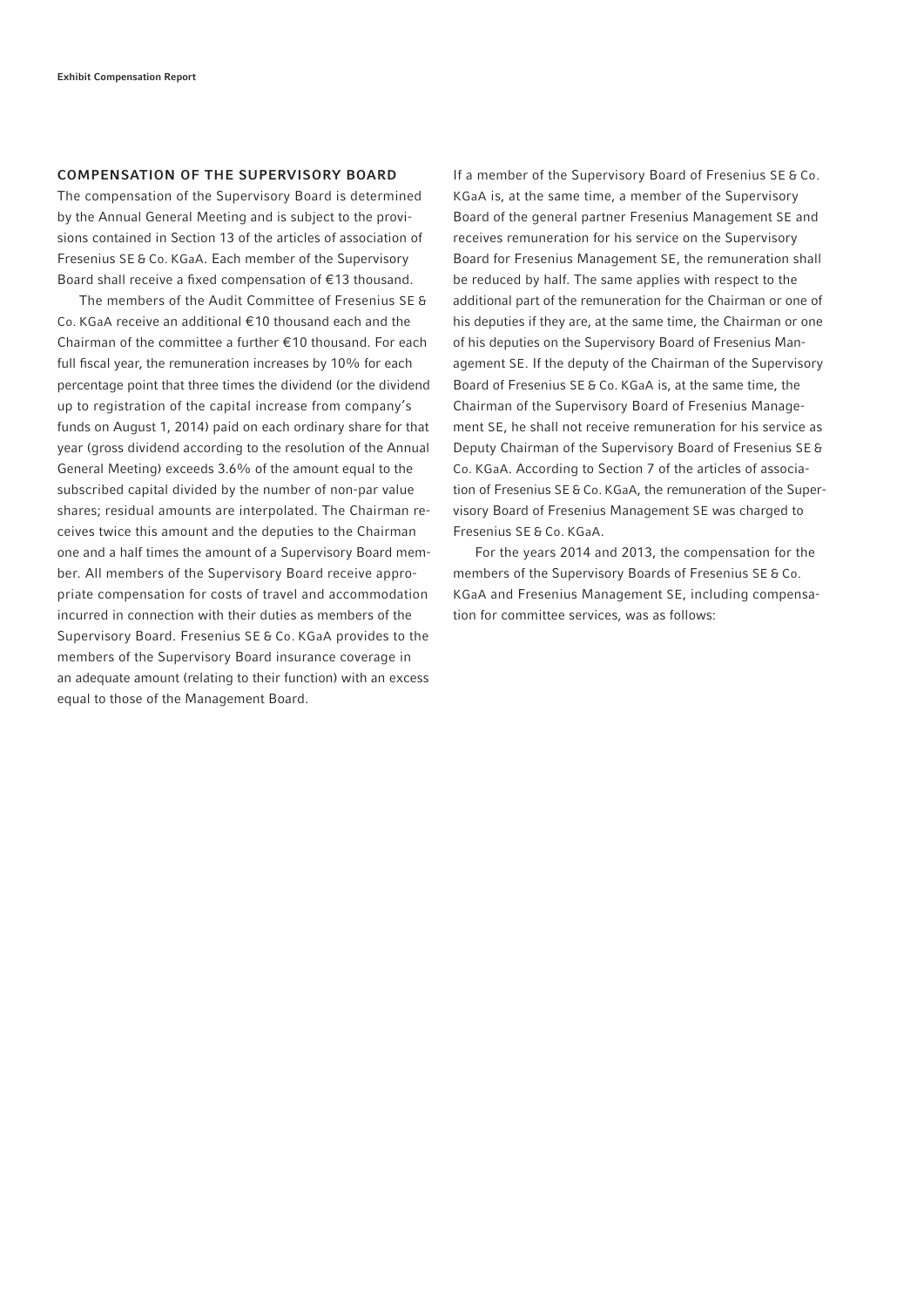|                                             | Fixed compensation         |          |                            |          | Compensation for<br>committee services |          |                            |             | Variable<br>compensation   |          |                            |          | Total<br>compensation |       |
|---------------------------------------------|----------------------------|----------|----------------------------|----------|----------------------------------------|----------|----------------------------|-------------|----------------------------|----------|----------------------------|----------|-----------------------|-------|
|                                             | Fresenius SE &<br>Co. KGaA |          | Fresenius<br>Management SE |          | Fresenius SE &<br>Co. KGaA             |          | Fresenius<br>Management SE |             | Fresenius SE &<br>Co. KGaA |          | Fresenius<br>Management SE |          |                       |       |
| $\epsilon$ in thousands                     | 2014                       | 2013     | 2014                       | 2013     | 2014                                   | 2013     | 2014                       | 2013        | 2014                       | 2013     | 2014                       | 2013     | 2014                  | 2013  |
| Dr. Gerd Krick                              | 13                         | 13       | 13                         | 13       | 10                                     | 10       | 20                         | 20          | 167                        | 158      | 167                        | 158      | 390                   | 372   |
| Dr. Dieter Schenk                           | $\bf{0}$<br>.              | $\Omega$ | 19                         | 19       | $\bf{0}$                               | 0        | 10                         | 10          | $\bf{0}$                   | O        | 250                        | 237      | 279                   | 266   |
| Niko Stumpfögger                            | 19                         | 19       | $\Omega$                   |          |                                        |          |                            | 0           | 250                        | 237      | $\bf{0}$                   | 0        | 269                   | 256   |
| Prof. Dr. med. D. Michael Albrecht          | 13                         | 13       | $\bf{0}$                   | 0        | $\bf{0}$                               | 0        | $\bf{0}$                   | $\Omega$    | 167                        | 158      | $\bf{0}$                   | $\Omega$ | 180                   | 171   |
| Prof. Dr. h. c. Roland Berger               | $\overline{7}$             |          | 6                          | 6        | 20                                     | 20       | 0                          | 0           | 83                         | 79       | 84                         | 79       | 200                   | 191   |
| Dario Ilossi                                | 13                         | 13       | $\Omega$                   | $\Omega$ | $\bf{0}$                               | $\Omega$ | 0                          | $\Omega$    | 167                        | 158      | $\bf{0}$                   | 0        | 180                   | 171   |
| Konrad Kölbl                                | 13                         | 13       | $\bf{0}$                   | 0        | 10                                     | 10       | $\bf{0}$                   | $\Omega$    | 167                        | 158      | $\bf{0}$                   | $\Omega$ | 190                   | 181   |
| Klaus-Peter Müller                          | 7<br>.                     |          | 6                          | 6        | $\bf{0}$                               | 0        | 0                          | $\Omega$    | 83                         | 79       | 84                         | 79       | 180                   | 171   |
| Dieter Reuß                                 | 13<br>.                    | 13       | $\Omega$                   |          | $\Omega$                               | 0        | 0                          | $\Omega$    | 167                        | 158      | 0                          | 0        | 180                   | 171   |
| Gerhard Roggemann                           | 13                         | 13       | $\Omega$                   |          | 10                                     | 10       |                            | 0           | 167                        | 158      | 0                          |          | 190                   | 181   |
| Dr. Gerhard Rupprecht<br>(† August 8, 2014) | 8                          | 13       | 4                          | 6        | 0                                      | 0        | 0                          | $\mathbf 0$ | 101                        | 158      | 50                         | 79       | 163                   | 256   |
| Dr. Karl Schneider                          | $\bf{0}$<br>.              | $\Omega$ | 13                         | 13       | $\bf{0}$                               | 0        | 10                         | 10          | 0                          | $\Omega$ | 167                        | 158      | 190                   | 181   |
| Stefan Schubert                             | 13                         | 13       | $\bf{0}$                   |          | $\Omega$                               | ი        | 0                          | $\Omega$    | 167                        | 158      | $\bf{0}$                   | 0        | 180                   | 171   |
| Rainer Stein                                | 13                         | 13       | $\bf{0}$                   | $\Omega$ | 10                                     | 10       | 0                          | $\Omega$    | 167                        | 158      | $\bf{0}$                   | $\Omega$ | 190                   | 181   |
| Total                                       | 145                        | 150      | 61                         | 63       | 60                                     | 60       | 40                         | 40          | 1,853                      | 1.817    | 802                        | 790      | 2,961                 | 2,920 |

# DIRECTORS & OFFICERS INSURANCE

Fresenius SE & Co. KGaA has concluded a consequential loss liability insurance policy (D & O insurance), on an excess amount basis, for the members of the Management Board and the Supervisory Board of the general partner of Fresenius SE & Co. KGaA and for the Supervisory Board of Fresenius SE &

Co. KGaA as well as for all representative bodies of affiliates in Germany and elsewhere. The D & O policy applies throughout the world and runs until the end of June 2015. The policy covers the legal defense costs of a member of a representative body when a claim is made and, where relevant, any damages to be paid that are covered by the policy.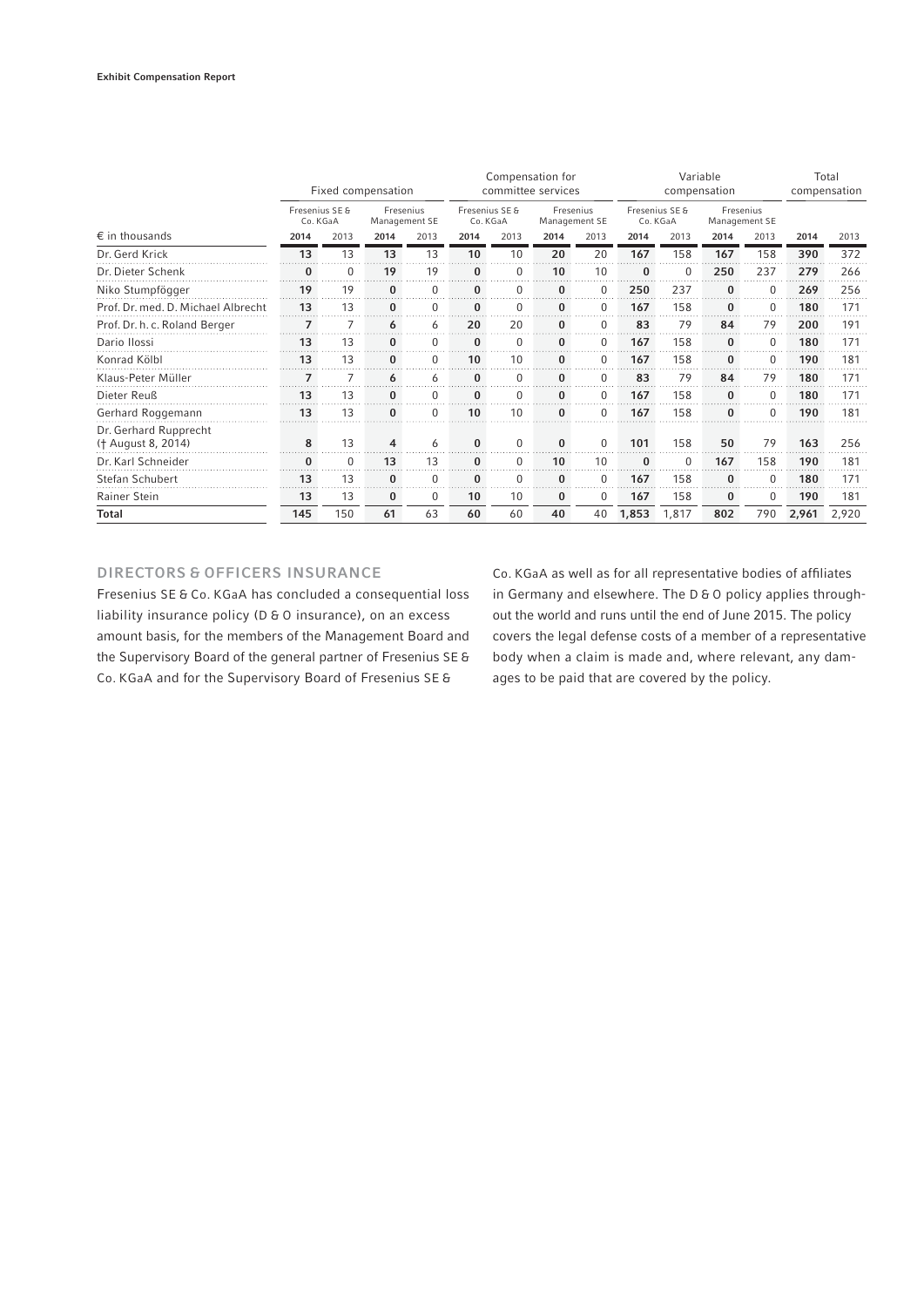# GLOSSARY

#### Financial terms

### ADR (American Depositary Receipt)

Certificate that represents indirect ownership of shares in a non-U.S. company and enables trading in the United States.

#### **Cash flow**

Financial key figure that shows the net balance of incoming and outgoing payments during a reporting period.

#### Commercial paper program

Short-term unsecured promissory notes issued by corporations in need of short-term loans. Typically, commercial paper maturities range from a few days up to under two years.

#### Compliance

Measures for adherence to laws and company policies.

#### Corporate Governance

Designation in international parlance for company management and company controlling focused on responsible, long-term value creation.

#### Days Sales Outstanding (DSO)

Indicates the average number of days it takes for a receivable to be paid. A shorter DSO results in less interest for the creditor and a lower risk of default.

#### EBIT

Earnings before interest and income taxes.

#### EBITDA

Earnings before interest, income taxes, depreciation, and amortization.

#### KGaA (Kommanditgesellschaft auf Aktien)

A German legal form meaning partnership limited by shares. An entity with its own legal identity in which at least one general partner has full liability (personally liable shareholder, or Komplementär aktionär), while the other shareholders have an interest in the capital stock divided into shares without being personally liable for the debts of the company.

#### Organic sales growth

Growth that is generated by a company's existing businesses and not by acquisitions, divestitures, or foreign exchange impact.

#### OTC (Over-the-counter)

Trading of securities that are not listed on a stock exchange in the respective country. Fresenius' sponsored Level 1 ADRs are traded on the OTC market in the United States.

#### Rating

A classification of the creditworthiness of a company accepted on the international capital market. It is published by independent rating agencies such as Standard & Poor's, Moody's, or Fitch based on a company analysis.

#### ROE (Return on Equity)

Measure of a corporation's profitability revealing how much profit a company generates with the money shareholders have invested.

ROE = fiscal year's net income/total equity x 100.

#### ROIC (Return on Invested Capital)

Calculated by: (EBIT – taxes) : Invested capital Invested capital = total assets + amortization of goodwill (accumulated) – deferred tax assets – cash and cash equivalents – trade accounts payable – accruals (without pension accruals) – other liabilities not bearing interest.

This key figure can be found on pages 50 64, 75, and 81 of the Management Report.

#### ROOA (Return on Operating Assets)

Calculated by: EBIT x 100 : operating assets (average)

 Operating assets = total assets – deferred tax assets – trade accounts payable – payments received on account – approved subsidies.

This key figure can be found on pages 50, 64, 75, and 81 of the Management Report.

#### SE (Societas Europaea)

Legal form of a European stock corporation. The supranational legal entity is based on European Community law. Subject to European regulations, the SE is treated in all member states of the European Union as a stock corporation according to the national law of the member state in which the SE is incorporated.

#### SOI (Scope of Inventory)

Indicates the average number of days between receiving goods as inventory and the sale of the finished product.

 Calculated by: (Inventories : Costs of goods sold) x 365 days.

#### Working Capital

Current assets (including deferred assets) – accruals – trade accounts payable – other liabilities – deferred charges.

## Xetra (Exchange Electronic Trading)

Electronic trading system of Deutsche Börse AG to buy or sell stocks, foreign currencies, or other financial instruments.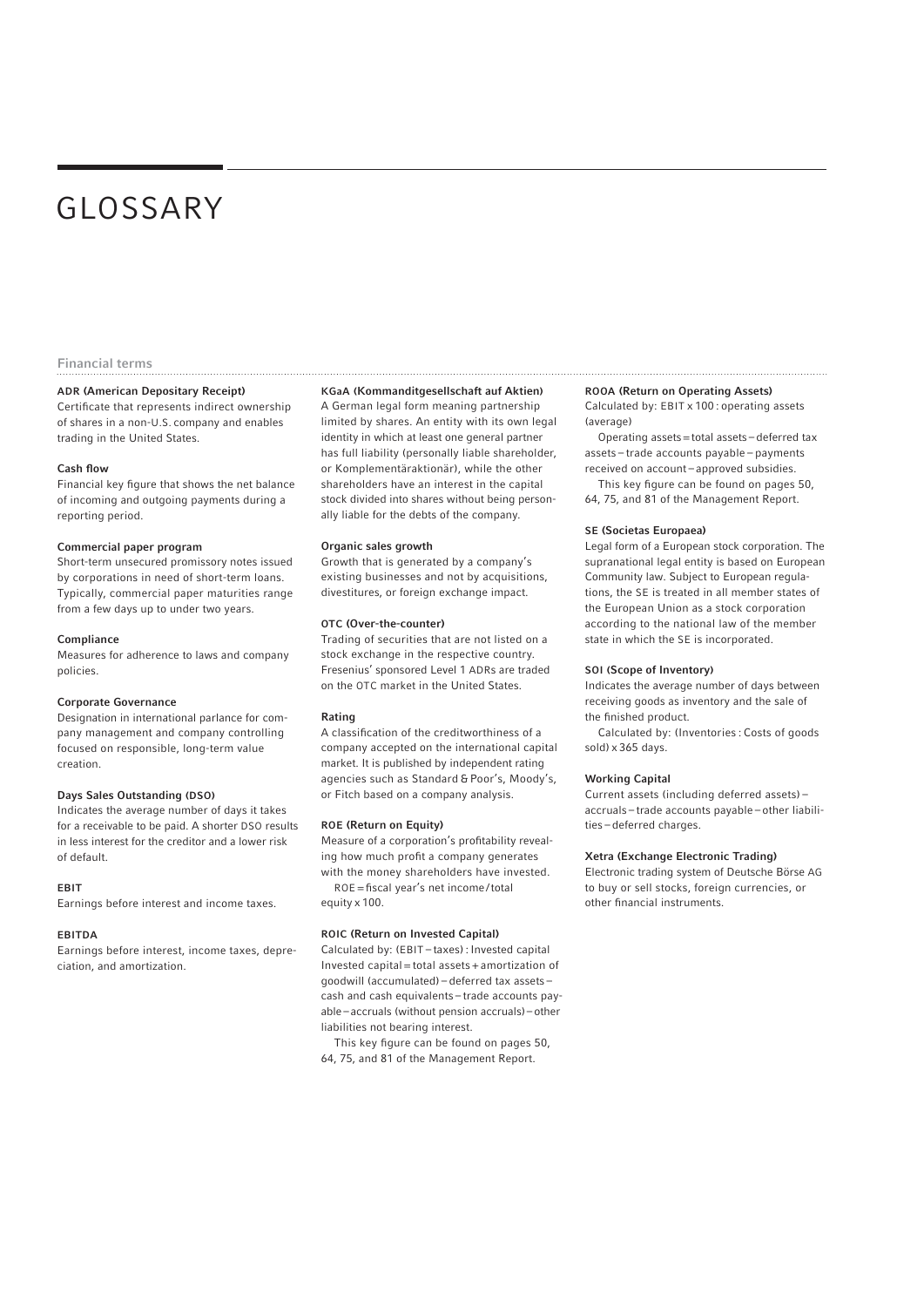

# REPORT OF THE SUPERVISORY BOARD

In 2014, the Supervisory Board of Fresenius SE & Co. KGaA fulfilled its obligations in its respective terms in accordance with the provisions of the law, the articles of association, and the rules of procedure. It regularly advised the Management Board of the general partner, Fresenius Management SE, regarding the management of the Company, and has supervised the management in accordance with its Supervisory Board responsibilities.

# COOPERATION BETWEEN THE MANAGEMENT AND THE SUPERVISORY BOARD

Carrying out its monitoring and advisory activities, the Management Board regularly kept the Supervisory Board informed − in a timely and comprehensive oral and written manner − about all important matters relating to business policy, business development, profitability, the economic and financial position of the Company and the Group, the corporate strategy and planning, risk situation, risk management, and compliance, as well as important business events. Based on the reports submitted from the Management Board of the general partner, the Supervisory Board discussed all business transactions that were important for the Company in its committees and at its meetings. The Management Board of the general partner discussed the Company's strategic direction with the Supervisory Board. The Supervisory Board passed resolutions within the framework of its legal and Company statutory authority.

The Supervisory Board of Fresenius SE & Co. KGaA convened for four regular meetings in 2014 – in March, May, October, and December. In addition, the Supervisory Board had a conference call in January in which the members of the Supervisory Board were informed about the divestment of two HELIOS hospitals due to cartel in context of the acquisition of hospitals from Rhön-Klinikum AG. Before the meetings, the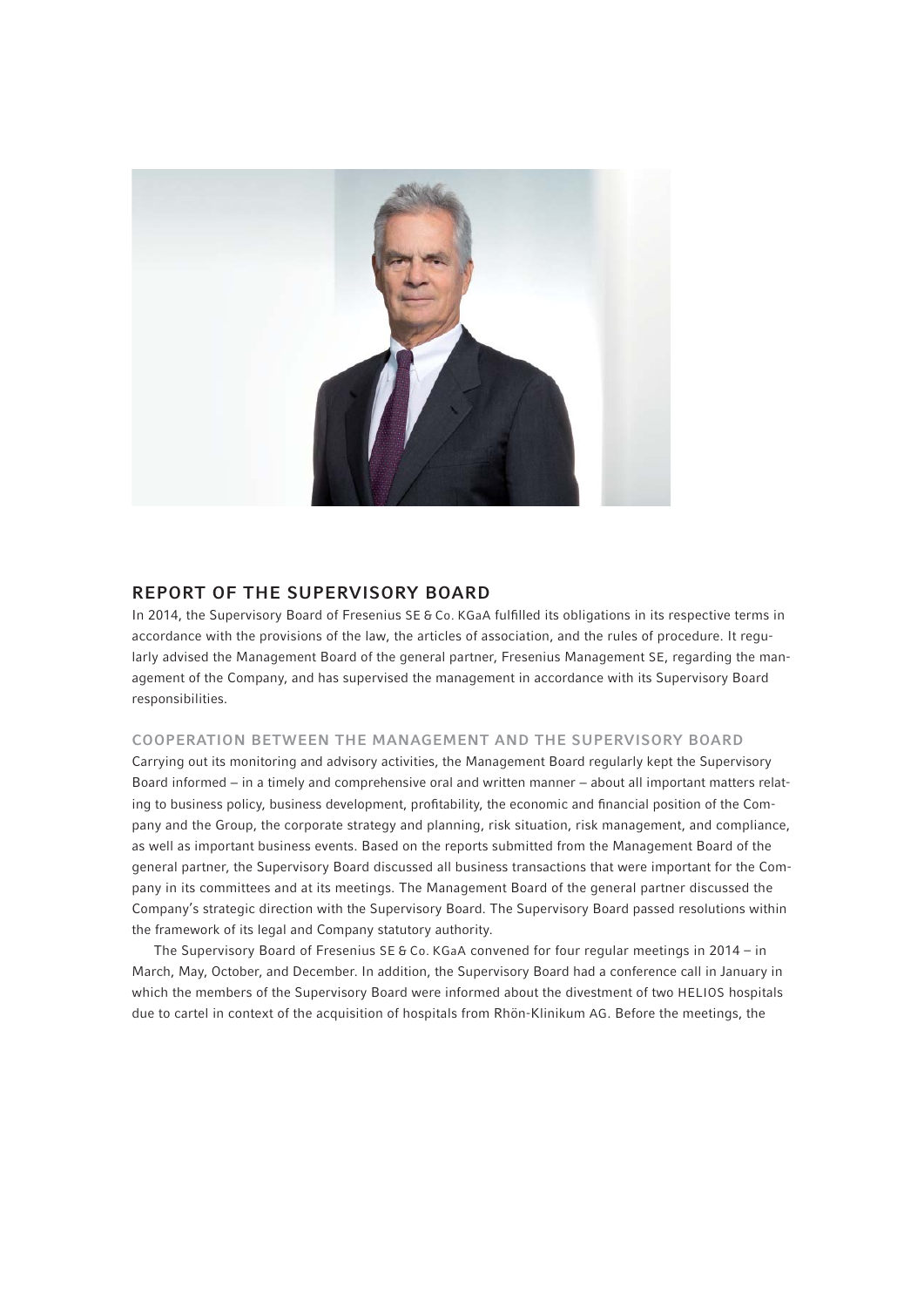Management Board of the general partner sent detailed reports and comprehensive approval documents to the members of the Supervisory Board. At the meetings, the Supervisory Board discussed in detail the business development and any important corporate decisions based on the reports from the general partner's Management Board.

All matters requiring Supervisory Board approval were submitted with sufficient time for proper scrutiny. After reviewing the related approval documents and detailed consultation with the Management Board of the general partner, the Supervisory Board approved all matters submitted to it.

The Supervisory Board was also informed about any important business events occurring between meetings. In a few cases, it passed resolutions by written proceeding in lieu of a meeting. In addition, the Chairman of the general partner's Management Board regularly informed the Chairman of the Supervisory Board in separate meetings about the latest development of the business and forthcoming decisions and discussed them with him.

Every member of the Supervisory Board of Fresenius SE & Co. KGaA attended at least half of the regular Supervisory Board Meetings in 2014.

# MAIN FOCUS OF THE SUPERVISORY BOARD'S ACTIVITIES

In 2014, the Supervisory Board mostly focused its monitoring and consulting activities on business operations and investments by the business segments. Furthermore, the Supervisory Board thoroughly reviewed and discussed all other significant business activities with the Management Board. The main consulting focus was on the stock split and on acquisitions, especially at Fresenius Medical Care in the area of Care Coordination and at Fresenius Kabi regarding a planned joint venture in Russia, as well as the development and integration of the hospitals acquired from Rhön-Klinikum AG. The Supervisory Board discussed in detail the 2015 budget and the mid-term planning of the Fresenius Group. It also focused on the strategies of the business segments, especially on the business perspectives for Fresenius HELIOS. At its meetings and within the Audit Committee, the Supervisory Board also kept itself regularly informed about the Group's risk situation and risk management activities as well as compliance.

## CORPORATE GOVERNANCE

The Supervisory Board and the Management Board of the general partner jointly issued a Declaration of Conformity in accordance with the German Corporate Governance Code pursuant to Section 161 of the German Stock Corporation Act (AktG) on December 20, 2014.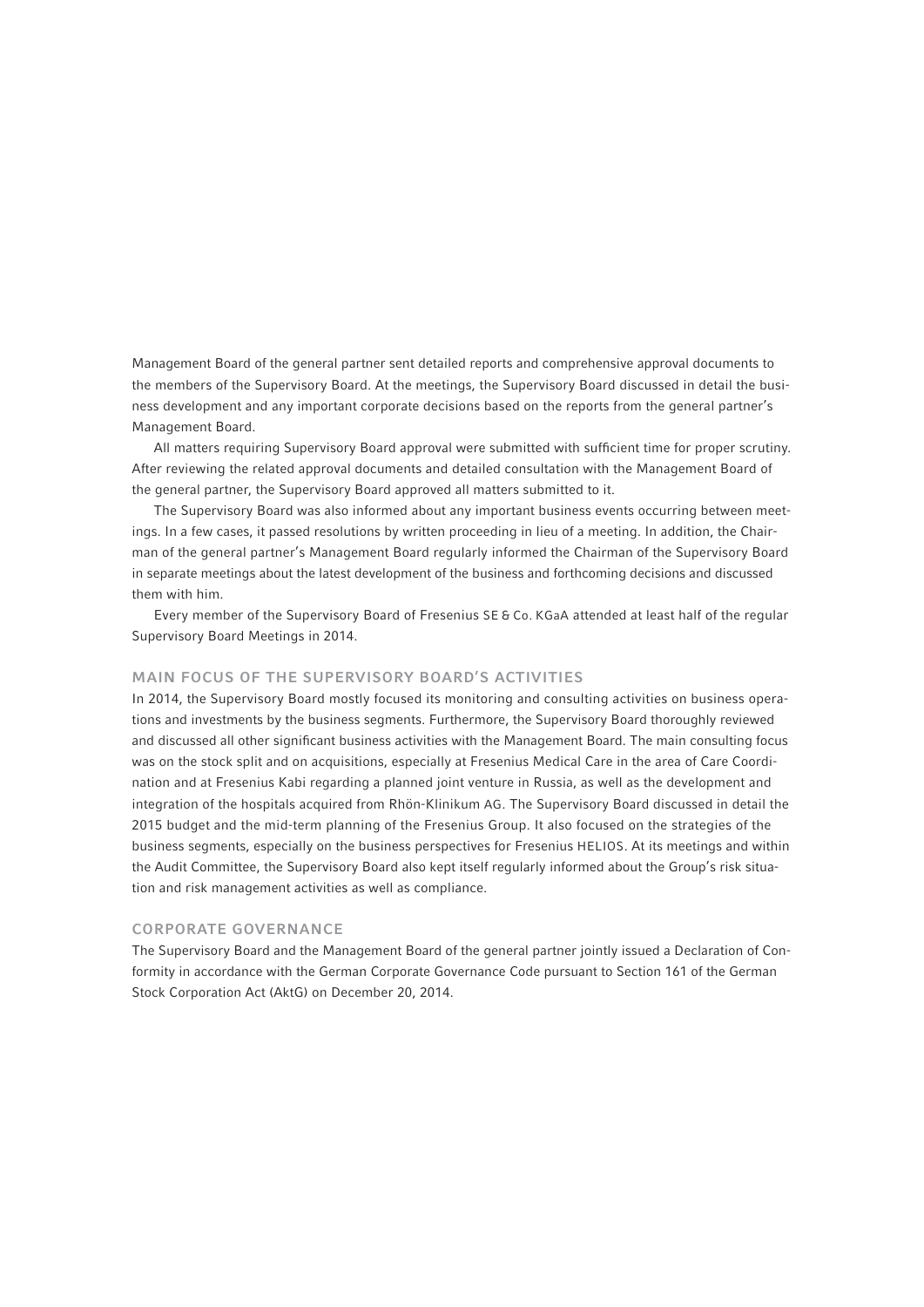The Management Board of the general partner and the Supervisory Board of Fresenius SE & Co. KGaA have a duty to act in the best interests of the Company. In performing their activities, they do not pursue personal interests or bestow unjustified benefits on others. Any sideline activities or transactions with the Company by members of the corporate bodies must be reported to, and approved by, the Supervisory Board.

Prof. Dr. med. D. Michael Albrecht is a member of the Supervisory Board of our Company and is medical director and spokesman for the management board of the University Hospital Carl Gustav Carus Dresden as well as a member of the supervisory board of the University Hospital in Aachen. The Fresenius Group maintains regular business relationships with these hospitals in the ordinary course under customary conditions. Klaus-Peter Müller is a member of the Supervisory Boards of our Company and of Fresenius Management SE, as well as chairman of the supervisory board of Commerzbank AG, with which the Fresenius Group maintains business relationships under customary conditions. In 2014, the Fresenius Group paid € 1.1 million to Commerzbank AG for capital market financing and for carrying out the share split. Until his death on August 8, 2014, Dr. Gerhard Rupprecht was a member of the Supervisory Board of our Company and of Fresenius Management SE, as well as a member of the supervisory board of Allianz France SA. In 2014, the Fresenius Group paid € 11.6 million for insurance premiums to Allianz under customary conditions.

There are no direct consultancy or other service relationships between the Company and any given member of the Supervisory Board. In 2014, the Fresenius Group had consultancy contracts with the management consultancy firm Roland Berger Strategy Consultants GmbH, an affiliated company of the management consultancy firm Roland Berger Strategy Consultants Holding GmbH. Prof. Dr. h. c. Roland Berger is a member of the Supervisory Board of Fresenius Management SE and a member of the Supervisory Board of our Company. Prof. Dr. h. c. Berger is, at the same time, a partner in Roland Berger Strategy Consultants Holding GmbH. The Fresenius Group paid approximately €3.1 million (2013: €2.9 million) to companies of the Roland Berger Group associated with this company. The Supervisory Board closely examined this mandate and approved it in the fiscal year 2013. Prof. Dr. h. c. Berger abstained from voting. The respective approval was made on the basis of a written submission to the Supervisory Board and prior to the payment of the invoices for the services. Work on this mandate given in the 2013 fiscal year continued in the fiscal year 2014.

Furthermore, various companies of the Fresenius Group were advised by affiliated companies of the internationally acting law firm Noerr. Dr. Dieter Schenk, member of the Supervisory Board of Fresenius Management SE and Deputy Chairman of the same, is also a partner of the law firm Noerr LLP. In 2014, the Fresenius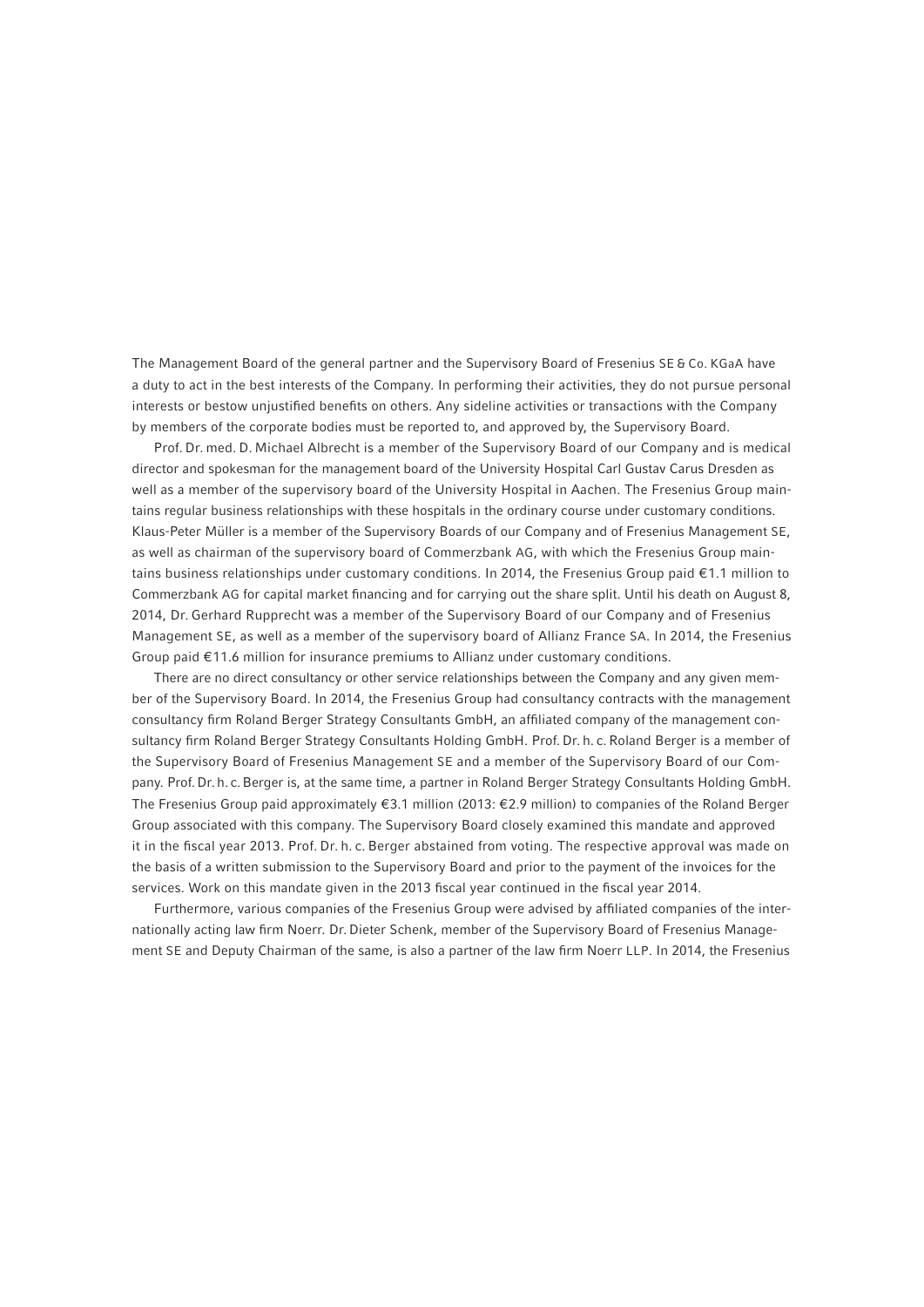Group paid or processed for payment in December about €1.8 million to the law firm Noerr (2013: €1.5 million). This corresponds to 1% of the total amount paid by the Fresenius Group for services and legal advice in 2014 (2013: 1%). Not included in the amount paid or processed for payment are such payments made in 2014 that had already been processed for payment in 2013, and have therefore already been reported for the 2013 fiscal year. Of the total amount for the 2014 fiscal year, about €0.7 million was attributable to services for Group companies not related to the business segment Fresenius Medical Care. The services rendered for Group companies of the business segment Fresenius Medical Care require separate approval by the Supervisory Boards of Fresenius Medical Care Management AG and Fresenius Medical Care AG & Co. KGaA. The Supervisory Board of Fresenius Management SE, of which Dr. Schenk is a member, closely examined this mandate and approved it. Dr. Schenk abstained from voting. The Supervisory Board of Fresenius SE & Co. KGaA, of which Dr. Schenk is not a member, dealt with the amounts for legal services paid to the law firm Noerr in relation to the amounts paid to other law firms.

The payments mentioned in this section are net amounts in euros. VAT was paid also.

For more information on corporate governance at Fresenius, please refer to the Corporate Governance Declaration and Report on pages 11 to 35 of the Annual Report. Fresenius has disclosed the information on related parties in its quarterly reports and on page 179 of the Annual Report.

## WORK OF THE COMMITTEES

The Audit Committee held three meetings and four conference calls in 2014. The main focus of its monitoring activities was on the preliminary audit of the annual financial statements of Fresenius SE & Co. KGaA and the Group for 2012 and discussions with the auditors about their reports and the terms of reference of the audit. Another matter dealt with by the Audit Committee was its recommendation to the Supervisory Board regarding which auditing firm to propose to the Annual General Meeting for election as auditor for the annual financial statements of Fresenius SE & Co. KGaA and the Group for 2014. The Supervisory Board's proposal to the Annual General Meeting in 2014 to elect KPMG AG Wirtschaftsprüfungsgesellschaft, Berlin, as auditor was based on a recommendation to this effect by the Audit Committee. The Audit Committee also reviewed the 2014 quarterly reports, the controlling reports on the development of the acquisitions, the compliance, the risk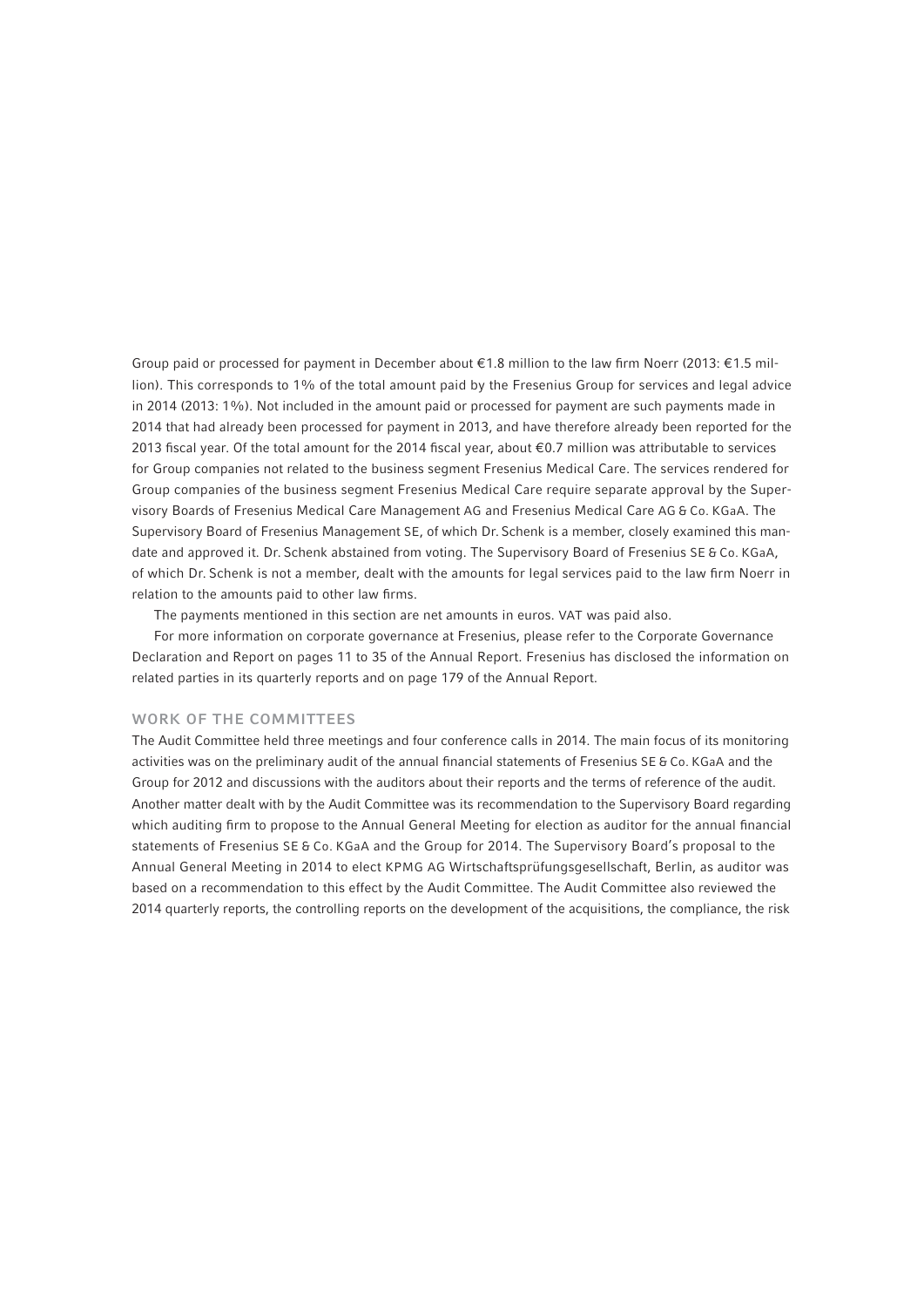management system, the internal control system, and the internal auditing system. The Chairman of the Audit Committee reported regularly in the following Supervisory Board meetings on the work of the committee.

The Company's Nomination Committee did not meet in 2014.

The Joint Committee, whose approval is necessary for certain important transactions of Fresenius SE & Co. KGaA and for certain legal acts between the Company and the Else Kröner-Fresenius Foundation, did not meet in 2014 because no transactions were effected that required the Joint Committee's approval.

There is no Mediation Committee because the Supervisory Board of Fresenius SE & Co. KGaA does not appoint the Management Board members of Fresenius Management SE.

For more information about the committees, their composition, and their work methods, please refer to the Corporate Governance Declaration and Report on pages 15, 16, and 191 of the Annual Report.

## PERSONNEL

Dr. Gerhard Rupprecht, a member of the Supervisory Board of Fresenius SE & Co. KGaA was killed in an accident on August 8, 2014. Dr. Rupprecht joined the Supervisory Board of the now Fresenius SE & Co. KGaA in October 2004, and as Deputy Chairman since March 2011 made important contributions to the Company's successful development. We will retain respectful memories of Dr. Rupprecht.

The Supervisory Board of Fresenius SE & Co. KGaA will propose that the next Annual General Meeting elect Mr. Michael Diekmann, who will serve as Chief Executive Officer of Allianz SE until May 2015, to the Supervisory Board.

In 2014, there were no changes in the composition of the Management Board of the general partner Fresenius Management SE.

# FINANCIAL STATEMENTS AND CONSOLIDATED FINANCIAL STATEMENTS

The accounting records, the financial statements prepared according to the German Commercial Code (HGB), and the 2014 Management Report of the Company were audited by KPMG AG Wirtschaftsprüfungsgesellschaft, Berlin. The firm was elected as auditor in accordance with the resolution passed at the Annual General Meeting of Fresenius SE & Co. KGaA on May 16, 2014, and was subsequently commissioned by the Supervisory Board. The auditors of KPMG issued their unqualified audit opinion for these statements. The same applies to the Company's consolidated financial statements, prepared according to IFRS accounting principles, and to the regulations that govern these statements pursuant to Section 315a of the German Commercial Code (HGB). It also applies to the Company's consolidated financial statements, which are prepared voluntarily according to U.S. GAAP.